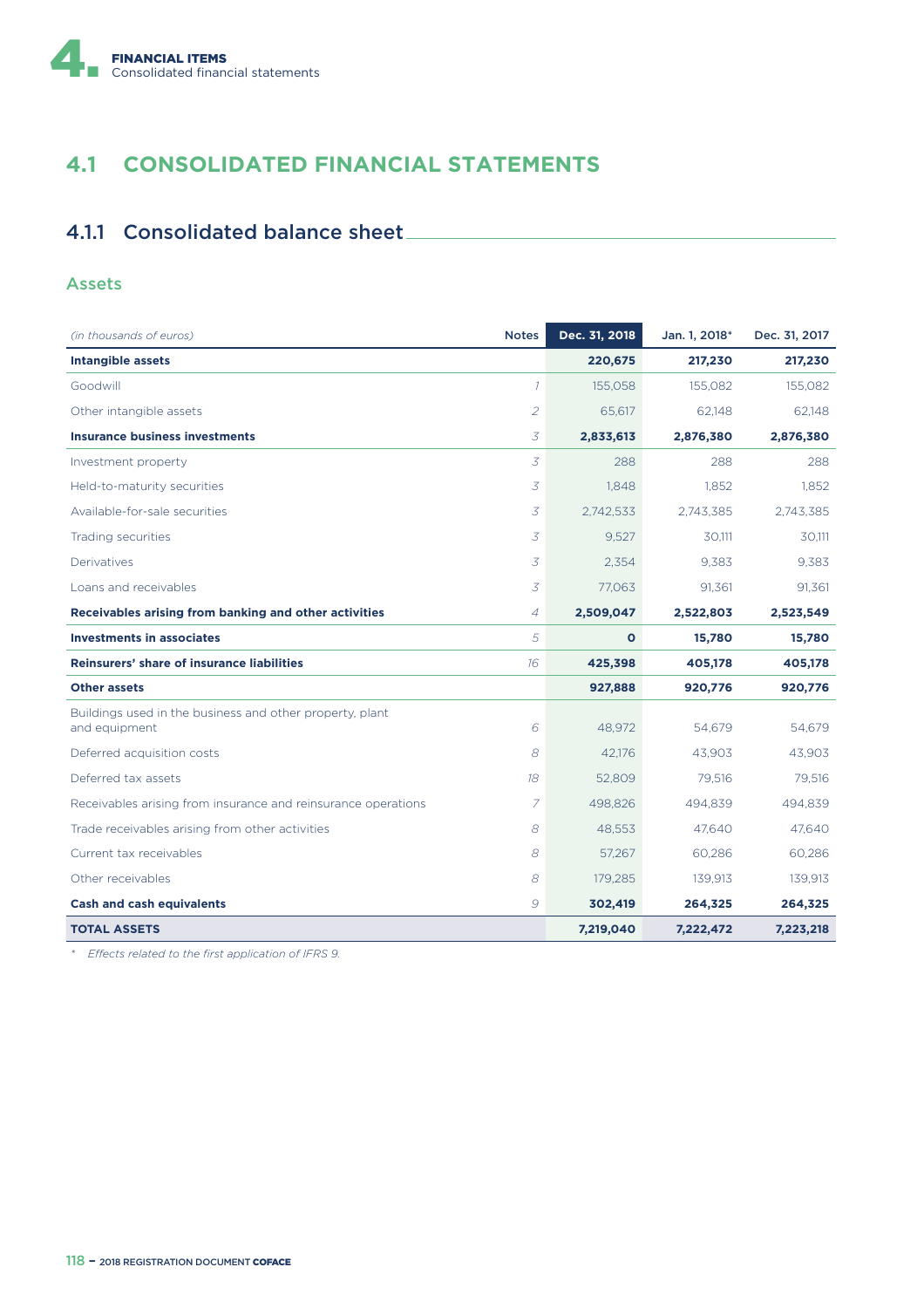

## Equity and liabilities

| (in thousands of euros)                                    | <b>Notes</b>     | Dec. 31, 2018 | Jan. 1, 2018* | Dec. 31, 2017 |
|------------------------------------------------------------|------------------|---------------|---------------|---------------|
| Equity attributable to owners of the parent                |                  | 1,806,249     | 1,802,423     | 1,802,621     |
| Share capital                                              | 10 <sup>10</sup> | 307,799       | 314,496       | 314,496       |
| Additional paid-in capital                                 |                  | 810,420       | 810,420       | 810,420       |
| Retained earnings                                          |                  | 508,925       | 518,163       | 518,361       |
| Other comprehensive income                                 |                  | 56,772        | 76,131        | 76,131        |
| Consolidated net income for the year                       |                  | 122,333       | 83,213        | 83,213        |
| <b>Non-controlling interests</b>                           |                  | 148           | 160           | 160           |
| <b>Total equity</b>                                        |                  | 1,806,397     | 1,802,583     | 1,802,781     |
| <b>Provisions for liabilities and charges</b>              | 13               | 94,344        | 121,716       | 121,716       |
| <b>Financing liabilities</b>                               | 15               | 388,729       | 388,234       | 388,234       |
| <b>Liabilities relating to insurance contracts</b>         | 16               | 1,746,379     | 1,681,780     | 1,682,258     |
| Payables arising from banking sector activities            | 17               | 2,544,716     | 2,527,716     | 2,527,716     |
| Amounts due to banking sector companies                    | 17               | 660,204       | 568,711       | 568,711       |
| Amounts due to customers of banking sector companies       | 17               | 346,932       | 322,064       | 322,064       |
| Debt securities                                            | 17               | 1,537,580     | 1,636,941     | 1,636,941     |
| <b>Other liabilities</b>                                   |                  | 638,475       | 700,443       | 700,513       |
| Deferred tax liabilities                                   | 18               | 95,962        | 113,525       | 113,595       |
| Payables arising from insurance and reinsurance operations | 19               | 195,653       | 204,730       | 204,730       |
| Current taxes payable                                      | 20               | 41,580        | 76,996        | 76,996        |
| Derivative instruments with a negative fair value          | 20               | 1,666         | 267           | 267           |
| Other payables                                             | 20               | 303,614       | 304,925       | 304,925       |
| <b>TOTAL EQUITY AND LIABILITIES</b>                        |                  | 7,219,040     | 7,222,472     | 7,223,218     |

*\* E9ects related to the first application of IFRS 9.*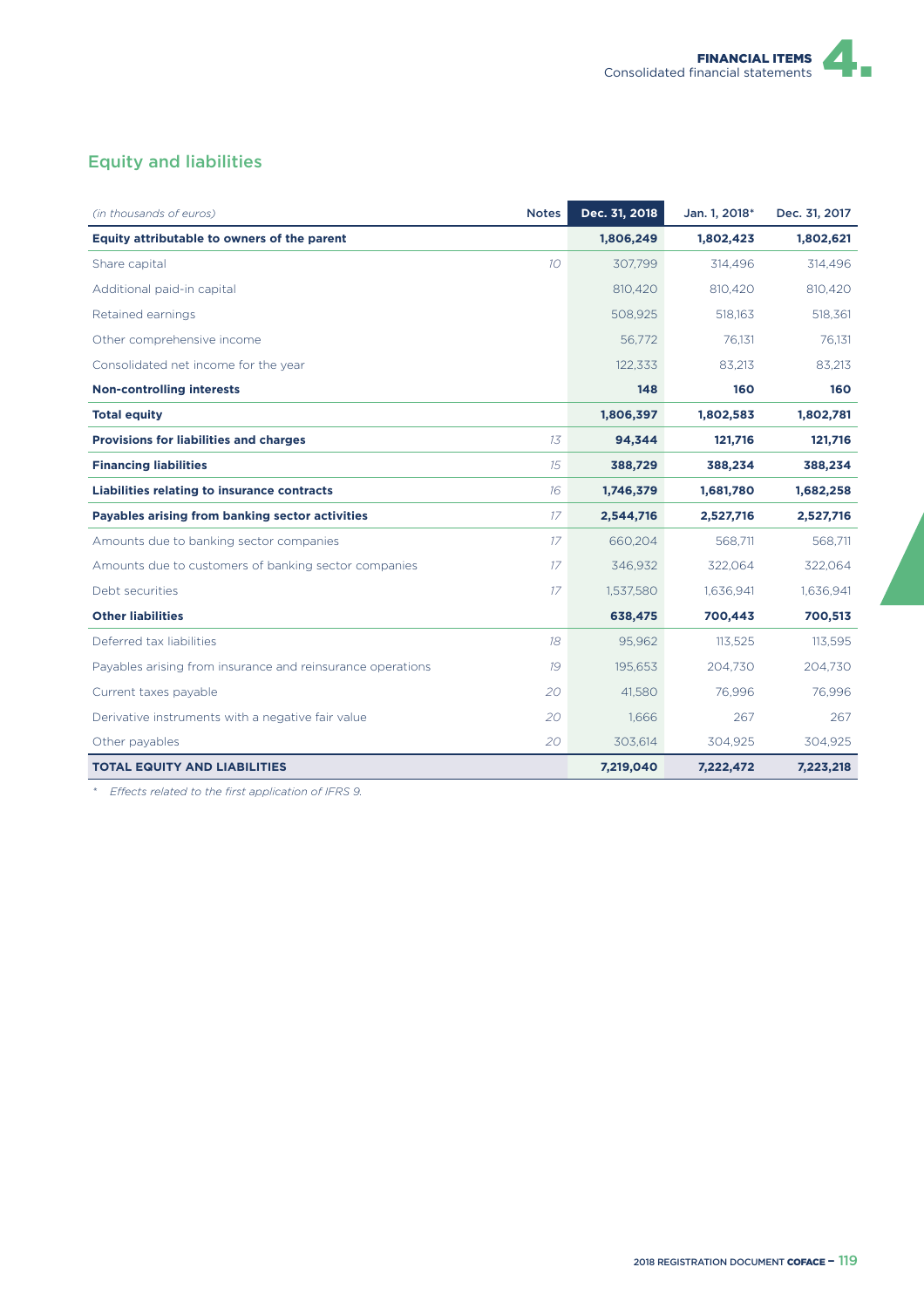

#### $\blacktriangleright$  Effects of the first application of IFRS 9 "Financial instruments" on the balance sheet

#### Assets

|                                                                        |               | <b>Effect of the</b><br>first application<br>of the standard |               |
|------------------------------------------------------------------------|---------------|--------------------------------------------------------------|---------------|
| (in thousands of euros)                                                | Dec. 31, 2017 | IFRS 9                                                       | Jan. 1, 2018* |
| <b>Intangible assets</b>                                               | 217,230       |                                                              | 217,230       |
| Goodwill                                                               | 155.082       |                                                              | 155,082       |
| Other intangible assets                                                | 62,148        |                                                              | 62,148        |
| <b>Insurance business investments</b>                                  | 2,876,380     |                                                              | 2,876,380     |
| Investment property                                                    | 288           |                                                              | 288           |
| Held-to-maturity securities                                            | 1,852         |                                                              | 1.852         |
| Available-for-sale securities                                          | 2.743.385     |                                                              | 2.743.385     |
| Trading securities                                                     | 30.111        |                                                              | 30.111        |
| Derivatives                                                            | 9,383         |                                                              | 9.383         |
| Loans and receivables                                                  | 91,361        |                                                              | 91,361        |
| Receivables arising from banking and other activities                  | 2,523,549     | (746)                                                        | 2,522,803     |
| <b>Investments in associates</b>                                       | 15,780        |                                                              | 15,780        |
| <b>Reinsurers' share of insurance liabilities</b>                      | 405,178       |                                                              | 405,178       |
| <b>Other assets</b>                                                    | 920,776       |                                                              | 920,776       |
| Buildings used in the business and other property, plant and equipment | 54,679        |                                                              | 54,679        |
| Deferred acquisition costs                                             | 43.903        |                                                              | 43.903        |
| Deferred tax assets                                                    | 79,516        |                                                              | 79,516        |
| Receivables arising from insurance and reinsurance operations          | 494,839       |                                                              | 494,839       |
| Trade receivables arising from other activities                        | 47.640        |                                                              | 47.640        |
| Current tax receivables                                                | 60,286        |                                                              | 60,286        |
| Other receivables                                                      | 139,913       |                                                              | 139,913       |
| <b>Cash and cash equivalents</b>                                       | 264,325       |                                                              | 264,325       |
| <b>TOTAL ASSETS</b>                                                    | 7,223,218     | (746)                                                        | 7,222,472     |

*\* E9ects related to the first application of IFRS 9.*

The effect is related to factoring entities in Germany and in Poland. Insurance entities, and entities whose activity is directly related to *insurance, opted to postpone the application of IFRS 9 until January 1, 2021.*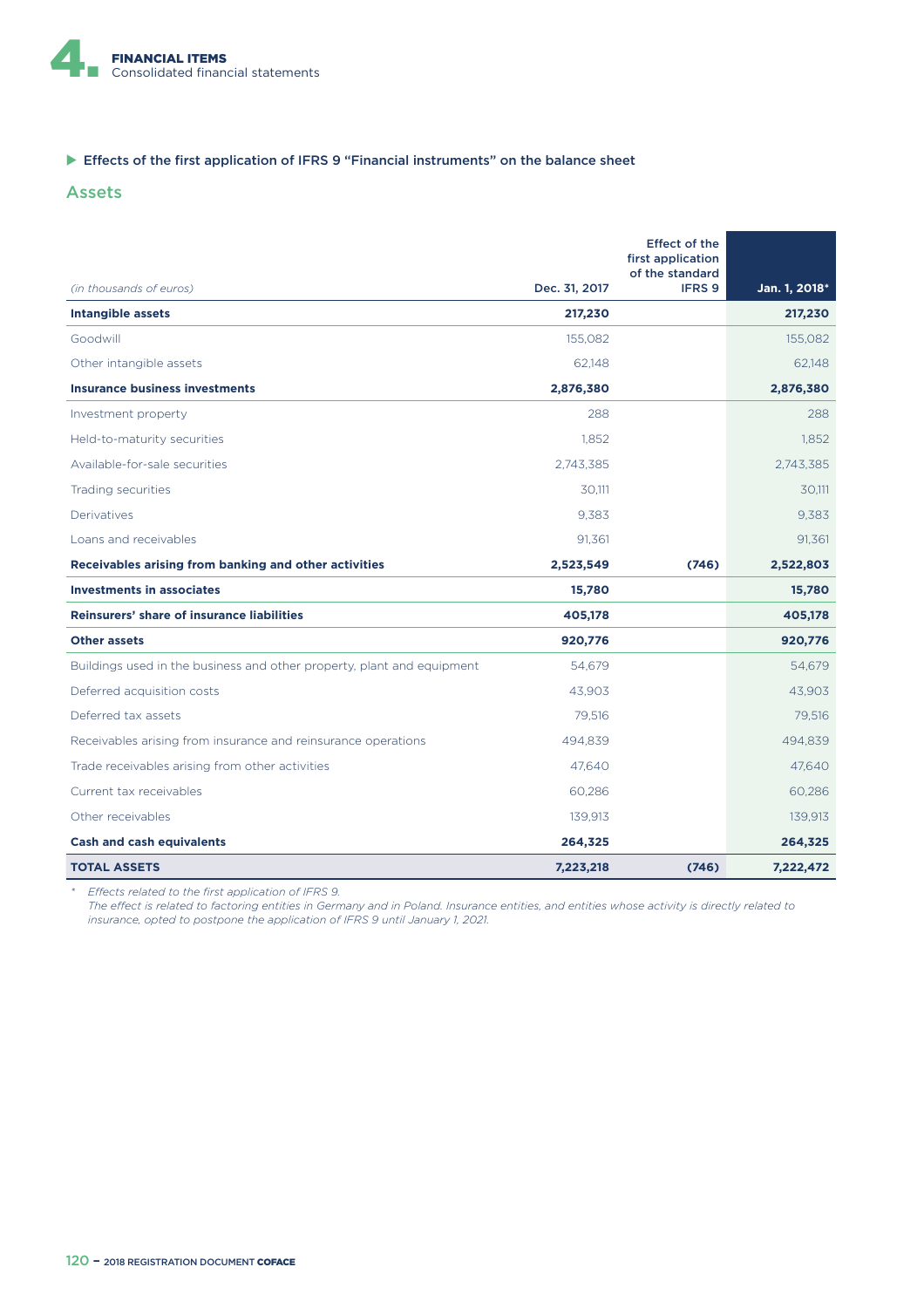

### Liabilities

|                                                            |               | <b>Effect of the</b><br>first application |               |
|------------------------------------------------------------|---------------|-------------------------------------------|---------------|
| (in thousands of euros)                                    | Dec. 31, 2017 | of the standard<br><b>IFRS 9</b>          | Jan. 1, 2018* |
| Equity attributable to owners of the parent                | 1,802,621     | (198)                                     | 1,802,423     |
| Share capital                                              | 314,496       |                                           | 314,496       |
| Additional paid-in capital                                 | 810,420       |                                           | 810,420       |
| Retained earnings                                          | 518,361       | (198)                                     | 518,163       |
| Other comprehensive income                                 | 76.131        |                                           | 76.131        |
| Consolidated net income for the year                       | 83,213        |                                           | 83,213        |
| <b>Non-controlling interests</b>                           | 160           |                                           | 160           |
| <b>Total equity</b>                                        | 1,802,781     | (198)                                     | 1,802,583     |
| <b>Provisions for liabilities and charges</b>              | 121,716       |                                           | 121,716       |
| <b>Financing liabilities</b>                               | 388,234       |                                           | 388,234       |
| <b>Liabilities relating to insurance contracts</b>         | 1,682,258     | (478)                                     | 1,681,780     |
| Payables arising from banking sector activities            | 2,527,716     |                                           | 2,527,716     |
| Amounts due to banking sector companies                    | 568.711       |                                           | 568.711       |
| Amounts due to customers of banking sector companies       | 322,064       |                                           | 322,064       |
| Debt securities                                            | 1,636,941     |                                           | 1,636,941     |
| <b>Other liabilities</b>                                   | 700,513       | (70)                                      | 700,443       |
| Deferred tax liabilities                                   | 113,595       | (70)                                      | 113,525       |
| Payables arising from insurance and reinsurance operations | 204,730       |                                           | 204.730       |
| Current taxes payable                                      | 76,996        |                                           | 76,996        |
| Derivative instruments with a negative fair value          | 267           |                                           | 267           |
| Other payables                                             | 304,925       |                                           | 304,925       |
| <b>TOTAL EQUITY AND LIABILITIES</b>                        | 7,223,218     | (746)                                     | 7,222,472     |

*Effects related to the first application of IFRS 9.* 

The effect is related to factoring entities in Germany and in Poland. Insurance entities, and entities whose activity is directly related *to insurance, opted to postpone the application of IFRS 9 until January 1, 2021.*

Coface relies on the internal ratings of debtors for the calculation of depreciation of factoring receivables according to the new standard IFRS 9. The depreciation methodology (expected credit loss or "ECL") is based on three main parameters: the probability of default "PD", the loss given default "LGD" and the amount of exposure in case of default "EAD" (exposure at default). The depreciation is the product of the PD by the LGD and the EAD over the lifetime of receivables.

Most of factoring receivables are covered by credit insurance contracts subscribed by Coface entities. Therefore, the depreciation of factoring receivables was already taken into account in the Group consolidated financial statements through insurance provisions.

Thus, the increase of factoring receivables depreciation under new standard IFRS 9 is partially offset by a reversal of technical provisions.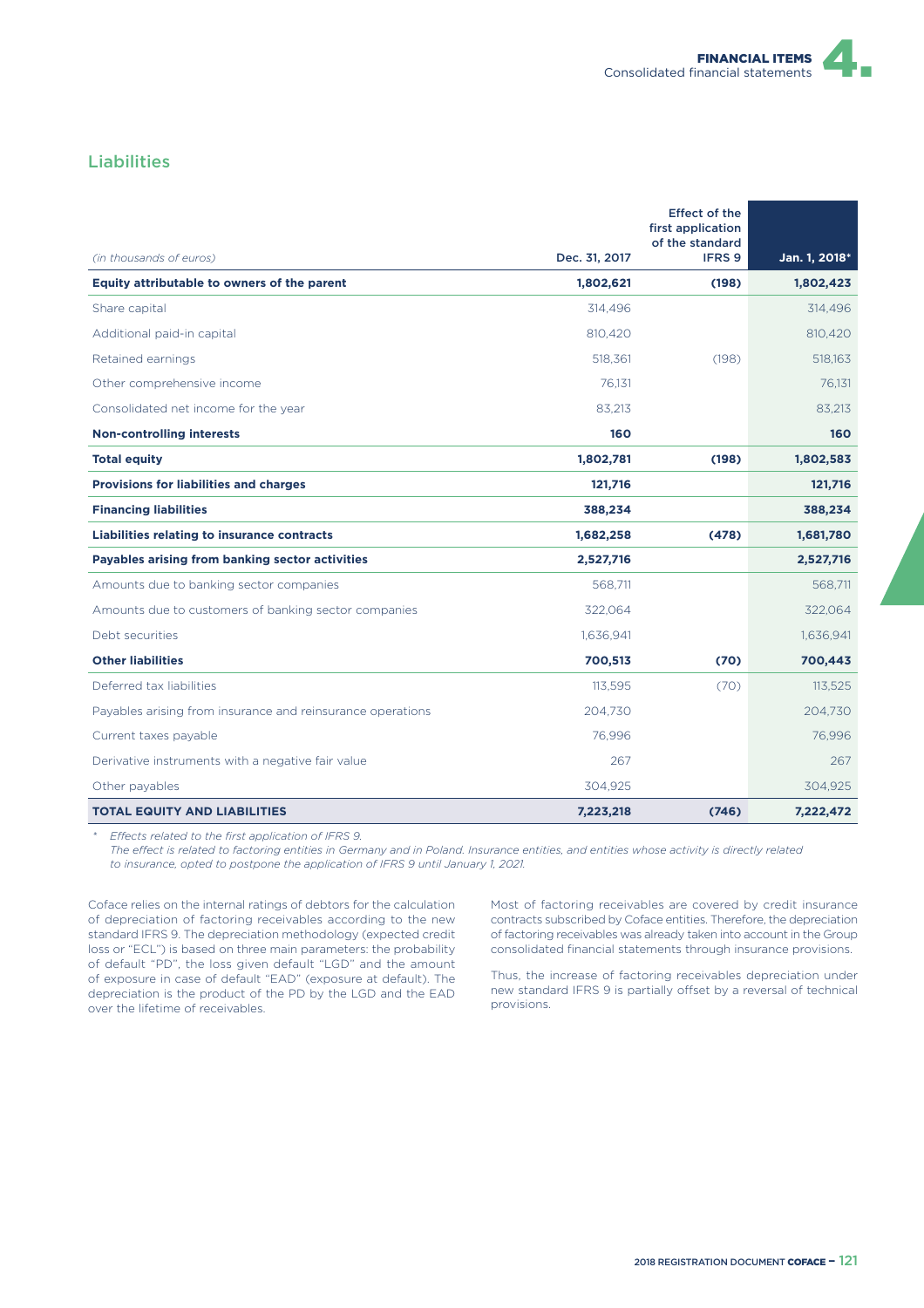

# 4.1.2 Consolidated income statement

| (in thousands of euros)                                                    | <b>Notes</b> | Dec. 31, 2018 | Dec. 31, 2017 |
|----------------------------------------------------------------------------|--------------|---------------|---------------|
| Gross written premiums                                                     |              | 1.263.364     | 1,219,612     |
| Premium refunds                                                            |              | (106, 516)    | (98, 954)     |
| Net change in unearned premium provisions                                  |              | (14,240)      | (10, 961)     |
| <b>Earned premiums</b>                                                     | 21           | 1,142,608     | 1,109,697     |
| Fee and commission income                                                  |              | 132,418       | 128,914       |
| Net income from banking activities                                         |              | 66,713        | 72,043        |
| Income from other activities                                               |              | 42,995        | 44,279        |
| <b>Other revenue</b>                                                       | 21           | 242,127       | 245,236       |
| <b>Revenue</b>                                                             |              | 1,384,735     | 1,354,933     |
| <b>Claims expenses</b>                                                     | 22           | (504, 509)    | (570, 863)    |
| Policy acquisition costs                                                   | 23           | (243, 236)    | (262, 607)    |
| Administrative costs                                                       | 23           | (241.136)     | (253, 532)    |
| Other insurance activity expenses                                          | 23           | (82, 556)     | (70, 816)     |
| Expenses from banking activities, excluding cost of risk                   | 23/24        | (13, 552)     | (13, 779)     |
| Expenses from other activities                                             | 23           | (77, 739)     | (53,130)      |
| <b>Operating expenses</b>                                                  | 23           | (658, 219)    | (653, 864)    |
| <b>Risk cost</b>                                                           | 24           | (2,122)       | (4, 483)      |
| UNDERWRITING INCOME BEFORE REINSURANCE                                     |              | 219,885       | 125,723       |
| Income and expenses from ceded reinsurance                                 | 25           | (62,128)      | (25,970)      |
| <b>UNDERWRITING INCOME AFTER REINSURANCE</b>                               |              | 157,757       | 99,753        |
| Investment income, net of management expenses (excluding finance<br>costs) | 26           | 51,124        | 55,281        |
| <b>CURRENT OPERATING INCOME</b>                                            |              | 208,881       | 155,034       |
| Other operating income and expenses                                        | 27           | (4,974)       | (589)         |
| <b>OPERATING INCOME</b>                                                    |              | 203,907       | 154,445       |
| Finance costs                                                              |              | (17,681)      | (18,109)      |
| Share in net income of associates                                          | 28           | 592           | 2,369         |
| Income tax expense                                                         | 29           | (64, 132)     | (55,651)      |
| <b>NET INCOME FROM CONTINUING OPERATIONS</b>                               |              | 122,686       | 83,053        |
| Non-controlling interests                                                  |              | (353)         | 159           |
| <b>NET INCOME FOR THE YEAR</b>                                             |              | 122,333       | 83,213        |
| Earnings per share (in $\epsilon$ )                                        | 31           | 0.79          | 0.53          |
| Diluted earnings per share (in $\epsilon$ )                                | 31           | 0.79          | 0.53          |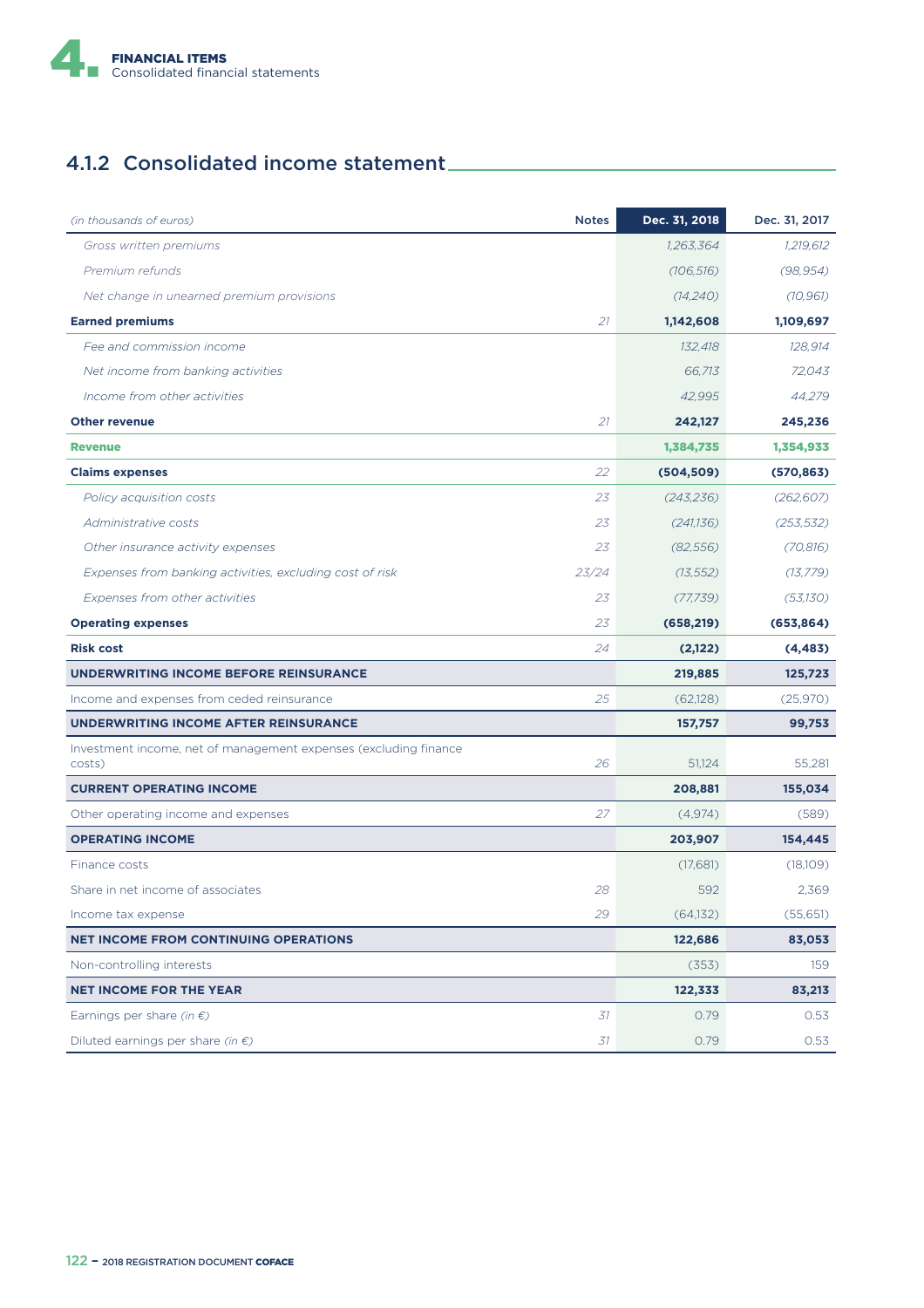# 4.1.3 Consolidated statement of comprehensive income

| (in thousands of euros)<br><b>Notes</b>                                    | Dec.31, 2018 | Dec.31, 2017 |
|----------------------------------------------------------------------------|--------------|--------------|
| Net income for the period                                                  | 122,333      | 83,213       |
| Non-controlling interests                                                  | 353          | (159)        |
| <b>Other comprehensive income</b>                                          |              |              |
| <b>Currency translation differences reclassifiable to income</b>           | (2,870)      | (19, 233)    |
| Reclassified to income                                                     |              |              |
| Recognised in equity                                                       | (2,870)      | (19, 233)    |
| Fair value adjustments on available-for-sale financial assets<br>3: 12: 18 | (17, 985)    | 6,646        |
| Recognised in equity - reclassifiable to income - gross                    | (39, 298)    | 23.002       |
| Recognised in equity - reclassifiable to income - tax effect               | 20,627       | (7,840)      |
| Reclassified to income - gross                                             | 1,913        | (11, 201)    |
| Reclassified to income - tax effect                                        | (1,227)      | 2.685        |
| Fair value adjustments on employee benefit obligations<br>3: 12: 18        | 1,395        | (797)        |
| Recognised in equity - not reclassifiable to income - gross                | 1,823        | 1.024        |
| Recognised in equity - not reclassifiable to income - tax effect           | (428)        | (1,821)      |
| Other comprehensive income for the period, net of tax                      | (19, 460)    | (13, 384)    |
| <b>TOTAL COMPREHENSIVE INCOME FOR THE PERIOD</b>                           | 103,226      | 69,670       |
| ◆ attributable to owners of the parent                                     | 102,979      | 70,011       |
| ◆ attributable to non-controlling interests                                | 247          | (341)        |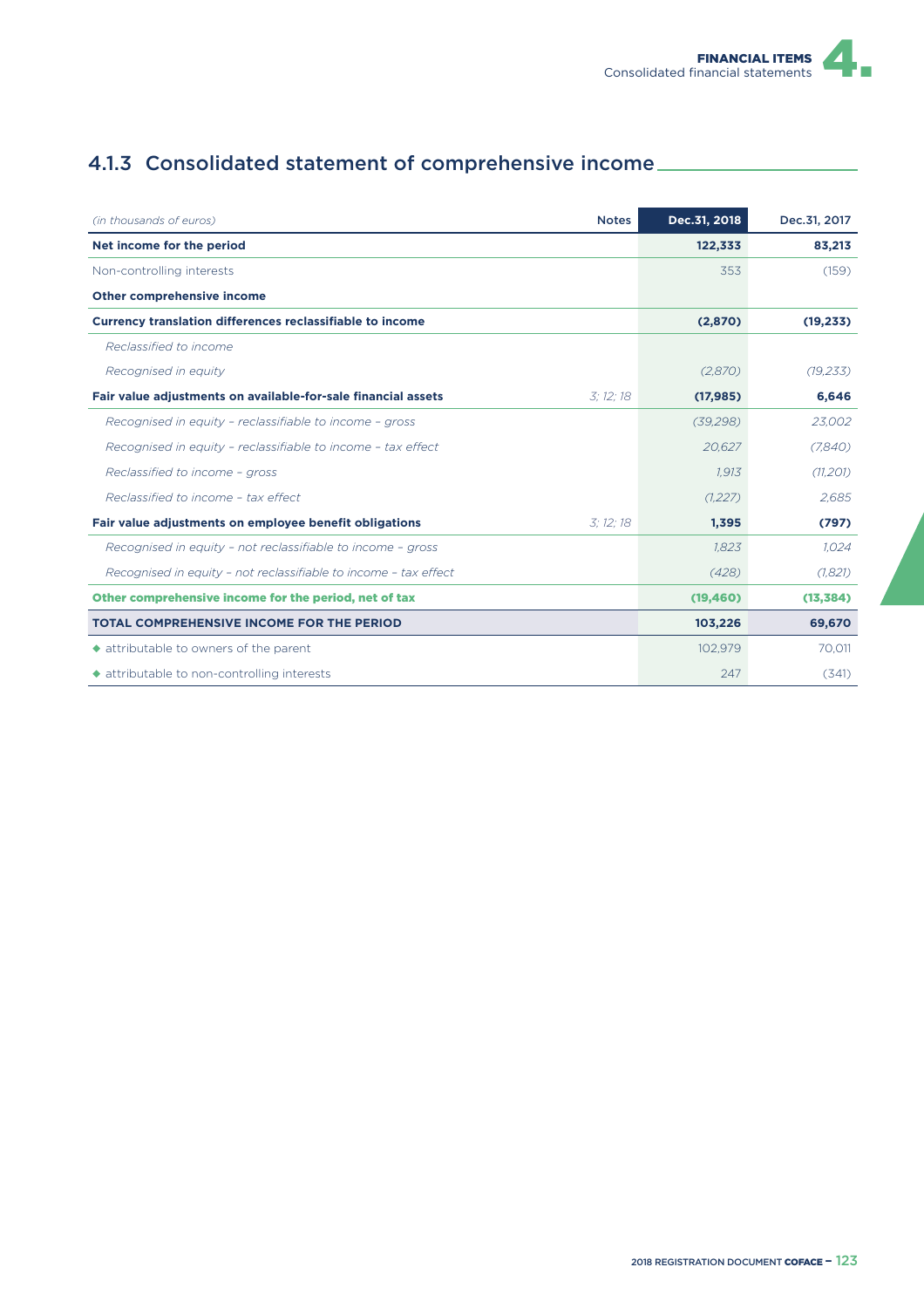

# 4.1.4 Statement of changes in equity

| (in thousands of euros)                                                                 |            | Notes Share capital | <b>Premiums</b> | <b>Consolidated</b><br>reserves | <b>Treasury</b><br>shares |  |
|-----------------------------------------------------------------------------------------|------------|---------------------|-----------------|---------------------------------|---------------------------|--|
| <b>Equity at December 31, 2016</b>                                                      |            | 314,496             | 810,420         | 504,704                         | (2,970)                   |  |
| 2016 net income to be appropriated                                                      |            |                     |                 | 41.531                          |                           |  |
| Payment of 2016 dividends in 2017                                                       |            |                     |                 | (20, 398)                       |                           |  |
| <b>Total transactions with owners</b>                                                   |            | $\mathbf{o}$        | $\mathbf{o}$    | 21,133                          | $\mathbf{o}$              |  |
| December 31, 2017 net income                                                            |            |                     |                 |                                 |                           |  |
| Fair value adjustments on available-for-sale financial<br>assets recognized in equity   |            |                     |                 |                                 |                           |  |
| Fair value adjustments on available-for-sale financial<br>assets reclassified to income |            |                     |                 |                                 |                           |  |
| Change in actuarial gains and losses (IAS 19R)                                          |            |                     |                 |                                 |                           |  |
| Currency translation differences                                                        |            |                     |                 |                                 |                           |  |
| Treasury shares elimination                                                             |            |                     |                 |                                 | (1,696)                   |  |
| Free share plans expenses                                                               |            |                     |                 | 695                             |                           |  |
| Transactions with shareholders                                                          |            |                     |                 | (3,505)                         |                           |  |
| <b>Equity at December 31, 2017</b>                                                      |            | 314,496             | 810,420         | 523,027                         | (4,666)                   |  |
| Effect of the first application of the standard IFRS 9                                  |            |                     |                 | (198)                           |                           |  |
| 2017 net income to be appropriated                                                      |            |                     |                 | 83,213                          |                           |  |
| Payment of 2017 dividends in 2018                                                       |            |                     |                 | (52,895)                        |                           |  |
| <b>Total transactions with owners</b>                                                   |            | $\mathbf{o}$        | $\mathbf{o}$    | 30,318                          | $\mathbf{o}$              |  |
| December 31, 2018 net income                                                            |            |                     |                 |                                 |                           |  |
| Fair value adjustments on available-for-sale financial<br>assets recognised in equity   | 3:12:14:18 |                     |                 |                                 |                           |  |
| Fair value adjustments on available-for-sale financial<br>assets reclassified to income | 3:12:14:18 |                     |                 |                                 |                           |  |
| Change in actuarial gains and losses (IAS 19R)                                          |            |                     |                 |                                 |                           |  |
| Currency translation differences                                                        |            |                     |                 |                                 |                           |  |
| Cancellation of COFACE SA shares                                                        |            | (6,697)             |                 | (23, 303)                       | 30,000                    |  |
| Treasury shares elimination                                                             |            | $\circ$             |                 |                                 | (46,786)                  |  |
| Free share plans expenses                                                               |            |                     |                 | 515                             |                           |  |
| Transactions with shareholders                                                          |            |                     |                 | 18                              |                           |  |
| <b>EQUITY AT DECEMBER 31, 2018</b>                                                      |            | 307,799             | 810,420         | 530,377                         | (21, 452)                 |  |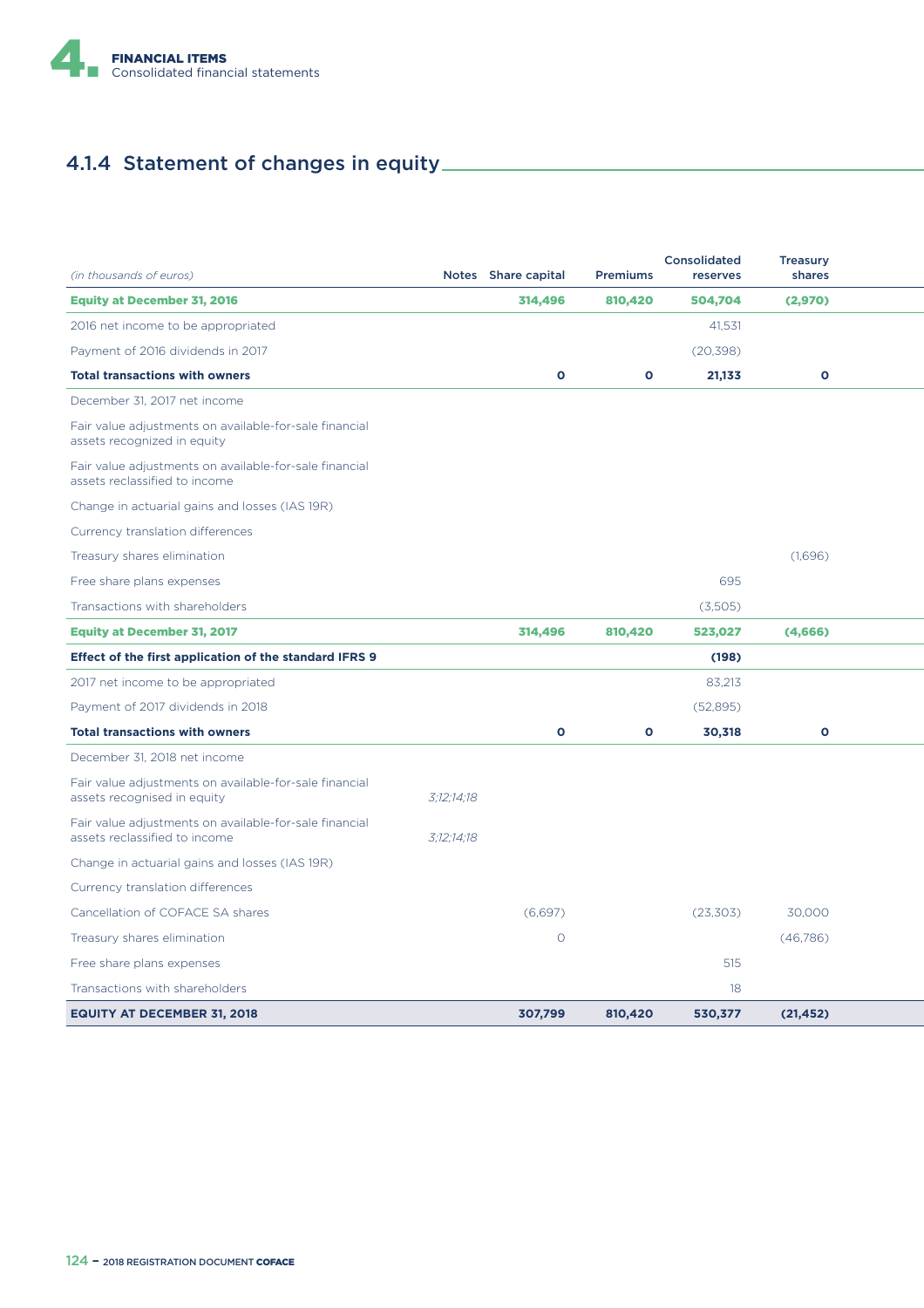

|                                                   | Other comprehensive income |                                                              |                              |                                                      |                              |                     |
|---------------------------------------------------|----------------------------|--------------------------------------------------------------|------------------------------|------------------------------------------------------|------------------------------|---------------------|
| <b>Foreign currency</b><br>translation<br>reserve | revaluation<br>reserves    | Reclassifiable Non-reclassifiable<br>revaluation<br>reserves | Net income<br>for the period | Equity<br>attributable to<br>owners of the<br>parent | Non-controlling<br>interests | <b>Total equity</b> |
| (5,823)                                           | 115,601                    | (22,782)                                                     | 41,531                       | 1,755,177                                            | 5,490                        | 1,760,667           |
|                                                   |                            |                                                              | (41, 531)                    |                                                      |                              |                     |
|                                                   |                            |                                                              |                              | (20, 398)                                            |                              | (20, 398)           |
| $\mathbf 0$                                       | $\mathbf 0$                | $\mathbf 0$                                                  | (41, 531)                    | (20, 398)                                            | 0                            | (20, 398)           |
|                                                   |                            |                                                              | 83,213                       | 83,213                                               | (159)                        | 83,054              |
|                                                   |                            |                                                              |                              |                                                      |                              |                     |
|                                                   | 15,162                     |                                                              |                              | 15,162                                               | (1)                          | 15,161              |
|                                                   | (8,514)                    |                                                              |                              | (8,514)                                              | (1)                          | (8, 515)            |
|                                                   |                            | (797)                                                        |                              | (797)                                                |                              | (797)               |
| (19, 052)                                         |                            |                                                              |                              | (19, 052)                                            | (181)                        | (19, 233)           |
|                                                   |                            |                                                              |                              | (1,696)                                              |                              | (1,696)             |
|                                                   |                            |                                                              |                              | 695                                                  |                              | 695                 |
| (38)                                              | 2,374                      |                                                              |                              | (1,169)                                              | (4,988)                      | (6,157)             |
| (24, 913)                                         | 124,623                    | (23, 579)                                                    | 83,213                       | 1,802,621                                            | 160                          | 1,802,781           |
|                                                   |                            |                                                              |                              | (198)                                                |                              | (198)               |
|                                                   |                            |                                                              | (83,213)                     |                                                      |                              |                     |
|                                                   |                            |                                                              |                              | (52,895)                                             | (6)                          | (52,901)            |
| $\mathbf 0$                                       | $\bullet$                  | $\bullet$                                                    | (83, 213)                    | (52, 895)                                            | (6)                          | (52, 901)           |
|                                                   |                            |                                                              | 122,333                      | 122,333                                              | 353                          | 122,686             |
|                                                   | (18,668)                   |                                                              |                              | (18,668)                                             | (3)                          | (18, 671)           |
|                                                   | 686                        |                                                              |                              | 686                                                  | $\circ$                      | 686                 |
|                                                   |                            | 1,395                                                        |                              | 1,395                                                |                              | 1,395               |
| (2,767)                                           |                            |                                                              |                              | (2,767)                                              | (103)                        | (2,870)             |
|                                                   |                            |                                                              |                              |                                                      |                              |                     |
|                                                   |                            |                                                              |                              | (46,786)                                             |                              | (46,786)            |
|                                                   |                            |                                                              |                              | 515                                                  |                              | 515                 |
| (5)                                               |                            |                                                              |                              | 13                                                   | (253)                        | (240)               |
| (27, 685)                                         | 106,641                    | (22, 184)                                                    | 122,333                      | 1,806,249                                            | 148                          | 1,806,397           |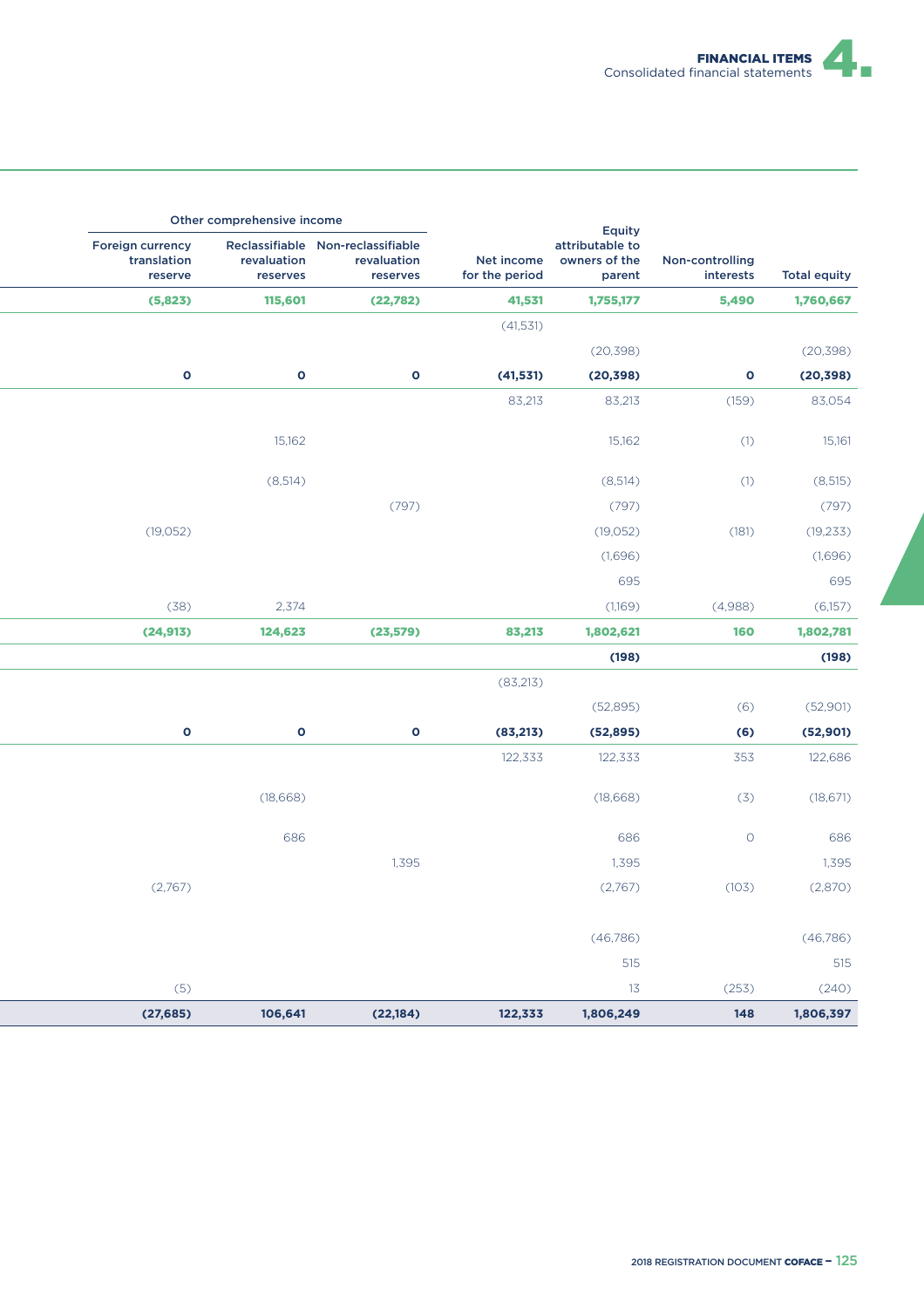

# 4.1.5 Consolidated statement of cash flows

| (in thousands of euros)                                                                                                    | <b>Notes</b> | Dec. 31, 2018 | Dec. 31, 2017 |
|----------------------------------------------------------------------------------------------------------------------------|--------------|---------------|---------------|
| Net income for the period                                                                                                  |              | 122,333       | 83,213        |
| Non-controlling interests                                                                                                  |              | 353           | (159)         |
| Income tax expense                                                                                                         |              | 64,132        | 55,651        |
| +/- Share in net income of associates                                                                                      | 28           | (592)         | (2,369)       |
| Finance costs                                                                                                              |              | 17,681        | 18,109        |
| <b>Operating income (A)</b>                                                                                                |              | 203,907       | 154,445       |
| +/- Depreciation, amortisation and impairment losses                                                                       |              | (5,282)       | (11,742)      |
| +/- Net additions to/reversals from technical provisions                                                                   |              | 57.428        | 26,362        |
| +/- Unrealised foreign exchange income / loss                                                                              |              | (6,958)       | (2,898)       |
| +/- Non-cash items                                                                                                         |              | (15,051)      | 615           |
| Total non-cash items (B)                                                                                                   |              | 30,137        | 12,336        |
| Gross cash flows from operations (C) = (A) + (B)                                                                           |              | 234,044       | 166,780       |
| Change in operating receivables and payables                                                                               |              | (74, 892)     | 14,964        |
| Net taxes paid                                                                                                             |              | (64,772)      | (47,699)      |
| Net cash related to operating activities (D)                                                                               |              | (139, 664)    | (32, 735)     |
| Increase (decrease) in receivables arising from factoring operations                                                       |              | 2,612         | (24,117)      |
| Increase (decrease) in payables arising from factoring operations                                                          |              | (74, 491)     | 1.458         |
| Increase (decrease) in factoring liabilities                                                                               |              | 102,295       | 99,343        |
| Net cash generated from banking and factoring operations (E)                                                               | 4:17         | 30,416        | 76,684        |
| Net cash generated from operating activities (F) = $(C + D + E)$                                                           |              | 124,796       | 210,730       |
| Acquisitions of investments                                                                                                | 3            | (341,747)     | (1,531,312)   |
| Disposals of investments                                                                                                   | 3            | 375,163       | 1,331,927     |
| Net cash used in movements in investments (G)                                                                              |              | 33,416        | (199, 385)    |
| Acquisitions of consolidated subsidiaries, net of cash acquired                                                            |              |               | (6,500)       |
| Disposals of consolidated companies, net of cash transferred                                                               |              | 14,202        |               |
| Net cash used in changes in scope of consolidation (H)                                                                     |              | 14,202        | (6,500)       |
| Disposals of property, plant and equipment and intangible assets                                                           |              | (20,541)      | (18,085)      |
| Acquisitions of property, plant and equipment and intangible assets                                                        |              | 4,196         | 2,045         |
| Net cash generated from (used in) acquisitions and disposals of property,<br>plant and equipment and intangible assets (I) |              | (16, 345)     | (16,040)      |
| Net cash used in investing activities $(J) = (G + H + I)$                                                                  |              | 31,273        | (221, 925)    |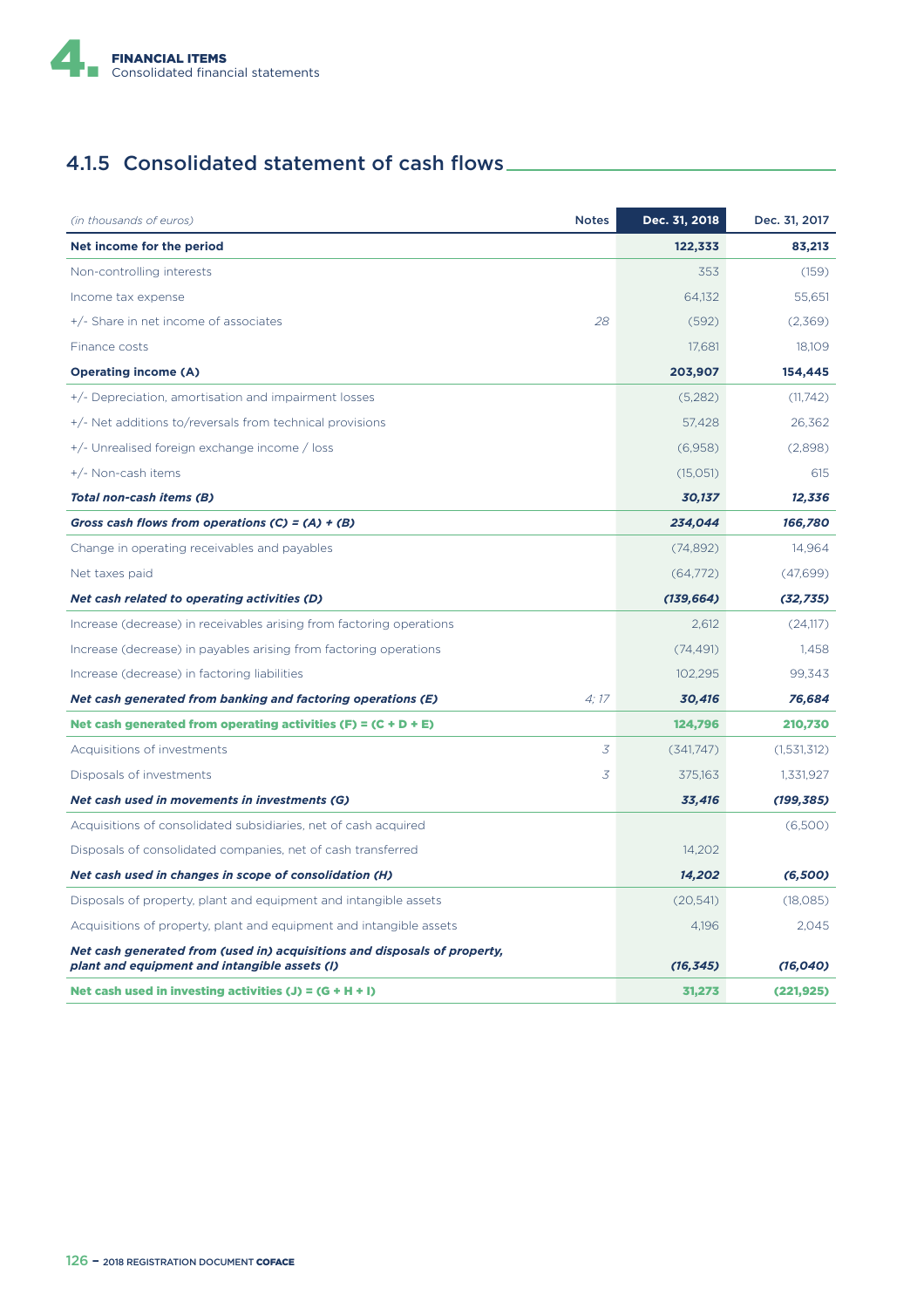| (in thousands of euros)<br><b>Notes</b>                              | Dec. 31, 2018 | Dec. 31, 2017 |
|----------------------------------------------------------------------|---------------|---------------|
| Proceeds from the issue of equity instruments                        |               |               |
| Treasury share transactions                                          | (46,786)      | (1,696)       |
| Dividends paid to owners of the parent                               | (52,895)      | (20, 398)     |
| Dividends paid to non-controlling interests                          | (6)           |               |
| Cash flows related to transactions with owners                       | (99, 687)     | (22, 114)     |
| Proceeds from the issue of debt instruments                          |               |               |
| Cash used in the redemption of debt instruments                      |               | (2,290)       |
| Interest paid                                                        | (16, 276)     | (17,583)      |
| Cash flows related to the financing of Group operations              | (16, 276)     | (19, 873)     |
| Net cash generated from (used in) financing activities (K)           | (115, 963)    | (41, 987)     |
| Impact of changes in exchange rates on cash and cash equivalents (L) | (2,012)       | (14, 564)     |
| NET INCREASE IN CASH AND CASH EQUIVALENTS (F + J + K + L)            | 38,094        | (67,746)      |
| Net cash generated from operating activities (F)                     | 124.796       | 210.730       |
| Net cash used in investing activities (J)                            | 31,273        | (221, 925)    |
| Net cash generated from (used in) financing activities (K)           | (115, 963)    | (41,987)      |
| Impact of changes in exchange rates on cash and cash equivalents (L) | (2,012)       | (14, 564)     |
| Cash and cash equivalents at beginning of period<br>9                | 264,325       | 332,071       |
| Cash and cash equivalents at end of period<br>9                      | 302,419       | 264,325       |
| <b>NET CHANGE IN CASH AND CASH EQUIVALENTS</b>                       | 38,094        | (67,746)      |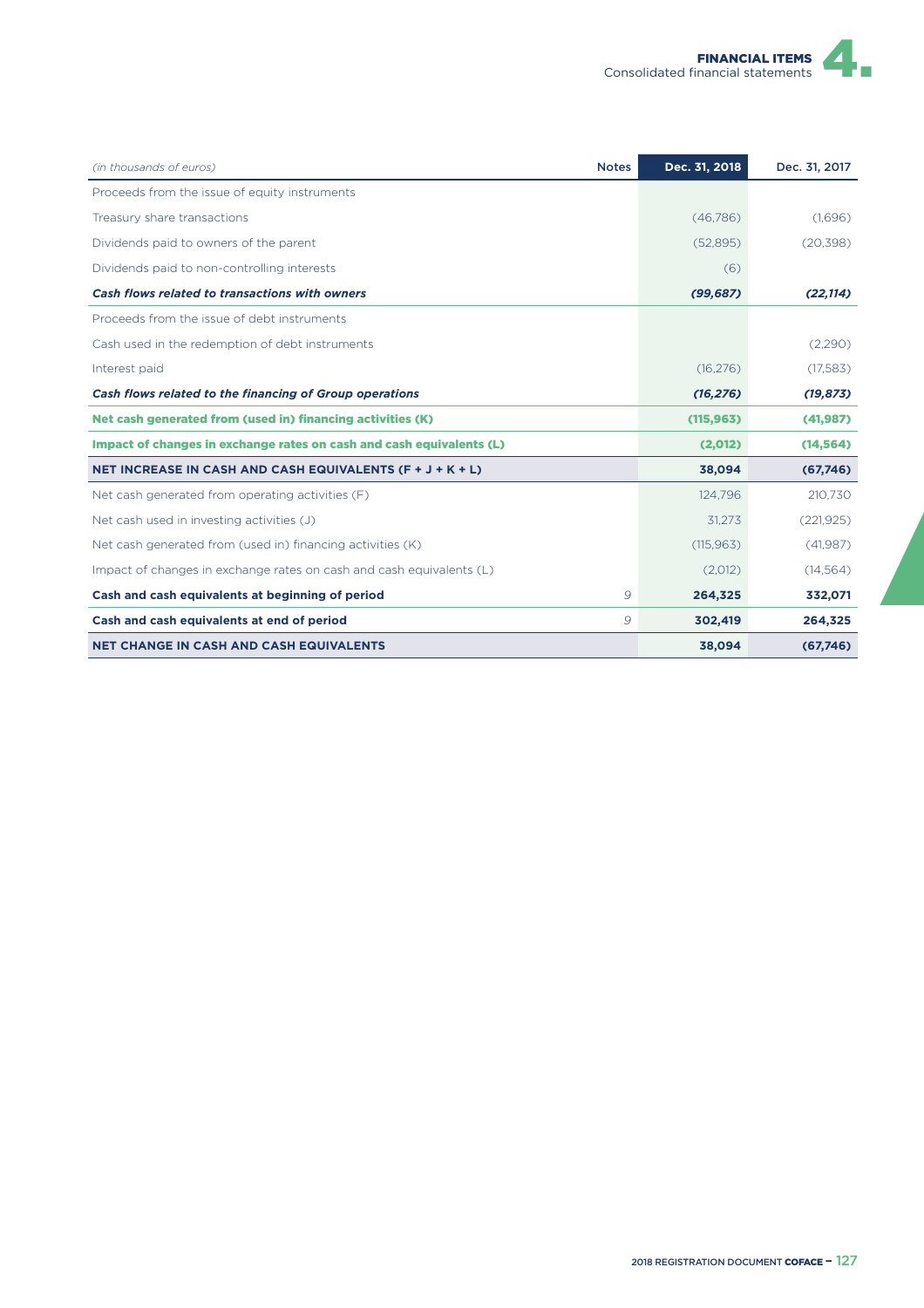

# **4.2 NOTES TO THE CONSOLIDATED FINANCIAL STATEMENTS**

| <b>INTRODUCTION</b> |                                                                  | 129 |
|---------------------|------------------------------------------------------------------|-----|
|                     | <b>BASIS OF PREPARATION</b>                                      | 129 |
|                     | <b>SIGNIFICANT EVENTS</b>                                        | 129 |
|                     | <b>SCOPE OF CONSOLIDATION</b>                                    | 131 |
|                     | <b>ACCOUNTING PRINCIPLES</b>                                     | 138 |
|                     | <b>NOTES TO THE CONSOLIDATED BALANCE SHEET</b>                   | 151 |
| <b>NOTE 1.</b>      | Goodwill                                                         | 151 |
| <b>NOTE 2.</b>      | Other intangible assets                                          | 153 |
| NOTE 3.             | Insurance business investments                                   | 155 |
| <b>NOTE 4.</b>      | Receivables arising from banking<br>and other activities         | 160 |
| <b>NOTE 5.</b>      | Investments in associates                                        | 161 |
| <b>NOTE 6.</b>      | Tangible assets                                                  | 162 |
| <b>NOTE 7.</b>      | Receivables arising from insurance<br>and reinsurance operations | 164 |
| <b>NOTE 8.</b>      | Other assets                                                     | 165 |
| <b>NOTE 9.</b>      | Cash and cash equivalents                                        | 165 |
| <b>NOTE 10.</b>     | Share capital                                                    | 165 |
| <b>NOTE 11.</b>     | Share-based payments                                             | 166 |
| <b>NOTE 12.</b>     | <b>Revaluation reserves</b>                                      | 167 |
| <b>NOTE 13.</b>     | Provisions for liabilities and charges                           | 168 |
| <b>NOTE 14.</b>     | <b>Employee benefits</b>                                         | 169 |
| <b>NOTE 15.</b>     | <b>Financing liabilities</b>                                     | 174 |
| <b>NOTE 16.</b>     | Liabilities relating to insurance contracts                      | 175 |
| <b>NOTE 17.</b>     | Payables arising from banking sector<br>activities               | 176 |
|                     | <b>NOTE 18.</b> Deferred tax                                     | 176 |
|                     |                                                                  |     |

|                         | <b>NOTE 19.</b> Payables arising from insurance                                            |     |
|-------------------------|--------------------------------------------------------------------------------------------|-----|
|                         | and reinsurance                                                                            | 178 |
|                         | <b>NOTE 20.</b> Other liabilities                                                          | 178 |
|                         | <b>NOTES TO THE INCOME STATEMENT</b>                                                       | 179 |
| <b>NOTE 21. Revenue</b> |                                                                                            | 179 |
|                         | <b>NOTE 22.</b> Claims expenses                                                            | 180 |
|                         | <b>NOTE 23.</b> Overheads by function                                                      | 181 |
|                         | <b>NOTE 24.</b> Expenses from banking activities                                           | 181 |
|                         | NOTE 25. Income and expenses from ceded reinsurance                                        | 182 |
|                         | <b>NOTE 26.</b> Investment income, net of management<br>expenses (excluding finance costs) | 182 |
|                         | <b>NOTE 27.</b> Other operating income and expenses                                        | 183 |
|                         | <b>NOTE 28.</b> Share in net income of associates                                          | 184 |
|                         | <b>NOTE 29.</b> Income tax expense                                                         | 184 |
|                         |                                                                                            |     |
|                         |                                                                                            |     |
|                         | <b>OTHER INFORMATION</b>                                                                   | 186 |
|                         | <b>NOTE 30.</b> Breakdown of net income by segment                                         | 186 |
|                         | <b>NOTE 31.</b> Earnings per share                                                         | 190 |
|                         | <b>NOTE 32.</b> Group headcount                                                            | 190 |
|                         | <b>NOTE 33.</b> Related parties                                                            | 191 |
|                         | <b>NOTE 34.</b> Key management compensation                                                | 192 |
|                         | <b>NOTE 35.</b> Breakdown of audit fees                                                    | 193 |
|                         | <b>NOTE 36.</b> Off-balance sheet commitments                                              | 193 |
|                         | <b>NOTE 37.</b> Operating leases                                                           | 194 |
|                         | <b>NOTE 38.</b> Relationship between parent company<br>and subsidiaries                    | 194 |
|                         | <b>NOTE 39.</b> Events after the reporting period                                          | 195 |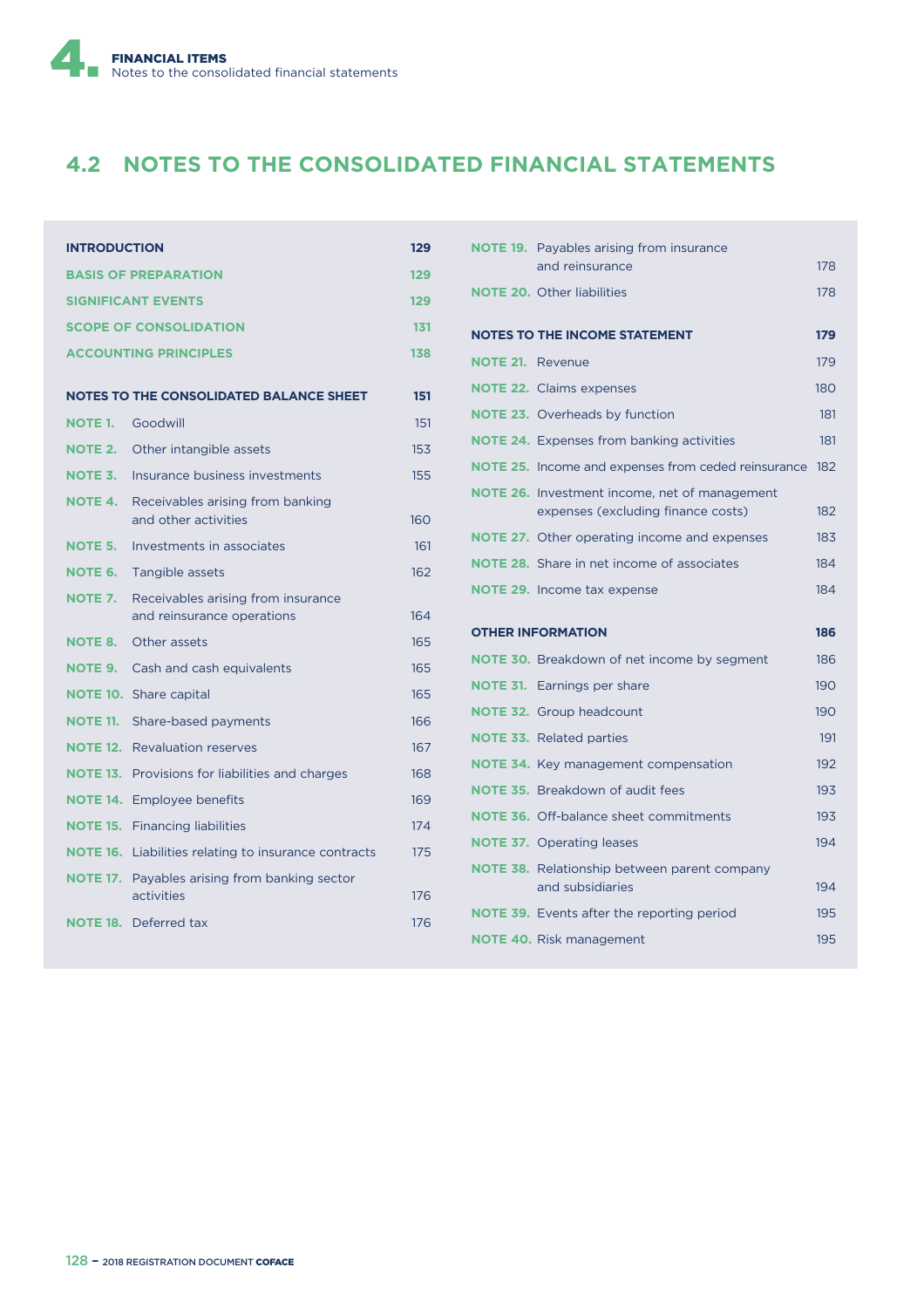

### **INTRODUCTION**

## **BASIS OF PREPARATION**

These IFRS consolidated financial statements of the Coface Group as of December 31, 2018 are established in accordance with the International Financial Reporting Standards (IFRS) as published by the IASB and as adopted by the European Union (1). They are detailed in the section "Accounting principles" of the present consolidated financial statements as of December 31, 2018.

They are presented with comparative financial information at December 31, 2017. A comparison on January 1, 2018 following the application of IFRS 9 is provided for detailed information on balance sheet notes.

These IFRS consolidated financial statements for the year ended December 31, 2018 were reviewed by the Coface Group's Board of Directors on February 11, 2019.

### **SIGNIFICANT EVENTS**

### Introduction of a new tag line – Coface For Trade

During its Risk Country Seminar of January 23, 2018, an event bringing together its clients, brokers and partners, Coface introduced its new tagline: Coface For Trade. This new wording is intended to be clearer and more engaging. It underlines the Group's commitment to trade and commerce, which is a powerful driver to create wealth and stability. It expresses the purpose of the Group, which is to help companies developing their business.

### Election of François Riahi as Chairman of Coface's Board of Directors

During its meeting on June 15, 2018, the Board of Directors of COFACE SA co-opted François Riahi, Chief Executive Officer of Natixis, as a Board member and then elected him as Chairman of

### Own shares transactions

In line with the second pillar of Fit to Win which aims at improving the capital efficiency of its business model, Coface implemented in 2018 two share buyback programmes for a total amount of €45 million. The description of these programmes is as follows:

◆ a first programme of €30 million, performed between February 15 and October 15, resulted in the purchase of 3,348,971 shares. The Board of Directors, in its meeting of October 24, 2018, decided the Board of Directors. He replaces Laurent Mignon who leaves the Board of Directors of COFACE SA to devote himself to his new responsibilities within BPCE Group.

to cancel these shares and to make a corresponding reduction in the share capital of the Company;

◆ a second programme for a targeted amount of €15 million was launched at October 25, 2018 and extends until January 8, 2019 with 1,867,312 additional shares bought. As of December 31, 2018, Coface had purchased 1,708,735 shares for an amount of €13,736,491.

## Set-up of a €300 million syndicated loan agreement for Coface Poland Factoring

As part of the refinancing of its factoring activity, on June 8, 2018 Coface Poland Factoring signed an agreement with a group of banking partners (2) for a €300 million syndicated multicurrency loan (EUR, PLN). This syndicated loan partly replaces existing bilateral credit lines.

The loan is put in place for two years, with an option to extend its duration by one year, exercisable once, subject to the banks' agreement.

This operation enables the Group to increase its financial flexibility and to extend the maturity of its refinancing debt, whilst benefiting from current favourable market conditions and strengthening its relationships with its leading banks, who thus confirm their commitment to Coface over the mid-term.

*<sup>(1)</sup> The standards adopted by the European Union can be consulted on the website of the European Commission at: https://ec.europa.eu/info/ business-economy-euro/company-reporting-and-auditing/company-reporting/financial-reporting\_en#ifrs-financial-statements*

*<sup>(2)</sup> The Group's Polish subsidiary is supported by seven banking partners (Crédit Agricole CIB, HSBC, ING Bank Ślaski and Natixis, acting as mandated lead arrangers and bookrunners, Banco Santander, Commerzbank and Société Générale CIB, acting as mandated lead arrangers). Natixis is acting as Documentation Agent and Crédit Agricole CIB as Facility Agent.*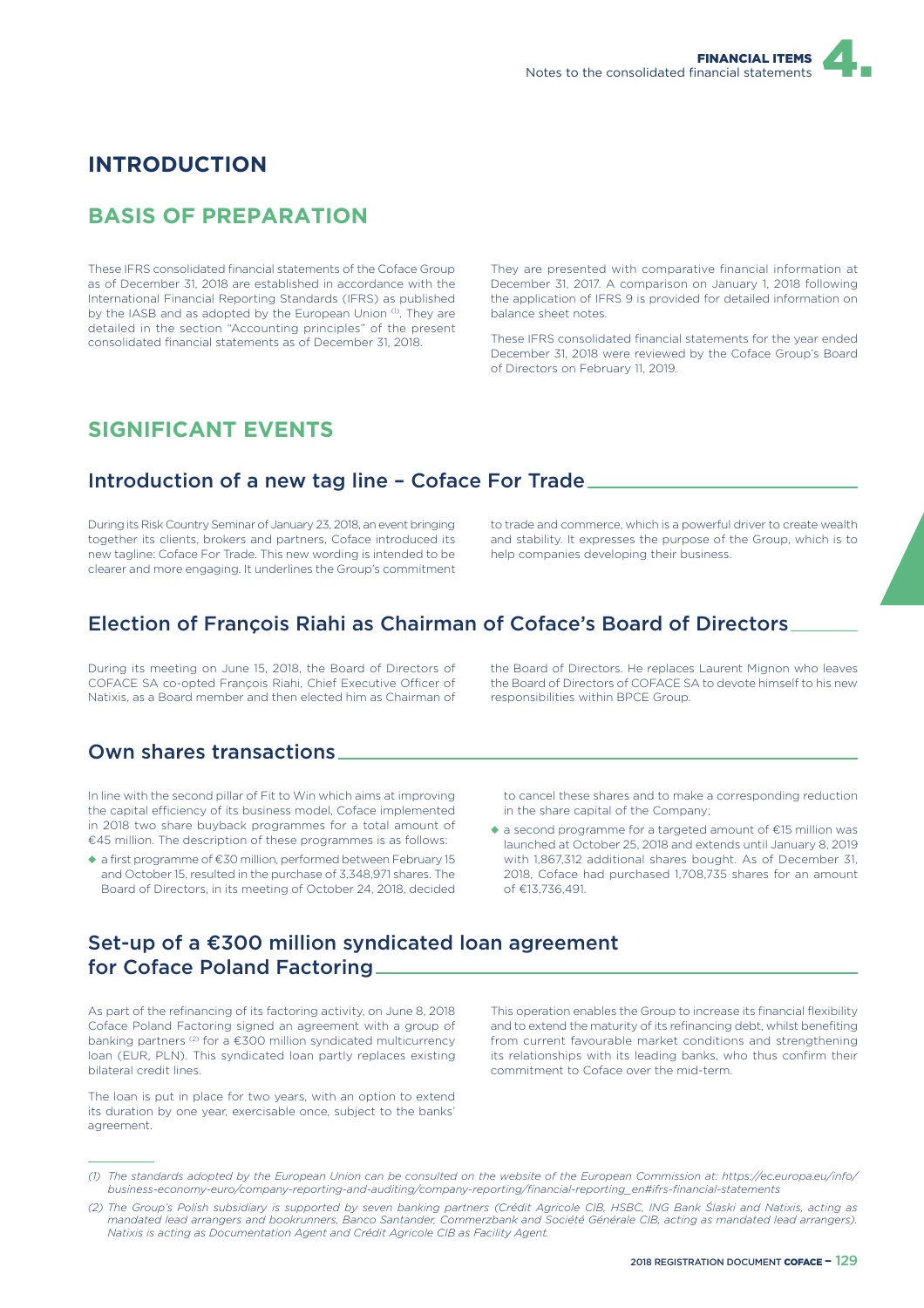

## Disposal of Cofacrédit

Coface announced at end June 2018 that it has ceded to Factofrance (Groupe Crédit Mutuel – CM11) its 36% stake in Cofacrédit, a factoring company previously jointly owned by the two groups. This minority stake was not core to the development strategy in the factoring

sector. The disposal is also in line with the second pillar of the Fit to Win strategic plan, which aims to improve Coface's capital efficiency. The transaction had a negative impact of  $\epsilon$ (2.2) million on net income for Q2 2018.

### Signature of an agreement to acquire PKZ (Slovenia)

On September 6, 2018, Coface announced that it has signed a binding agreement with SID Bank, a Slovenian public bank, to acquire 100% of PKZ capital, a credit insurance subsidiary of SID Bank.

Created by SID Bank in 2005, PKZ is the market leader in credit insurance in Slovenia, with a strong market share.

In 2017, the company recorded €15.1m of gross written premiums on an export business focused portfolio.

The acquisition of PKZ by Coface is subject to usual regulatory approvals.

### Brexit effects on Coface's activity in the UK.

In 2018, the negative impacts of Brexit have highlighted longer-term trends in the UK economy: a decline in business and household confidence, pressure on changing business models (non-food distribution). In this context, Coface continued its rigorous underwriting policy. Our overall exposure to the UK decreased by 12%, mainly in food, distribution and construction sectors.

## Coface South Africa new partnership

Coface South Africa, a South African subsidiary of Compagnie Française d'Assurance pour le Commerce Extérieur, signed a strategic partnership on November 16, 2018 that could result in an opening of its capital with a B-BBEE Investment Holding Company, Identity Capital Partners (Pty) Ltd.

Uncertainty remains high ("no deal", 2<sup>nd</sup> referendum) and additional measures may be taken in 2019. To ensure this follow-up, a steering committee, chaired by the Group's General Secretary, has been created and meets regularly to determine the priority measures to be taken: regulatory changes to the status of the branch, change in underwriting policy, communication with our clients and brokers..

Through this transaction, Coface South Africa will improve and strengthen its local footprint and compliance with B-BBEE (broadbased Black Economic Empowerment) legislation.

This transaction remains subject to the approval of the South African regulatory authorities (not obtained at the closing date); it will result in an equity investment of Coface South Africa's capital up to 25% over a 10-year horizon.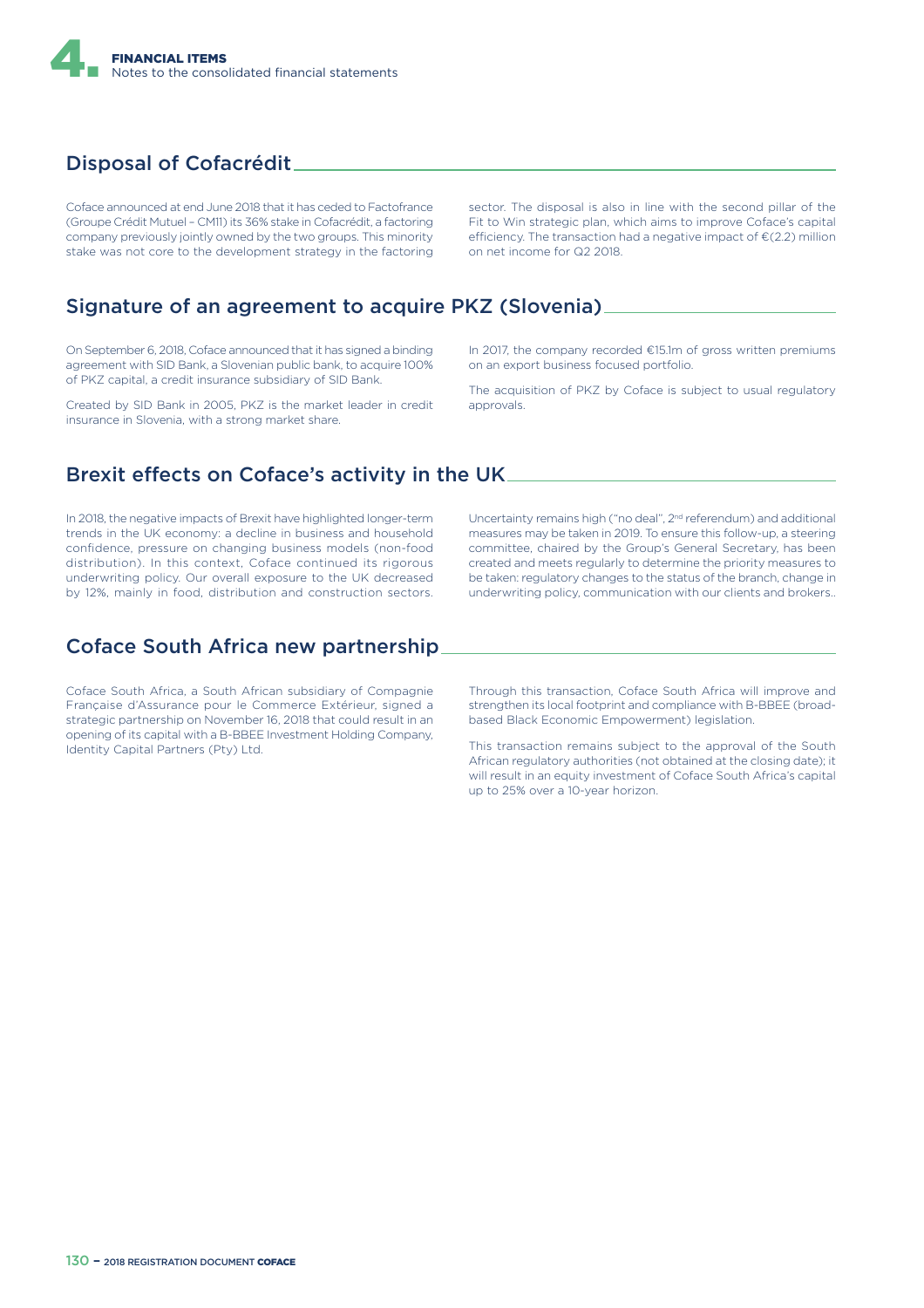## **SCOPE OF CONSOLIDATION**

### Change in the scope of consolidation in 2018

### First-time consolidation

The Colombes 5 Bis mutual fund (FCP), held by Coface Europe, and Lausanne 6, held by Coface Ré, were created in 2018.

### Exit from consolidation scope

The branches Coface Luxembourg (Western Europe region) and Coface Latvia Insurance (Central Europe region) were liquidated in 2018.

The Colombes 4 bis mutual fund (FCP), held by Coface Europe, was also liquidated in 2018.

## Special purpose entities (SPE)

### SPEs used for the credit insurance business

Coface's credit enhancement operations consist of insuring via an SPE receivables securitised by a third party through investors for losses in excess of a predefined amount. In this type of operation, Coface has no role whatsoever in determining the SPE's activity or its operational management. The premium received on the insurance policy represents a small sum compared to all the benefits generated by the SPE, the bulk of which flow to the investors.

Coface does not sponsor securitisation arrangements. It plays the role of a mere service provider to the special purpose entity by signing a contract with the SPE.. In fact, Coface holds no power over the relevant activities of the SPEs involved in these arrangements (selection of receivables in the portfolio, receivables management, etc.). No credit insurance SPEs were consolidated within the financial statements.

### SPEs used for financing operations

Since 2012, Coface has put in place an alternative refinancing solution to the liquidity line granted by Natixis for the Group's factoring business in Germany and Poland (SPEs used for financing operations).

Under this solution, every month, Coface Finanz, a Group factoring company, sells its factored receivables to a French special purpose vehicle (SPV), the FCT Vega securitisation fund. The sold receivables are covered by credit insurance provided by Coface Deutschland (formerly Coface Kreditversicherung AG).

The securitisation fund acquires the receivables at their nominal value less a discount (determined on the basis of the portfolio's past losses and refinancing costs). To obtain refinancing, the fund issues (i) senior units to the conduits (one conduit per bank) which

in turn issue asset-backed commercial paper (ABCP) on the market, and (ii) subordinated units to Coface Factoring Poland. The Coface Group holds control over the relevant activities of the FCT.

The FCT Vega securitisation fund is consolidated in the Group financial statements.

### SPEs used for investing operations

The Colombes mutual funds were set up in 2013 to centralise the management of the Coface Group's investments. The administrative management of these funds has been entrusted to Amundi, and Caceis has been selected as custodian and asset servicing provider.

The European branches of Compagnie française d'assurance pour le commerce extérieur, which do not have any specific local regulatory requirements, participate in the centralised management of their assets, set up by the Compagnie française d'assurance pour le commerce extérieur. They receive a share of the global income resulting from the application of an allocation key representing the risks subscribed by each branch and determined by the technical accruals.

Fonds Lausanne were created in 2015 in order to allow Coface Ré to subcribe to units in investment funds. The management is delegated to Amundi, the custodian is Caceis Switzerland and the asset servicing provider is Caceis.

The three criteria established by IFRS 10 for consolidation of the FCP Colombes and FCP Lausanne funds are met. Units in dedicated mutual funds (UCITS) have been included in the scope of consolidation and are fully consolidated. They are fully controlled by the Group.

All Coface entities are consolidated using the full integration method, except Cofacrédit which was consolidated by equity method. This entity was sold at the end of June 2018.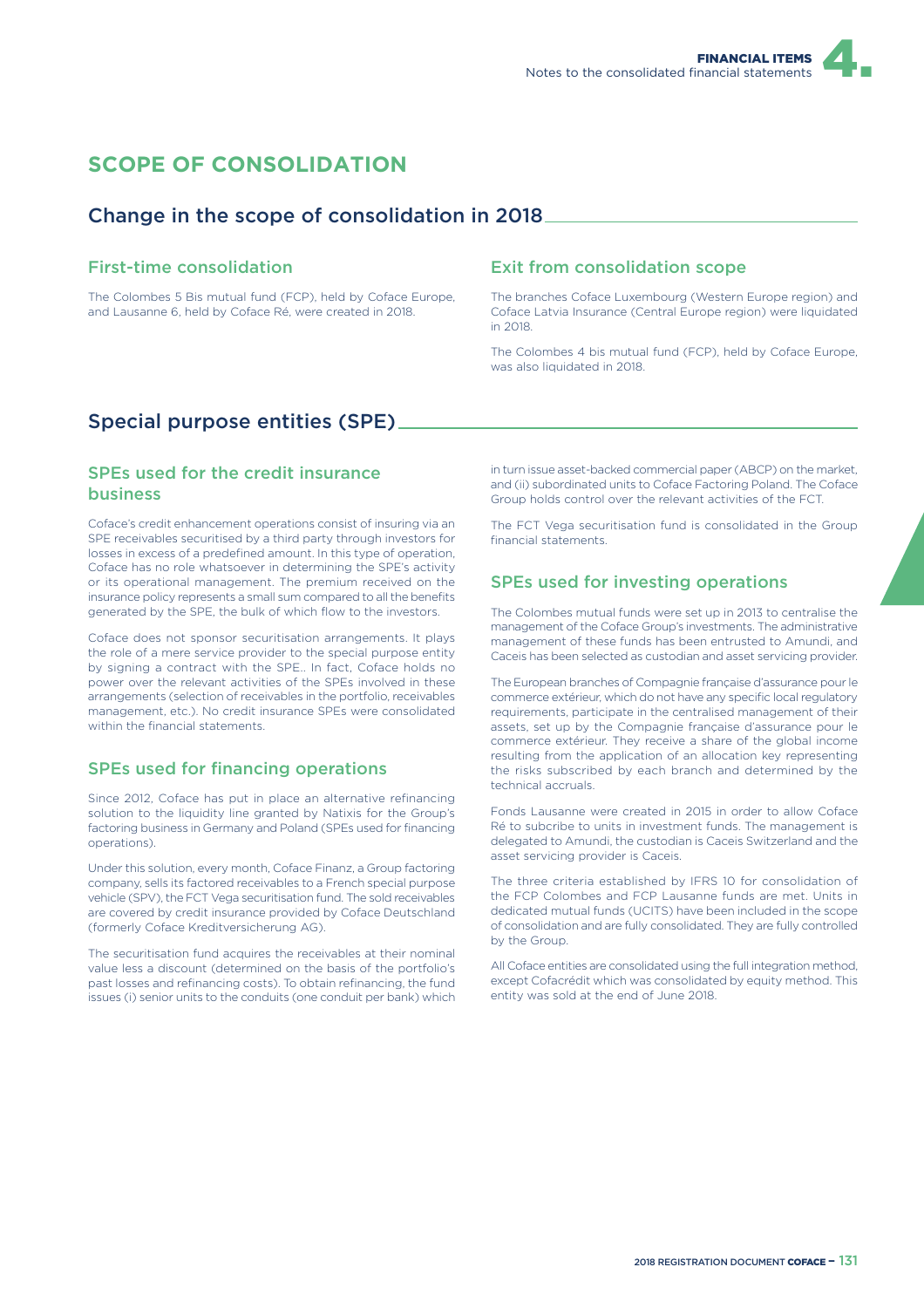

|                        |                                                                                                                    |                            | Percentage                                                                 |                                                                            |                                                                            |                           |
|------------------------|--------------------------------------------------------------------------------------------------------------------|----------------------------|----------------------------------------------------------------------------|----------------------------------------------------------------------------|----------------------------------------------------------------------------|---------------------------|
| Country                | <b>Entity</b>                                                                                                      | Consolidation<br>Method    | <b>Control</b>                                                             | <b>Interest</b><br>Dec. 31, 2018 Dec. 31, 2018                             | Control<br>Dec. 31, 2017                                                   | Interest<br>Dec. 31, 2017 |
| <b>Northern Europe</b> |                                                                                                                    |                            |                                                                            |                                                                            |                                                                            |                           |
| Germany                | Coface, Niederlassung in Deutschland<br>(ex Coface Kreditversicherung)<br>Isaac - Fulda - Allee 1<br>55124 Mainz   |                            |                                                                            | Branch of Compagnie<br>française d'assurance pour<br>le commerce extérieur | Branch of Compagnie<br>française d'assurance pour<br>le commerce extérieur |                           |
| Germany                | Coface Finanz GmbH<br>Isaac - Fulda - Allee 1<br>55124 Mainz                                                       | Full                       | 100.00%                                                                    | 100.00%                                                                    | 100.00%                                                                    | 100.00%                   |
| Germany                | Coface Debitorenmanagement GmbH<br>Isaac - Fulda - Allee 1<br>55124 Mainz                                          | Full                       | 100.00%                                                                    | 100.00%                                                                    | 100.00%                                                                    | 100.00%                   |
| Germany                | Coface Rating Holding GmbH<br>Isaac - Fulda - Allee 1<br>55124 Mainz                                               | Full                       | 100.00%                                                                    | 100.00%                                                                    | 100.00%                                                                    | 100.00%                   |
| Germany                | Coface Rating GmbH<br>Isaac - Fulda - Allee 1<br>55124 Mainz                                                       | Full                       | 100.00%                                                                    | 100.00%                                                                    | 100.00%                                                                    | 100.00%                   |
| Germany                | Kisselberg KG<br>c/o VR-LEASING<br>Hauptstr. 131. 65760 Eschborn                                                   | Full                       | 100.00%                                                                    | 100.00%                                                                    | 100.00%                                                                    | 100.00%                   |
| Germany                | Fct Vega (Securitisation fund)<br>41 rue Délizy<br>93500 Pantin                                                    | Full                       | 100.00%                                                                    | 100.00%                                                                    | 100.00%                                                                    | 100.00%                   |
| <b>Netherlands</b>     | <b>Coface Nederland Services</b><br>STADIONSTRAAT 20<br>4815 NG Breda                                              | Full                       | 100.00%                                                                    | 100.00%                                                                    | 100.00%                                                                    | 100.00%                   |
| <b>Netherlands</b>     | Coface Nederland<br>Postbus 3377<br>4800 DJ Breda                                                                  |                            | Branch of Compagnie<br>française d'assurance pour<br>le commerce extérieur |                                                                            | Branch of Compagnie<br>française d'assurance pour<br>le commerce extérieur |                           |
| Denmark                | Coface Danmark<br>Jens Ravns Vej 11C<br>7100 Vejle                                                                 |                            |                                                                            | Branch of Compagnie<br>française d'assurance pour<br>le commerce extérieur | Branch of Compagnie<br>française d'assurance pour<br>le commerce extérieur |                           |
| Sweden                 | Coface Sverige<br>Kungsgatan 33<br>111 56 Stockholm                                                                |                            |                                                                            | Branch of Compagnie<br>française d'assurance pour<br>le commerce extérieur | Branch of Compagnie<br>française d'assurance pour<br>le commerce extérieur |                           |
| <b>Western Europe</b>  |                                                                                                                    |                            |                                                                            |                                                                            |                                                                            |                           |
| France                 | <b>COFACE SA</b><br>1 place Costes et Bellonte<br>92270 Bois-Colombes                                              | Parent<br>company          | 100.00%                                                                    | 100.00%                                                                    | 100.00%                                                                    | 100.00%                   |
| France                 | Compagnie française d'assurance pour<br>le commerce extérieur<br>1 place Costes et Bellonte<br>92270 Bois-Colombes | Full                       | 100.00%                                                                    | 100.00%                                                                    | 100.00%                                                                    | 100.00%                   |
| France                 | Cofacrédit<br>Tour D2 - 17 bis place des Reflets<br>92988 Paris la Défense Cedex                                   | <b>Not</b><br>consolidated |                                                                            |                                                                            | 36.00%                                                                     | 36.00%                    |
| France                 | Cofinpar<br>1 place Costes et Bellonte<br>92270 Bois-Colombes                                                      | Full                       | 100.00%                                                                    | 100.00%                                                                    | 100.00%                                                                    | 100.00%                   |
| France                 | Cogeri<br>Place Costes et Bellonte<br>92270 Bois-Colombes                                                          | Full                       | 100.00%                                                                    | 100.00%                                                                    | 100.00%                                                                    | 100.00%                   |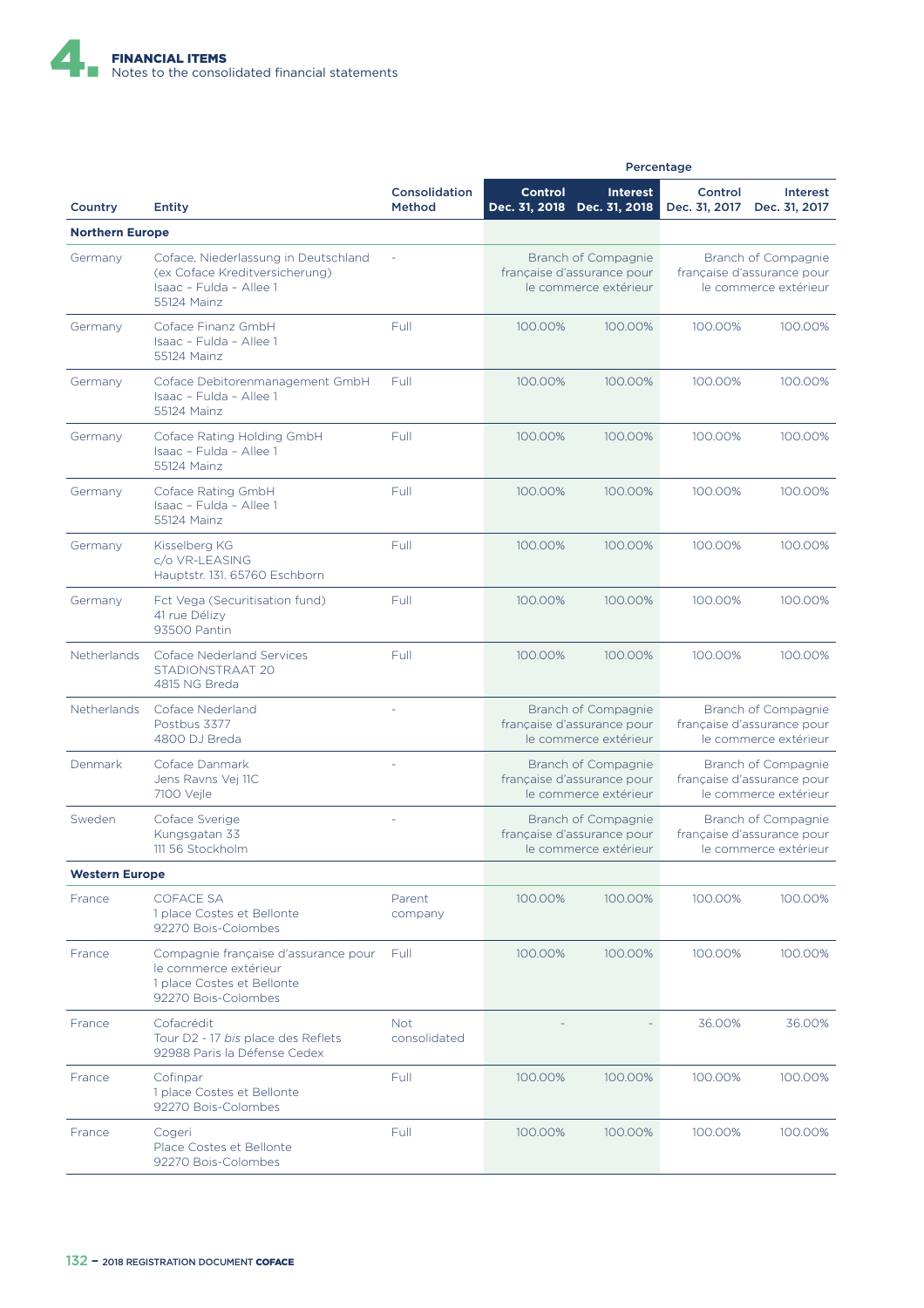|             |                                                                                                 |                         |                |                                                                            | Percentage               |                                                                            |
|-------------|-------------------------------------------------------------------------------------------------|-------------------------|----------------|----------------------------------------------------------------------------|--------------------------|----------------------------------------------------------------------------|
| Country     | <b>Entity</b>                                                                                   | Consolidation<br>Method | <b>Control</b> | <b>Interest</b><br>Dec. 31, 2018 Dec. 31, 2018                             | Control<br>Dec. 31, 2017 | Interest<br>Dec. 31, 2017                                                  |
| France      | Fimipar<br>1 place Costes et Bellonte<br>92270 Bois-Colombes                                    | Full                    | 100.00%        | 100.00%                                                                    | 100.00%                  | 100.00%                                                                    |
| France      | Fonds Colombes 2<br>90 boulevard Pasteur<br>75015 Paris                                         | Full                    | 100.00%        | 100.00%                                                                    | 100.00%                  | 100.00%                                                                    |
| France      | Fonds Colombes 2 bis<br>90 boulevard Pasteur<br>75015 Paris                                     | Full                    | 100.00%        | 100.00%                                                                    | 100.00%                  | 100.00%                                                                    |
| France      | Fonds Colombes 3<br>90 boulevard Pasteur<br>75015 Paris                                         | Full                    | 100.00%        | 100.00%                                                                    | 100.00%                  | 100.00%                                                                    |
| France      | Fonds Colombes 3 bis<br>90 boulevard Pasteur<br>75015 Paris                                     | Full                    | 100.00%        | 100.00%                                                                    | 100.00%                  | 100.00%                                                                    |
| France      | Fonds Colombes 3 ter<br>90 boulevard Pasteur<br>75015 Paris                                     | Full                    | 100.00%        | 100.00%                                                                    | 100.00%                  | 100.00%                                                                    |
| France      | Fonds Colombes 3 quater<br>90 boulevard Pasteur<br>75015 Paris                                  | Full                    | 100.00%        | 100.00%                                                                    | 100.00%                  | 100.00%                                                                    |
| France      | Fonds Colombes 4<br>90 boulevard Pasteur<br>75015 Paris                                         | Full                    | 100.00%        | 100.00%                                                                    | 100.00%                  | 100.00%                                                                    |
| France      | Fonds Colombes 4 bis<br>90 boulevard Pasteur<br>75015 Paris                                     | Full                    |                |                                                                            | 100.00%                  | 100.00%                                                                    |
| France      | Fonds Colombes 5 bis<br>90 boulevard Pasteur<br>75015 Paris                                     | Full                    | 100.00%        | 100.00%                                                                    |                          |                                                                            |
| France      | Fonds Colombes 6<br>90 boulevard Pasteur<br>75015 Paris                                         | Full                    | 100.00%        | 100.00%                                                                    | 100.00%                  | 100.00%                                                                    |
| Belgium     | Coface Belgium Services<br>100 boulevard du Souverain<br>B-1170 Bruxelles (Watermael-Boitsfort) | Full                    | 100.00%        | 100.00%                                                                    | 100.00%                  | 100.00%                                                                    |
| Belgium     | Coface Belgique<br>100, boulevard du Souverain<br>B-1170 Bruxelles (Watermael-Boitsfort)        |                         |                | Branch of Compagnie<br>française d'assurance pour<br>le commerce extérieur |                          | Branch of Compagnie<br>française d'assurance pour<br>le commerce extérieur |
| Luxembourg  | Coface Luxembourg<br>2, Route d'Arlon<br>L-8399 Windhof (Koerich) Luxembourg                    |                         |                |                                                                            |                          | Branch of Compagnie<br>française d'assurance pour<br>le commerce extérieur |
| Switzerland | Coface Suisse<br>Rue Belle-Fontaine 18<br>1003 Lausanne                                         |                         |                | Branch of Compagnie<br>française d'assurance pour<br>le commerce extérieur |                          | Branch of Compagnie<br>française d'assurance pour<br>le commerce extérieur |
| Switzerland | Coface Ré<br>Rue Belle-Fontaine 18<br>1003 Lausanne                                             | Full                    | 100.00%        | 100.00%                                                                    | 100.00%                  | 100.00%                                                                    |
| Switzerland | Fonds Lausanne 2<br>90 boulevard Pasteur<br>75015 Paris                                         | Full                    | 100.00%        | 100.00%                                                                    | 100.00%                  | 100.00%                                                                    |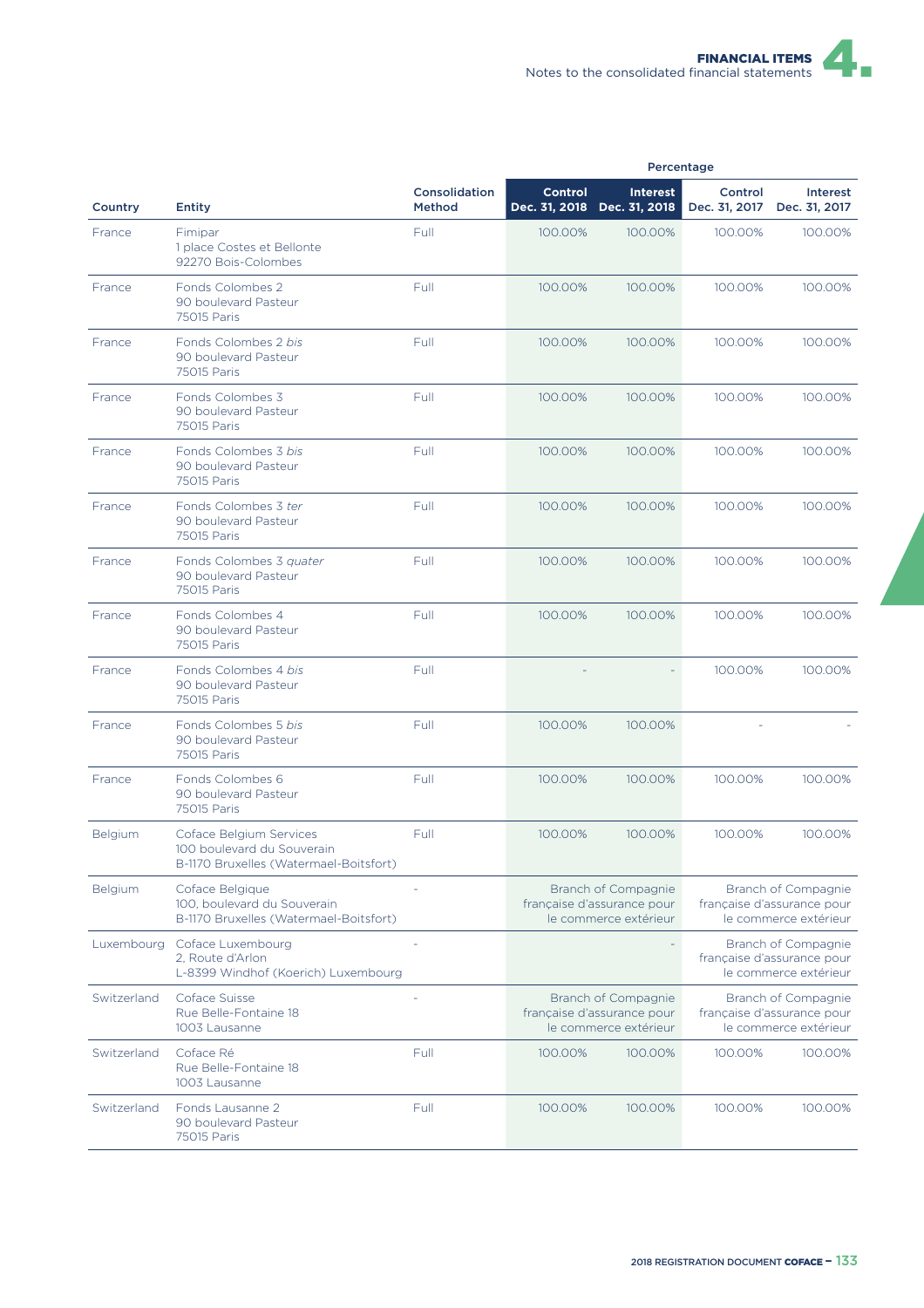

|                                 |                                                                                                                                                   |                         | Percentage                                                                 |                                                                            |                                                                            |                                                                            |
|---------------------------------|---------------------------------------------------------------------------------------------------------------------------------------------------|-------------------------|----------------------------------------------------------------------------|----------------------------------------------------------------------------|----------------------------------------------------------------------------|----------------------------------------------------------------------------|
| Country                         | <b>Entity</b>                                                                                                                                     | Consolidation<br>Method | <b>Control</b>                                                             | <b>Interest</b><br>Dec. 31, 2018 Dec. 31, 2018                             | Control<br>Dec. 31, 2017                                                   | Interest<br>Dec. 31, 2017                                                  |
| Switzerland                     | Fonds Lausanne 2 bis<br>90 boulevard Pasteur<br>75015 Paris                                                                                       | Full                    | 100.00%                                                                    | 100.00%                                                                    | 100.00%                                                                    | 100.00%                                                                    |
| Switzerland                     | Fonds Lausanne 3<br>90 boulevard Pasteur<br>75015 Paris                                                                                           | Full                    | 100.00%                                                                    | 100.00%                                                                    | 100.00%                                                                    | 100.00%                                                                    |
| Switzerland                     | Fonds Lausanne 3 bis<br>90 boulevard Pasteur<br>75015 Paris                                                                                       | Full                    | 100.00%                                                                    | 100.00%                                                                    | 100.00%                                                                    | 100.00%                                                                    |
| Switzerland                     | Fonds Lausanne 6<br>90 boulevard Pasteur<br>75015 Paris                                                                                           | Full                    | 100.00%                                                                    | 100.00%                                                                    |                                                                            |                                                                            |
| UK                              | Coface UK Holdings<br>Egale 1, 80 St Albans Rd. Watford<br>Hertfordshire. WD17 1RP                                                                | Full                    | 100.00%                                                                    | 100.00%                                                                    | 100.00%                                                                    | 100.00%                                                                    |
| <b>UK</b>                       | Coface UK Services<br>Egale 1, 80 St Albans Rd. Watford<br>Hertfordshire. WD17 1RP                                                                | Full                    | 100.00%                                                                    | 100.00%                                                                    | 100.00%                                                                    | 100.00%                                                                    |
| UK                              | Coface UK<br>Egale 1, 80 St Albans Rd. Watford<br>Hertfordshire, WD17 1RP                                                                         |                         |                                                                            | Branch of Compagnie<br>française d'assurance pour<br>le commerce extérieur |                                                                            | Branch of Compagnie<br>française d'assurance pour<br>le commerce extérieur |
| Ireland                         | Coface Ireland<br>Unit 5, Adelphi House. Upper George's<br>Street<br>Dun Laoghaire - Co Dublin                                                    |                         | Branch of Compagnie<br>française d'assurance pour<br>le commerce extérieur |                                                                            | Branch of Compagnie<br>française d'assurance pour<br>le commerce extérieur |                                                                            |
| <b>Central</b><br><b>Europe</b> |                                                                                                                                                   |                         |                                                                            |                                                                            |                                                                            |                                                                            |
| Austria                         | Coface Austria Kreditversicherung<br>Service GmbH<br>Marxergasse 4c<br>1030 Vienna                                                                | Full                    | 100.00%                                                                    | 100.00%                                                                    | 100.00%                                                                    | 100.00%                                                                    |
| Austria                         | Coface Central Europe Holding AG<br>Marxergasse 4c<br>1030 Vienna                                                                                 | Full                    | 100.00%                                                                    | 100.00%                                                                    | 100.00%                                                                    | 100.00%                                                                    |
| Austria                         | Compagnie française d'assurance<br>pour le commerce extérieur SA<br>Niederlassung Austria<br>Marxergasse 4c<br>1030 Vienna                        |                         |                                                                            | Branch of Compagnie<br>française d'assurance pour<br>le commerce extérieur |                                                                            | Branch of Compagnie<br>française d'assurance pour<br>le commerce extérieur |
| Hungary                         | Compagnie française d'assurance<br>pour le commerce extérieur Hungarian<br><b>Branch Office</b><br>Váci út 45. H/7<br>1134 Budapest               |                         |                                                                            | Branch of Compagnie<br>française d'assurance pour<br>le commerce extérieur |                                                                            | Branch of Compagnie<br>française d'assurance pour<br>le commerce extérieur |
| Poland                          | Coface Poland Credit Management<br>Services Sp. z o.o.<br>Al. Jerozolimskie 142 A.<br>02-305 Warszawa                                             | Full                    | 100.00%                                                                    | 100.00%                                                                    | 100.00%                                                                    | 100.00%                                                                    |
| Poland                          | Coface Poland Factoring Sp. z o.o.<br>Al. Jerozolimskie 142 A,<br>02-305 Warszawa                                                                 | Full                    | 100.00%                                                                    | 100.00%                                                                    | 100.00%                                                                    | 100.00%                                                                    |
| Poland                          | Compagnie française d'assurance pour -<br>le commerce extérieur Spółka Akcyjna<br>Oddział w Polsce<br>Al. Jerozolimskie 142 A,<br>02-305 Warszawa |                         |                                                                            | Branch of Compagnie<br>française d'assurance pour<br>le commerce extérieur |                                                                            | Branch of Compagnie<br>française d'assurance pour<br>le commerce extérieur |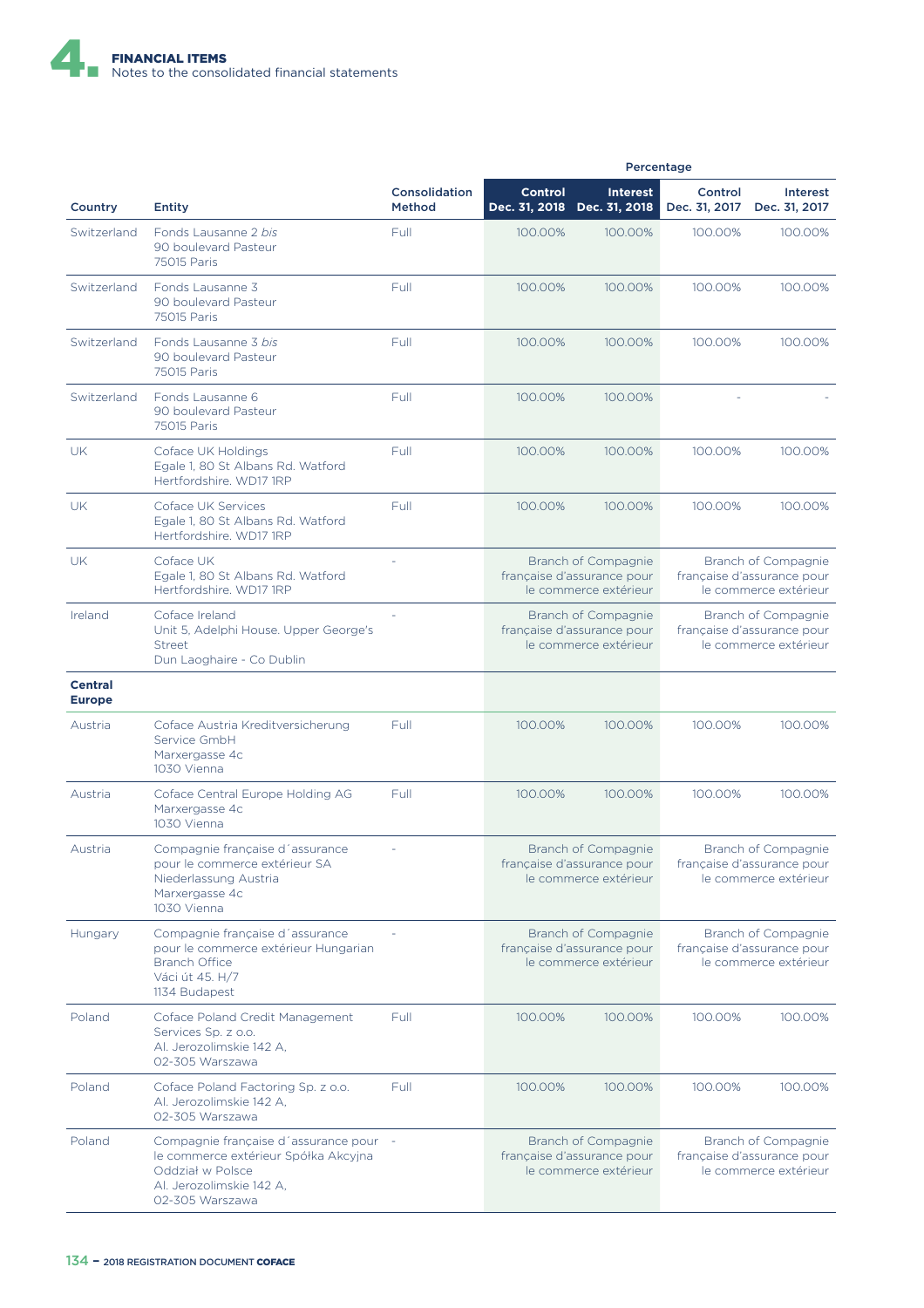|                                   |                                                                                                                                                                                                                                          |                                | Percentage                                                                 |                 |                                                                            |                                                                            |  |
|-----------------------------------|------------------------------------------------------------------------------------------------------------------------------------------------------------------------------------------------------------------------------------------|--------------------------------|----------------------------------------------------------------------------|-----------------|----------------------------------------------------------------------------|----------------------------------------------------------------------------|--|
| Country                           | <b>Entity</b>                                                                                                                                                                                                                            | Consolidation<br><b>Method</b> | <b>Control</b><br>Dec. 31, 2018 Dec. 31, 2018                              | <b>Interest</b> | Control<br>Dec. 31, 2017                                                   | <b>Interest</b><br>Dec. 31, 2017                                           |  |
| Czech<br>Republic                 | Compagnie française d'assurance pour<br>le commerce extérieur organizační<br>složka Česko<br>I.P. Pavlova 5<br>120 00 Praha 2                                                                                                            |                                | Branch of Compagnie<br>française d'assurance pour<br>le commerce extérieur |                 |                                                                            | Branch of Compagnie<br>francaise d'assurance pour<br>le commerce extérieur |  |
| Romania                           | Coface Romania CMS<br>Street Pipera number 42, Floor 6,<br>Sector 2,<br>Cladirea Globalworth Plaza (fosta<br>Nusco Tower)<br>020112, Bucuresti                                                                                           | Full                           | 100.00%                                                                    | 100.00%         | 100.00%                                                                    | 100.00%                                                                    |  |
| Romania                           | Compagnie française d'assurance pour -<br>le commerce extérieur S.A. Bois-<br>Colombes - Sucursala Bucuresti<br>Street Pipera number 42, Floor 6,<br>Sector 2.<br>Cladirea Globalworth Plaza (fosta<br>Nusco Tower)<br>020112, Bucuresti |                                | Branch of Compagnie<br>française d'assurance pour<br>le commerce extérieur |                 |                                                                            | Branch of Compagnie<br>française d'assurance pour<br>le commerce extérieur |  |
| Romania                           | Coface Technologie - Roumanie<br>Street Pipera number 42, Floor 6,<br>Sector 2,<br>Cladirea Globalworth Plaza (fosta<br>Nusco Tower)<br>020112, Bucuresti                                                                                |                                | Branch of Compagnie<br>française d'assurance pour<br>le commerce extérieur |                 |                                                                            | Branch of Compagnie<br>française d'assurance pour<br>le commerce extérieur |  |
| Slovakia                          | Compagnie française d'assurance<br>pour le commerce extérieur, pobočka<br>poisťovne z iného členského štátu<br>Šoltésovej 14<br>811 08 Bratislava                                                                                        |                                | Branch of Compagnie<br>française d'assurance pour<br>le commerce extérieur |                 | Branch of Compagnie<br>française d'assurance pour<br>le commerce extérieur |                                                                            |  |
| Lithuania                         | Compagnie francaise d'assurance pour<br>le commerce extérieur Lietuvos filialas<br>A. Tumeno str. 4<br>01109 Vilnius                                                                                                                     |                                | Branch of Compagnie<br>française d'assurance pour<br>le commerce extérieur |                 | Branch of Compagnie<br>française d'assurance pour<br>le commerce extérieur |                                                                            |  |
| Latvia                            | Coface Latvia Insurance<br>Berzaunes iela 11a<br>LV-1039 Riga                                                                                                                                                                            |                                |                                                                            |                 |                                                                            | Branch of Compagnie<br>française d'assurance pour<br>le commerce extérieur |  |
| <b>Bulgaria</b>                   | Compagnie française d'assurance pour<br>le commerce extérieur SA - Branch<br><b>Bulgaria</b><br>42 Petar Parchevich Str.<br>1000 Sofia                                                                                                   |                                | Branch of Compagnie<br>française d'assurance pour<br>le commerce extérieur |                 | Branch of Compagnie<br>française d'assurance pour<br>le commerce extérieur |                                                                            |  |
| Russia                            | CJSC Coface Rus Insurance Company<br>Panorama business center, 8, 2 <sup>nd</sup> Brest<br>Skaya str,<br>125047 Moscow                                                                                                                   | Full                           | 100.00%                                                                    | 100.00%         | 100.00%                                                                    | 100.00%                                                                    |  |
| <b>Mediterranean &amp; Africa</b> |                                                                                                                                                                                                                                          |                                |                                                                            |                 |                                                                            |                                                                            |  |
| <b>Italy</b>                      | Coface Italy (Branch)<br>Via Giovanni Spadolini 4<br>20141 Milan                                                                                                                                                                         |                                | Branch of Compagnie<br>française d'assurance pour<br>le commerce extérieur |                 |                                                                            | Branch of Compagnie<br>française d'assurance pour<br>le commerce extérieur |  |
| Italy                             | Coface ITALIA<br>Via Giovanni Spadolini 4<br>20141 Milan                                                                                                                                                                                 | Full                           | 100.00%                                                                    | 100.00%         | 100.00%                                                                    | 100.00%                                                                    |  |
| <b>Israel</b>                     | Coface ISRAEL<br>23 Bar Kochva st, Bnei Brak<br>5126002 PB 76                                                                                                                                                                            |                                | Branch of Compagnie<br>française d'assurance pour<br>le commerce extérieur |                 |                                                                            | Branch of Compagnie<br>française d'assurance pour<br>le commerce extérieur |  |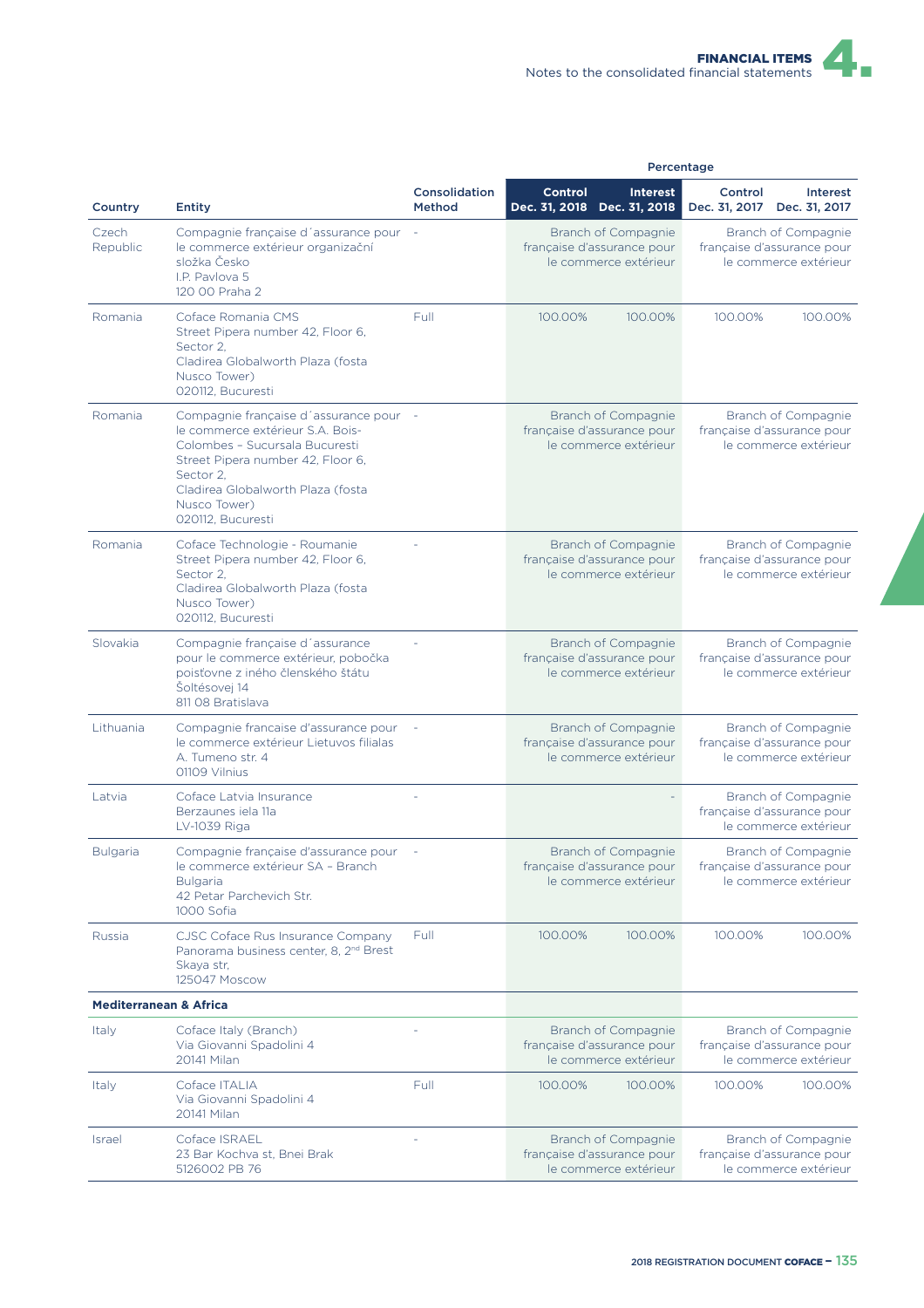

|                                |                                                                                                                                                                    |                                | Percentage                                                                                                                                               |                                                |                                                                            |                           |
|--------------------------------|--------------------------------------------------------------------------------------------------------------------------------------------------------------------|--------------------------------|----------------------------------------------------------------------------------------------------------------------------------------------------------|------------------------------------------------|----------------------------------------------------------------------------|---------------------------|
| Country                        | Entity                                                                                                                                                             | Consolidation<br><b>Method</b> | <b>Control</b>                                                                                                                                           | <b>Interest</b><br>Dec. 31, 2018 Dec. 31, 2018 | Control<br>Dec. 31, 2017                                                   | Interest<br>Dec. 31, 2017 |
| <b>Israel</b>                  | Coface Holding Israel<br>11 Ben Gurion st. Bnei Brak<br>5126015 Bnei Brak                                                                                          | Full                           |                                                                                                                                                          | 100.00%                                        |                                                                            | 100.00%                   |
| <b>Israel</b>                  | BDI - Coface (Business Data Israel)<br>11 Ben Gurion st, Bnei Brak<br>5126015 Bnei Brak                                                                            | Full                           |                                                                                                                                                          | 100.00%                                        |                                                                            | 100.00%                   |
|                                | South Africa Coface South Africa<br>3021 William Nicol Drive Block A<br>2021 Bryanston - Johannesburg                                                              | Full                           | 100.00%                                                                                                                                                  | 100.00%                                        | 100.00%                                                                    | 100.00%                   |
| South Africa                   | Coface South Africa Services<br>3021 William Nicol Drive Block A<br>2021 Bryanston - Johannesburg                                                                  | Full                           | 100.00%                                                                                                                                                  | 100.00%                                        | 100.00%                                                                    | 100.00%                   |
| Spain                          | Coface Servicios España,<br>SL Calle Aravaca, 22<br>28040 Madrid                                                                                                   | Full                           | 100.00%                                                                                                                                                  | 100.00%                                        | 100.00%                                                                    | 100.00%                   |
| Spain                          | Coface Iberica<br>C/Aravaca 22<br>28040 Madrid                                                                                                                     |                                | Branch of Compagnie<br>francaise d'assurance pour<br>le commerce extérieur                                                                               |                                                | Branch of Compagnie<br>française d'assurance pour<br>le commerce extérieur |                           |
| Portugal                       | Coface Portugal<br>Av. José Malhoa, 16B - 7º Piso, Fracção<br>B.1<br>Edifício Europa 1070 - 159 Lisboa                                                             |                                | Branch of Compagnie<br>française d'assurance pour<br>le commerce extérieur                                                                               |                                                | Branch of Compagnie<br>française d'assurance pour<br>le commerce extérieur |                           |
| Turkey                         | Coface Sigorta<br>Buyukdere Caddesi, Yapi Kredi Plaza,<br>B-Blok Kat:6 Levent<br>34 330 Istanbul                                                                   | Full                           | 100.00%                                                                                                                                                  | 100.00%                                        | 100.00%                                                                    | 100.00%                   |
| <b>North</b><br><b>America</b> |                                                                                                                                                                    |                                |                                                                                                                                                          |                                                |                                                                            |                           |
| United<br><b>States</b>        | Coface North America Holding<br>Company<br>650 College Road East, Suite 2005,<br>Princeton, NJ 08540 - USA                                                         | Full                           | 100.00%                                                                                                                                                  | 100.00%                                        | 100.00%                                                                    | 100.00%                   |
| United<br><b>States</b>        | Coface North America<br>650 College Road East, Suite 2005,<br>Princeton, NJ 08540 - USA                                                                            | Full                           | 100.00%                                                                                                                                                  | 100.00%                                        | 100.00%                                                                    | 100.00%                   |
| United<br><b>States</b>        | Coface Services North America<br>900 Chapel Street<br>New Haven, CT 06510                                                                                          | Full                           | 100.00%                                                                                                                                                  | 100.00%                                        | 100.00%                                                                    | 100.00%                   |
| United<br><b>States</b>        | Coface North America Insurance<br>company<br>650 College Road East, Suite 2005,<br>Princeton, NJ 08540 - USA                                                       | Full                           | 100.00%                                                                                                                                                  | 100.00%                                        | 100.00%                                                                    | 100.00%                   |
| Canada                         | Coface Canada<br>251 Consumer Road Suite 910<br>Toronto - On M2J 1R3                                                                                               |                                | Branch of Compagnie<br>Branch of Compagnie<br>française d'assurance pour<br>française d'assurance pour<br>le commerce extérieur<br>le commerce extérieur |                                                |                                                                            |                           |
| <b>Latin America</b>           |                                                                                                                                                                    |                                |                                                                                                                                                          |                                                |                                                                            |                           |
| Mexico                         | Coface Seguro De Credito Mexico SA<br>de CV<br>Av. Insurgentes Sur #1685 Piso 15, Col.<br>Guadalupe Inn, Delegación: Alvaro<br>Obregon - 01020 Mexico City, México | Full                           | 100.00%                                                                                                                                                  | 100.00%                                        | 100.00%                                                                    | 100.00%                   |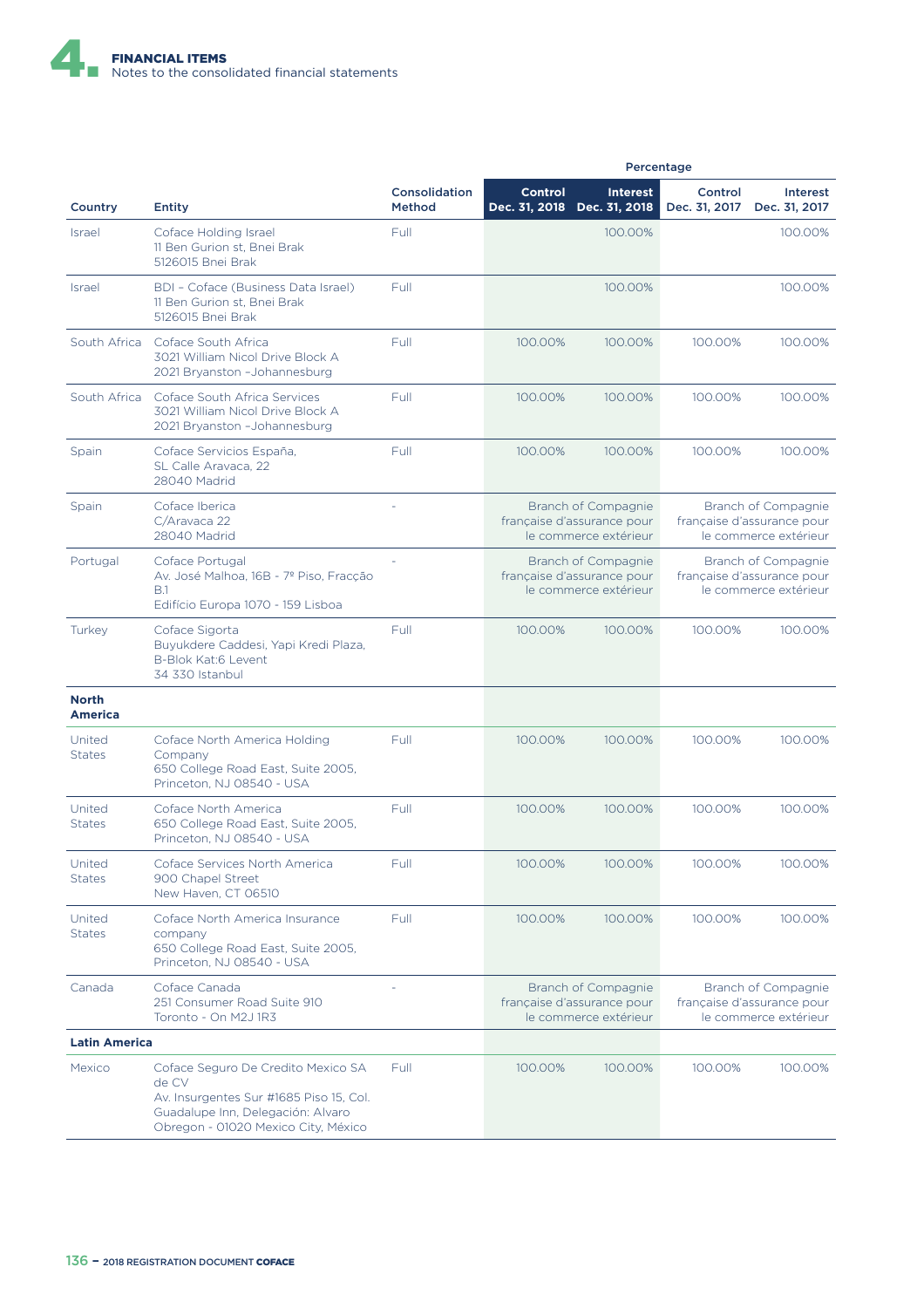|                     |                                                                                                                                                                  | Percentage              |                                                                            |                                                                            |                                                                            |                                                                            |
|---------------------|------------------------------------------------------------------------------------------------------------------------------------------------------------------|-------------------------|----------------------------------------------------------------------------|----------------------------------------------------------------------------|----------------------------------------------------------------------------|----------------------------------------------------------------------------|
| Country             | <b>Entity</b>                                                                                                                                                    | Consolidation<br>Method | <b>Control</b>                                                             | <b>Interest</b><br>Dec. 31, 2018 Dec. 31, 2018                             | Control<br>Dec. 31, 2017                                                   | Interest<br>Dec. 31, 2017                                                  |
| Mexico              | Coface Holding America Latina SA de<br>CV<br>Av. Insurgentes Sur #1685 Piso 15, Col.<br>Guadalupe Inn, Delegación: Alvaro<br>Obregon - 01020 Mexico City, México | Full                    | 100.00%                                                                    | 100.00%                                                                    | 100.00%                                                                    | 100.00%                                                                    |
| <b>Brazil</b>       | Coface do Brasil Seguros de Credito SA Full<br>34, João Duran Alonso Square Brooklin<br>Novo District<br>Saõ Paulo 12 floor                                      |                         | 100.00%                                                                    | 100.00%                                                                    | 100.00%                                                                    | 100.00%                                                                    |
| <b>Brazil</b>       | Seguradora Brasileira De Credito<br>Interno SA (SBCE)<br>Pca. João Duran Alonso, 34 - 12º Andar<br>Brooklin Novo - Sao Paulo, CEP:<br>04571-070                  | Full                    | 75.82%                                                                     | 75.82%                                                                     | 75.82%                                                                     | 75.82%                                                                     |
| Chile               | Coface Chile SA<br>Nueva Tajamar 555. Piso 17 Torre<br>Costanera - Las Condes.<br>Santiago                                                                       | Full                    | 100.00%                                                                    | 100.00%                                                                    | 100.00%                                                                    | 100.00%                                                                    |
| Chile               | Coface Chile<br>Nueva Tajamar 555. Piso 17 Torre<br>Costanera - Las Condes.<br>Santiago                                                                          |                         | Branch of Compagnie<br>française d'assurance pour<br>le commerce extérieur |                                                                            | Branch of Compagnie<br>française d'assurance pour<br>le commerce extérieur |                                                                            |
| Argentina           | Coface Argentina<br>Olga Cossettini 263, Piso 3, (C1107CCE)<br>C.A.B.A.<br>Argentina                                                                             |                         | Branch of Compagnie<br>française d'assurance pour<br>le commerce extérieur |                                                                            | Branch of Compagnie<br>française d'assurance pour<br>le commerce extérieur |                                                                            |
| Ecuador             | Coface Ecuador<br>Irlanda E10-16 y República del Salvador<br>Edificio Siglo XXI, PH                                                                              |                         | Branch of Compagnie<br>française d'assurance pour<br>le commerce extérieur |                                                                            | Branch of Compagnie<br>française d'assurance pour<br>le commerce extérieur |                                                                            |
| <b>Asia-Pacific</b> |                                                                                                                                                                  |                         |                                                                            |                                                                            |                                                                            |                                                                            |
| Australia           | Coface Australia<br>LEVEL 11.1 Market Street.<br>Sydney NSW 2000, Australia                                                                                      |                         |                                                                            | Branch of Compagnie<br>française d'assurance pour<br>le commerce extérieur | Branch of Compagnie<br>française d'assurance pour<br>le commerce extérieur |                                                                            |
| Hong Kong           | Coface Hong Kong<br>29th Floor, No. 169 Electric Road<br>North Point, Hong Kong                                                                                  |                         | Branch of Compagnie<br>française d'assurance pour<br>le commerce extérieur |                                                                            |                                                                            | Branch of Compagnie<br>française d'assurance pour<br>le commerce extérieur |
| Japan               | Coface Japan<br>Atago Green Hills MORI Tower 38F,<br>2-5-1 Atago, Minato-ku - Tokyo<br>105-6238                                                                  |                         | Branch of Compagnie<br>française d'assurance pour<br>le commerce extérieur |                                                                            | Branch of Compagnie<br>française d'assurance pour<br>le commerce extérieur |                                                                            |
| Singapore           | Coface Singapore<br>16 Collyer Quay #15-00<br>Singapore 049318                                                                                                   |                         |                                                                            | Branch of Compagnie<br>française d'assurance pour<br>le commerce extérieur |                                                                            | Branch of Compagnie<br>française d'assurance pour<br>le commerce extérieur |
| Taiwan              | Coface Taiwan<br>Room A5, 6F, N°16, Section 4, Nanjing<br>East Road,<br>Taipei 10553                                                                             |                         |                                                                            | Branch of Compagnie<br>française d'assurance pour<br>le commerce extérieur |                                                                            | Branch of Compagnie<br>française d'assurance pour<br>le commerce extérieur |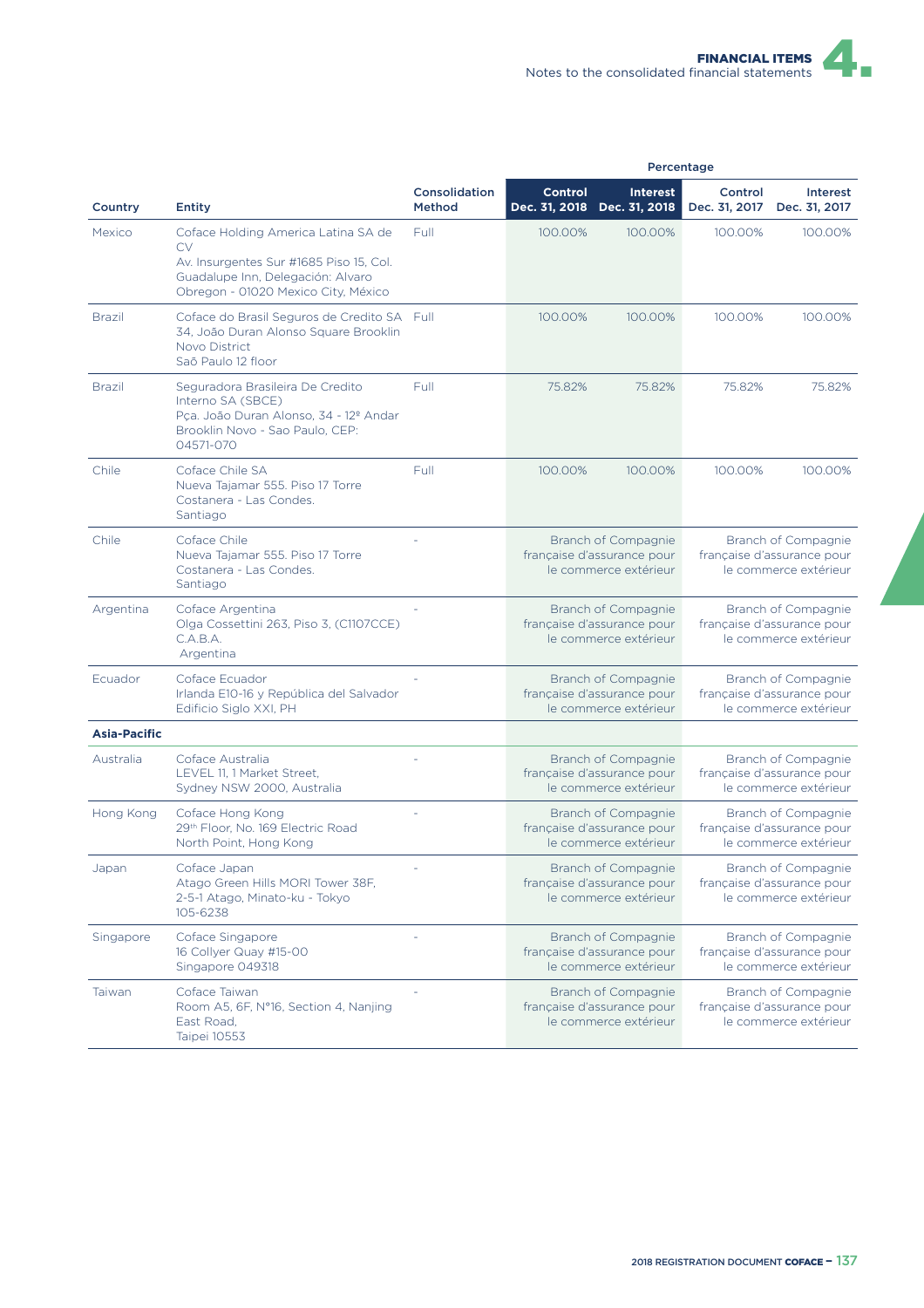# **ACCOUNTING PRINCIPLES**

## Applicable accounting standards

Pursuant to European Regulation No. 1606/2002 of July 19, 2002, the consolidated financial statements of Coface as of December 31, 2018 are prepared in accordance with IAS/IFRS and IFRIC interpretations as adopted in the European Union and applicable at that date.

Standards applied since January 1, 2018

#### IFRS 9

The new standard IFRS 9 "Financial Instruments" was adopted by the European Commission on November 22, 2016 and has been applicable retroactively since January 1, 2018.

IFRS 9 replaces IAS 39 and defines the new rules for the classification and measurement of financial assets and liabilities, the new methodology for credit risk impairment of financial assets, and the treatment of hedging transactions, with the exception of macro-hedging transactions for which a separate draft standard is under study by the IASB.

#### Exemption

The amendment to IFRS 4 relating to the joint application of IFRS 9 "Financial Instruments" with IFRS 17 "Insurance Contracts" with specific measures for financial conglomerates was adopted on November 3, 2017 and has been applicable since January 1, 2018. This European Regulation allows European financial conglomerates to opt to postpone the application of IFRS 9 for their insurance sector until January 1, 2022 (date of application of the new IFRS 17 "Insurance Contracts" standard) under the following conditions:

- ◆ they do not transfer financial instruments between the insurance sector and the other sectors of the conglomerate (with the exception of instruments at fair value through profit or loss);
- ◆ they indicate the insurance entities that apply the IAS 39 standard;
- ◆ they provide additional specific information in the attached notes.

Coface, meeting the eligibility criteria of a financial conglomerate, applies this provision for its insurance entities, which will therefore remain under IAS 39 until December 31, 2021. The entities concerned by this measure are all insurance entities and entities whose activity is directly related to insurance (service entities, consolidated funds).

#### Scope of application

Consequently, the entities concerned by the application of IFRS 9 are exclusively entities in the factoring business, an activity operated by Coface in Germany and in Poland.

Pursuant to the option opened by IFRS 9, Coface has chosen not to restate prior years published as comparative information for its financial statements.

#### IFRS 15

The new standard IFRS 15 "Revenue from Contracts with Customers" was adopted by the European Commission on September 22, 2016 and is applicable retroactively from January 1, 2018. The amendment

"IFRS 15 clarification" adopted by the European Commission on October 31, 2017 is also mandatorily applicable from January 1, 2018.

IFRS 15 replaces the current accounting standards and interpretations related to revenue recognition. This standard now imposes a single accounting model for all revenues from customer contracts and highlights the concept of "performance obligation" for separate goods and services present within the same contract.

According to this standard, the accounting of the proceeds from ordinary activities has to reflect the transfer of control of the goods and services promised to the customers for an amount corresponding to the consideration that the entity expects to receive in exchange for these goods and services.

IFRS 15 introduces new guidance for revenue recognition in 5 steps:

- ◆ identification of contracts with customers;
- ◆ identification of separate performance obligations (or elements) each to be recognised separately;
- ◆ determination of the price of the transaction as a whole;
- $\blacklozenge$  allocation of the transaction price to different performance obligations;
- ◆ Accounting of products when performance obligations are met.

IFRS 15 applies to all contracts with customers except for, in particular, leases (within the scope of IAS 17 until December 31, 2018, then within the scope of IFRS 16 applicable from January 1, 2019), insurance contracts within the scope of IFRS 4 "Insurance Contracts", and financial instruments within the scope of IFRS 9 "Financial Instruments". If specific requirements regarding revenue or contract costs are provided by another standard, this one should be applied first.

Coface conducted some workshops related to IFRS 15 first application. This work relied on diagnoses in relevant entities (factoring entities and service entities). Based on this analysis, Coface did not identify any issue arising from IFRS 15 first application.

As a consequence, Coface did not recognise any impact related to IFRS 15 first application either on the equity opening balance as of January 1, 2018 or in profit and loss for 2018.

#### Annual improvements to IFRS Standards 2014–2016 Cycle

On February 7, 2018, the European Commission adopted the amendment "Annual improvements to IFRS Standards 2014−2016 Cycle". It is mandatorily applicable from January 1, 2018. This amendment is the result of the annual improvement process that aims to simplify and clarify international accounting standards. The following standards have been modified: IAS 28 "Investments in Associates and Joint ventures", IFRS 1 "First-time Adoption of International Financial Reporting Standards" and IFRS 12 "Disclosure of Interests in Other Entities". This amendment does not have any impact on Coface's financial accounts.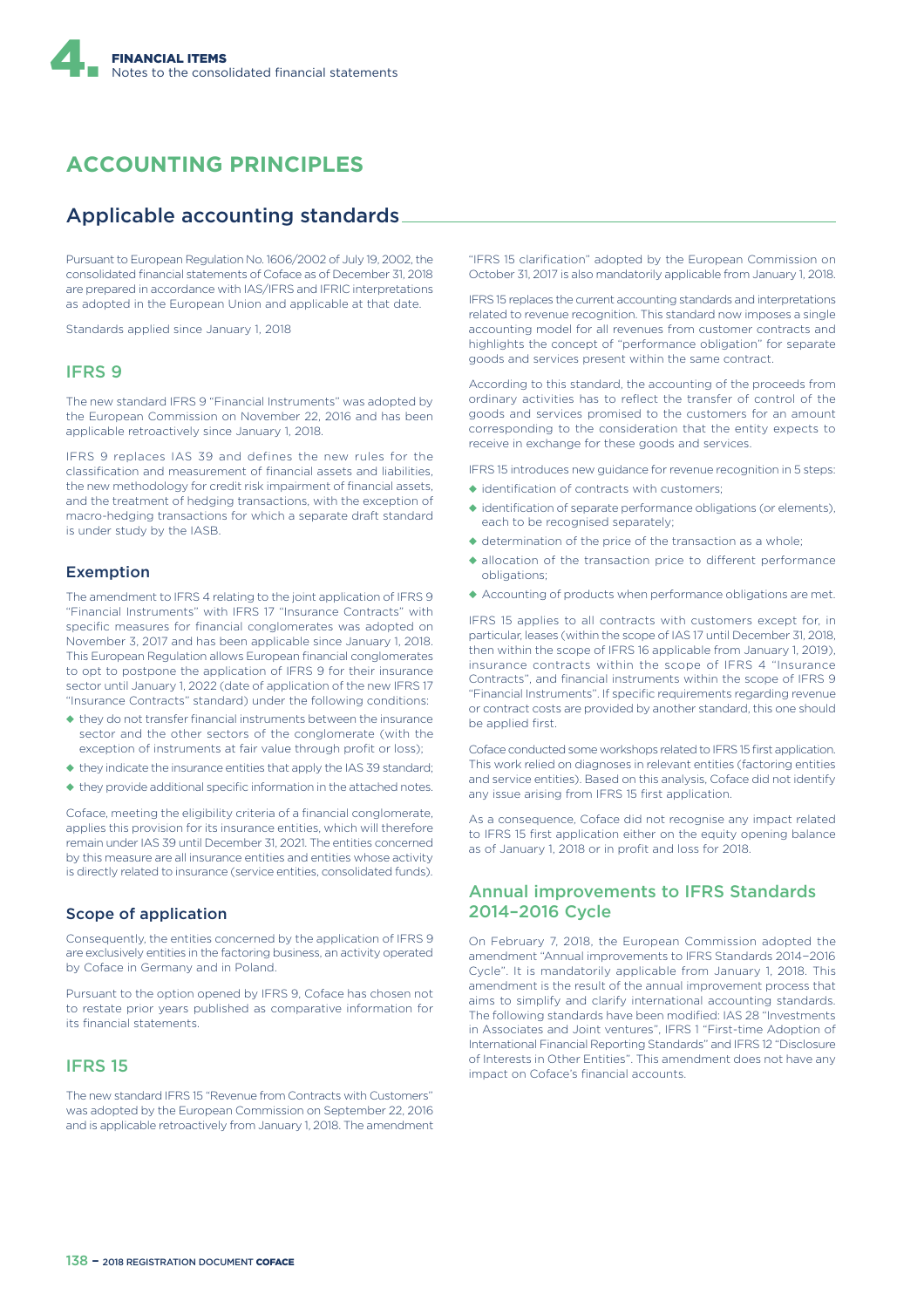### IFRS 2

On February 26, 2018 the European Commission adopted the amendment to IFRS 2 "Share-based payments". It is mandatorily applicable from January 1, 2018. This amendment clarifies the recognition and measurement of share-based payment transactions: it details the criteria required to determine fair value, impacts of tax levies on plans and accounting treatments in case of modification of terms and conditions of plans. This amendment does not have any impact on Coface's financial accounts.

### IAS 40

Adopted by the European Commission on March 14, 2018 the amendment to IAS 40 "Investment property" is mandatorily applicable from January 1, 2018. It clarifies in which cases a company is allowed to reclassify an asset from or to the "Investment property" category. This reallocation should be performed if, and only if, the property meets or ceases to meet the definition of an investment property. This amendment does not have any impact on Coface's financial accounts.

### IFRIC 22

The European Commission adopted IFRIC 22 "Foreign Currency Transactions and Advance Consideration" on March 28, 2018. Interpretation is effective for annual periods beginning on or after January 1, 2018. It clarifies measurement for advance payments and collections in foreign currency. The trade date, required to determine the exchange rate, is the initial entry date of the non-monetary asset or liability, except in the case of several payments or collections, when the trade date will be determined at each payment or collection. This interpretation does not have any effect on Coface's financial accounts.

The following standards, adopted by the European Union on December 31, 2018, but not yet in force, have not been applied in advance by Coface.

#### IFRS 16

IFRS 16 "Leases", adopted by the European Commission on October 31, 2017, will replace IAS 17 "Leases" and interpretations relating to the accounting of such contracts. It will be applicable on January 1, 2019 retroactively following specific transitional arrangements.

According to IFRS 16, the definition of leasing contracts implies, on the one hand, the identification of an asset and, on the other hand, the control by the lessee of the right to use this asset. Control is established when the lessee has both of the following rights throughout the period of use:

- ◆ the right to have almost all economical benefits coming from the asset use;
- ◆ the right to decide the use of the asset.

From the lessor's point of view, the expected impact should be limited, the measures remaining substantially unchanged from the present IAS 17 standard.

For the lessee, the standard will impose the accounting on the balance sheet of all leases as a right of use, registered as tangible and intangible assets and as liabilities, the accounting of a financial debt for rents and other payments to be made during the rental period. Coface plans to use the exemptions provided by the standard by not modifying the accounting treatment of short-term leases (less than 12 months) or leases relating to low-value underlying assets (less than USD 5,000).

The right of use will be amortised on a straight-line basis and the financial debt will be amortised actuarially over the duration of the lease. The interest expenses on the financial debt and the amortisation expenses of the right to use will be entered separately on the income statement. However, according to the current IAS 17, so-called simple or operational leases do not induce a registration on the balance sheet and only the related rents are recorded in the income statement.

Regarding Coface activities, the effects of the implementation of IFRS 16 relate mainly to real estate assets leased as offices for operating requirements. The other lease contracts are related to IT and company cars. Coface expects a significant impact of €85 million on the "Property, plant and equipment" item resulting from the recognition of rights of use.

Coface chose the modified retrospective method for the first-time application. This method involves evaluating the amount of lease liabilities according to the remaining payments, using the incremental borrowing rate on January 1, 2019 for remaining contract periods. In particular, the option to not recognise contracts with lease period less than 12 months at January 1, 2019 in the balance sheet will be applied, direct initial costs will be excluded from the right of use valuation. Right of use will be valued with regard to the lease liabilities calculated at that date.

#### Interpretation IFRIC 23

The IFRIC 23 "Uncertainty over Income Tax Treatments" interpretation was adopted by the European Commission on October 23, 2018 and will be mandatorily applicable from January 1, 2019. This interpretation clarifies the accounting and valuation procedures for current and deferred tax where there are uncertainties over tax treatment. The entity must use the most likely amount of the expected value of the tax treatment. Coface reviewed uncertainties and documentation of the uncertainties and tax risks but without, at this stage, expecting any impact on the variation of income tax in the consolidated financial statements.

### IFRS 17

IFRS 17 "Insurance contracts" published by the IASB on May 18, 2017 will replace IFRS 4 "Insurance contracts". Initially effective on January 1, 2021 with a comparison on January 1, 2020, this standard should come into effect from January 1, 2022. Indeed, during a meeting on November 14, 2018, the IASB decided to postpone for one year its application, clarifications are still required on structuring points of the standard.. The IASB also decided to align the term of the temporary exemption of the standard IFRS 9 for insurers in order to coincide with the application of IFRS 17 on January 1, 2022.

IFRS 17 establishes the principles for the recognition, measurement, presentation and disclosure of insurance contracts and investment contracts with discretionary participation.

At present, insurance contracts are recorded at historical cost and will be recorded at current value after the application of the IFRS. Therefore, insurance contract values will be based on future cash flows generated, including a risk margin to take into account the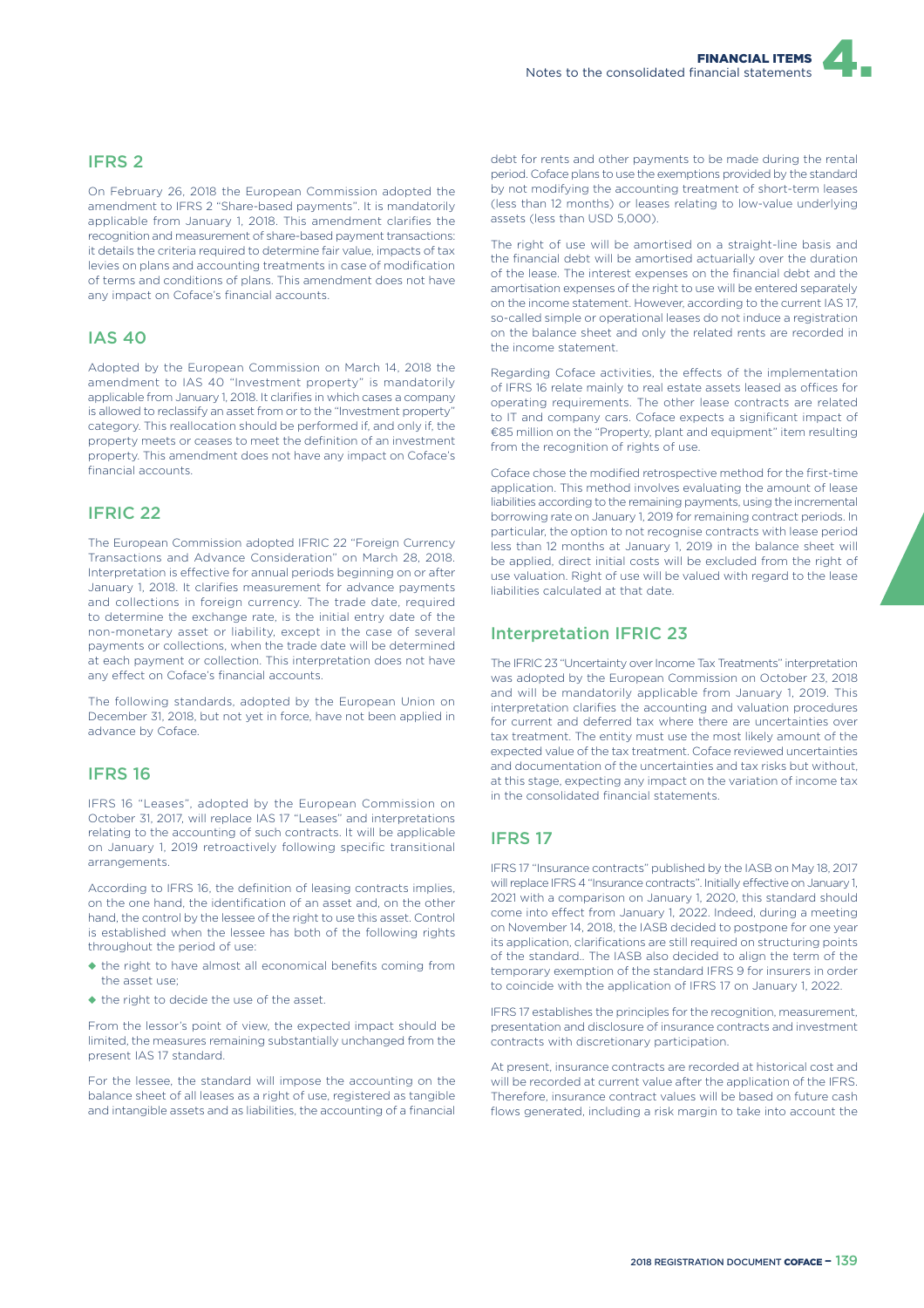uncertainty regarding these flows. IFRS 17 introduces the concept of contractual service margin. This margin represents the benefit not earned by the insurer and will be released over time, depending on the service provided by the insurer to the policyholder.

The standard requires a higher level of granularity in calculation detail than before as it requires estimation by group of contracts.

## Consolidation methods used

In accordance with IAS 1 "Presentation of Financial Statements", IFRS 10 and IFRS 3 on Business Combinations, certain interests that are not material in relation to the Coface Group's consolidated financial statements were excluded from the scope of consolidation.

The consolidation methods applied are as follows:

- ◆ companies over which the Coface Group exercises exclusive control are fully consolidated;
- ◆ companies over which the Coface Group exercises significant influence are accounted for by the equity method.

All the entities of the Coface Group scope are fully consolidated except Cofacrédit, which is consolidated using the equity method. This entity was sold in June 2018.

These accounting changes will modify the profile of the insurance income statement.

Given the importance of the changes made and despite the uncertainties still affecting the standard, Coface has set up a project structure, which will enable it, within various themes, to analyse all aspects of the standard: modelling, adaptation of systems and organisations, production of accounts and scales strategy, financial communication and change management.

IFRS 10 supersedes IAS 27 "Consolidated and Separate Financial Statements" in relation to consolidated financial statements as well as SIC-12 on special purpose entities. The control of an entity must now be analysed through three aggregate criteria: the power over the relevant activities of the entity, exposure to the variable returns of the entity and the investor's ability to affect the variable returns through its power over the entity. The analysis of special purpose entities (SPE's) in Coface Group is presented in Note 2 "Scope of consolidation".

#### Intercompany transactions

Material intercompany transactions are eliminated on the balance sheet and on the income statement.

### Non-current assets held for sale and discontinued operations

In accordance with IFRS 5, a non-current asset (or disposal group) is classified as held for sale if its carrying amount will be recovered principally through a sale transaction. For this to be the case, the asset (or disposal group) must be available for immediate sale in its present condition and it must be highly probable that the sale will take place within 12 months.

A sale is deemed to be highly probable if:

- $\bullet$  management is committed to a plan to sell the asset (or disposal group);
- $\bullet$  a non-binding offer has been submitted by at least one potential buyer;
- ◆ it is unlikely that significant changes will be made to the plan or that it will be withdrawn.

Once assets meet these criteria, they are classified under "Non-current assets held for sale" in the balance sheet at the subsequent reporting date, and cease to be depreciated/amortised as from the date of this classification. An impairment loss is recognised if their carrying amount exceeds their fair value less costs to sell. Liabilities related to assets held for sale are presented in a separate line on the liabilities side of the balance sheet.

If the disposal does not take place within 12 months of an asset being classified as "Non-current assets held for sale", the asset ceases to be classified as held for sale, except in specific circumstances that are beyond Coface's control.

A discontinued operation is a clearly identifiable component of an entity that either has been disposed of, or is classified as held for sale, and that meets one of the three conditions below:

- ◆ the component represents a separate major line of business or geographical area of operations;
- ◆ the component is part of a single coordinated plan to dispose of a separate major line of business or geographical area of operations without representing a separate major line of business or geographical area of business;
- ◆ the component is a subsidiary acquired exclusively with a view to resale.

The income from these operations is presented on a separate line of the income statement for the period during which the criteria are met and for all comparative periods presented. The amount recorded in this income statement line includes the net income from discontinued operations until they are sold, and the post -tax net income recognised on the measurement to fair value less costs to sell or on the disposal of the assets or disposal group(s) constituting the discontinued operation.

### Year-end and accounting period

All consolidated companies have a December 31 year-end and an accounting period of 12 months.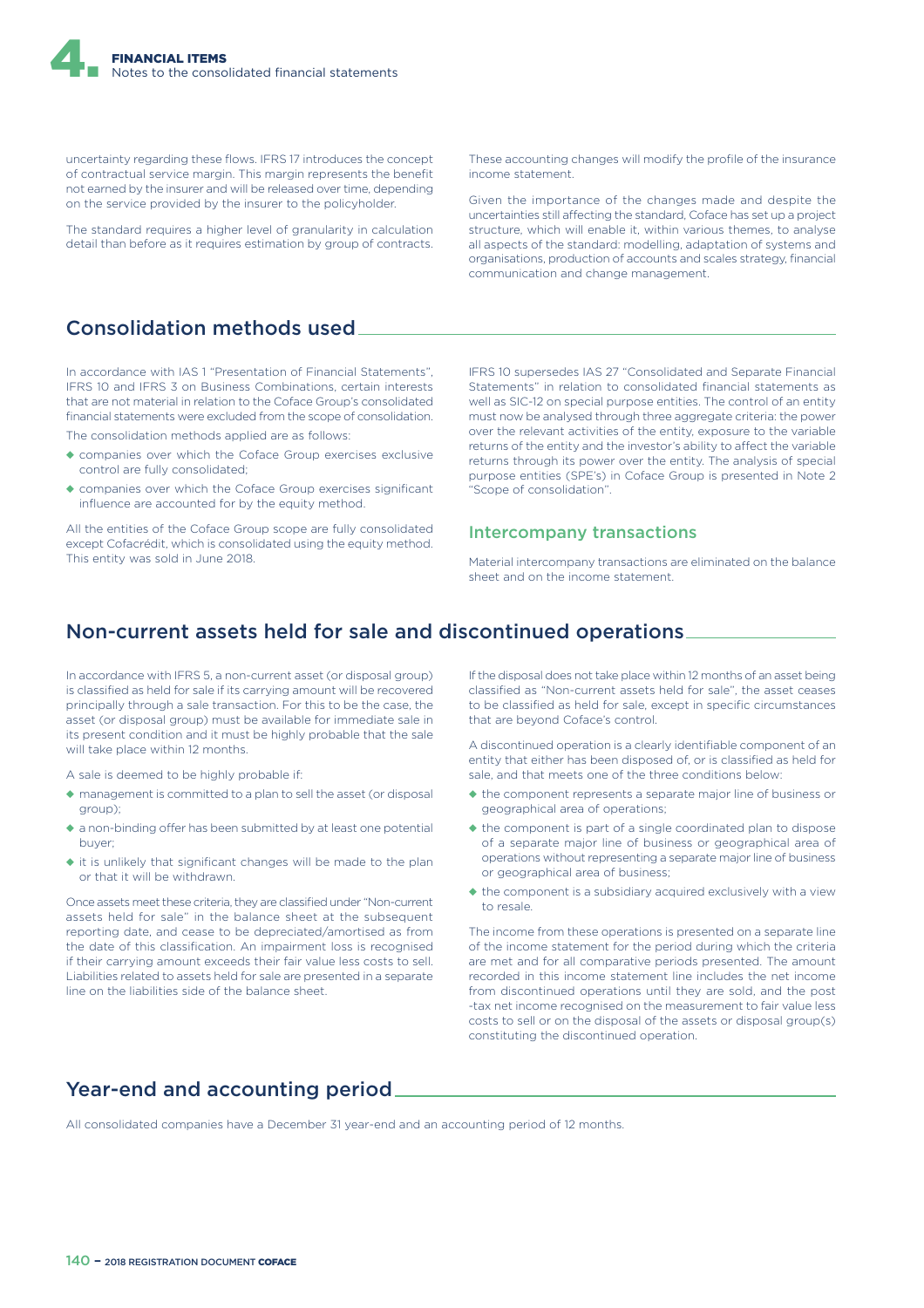## Foreign currency translation

### Translation of foreign currency transactions

In accordance with IAS 21, transactions carried out in foreign currencies (*i.e*., currencies other than the functional currency) are translated into the functional currency of the entity concerned using the exchange rates prevailing at the dates of the transactions. The Group's entities generally use the closing rate for the month preceding the transaction date, which is considered as approximating the exchange rate at the transaction date provided there are no significant fluctuations in rates.

### Translation of the financial statements of subsidiaries and foreign branches

Coface's consolidated financial statements are presented in euros.

The balance sheets of foreign subsidiaries whose functional currency is not the euro are translated into euros at the year-end exchange rate, except for capital and reserves, which are translated at the historical exchange rate. All resulting foreign currency translation differences are recognised in the consolidated statement of comprehensive income.

Income statement items are translated using the average exchange rate for the year, which is considered as approximating the exchange rate at the transaction date provided there are no significant fluctuations in rates (see IAS 21.40). All exchange differences arising on translation of these items are also recognised in other comprehensive income.

### Hyperinflationary Economies

The application of IAS 29 "Financial Reporting in Hyperinflationary Economies" is required, as of July 1, 2018, for entities whose functional currency is the Argentine peso.

The Group has activities in Argentina whose contribution to the total consolidated balance sheet and net income is not significant as of December 31, 2018.

Thus, the impact of the application of this standard is also not significant at Group level and was not taken into account in the financial statements as of December 31, 2018.

## General principles

### The insurance business

An analysis of all of Coface's credit insurance policies shows that they fall within the scope of IFRS 4, which permits insurers to continue to use the recognition and measurement rules applicable under local GAAP when accounting for insurance contracts.

Coface has therefore used French GAAP for the recognition of its insurance contracts.

However, IFRS 4:

- ◆ prohibits the use of equalisation and natural disaster provisions;
- ◆ requires insurers to carry out liability adequacy tests.

### The services business

Companies engaged in the sale of business information and debt collection services fall within the scope of IFRS 15 "Revenue from Contracts with Customers".

Revenue is recognised when: (i) the entity has transferred to the buyer the significant risks and rewards of ownership of the goods; (ii) it is probable that the economic benefits associated with the

transaction will flow to the entity; and (iii) the amount of revenue and costs incurred or to be incurred in respect of the transaction can be measured reliably.

### The factoring business

Companies engaged in the factoring business apply IFRS 9 "Financial Instruments". A financial instrument is a contract that gives rise both to a financial asset of one entity (contractual right to receive cash or another financial asset from another entity) and to a financial liability or equity instrument of another entity (contractual obligation to deliver cash or another financial asset to another entity).

Trade receivables are classified within the "Loans and receivables" category. After initial recognition at fair value, these receivables are measured at amortised cost using the effective interest method (EIM). The financing fee is recorded over the term of the factoring transactions, which is equivalent to it being included in the EIM in view of the short-term nature of the transactions concerned.

IFRS 15 "Revenue from Contracts with Customers" is also applied for factoring business according the same rules as the service business.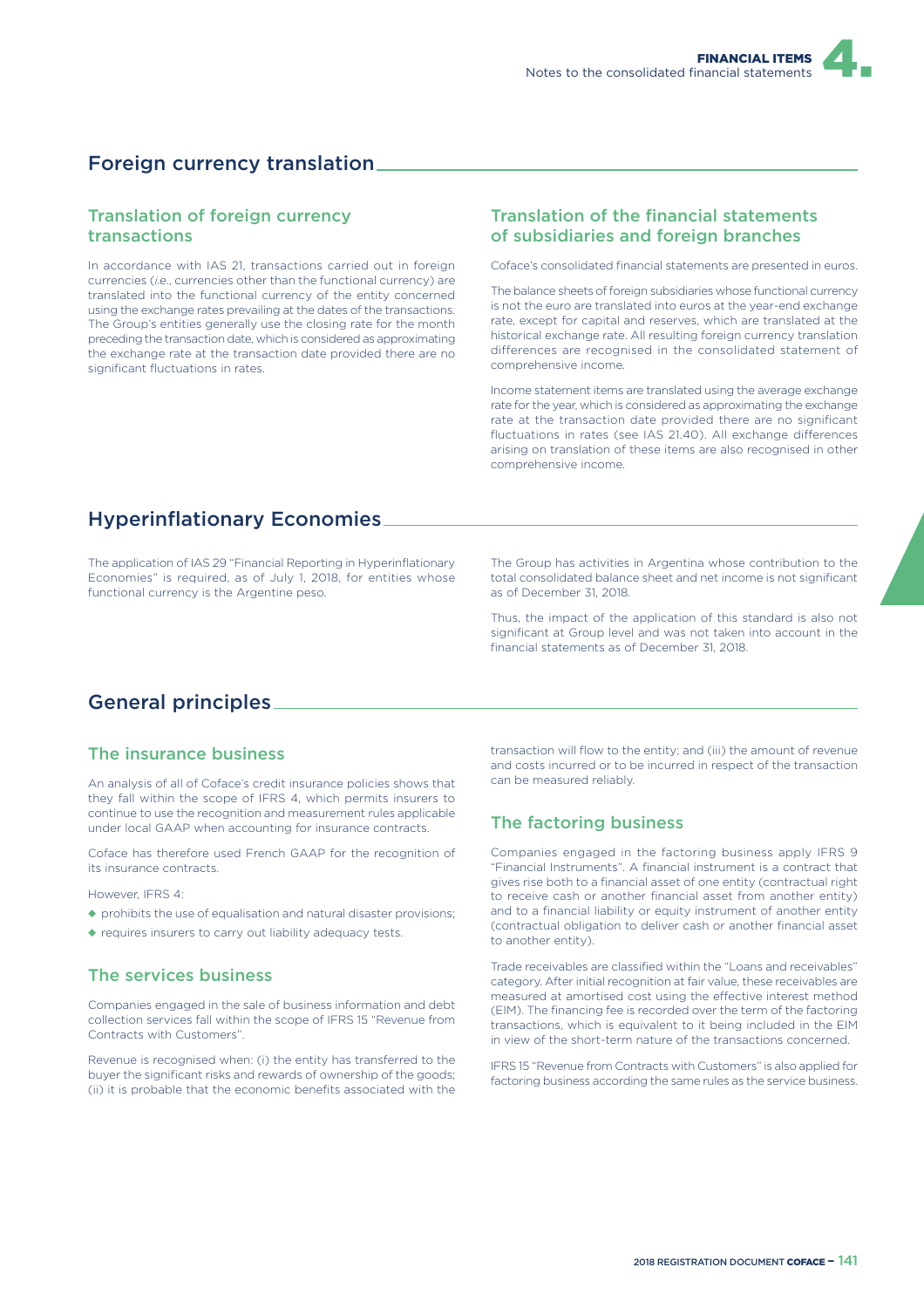

## Classification of income and expenses for the Group's different businesses  $\equiv$

### Breakdown by function of insurance company expenses

The expenses of French and international insurance subsidiaries are initially accounted for by nature and are then analysed by function in income statement items using appropriate cost allocation keys. Investment management expenses are included under investment expenses. Claims handling expenses are included under claims expenses. Policy acquisition costs, administrative costs and other current operating expenses are shown separately in the income statement.

### Factoring companies

Operating income and expenses of companies involved in the factoring business are reported as "Income from banking activities" and "Expenses from banking activities" respectively.

### Other companies outside the insurance business and factoring business

Operating income and expenses of companies not involved in the insurance or factoring businesses are reported under "Income from other activities" and "Expenses from other activities", respectively.

### Revenue

Consolidated revenue includes:

- ◆ premiums, corresponding to the compensation of the Group's commitment to cover the risks planned in the following insurance policies: credit insurance (short term), Single Risk (medium term) and surety (medium term). The bond is not a credit insurance product because it represents a different risk type (in terms of the underlying and the duration of the risk), but its remuneration takes the form of a premium; it meets the definitions of insurance contracts given in IFRS 4;
- ◆ other revenues, which include:
	- revenue from services related to credit insurance contracts ("fee and commission income"), corresponding to debtor information services, credit limit monitoring, management and debt recovery. They are included in the calculation of the turnover of the credit insurance activity,
- revenue from services which consist of providing customer access to credit and marketing information, and debt collection services to clients without credit insurance contracts,
- net income from banking activities are revenues from factoring entities. This consists mainly of factoring fees (collected for the management of factored receivables) and net financing fees (financing margin, corresponding to the amount of financial interest received from factoring customers, less interest paid on refinancing of the factoring debt). Premiums paid by factoring companies to insurance companies (in respect of debtor and ceding risk) are deducted from net banking income.

Consolidated revenue is analysed by country of invoicing (in the case of direct business, the country of invoicing is that in which the issuer of the invoice is located and for inward reinsurance, the country of invoicing is that in which the ceding insurer is located) and by business line (credit insurance, bonding, factoring, and information and other services).

### Insurance operations

### Earned premiums

#### Gross written premiums

Gross premiums correspond to written premiums, excluding tax and net of premium cancellations. They include an estimate of pipeline premiums and premiums to be cancelled after the reporting date.

The estimate of pipeline premiums includes premiums negotiated but not yet invoiced as well as premium adjustments corresponding to the difference between minimum and final premiums. It also includes a provision for future economic risks that may impact end-of-year premiums.

Premiums invoiced are primarily based on policyholders' revenue or trade receivables balances, which vary according to changes in revenue. Premium income therefore depends directly on the volume of sales made in the countries where the Group is present, especially French exports and German domestic and export sales.

#### Premium refunds

Premium refunds include policyholders' bonuses and rebates, gains and no claims bonus, mechanisms designed to return a part of the premium to a policyholder according to contract profitability. They also include the penalties, taking the form of an additional premium invoiced to policyholders with a loss attributed to their policy.

The "premium refunds" item includes provisions established through an estimation of rebates to be paid.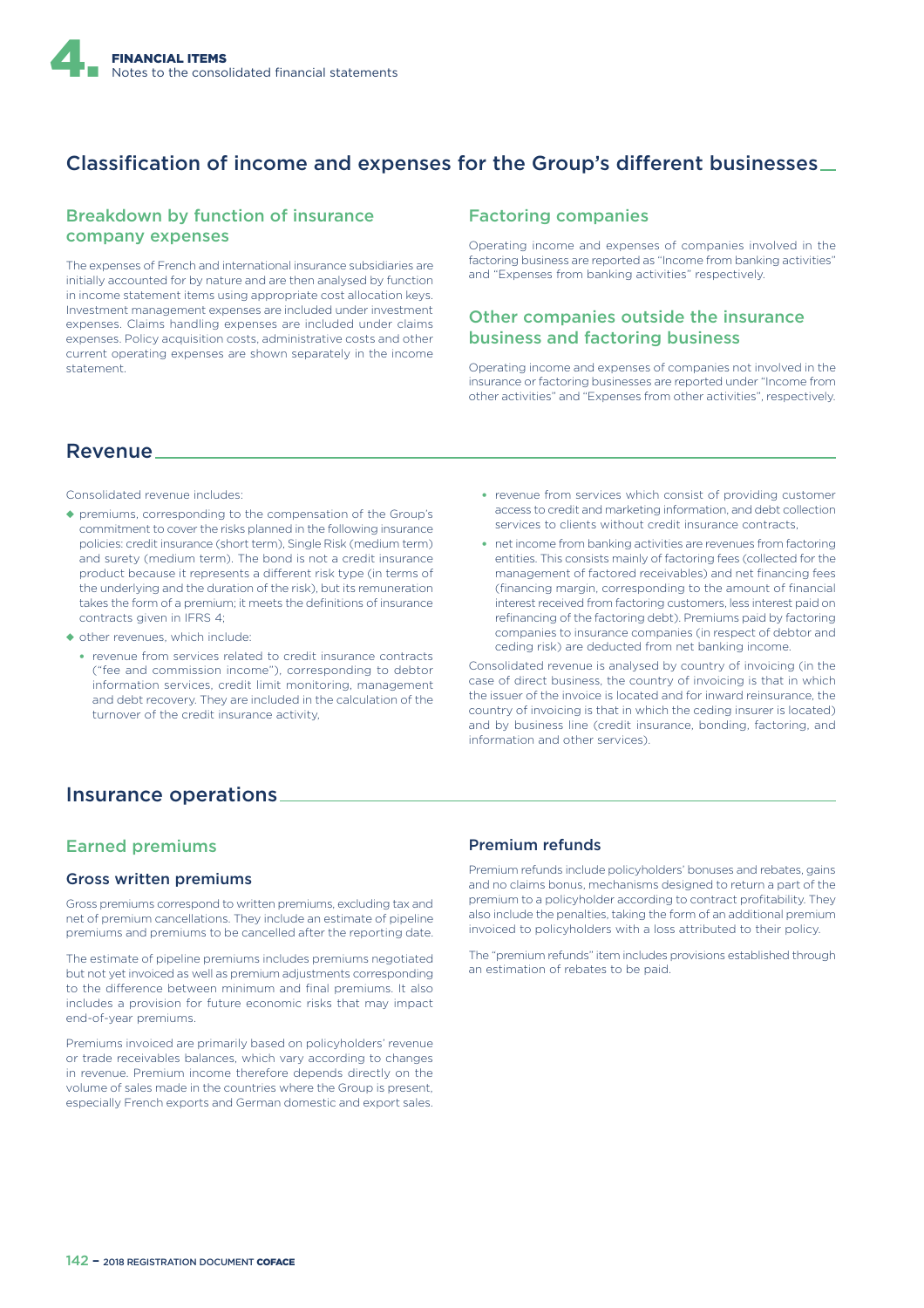#### Reserves for unearned premiums

Reserves for unearned premiums are calculated separately for each policy, on an accruals basis. The amount charged to the provision corresponds to the fraction of written premiums relating to the period between the year-end and the next premium payment date.

#### Gross earned premiums

Gross earned premiums consist of gross premiums issued, net of premium refunds, and variation in reserves for unearned premiums.

#### Deferred acquisition costs

Policy acquisition costs, including commissions are deferred over the life of the contracts concerned according to the same rules as the provisions for unwritten earned premiums.

The amount deferred corresponds to policy acquisition costs related to the period between the year-end and the next premium payment date. Deferred acquisition costs are included in the balance sheet under "Other assets".

Changes in deferred acquisition costs are included under "Policy acquisition costs" in the income statement.

#### Contract service expenses

#### Paid claims

Paid claims correspond to insurance settlements net of recoveries, plus claims handling expenses.

### Reinsurance operations

All of the Group's inward and ceded reinsurance operations involve transfers of risks.

### Inward reinsurance

Inward reinsurance is accounted for on a contract-by-contract basis using data provided by the ceding insurers.

Technical provisions are determined based on amounts reported by ceding insurers, adjusted upwards by Coface where appropriate.

Commissions paid to ceding insurers are deferred and recognised in the income statement on the same basis as reserves for unearned premiums. Where these commissions vary depending on the level of losses accepted, they are estimated at each period-end.

#### Claims provisions

Claims provisions include provisions to cover the estimated total cost of reported claims not settled at year-end. Claims provisions also include provisions for unknown claims but not yet reported, determined by reference to the final amount of paid claims.

The provisions also include a provision for collection costs and claims handling expenses.

Specific provisions are also recorded for major claims based on the probability of default and level of risk exposure, estimated on a case-by-case basis.

In the guarantee business, local methods are applied. Provisions are only recorded for claims of which the company concerned has been notified by the year end. However, an additional provision is recorded when the risk that the guarantee will be called on is higher due to the principal (guaranteed party) becoming insolvent, even if no related bonds have been called on. This additional provision is calculated based on the probability of default and the level of risk exposure.

#### Subrogation and salvage

Subrogation and salvage represent estimated recoveries determined on the basis of the total amount expected to be recovered in respect of all open underwriting periods.

Subrogation and salvage includes a provision for debt collection costs.

In accordance with the applicable French regulations, separate provisions are set aside for claims and recoveries.

### Ceded reinsurance

Ceded reinsurance is accounted for in accordance with the terms and conditions of the related policies.

Reinsurers' share of technical provisions is determined on the basis of technical provisions recorded under liabilities.

Funds received from reinsurers are reported under liabilities.

Commissions received from reinsurers are calculated by reference to written premiums. They are deferred and recognised in the income statement on the same basis as ceded provisions for unwritten earned premiums.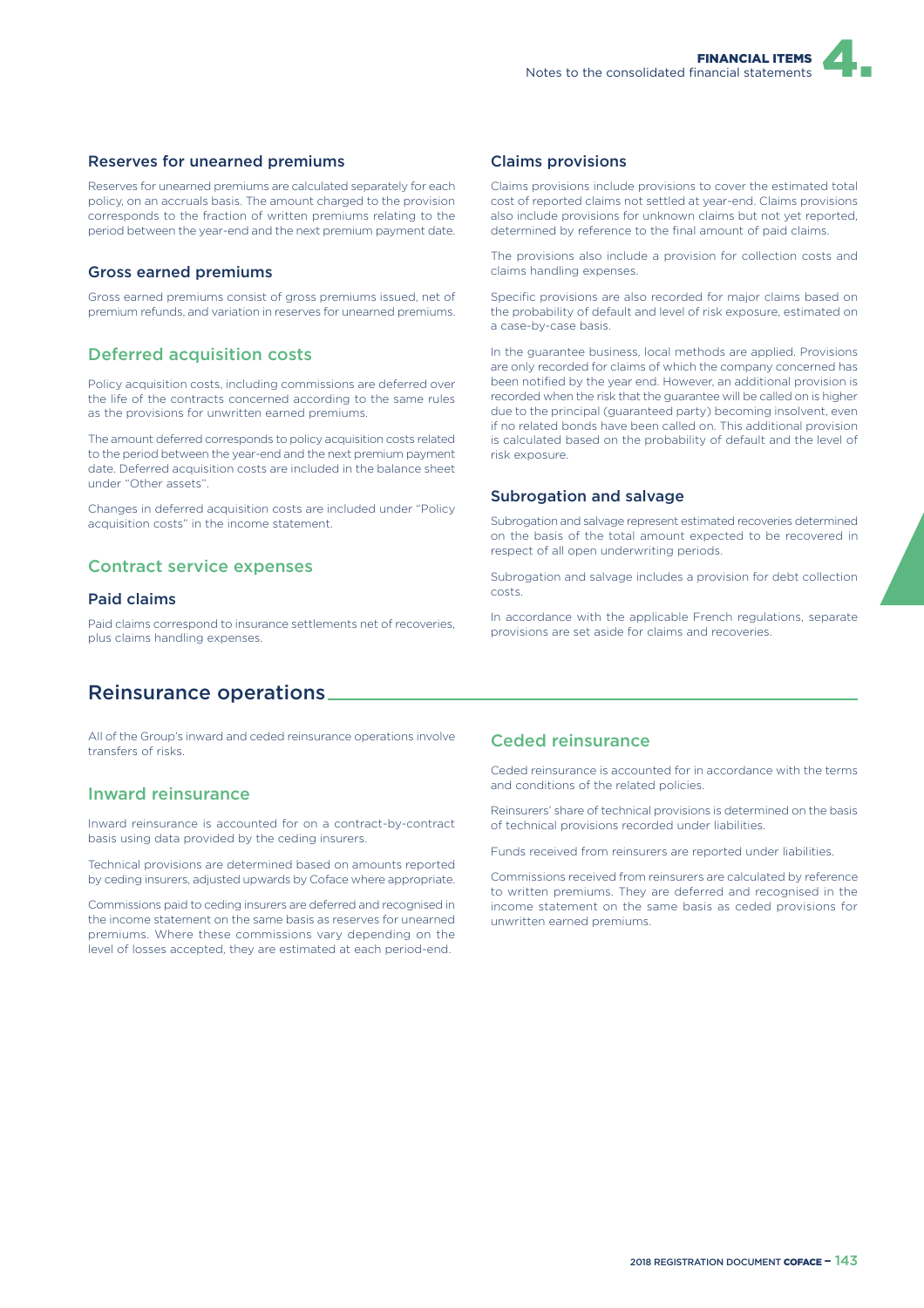

### Other operating income and expenses

In accordance with Recommendation no. 2013-03 issued by the ANC (the French accounting standards setter), "Other operating income" and "Other operating expenses" should only be used to reflect a major event arising during the reporting period that could distort the understanding of the Company's performance. Accordingly, limited use is made of these headings for unusual, abnormal and infrequent income and expenses of a material amount which Coface has decided to present separately in the income

statement so that readers can better understand its recurring operating performance and make a meaningful comparison between accounting periods, in accordance with the relevance principle set out in the IFRS Conceptual Framework.

Other operating income and expenses are therefore limited, clearly identified, non-recurring items which are material to the performance of the Group as a whole.

### Goodwill

In accordance with the revised version of IFRS 3, the Group measures goodwill at the acquisition date as:

- ◆ the fair value of the consideration transferred;
- ◆ to which we add the amount of any non-controlling interest in the acquiree;
- ◆ and, in a business combination achieved in stages, the fair value at acquisition date of the acquirer's previously held equity interest in the acquiree;
- ◆ less the net of the amounts at acquisition date of the identifiable assets acquired and the liabilities assumed (generally measured at fair value).

In the case of a bargain purchase, the resulting gain is recognised in net income on the acquisition date.

If new information comes to light within the 12 months following the initial consolidation of a newly-acquired company and that new information affects the initial fair values attributed to the assets acquired and liabilities assumed at the acquisition date, the fair values are adjusted with a corresponding increase or decrease in the gross value of goodwill.

Goodwill is allocated, at the acquisition date, to the cash-generating unit (CGU) or group of CGUs that is expected to derive benefits from the acquisition. In accordance with paragraph 10 of IAS 36, goodwill is not amortised but is tested for impairment at least once a year or whenever events or circumstances indicate that impairment losses may occur. Impairment testing consists of comparing the carrying amount of the CGU or group of CGUs (including allocated goodwill) with its recoverable amount, which corresponds to the higher of value in use and fair value less costs to sell. Value in use is determined using the discounted cash flow method.

### Impairment tests on goodwill and intangible assets

In accordance with IAS 36, for the purpose of impairment testing the strategic entities included in the Group's scope of consolidation are allocated to groups of CGUs.

A group of CGUs is the smallest identifiable group of assets that generates cash inflows that are largely independent of the cash inflows from other groups of assets (other CGUs). Paragraph 80 of IAS 36 stipulates that goodwill acquired in a business combination must, from the acquisition date, be allocated to each of the acquirer's groups of CGUs that is expected to benefit from the synergies of the combination.

Coface has identified groups of CGUs, based on its internal organisation as used by management for making operating decisions.

The seven groups of CGUs are as follows:

- ◆ Northern Europe;
- ◆ Western Europe;
- ◆ Central Europe;
- ◆ Mediterranean & Africa;
- ◆ North America;
- ◆ Latin America;
- ◆ Asia-Pacific.

### Measuring groups of CGUs and performing goodwill impairment tests

Existing goodwill is allocated to a group of CGUs for the purpose of impairment testing. Goodwill is tested for impairment at least once a year or whenever there is an objective indication that it may be impaired.

Goodwill impairment tests are performed by testing the group of CGUs to which the goodwill has been allocated.

If the recoverable amount of the group of CGUs is less than its carrying amount, an impairment loss is recognised and allocated to reduce the carrying amount of the assets of the group of CGUs, in the following order:

- ◆ first, by reducing the carrying amount of any goodwill allocated to the group of CGUs (which may not be subsequently reversed);
- ◆ then, the other assets of the group of CGUs *pro rata* to the carrying amount of each asset in the Group.

The recoverable amount represents the higher of value in use (determined using the discounted cash flow method) and fair value less costs to sell (determined using multiples data from comparable listed companies as well as comparable recent transactions).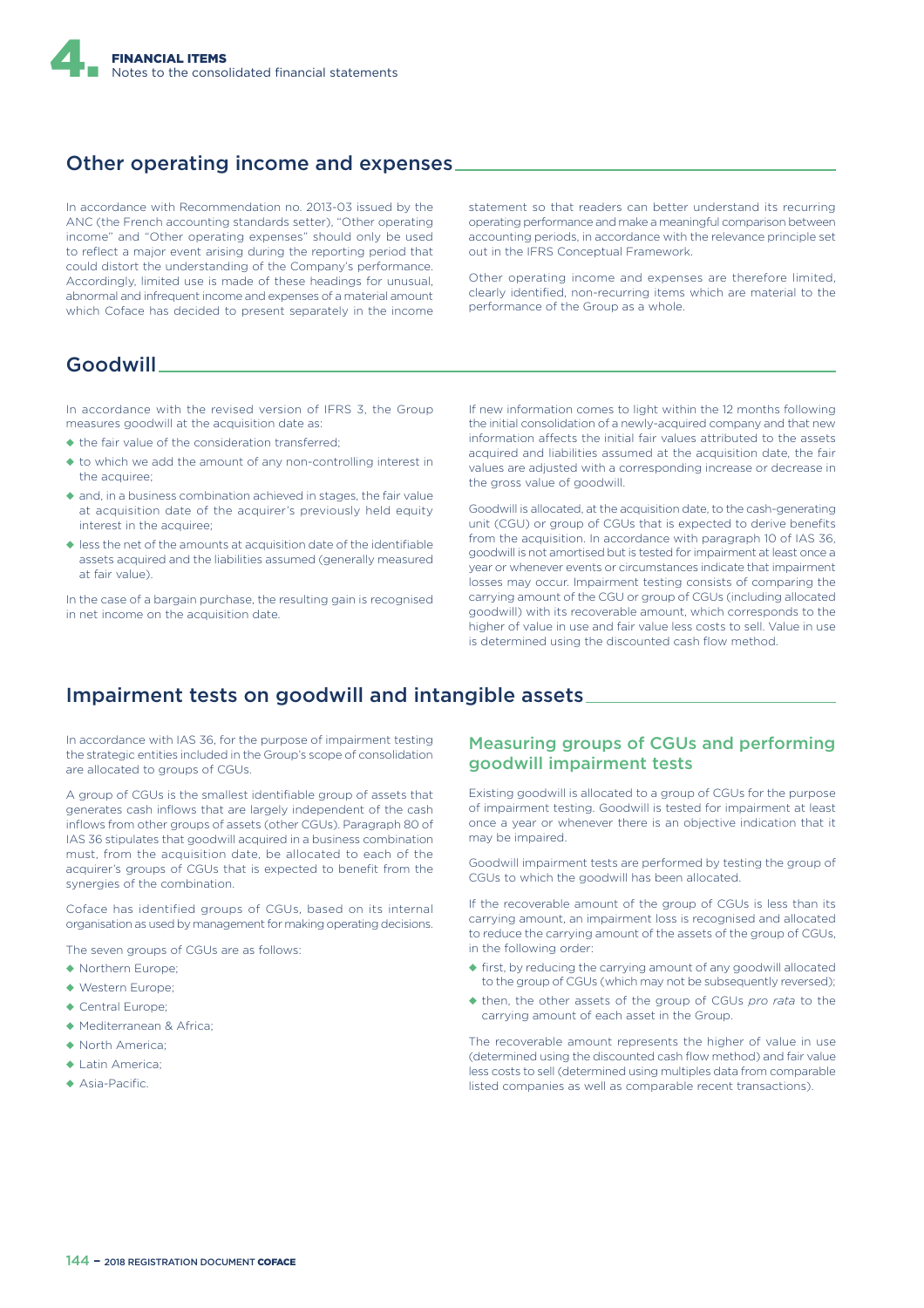### Method used for measuring the value of Coface entities

#### Value in use: Discounted cash flow method

Cash flow projections were derived from the three-year business plans drawn up by the Group's operating entities as part of the budget process and approved by Coface Group management.

These projections are based on the past performance of each entity and take into account assumptions relating to Coface's business line development. Coface draws up cash flow projections beyond the period covered in its business plans by extrapolating the cash flows over two additional years.

The assumptions used for growth rates, margins, cost ratios and claims ratios are based on the entity's maturity, business history, market prospects, and geographic region.

## Intangible assets: IT development costs

Coface capitalises IT development costs and amortises them over their estimated useful lives when it can demonstrate:

- ◆ the technical feasibility of completing the intangible asset so that it will be available for use or sale;
- ◆ its intention to complete the intangible asset and use or sell it;
- ◆ its ability to use or sell the intangible asset;
- ◆ how the intangible asset will generate probable future economic benefits;

### Property, plant and equipment: property assets

Property, plant and equipment are measured using the amortised cost model. Coface applies this model to measure its property, plant and equipment, including buildings used in the business. IFRS requires the breakdown of these buildings into components where the economic benefits provided by one or more components of a building reflect a pattern that differs from that of the building as a whole. These components are depreciated over their own useful life.

Coface has identified the following components of property assets:

| Land                           | Not depreciated           |
|--------------------------------|---------------------------|
| Enclosed/covered structure     | Depreciated over 30 years |
| Technical equipment            | Depreciated over 15 years |
| Interior fixtures and fittings | Depreciated over 10 years |

Under the discounted cash flow method, Coface applies a discount rate to insurance companies and a perpetuity growth rate to measure the value of its companies.

#### Fair value

Under this approach, Coface values its companies by applying multiples of (i) revenue (for services companies), revalued net assets (for insurance companies) or net banking income (for factoring companies), and (ii) net income. The benchmark multiples are based on stock market comparables or recent transactions in order to correctly reflect the market values of the assets concerned.

The multiples-based valuation of an entity is determined by calculating the average valuation obtained using net income multiples and that obtained using multiples of revenue (in the case of services companies), revalued net assets (insurance companies) or net banking income (factoring companies).

- ◆ the current and future availability of adequate resources to complete the development;
- ◆ its ability to reliably measure the expenditure attributable to the intangible asset during its development.

Internally generated software is amortised over its useful life, which is capped at 15 years.

Properties acquired under finance leases are included in assets and an obligation in the same amount is recorded under liabilities.

A lease is classified as a finance lease if it transfers to the lessee substantially all the risks and rewards incidental to ownership.

An impairment loss is recognised if the carrying amount of a building exceeds its market value.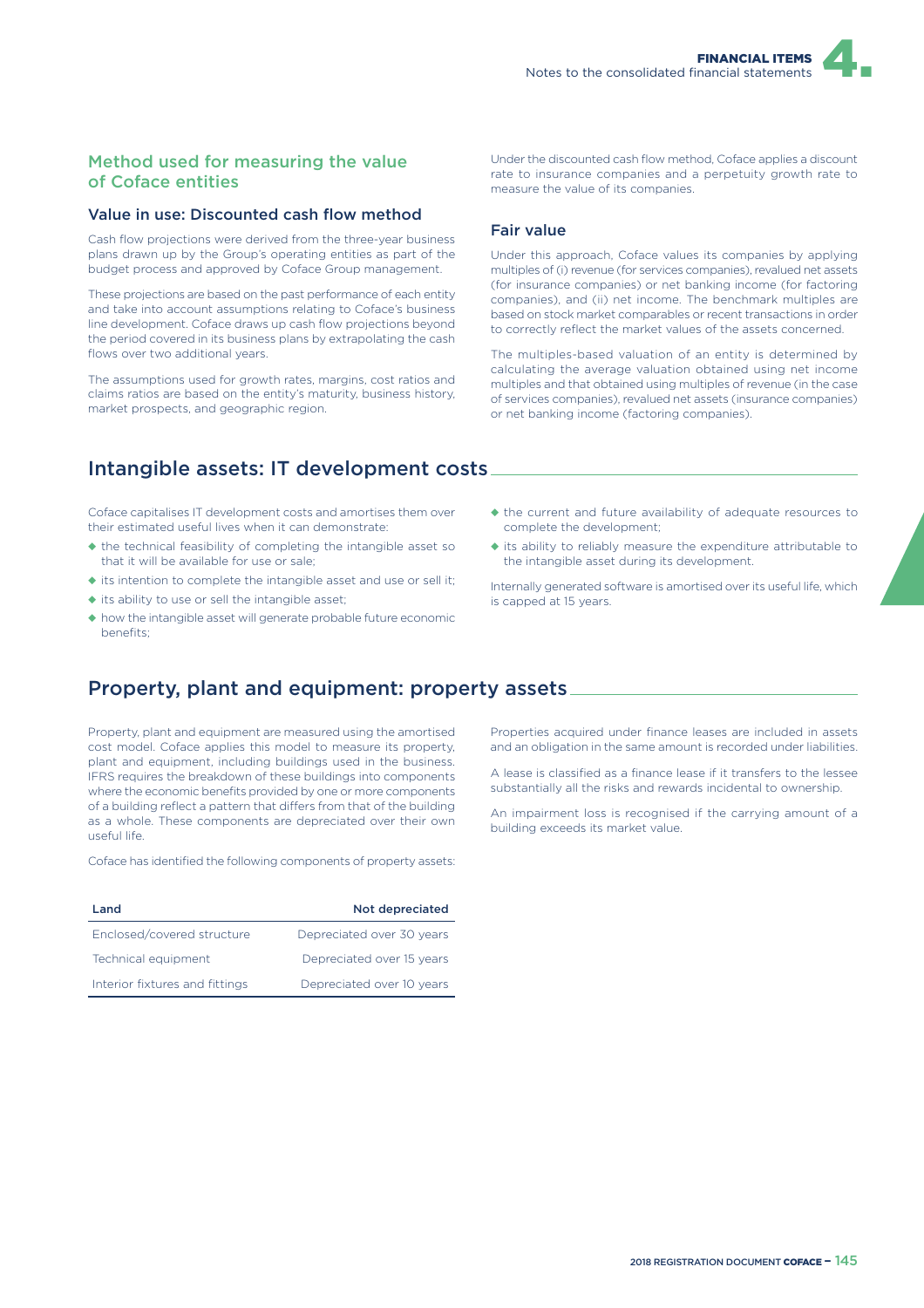

### Financial assets

The Group classifies its financial assets into the following five categories: available-for-sale financial assets, financial assets held for trading, held-to-maturity investments, financial assets at fair value through income, and loans and receivables.

The date used by Coface for initially recognising a financial asset in its balance sheet corresponds to the asset's trade date.

### Available-for-sale financial assets (AFS)

Available-for-sale financial assets are carried at fair value plus transaction costs that are directly attributable to the acquisition (hereafter referred to as the purchase price). The difference between the fair value of the securities at year-end and their purchase price (less actuarial amortisation for debt instruments) is recorded under "Available-for-sale financial assets" with a corresponding adjustment to revaluation reserves (no impact on net income). Equity securities companies are included in this category.

#### Financial assets held for trading

Financial assets held for trading are recorded at the fair value of the securities at year-end. Changes in fair value of securities held for trading during the accounting period are taken to the income statement.

#### Held-to-maturity investments (HTM)

Held-to-maturity investments are carried at amortised cost. Premiums and discounts are included in the calculation of amortised cost and are recognised over the useful life of the financial asset using the yield-to-maturity method.

### Financial assets at fair value through profit or loss

Financial assets at fair value through income are accounted for in the same way as securities held for trading.

### Loans and receivables

The "Loans and receivables" category includes cash deposits held by ceding insurers lodged as collateral for underwriting commitments. The amounts recognised in relation to these deposits corresponds to the cash amount actually deposited.

Non-derivative financial assets with fixed or determinable payments that are not quoted on an active market are also included in this caption. These assets are recognised at amortised cost using the effective interest method.

Loans and receivables also include short-term deposits whose maturity at the date of purchase or deposit is more than three months but less than 12 months.

### Fair value

The fair value of listed securities is their market price at the measurement date. For unlisted securities fair value is determined using the discounted cash flow method.

#### Impairment test

Available-for-sale financial assets are tested for impairment at each period-end. When there is objective evidence that such an asset is impaired and a decline in the fair value of that asset has previously been recognised directly in equity, the cumulative loss is reclassified from equity to income through "Investment income, net of management expenses".

A multi-criteria analysis is used to assess whether there is any objective indication of impairment. An independent expert is used for these analyses, particularly in the case of debt instruments.

Impairment indicators include the following:

- ◆ for debt instruments: default on the payment of interest or principal, the existence of a mediation, alert or insolvency procedure, bankruptcy of a counterparty or any other indicator that reveals a significant decline in the counterparty's financial position (such as evidence of losses to completion based on stress tests or projections of recoverable amounts using the discounted cash flow method);
- ◆ for equity instruments (excluding unlisted equity securities): indicators showing that the entity will be unable to recover all or part of its initial investment. In addition, an impairment test is systematically performed on securities that represent unrealised losses of over 30% or which have represented unrealised losses for a period of more than six consecutive months. This test consists of carrying out a qualitative analysis based on various factors such as an analysis of the equity instrument's market price over a given period, or information relating to the issuer's financial position. Where appropriate, an impairment loss is recognised based on the instrument's market price at the period-end. Independently of this analysis, an impairment loss is systematically recognised when an instrument represents an unrealised loss of over 50% at the period-end, or has represented an unrealised loss for more than 24 months;
- ◆ for investments in unlisted companies: an unrealised loss of over 20% over a period of more than 18 months, or the occurrence of significant changes in the technological, market, economic or legal environment that have an adverse effect on the issuer and indicate that the amount of the investment in the equity instrument will not be recovered.

If the fair value of an instrument classified as available-for-sale increases in a subsequent period, and the increase can be objectively related to an event occurring after the impairment loss was recognised in income, the impairment loss is reversed, with the amount of the reversal recognised in:

- ◆ equity, for equity instruments;
- ◆ income, for debt instruments, in an amount corresponding to the previously recognised impairment loss.

In accordance with IFRIC 10, impairment losses recognised on equity instruments in an interim reporting period are not reversed from income until the securities concerned are divested.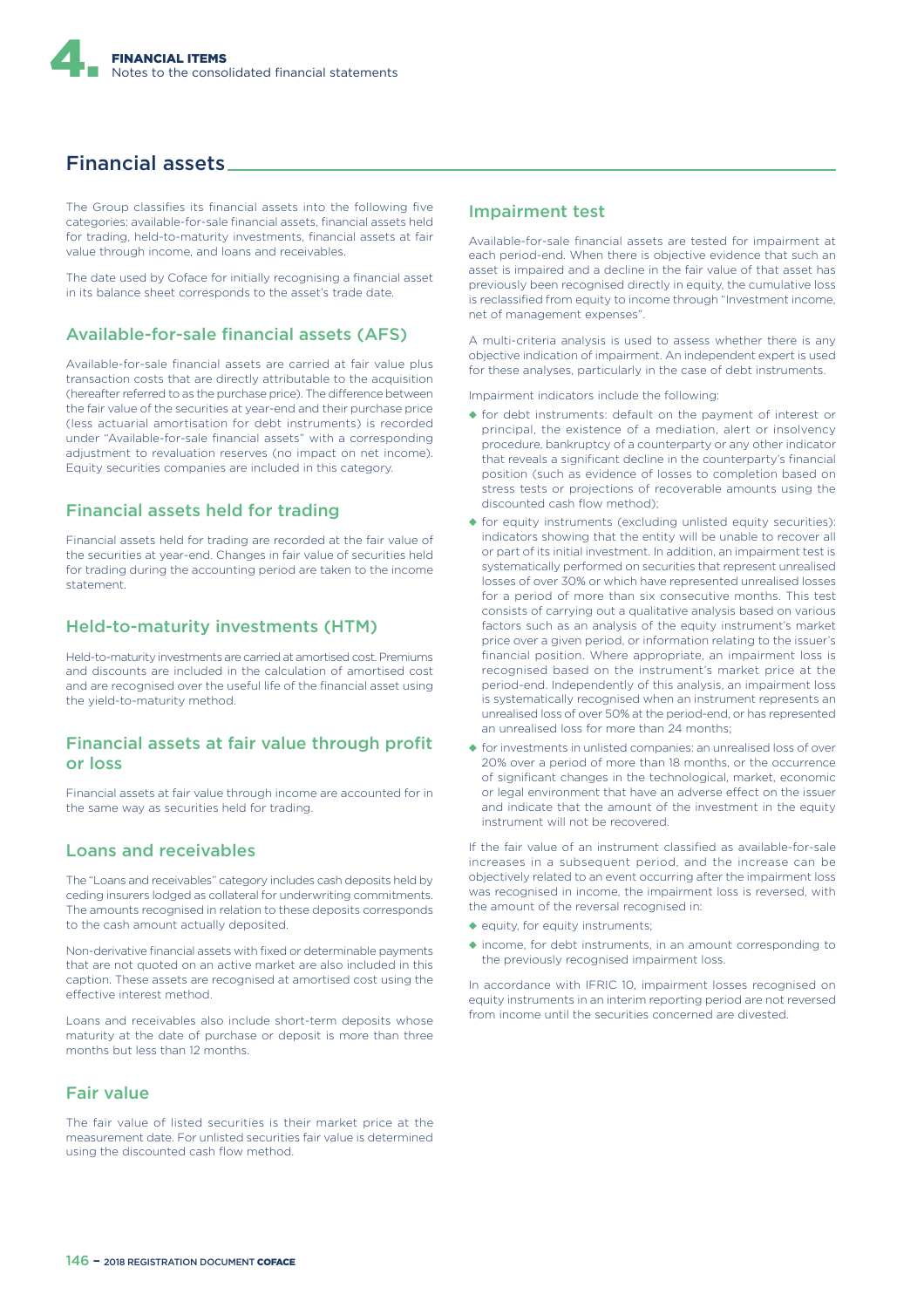## Derivatives and hedging transactions

A derivative is a financial instrument (IAS 39):

- ◆ whose value changes in response to the change in the interest rate or price of a product (known as the "underlying");
- ◆ that requires no or a very low initial net investment; and
- ◆ that is settled at a future date.

A derivative is a contract between two parties – a buyer and a seller – under which future cash flows between the parties are based on the changes in the value of the underlying asset.

In accordance with IAS 39, derivatives are measured at fair value through income, except in the case of effective hedges, for which gains and losses are recognised depending on the underlying hedging relationship.

Derivatives that qualify for hedge accounting are derivatives which, from their inception and throughout the hedging relationship, meet the criteria set out in IAS 39. These notably include a requirement for entities to formally document and designate the hedging relationship, including information demonstrating that the hedging relationship is effective, based on prospective and retrospective tests. A hedge is deemed to be effective when changes in the actual value of the hedge fall within a range of 80% and 125% of the change in value of the hedged item.

- ◆ For fair value hedges, gains or losses from remeasuring the hedging instrument at fair value are systematically recognised in income. These amounts are partially offset by symmetrical gains or losses on changes in the fair value of the hedged items, which are also recognised in income. The net impact on the income statement therefore solely corresponds to the ineffective portion of the hedge.
- ◆ For cash flow hedges, the portion of the gain or loss on the hedging instrument that is determined to be an effective hedge is recognised directly in equity and the ineffective portion of the gain or loss on the hedging instrument is recognised in income.

Coface's derivatives are used for hedging purposes, notably to hedge currency risks, interest rate risks and changes in fair value of equities in the portfolios of the Colombes funds. Coface does not carry out any hedging transactions within the meaning of IAS 39. The financial instruments that it does use are recognised at fair value through income.

## Financing liabilities

This item concerns subordinated debt.

Borrowings are initially recognised at fair value after taking account of directly attributable transaction costs.

They are subsequently measured at amortised cost using the effective interest method. Amortised cost corresponds to:

- ◆ the measurement of the financial liability on initial recognition; minus;
- ◆ repayments of principal; plus or minus;

 $\triangle$  cumulative amortisation (calculated using the effective interest rate) and any discounts or premiums between the initial amount and the maturity amount.

Premiums and discounts are not included in the initial cost of the financial liability. However, they are included in the calculation of amortised cost and are recognised over the life of the financial liability using the yield-to-maturity method. As and when they are amortised, premiums and discounts impact the amortised cost of the financial liability.

## Accounting treatment of debt issuance costs

Transaction costs directly attributable to the issuance of financial liabilities are included in the initial fair value of the liability. Transaction costs are defined as incremental costs directly attributable to the issuance of the financial liability, *i.e*. that would not have been incurred if the Group had not acquired, issued or disposed of the financial instrument.

Transaction costs include:

- ◆ fees and commissions paid to agents, advisers, brokers and other intermediaries;
- ◆ levies by regulatory agencies and securities exchanges;
- ◆ transfer taxes and duties.

Transaction costs do not include:

- ◆ debt premiums or discounts;
- ◆ financing costs;
- ◆ internal administrative or holding costs.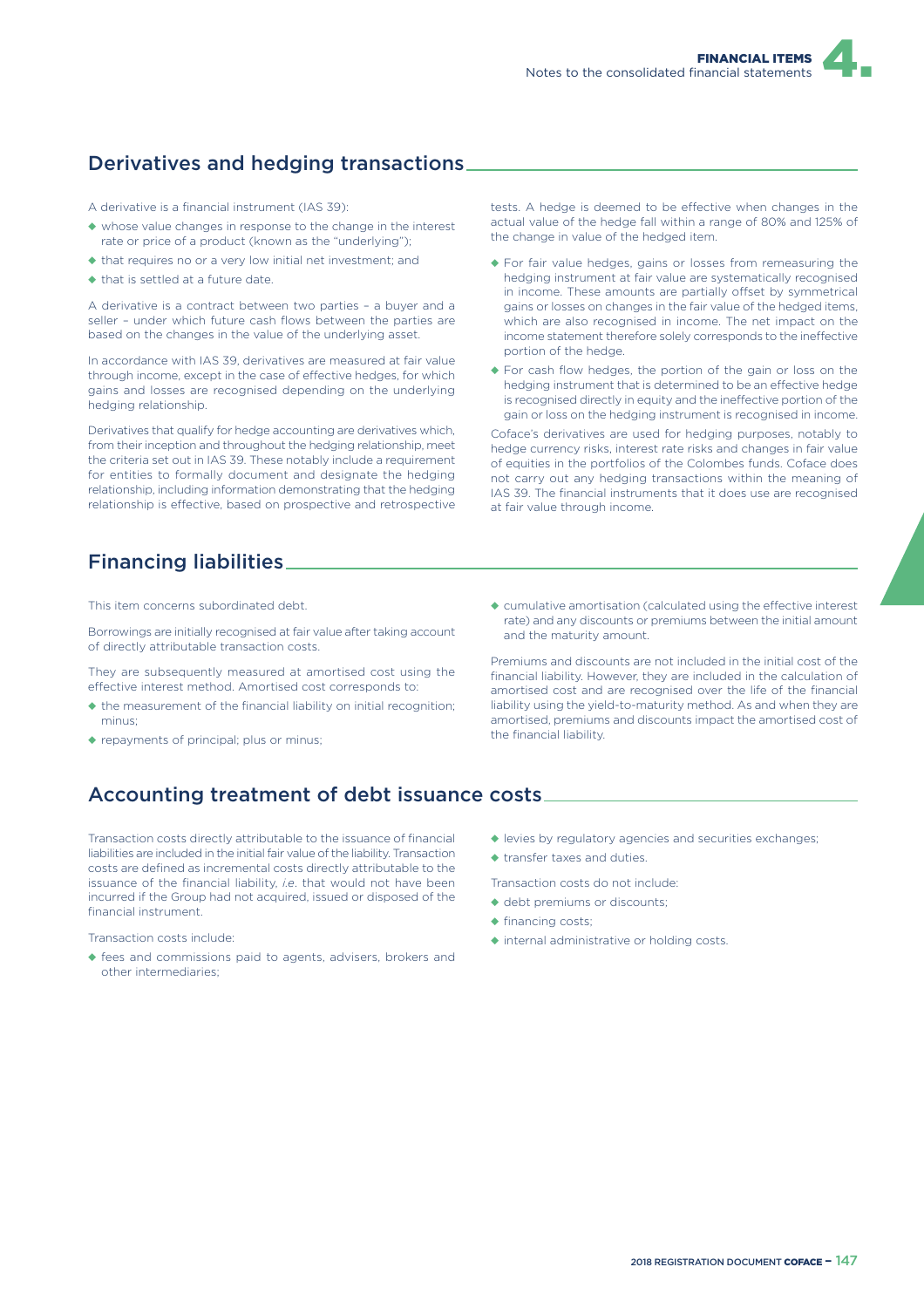

## Payables arising from banking sector activities

This item includes:

- ◆ amounts due to banking sector companies: this corresponds to bank credit lines. They represent the refinancing of the credit extended to factoring clients;
- ◆ amounts due to customers of banking sector companies, corresponding to payables arising from factoring operations. They include:
	- amounts credited to factoring clients' current accounts that have not been paid out in advance by the factor, and
- factoring contract guarantee deposits;
- ◆ debt securities. This item includes subordinated borrowings and non-subordinated bond issues. These borrowings are classified as "Payables arising from banking sector activities" as they are used for financing the factoring business line.

All borrowings are initially recognised at fair value less any directly attributable transaction costs. After initial recognition, they are measured at amortised cost using the effective interest method.

## Receivables arising from factoring operations

Receivables arising from factoring operations represent total receivables not recovered at the reporting date. They are stated at nominal value, corresponding to the amount of factored invoices, including tax.

Two categories of provisions are recorded and are shown in deduction of the receivables:

- ◆ provisions booked by way of a charge to the income statement (under "Cost of risk") when it appears probable that all or part of the amount receivable will not be collected;
- ◆ provisions evaluated through expected credit loss (ECL) calculation also recorded as an expense in the income statement (under "cost of risk").

The ECL calculation, introduced by IFRS 9, relies on calculation models using the internal ratings of debtors ("DRA" debtor risk assessment). The methodology for calculating depreciation (ECL) is based on the three main parameters: the probability of default "PD", the loss given default "LGD" and the amount of exposure in case of default "EAD" (exposure at default). The depreciation will be the product of the PD by the LGD and the EAD, over the lifetime of the receivables. Specific adjustments are made to take into account the current conditions and the prospective (forward-looking) macroeconomic projections.

The net carrying amount of receivables arising from factoring operations is included in the consolidated balance sheet under "Receivables arising from banking and other activities".

## Cash and cash equivalents

Cash includes all bank accounts and demand deposits. Cash equivalents include units in money market funds (SICAV) with maturities of less than three months.

## Provisions for liabilities and charges

In accordance with IAS 37 "Provisions, Contingent Liabilities and Contingent Assets", a provision is recorded at the reporting date if a present obligation towards a third party resulting from a past event exists at that date and it is probable or certain, as of the date when the financial statements are drawn up, that an outflow of resources embodying economic benefits to that third party will be required to settle the obligation and that a reliable estimate can be made of the amount of the obligation.

Provisions are discounted when the effect of the time value of money is material.

The provisions for liabilities and charges include provisions for tax risks (except income tax risk), for litigations with third parties, and on vacant premises. These provisions are reviewed at each closing.

The provision for vacant premises is calculated taking into account the future rents that the Company has committed to pay until the end of the lease, from which is deducted the future income expected from potential subleases.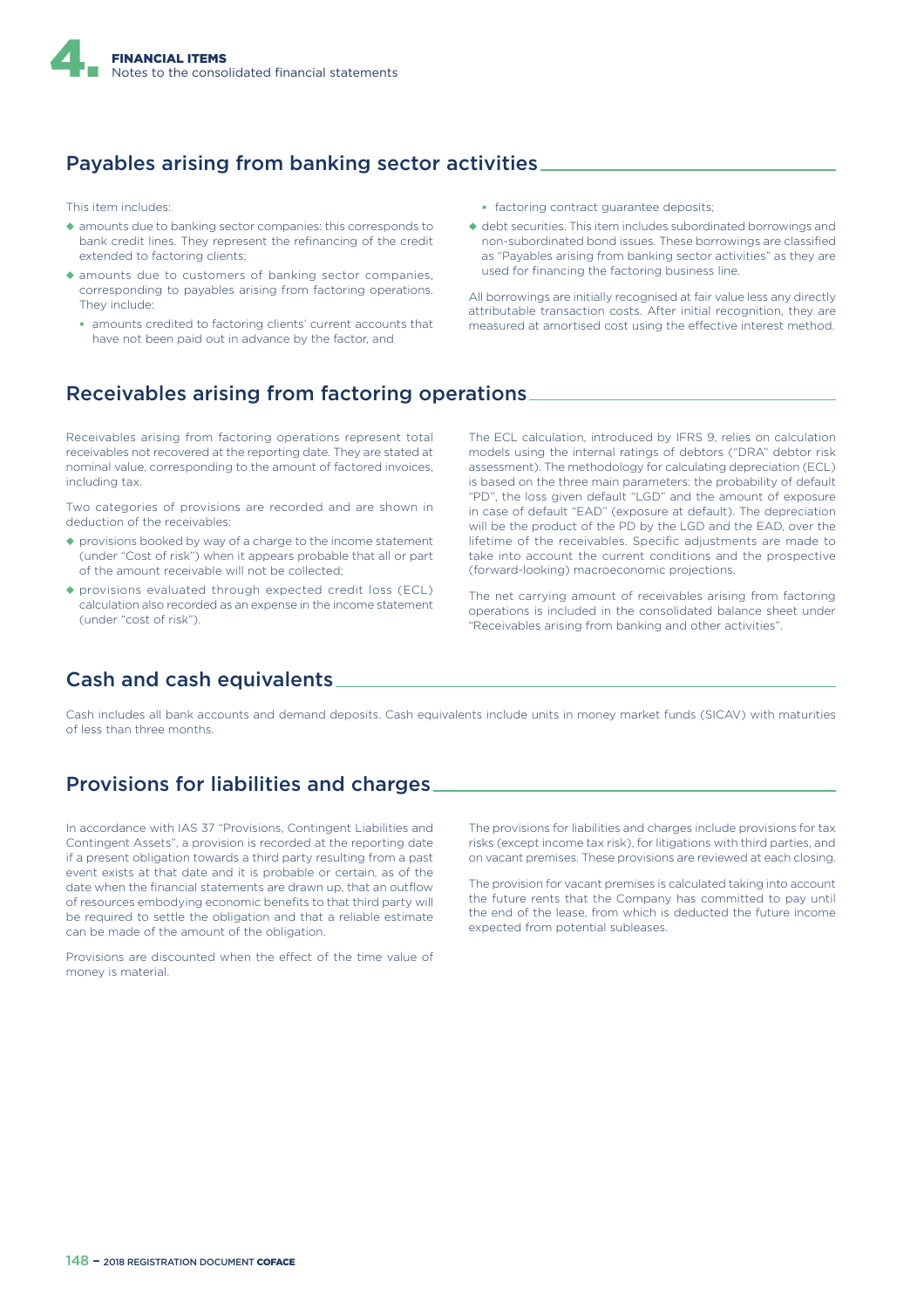

### Employee benefits

In some countries in which Coface operates, employees are awarded short-term benefits (such as paid leave), long-term benefits (including "long-service awards") and post-employment benefits, such as statutory retirement benefits.

Short-term benefits are recognised as a liability in the accounts of the Coface companies that grant such benefits.

Other benefits, including long-term and post-employment benefits are subject to different coverage and are classified as follows:

- ◆ defined contribution plans: the Company's legal or constructive obligation is limited to the amount that it agrees to pay to the fund, which will pay the due amounts to the employees. These plans are generally state pension plans, such as in France;
- ◆ defined benefit plans, under which the employer has a legal or constructive obligation to provide agreed benefits to employees.

In accordance with IAS 19, Coface records a provision to cover its liability, regarding primarily:

- ◆ statutory retirement benefits and termination benefits;
- ◆ early retirement and supplementary pension payments;
- ◆ employer contributions to post-employment health insurance schemes;
- ◆ long-service awards.

Based on the regulations specific to the plan and country concerned, independent actuaries calculate:

- ◆ the actuarial value of future benefits, corresponding to the present value of all benefits to be paid. The measurement of this present value is essentially based on:
	- demographic assumptions,
	- future benefit levels (statutory retirement benefits, long service awards, etc.),
	- the probability that the specified event will occur.
	- an evaluation of each of the factors included in the calculation of the benefits, such as future salary increases,
	- the interest rate used to discount future benefits at the measurement date;
- ◆ the actuarial value of benefits related to service cost (including the impact of future salary increases), determined using the projected unit credit method which spreads the actuarial value of benefits evenly over the expected average remaining working lives of the employees participating in the plan.

### Stock options

In accordance with IFRS 2 "Share-based Payment", which defines the recognition and measurement rules concerning stock options, the options are measured at the grant date. The Group uses the Black and Scholes option pricing model for measuring stock options. Changes in fair value subsequent to the grant date do not impact their initial measurement.

The fair value of options takes into account their expected life, which the Group considers as corresponding to their compulsory holding period for tax purposes. This value is recorded in personnel costs on a straight-line basis from the grant date and over the vesting period of the options, with a corresponding adjustment directly in equity.

In connection with its stock market listing, the Coface Group awarded to certain beneficiaries (employees of COFACE SA subsidiaries) bonus shares (cf. note 11).

In accordance with the IFRS 2 rules, only stock options granted under plans set up after November 7, 2002 and which had not vested at January 1, 2005 have been measured at fair value and recognised in personnel costs.

### Income tax

Income tax expense includes both current taxes and deferred taxes.

The tax expense is calculated on the basis of the latest known tax rules in force in each country where the results are taxable.

On January 1, 2015, COFACE SA opted for the tax integration regime by integrating French subsidiaries held directly or indirectly by more than 95% (Compagnie française d'assurance pour le commerce extérieur, Cofinnar, Cogeri and Fiminar).

Temporal differences between the values of assets and liabilities in the consolidated accounts, and those used to determine the taxable income, give rise to the recording of deferred taxes.

Deferred tax assets and liabilities are calculated for all temporary differences, based on the tax rate that will be in force when the differences are expected to reverse, if this is known, or, failing that, at the tax rate in force at the period-end.

Deferred tax assets are recorded only when it is probable that sufficient taxable profits against which the asset can be utilised will be available within a reasonable time frame.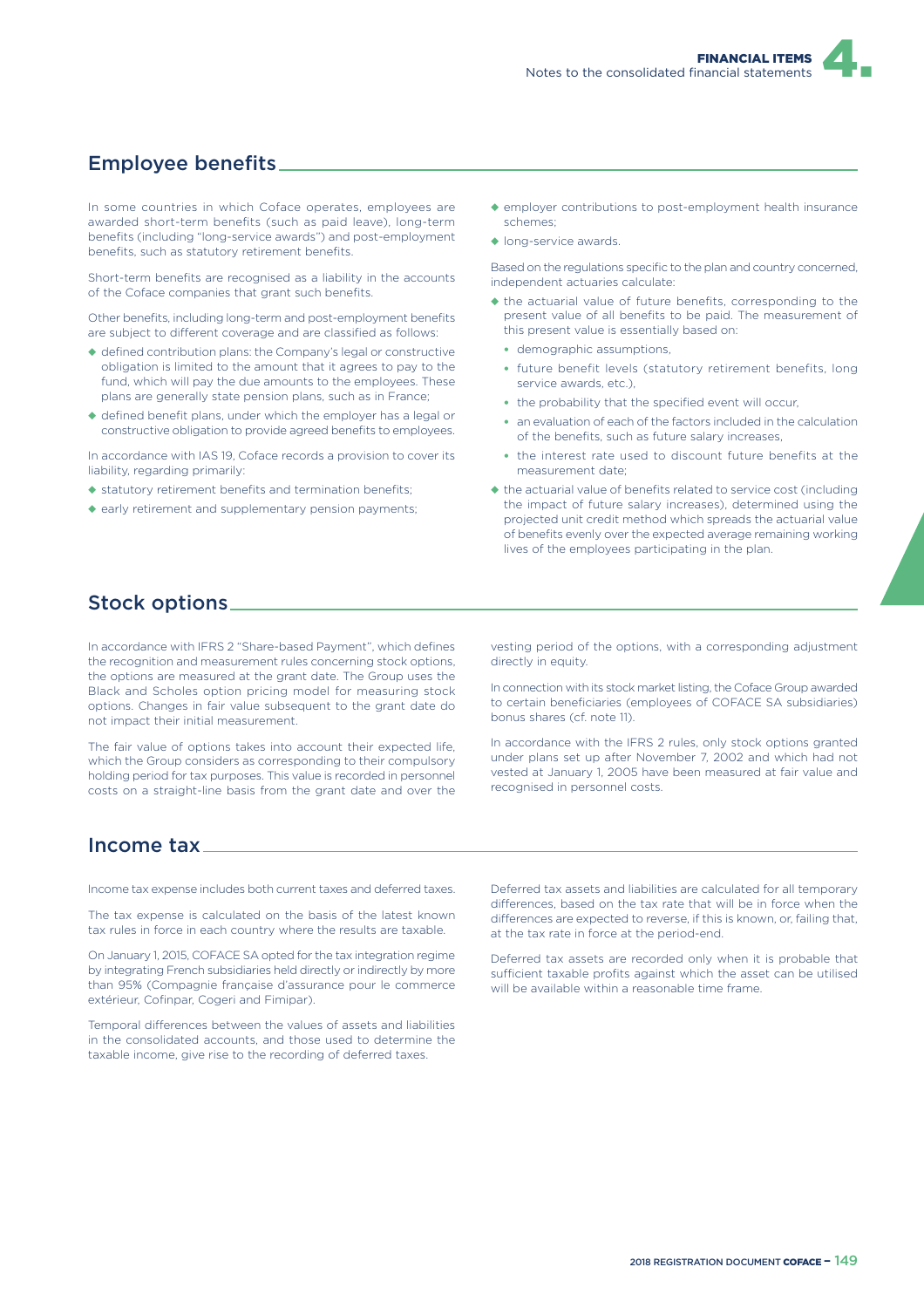

## Receivables and payables denominated in foreign currencies

Receivables and payables denominated in foreign currencies are translated into euros at the year-end exchange rate.

Unrealised exchange gains and losses on receivables and payables denominated in foreign currencies are recorded in the consolidated income statement, except for those related to the technical provisions carried in the accounts of the subsidiaries of Compagnie française d'assurance pour le commerce extérieur (formerly COFACE SA) and those concerning consolidated companies' long-term receivables

and payables whose settlement is neither planned nor likely to occur in the foreseeable future.

Exchange differences concerning receivables and payables denominated in a foreign currency and relating to a consolidated company are treated as part of Coface's net investment in that company. In accordance with IAS 21, these exchange differences are recorded in other comprehensive income until the disposal of the net investment.

### Segment information

Coface applies IFRS 8 for segment information reporting, which requires an entity's operating segments to be based on its internal organisation as used by management for the allocation of resources and the measurement of performance.

The segment information used by management corresponds to the following geographic regions:

- ◆ Northern Europe;
- ◆ Western Europe;
- ◆ Central Europe:
- ◆ Mediterranean & Africa;
- ◆ North America;
- ◆ Latin America;
- ◆ Asia-Pacific.

No operating segments have been aggregated for the purposes of published segment information.

The Group's geographic industry sector segmentation is based on the country of invoicing.

## Related parties

A related party is a person or entity that is related to the entity preparing its financial statements (referred to in IAS 24 as "the reporting entity").

### Estimates

The main balance sheet items for which management is required to make estimates are presented in the table below:

| <b>Estimates</b>                                 | <b>Notes</b> | Type of information required                                                                                                                                                                                                                                                                       |
|--------------------------------------------------|--------------|----------------------------------------------------------------------------------------------------------------------------------------------------------------------------------------------------------------------------------------------------------------------------------------------------|
| Goodwill impairment                              |              | Impairment is recognised when the recoverable amount of goodwill, defined as the higher<br>of value in use and fair value, is below its carrying amount.<br>The value in use of cash-generating units is calculated based on cost of capital, long-term<br>growth rate and loss ratio assumptions. |
| Provision for earned<br>premiums not yet written | 16           | This provision is calculated based on the estimated amount of premiums expected in the<br>period less premiums recognised.                                                                                                                                                                         |
| Provision for premium<br>refunds                 | 16:21        | This provision is calculated based on the estimated amount of rebates and bonuses payable<br>to policyholders in accordance with the terms and conditions of the policies written.                                                                                                                 |
| Provision for subrogation<br>and salvage         | 16:22        | This provision is calculated based on the estimated amount potentially recovered on settled<br>claims.                                                                                                                                                                                             |
| Claims reserves                                  | 16: 22: 40   | It includes an estimate of the total cost of claims reported but not settled at year end.                                                                                                                                                                                                          |
| <b>IBNR</b> provision                            | 16: 22: 40   | The IBNR provision is calculated on a statistical basis using an estimate of the final amount<br>of claims that will be settled after the risk has been extinguished and after any action taken<br>to recover amounts paid out.                                                                    |
| Pension benefit obligations 14                   |              | Pension benefit obligations are measured in accordance with IAS 19 and annually reviewed<br>by actuaries according to the Group's actuarial assumptions.                                                                                                                                           |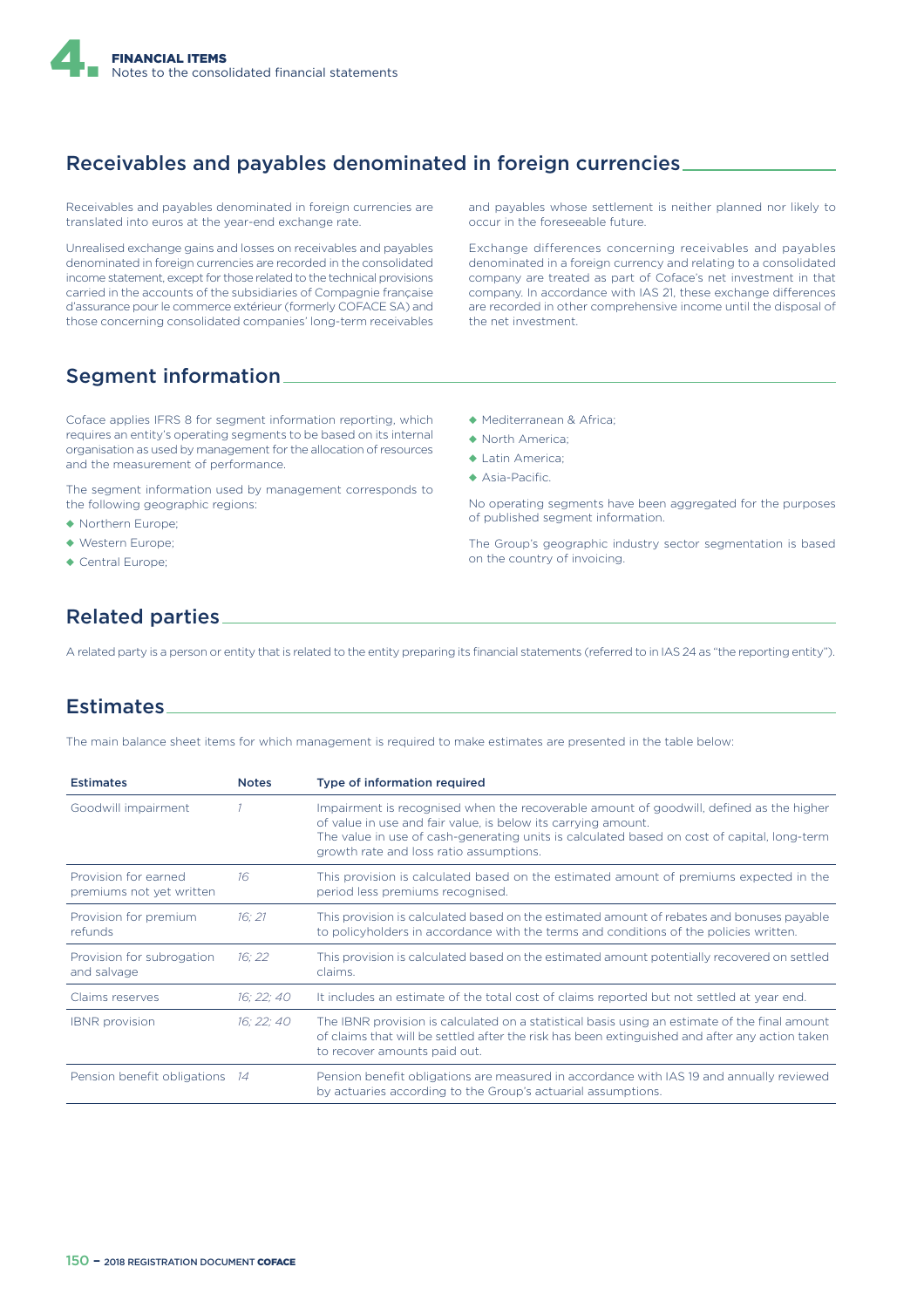The policies managed by the Coface Group's insurance subsidiaries meet the definition of insurance contracts set out in IFRS 4. In accordance with this standard, these contracts give rise to the recognition of technical provisions on the liabilities side of the balance sheet, which are measured based on local GAAP pending the publication of an IFRS that deals with insurance liabilities.

The recognition of technical provisions requires the Group to carry out estimates, which are primarily based on assumptions concerning changes in events and circumstances related to the insured and their debtors as well as to their economic, financial, social, regulatory and political environment. These assumptions may differ from actual events and circumstances, particularly if they simultaneously affect the Group's main portfolios. The use of assumptions requires a high degree of judgement on the part of the Group, which may affect the level of provisions recognised and therefore have a material adverse effect on the Group's financial position, results, and solvency margin.

For certain financial assets held by the Group there is no active market, there are no observable inputs, or the observable inputs available are not representative. In such cases the assets' fair value is measured using valuation techniques which include methods or models that are based on assumptions or assessments requiring a high degree of judgement. The Group cannot guarantee that the fair value estimates obtained using these valuation techniques represent the price at which a security will ultimately be sold, or at which it could be sold at a given moment. The valuations and estimates are revised when circumstances change or when new information becomes available. Using this information, and respecting the objective principles and methods described in the consolidated and combined financial statements, the Group's management bodies regularly analyse, assess and discuss the reasons for any decline in the estimated fair value of securities, the likelihood of their value recovering in the short term, and the amount of any ensuing impairment losses that should be recognised. It cannot be guaranteed that any impairment losses or additional provisions recognised will not have a material adverse effect on the Group's results, financial position and solvency margin.

# **NOTES TO THE CONSOLIDATED BALANCE SHEET**

All amounts are stated in thousands of euros in the following notes, unless specified otherwise.

# **NOTE 1. GOODWILL**

In accordance with IAS 36, goodwill is not amortised but is systematically tested for impairment at year-end or whenever there is an impairment indicator.

Breakdown of goodwill by region:

| (in thousands of euros) | Dec. 31, 2018 | Dec. 31, 2017 |
|-------------------------|---------------|---------------|
| Northern Europe         | 112,603       | 112,603       |
| Western Europe          | 5,068         | 5,068         |
| Central Europe          | 8,396         | 8,417         |
| Mediterranean & Africa  | 21,993        | 22,183        |
| North America           | 6,087         | 5,795         |
| Latin America           | 911           | 1,016         |
| <b>TOTAL</b>            | 155,058       | 155,082       |

The change in goodwill amounted to  $E24,000$  due to the fluctuation of exchange rates.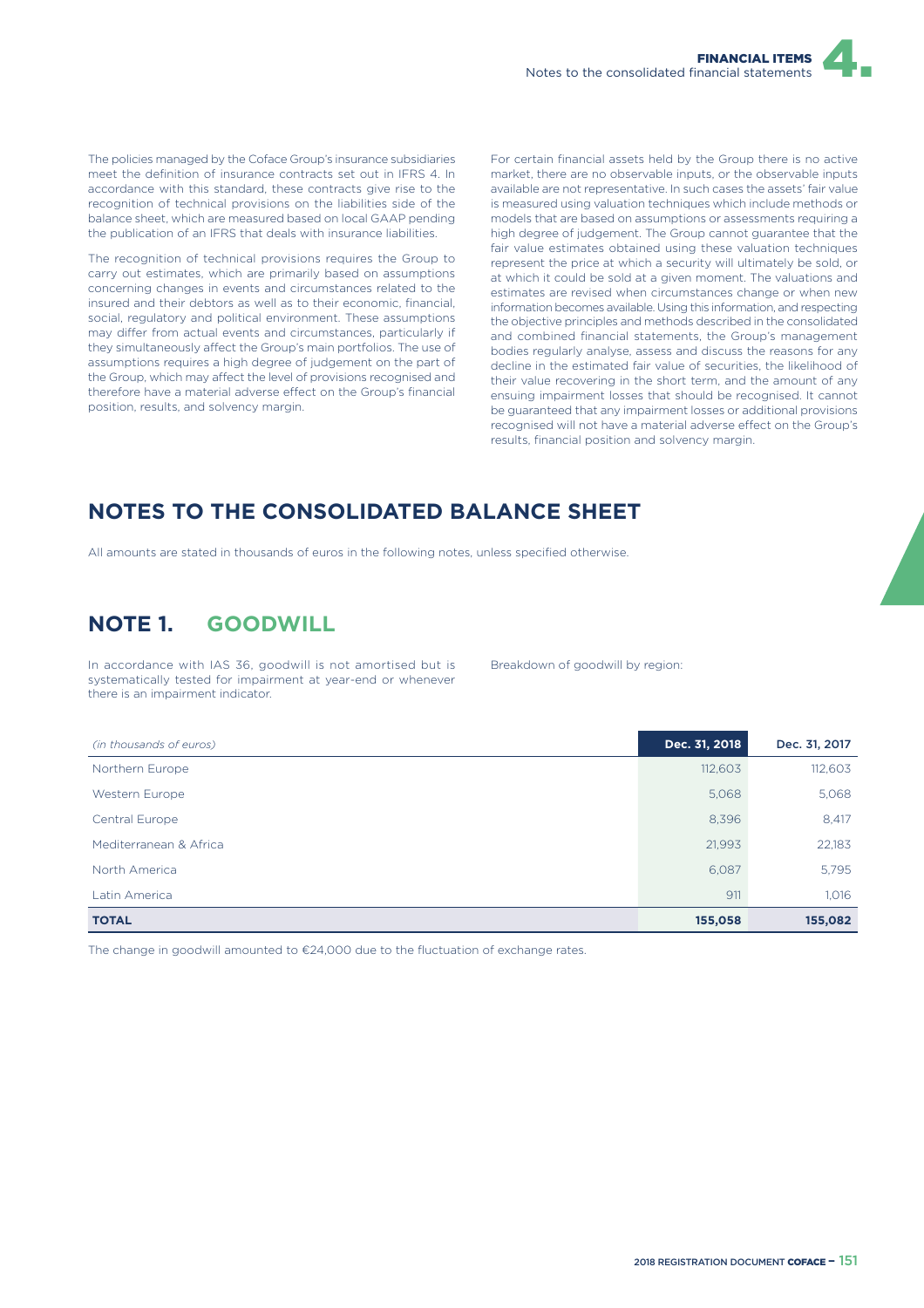

## Impairment testing methods

Goodwill and other non-financial assets were tested for impairment losses at December 31, 2018. Coface performed the tests by comparing the value in use of the groups of CGUs to which goodwill was allocated with their carrying amounts.

Value in use corresponds to the present value of the future cash flows expected to be derived from an asset or a CGU. This value is determined using the discounted cash flow method, based on the three-year business plan drawn up by the subsidiaries and

validated by management. The cash flows are extrapolated for an additional two years using normalised loss ratios and target cost ratios. Beyond this five-year period, the terminal value is calculated by projecting to infinity the cash flows for the last year.

The main assumptions used to determine the value in use of the groups of CGUs were a long-term growth rate of 1.5% for all entities and the weighted average cost of capital.

The assumptions used for goodwill impairment testing were as follows by group of CGUs at December 31, 2018:

| (in millions of euros)                  | <b>Northern</b><br><b>Europe</b> | Western<br><b>Europe</b> | Central<br>Europe | Mediterranean<br>and Africa | <b>North</b><br>America | Latin<br>America |
|-----------------------------------------|----------------------------------|--------------------------|-------------------|-----------------------------|-------------------------|------------------|
| Cost of capital                         | 9.3%                             | 9.3%                     | 9.3%              | 9.3%                        | 9.3%                    | 9.3%             |
| Perpetual growth rate                   | .5%                              | 1.5%                     | .5%               | .5%                         | 1.5%                    | .5%              |
| Contribution to consolidated net assets | 615.3                            | 406.5                    | 182.1             | 218.1                       | 58.5                    | 54.0             |

The assumptions used in 2017 were as follows:

| (in millions of euros)                  | <b>Northern</b><br>Europe | Western<br><b>Europe</b> | Central<br>Europe | Mediterranean<br>and Africa | <b>North</b><br>America | Latin<br><b>America</b> |
|-----------------------------------------|---------------------------|--------------------------|-------------------|-----------------------------|-------------------------|-------------------------|
| Cost of capital                         | 10.8%                     | 10.8%                    | 10.8%             | 10.8%                       | 10.8%                   | 10.8%                   |
| Perpetual growth rate                   | 1.5%                      | .5%                      | 1.5%              | 1.5%                        | .5%                     | 1.5%                    |
| Contribution to consolidated net assets | 586.2                     | 520.2                    | 71.9              | 184.8                       | 41.8                    | 56.7                    |

### Sensitivity of impairment tests

Sensitivity analyses were performed for the impairment tests, based on the following sensitivity factors:

- ◆ long-term growth rate sensitivity: the impairment tests were tested for sensitivity based on a 0.5-point decrease in the perpetual growth rate applied. The analysis showed that such a 0.5-point decrease would not have an impact on the outcome of the impairment tests or therefore on the Group's consolidated financial statements for the year ended December 31, 2018;
- ◆ cost of capital sensitivity: the impairment tests were tested for sensitivity based on a 0.5-point increase in the cost of capital applied: the analysis showed that a 0.5-point increase would not have an impact on the outcome of the impairment tests or therefore on the Group's consolidated financial statements for the year ended December 31, 2018;
- ◆ loss ratio and the cost ratio sensitivity for the last two years of the business plan (2021 and 2022): additional impairment tests were performed based on a 2-point increase in the loss ratio and a 1-point increase in the cost ratio. The sensitivity analysis showed that such increases in the assumptions used would not have an impact on the outcome of the original impairment tests or therefore on the Group's consolidated financial statements for the year ended December 31, 2018.

For the Group's main goodwill items, the sensitivity of enterprise values to the assumptions used is shown in the following table. It shows that the value of the CGU remains higher than the contribution to Group net assets, for each CGU in the various scenarios: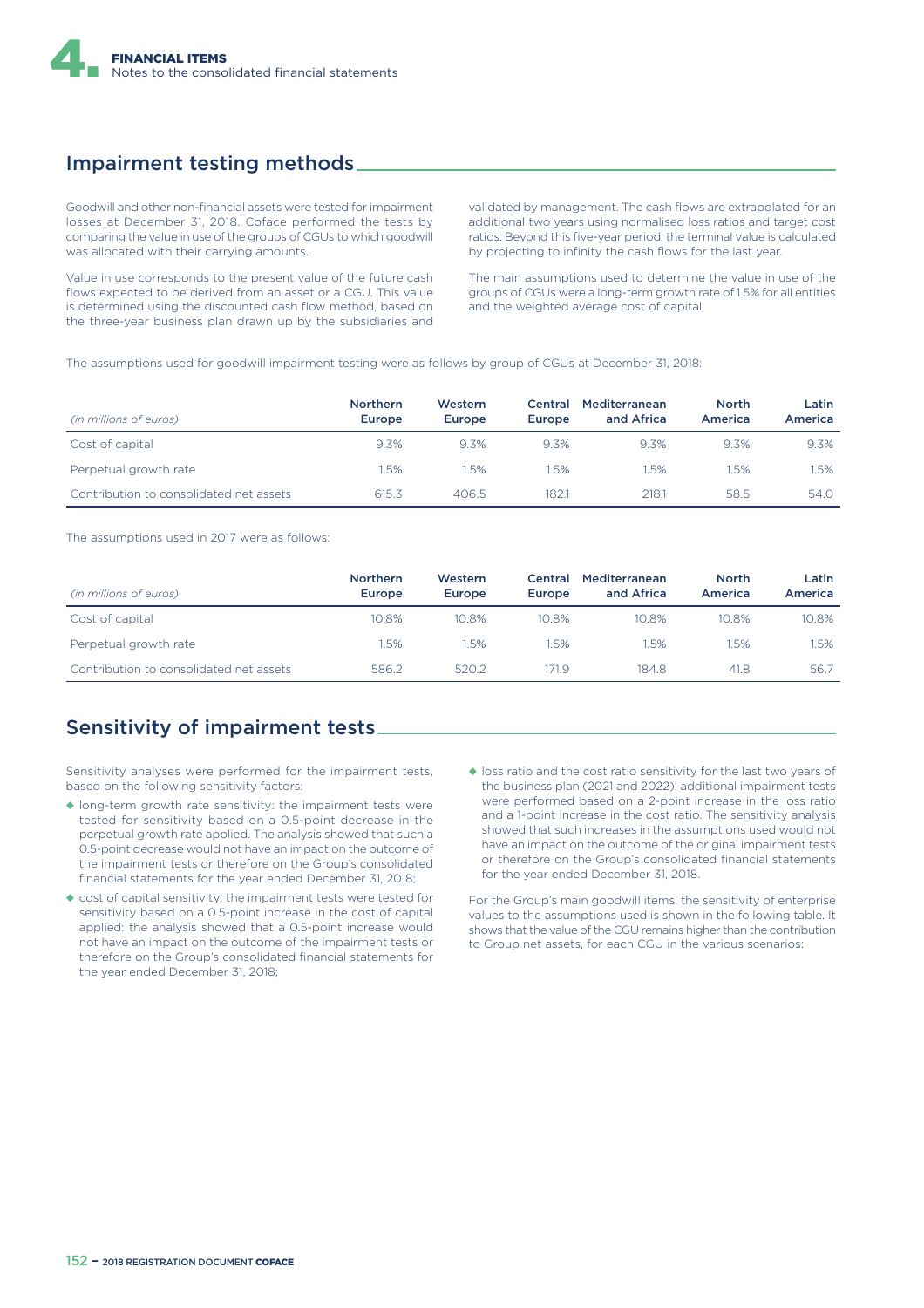## Outcome of impairment tests

|                                                              | <b>Northern</b> | <b>Western</b> | Central | Mediterranean | <b>North</b> | Latin   |
|--------------------------------------------------------------|-----------------|----------------|---------|---------------|--------------|---------|
| (in millions of euros)                                       | Europe          | Europe         | Europe  | and Africa    | America      | America |
| Contribution to consolidated net assets <sup>(1)</sup>       | 615.3           | 406.5          | 182.1   | 218.1         | 58.5         | 54.0    |
| Value in use of CGU                                          | 898.9           | 592.4          | 383.7   | 577.6         | 91.3         | 54.4    |
| Sensitivity Long-term growth rate (0.5) point <sup>(2)</sup> | 870.1           | 556.1          | 366.3   | 549.7         | 65.0         | 50.5    |
| Sensitivity WACC +0.5 point <sup>(2)</sup>                   | 862.3           | 549.5          | 362.3   | 542.9         | 66.4         | 51.1    |
| Sensitivity Loss Ratio 2023 +1 point <sup>(2)</sup>          | 891.6           | 533.9          | 379.0   | 572.5         | 66.0         | 52.3    |
| Sensitivity Loss Ratio 2023 +2 points <sup>(2)</sup>         | 884.3           | 473.8          | 374.3   | 561.2         | 60.6         | 48.2    |
| Sensitivity Cost Ratio 2023 +1 point <sup>(2)</sup>          | 884.7           | 530.9          | 375.2   | 562.0         | 65.2         | 51.9    |
| Sensitivity Cost Ratio 2023 +2 points <sup>(2)</sup>         | 870.6           | 467.8          | 366.8   | 540.2         | 59.0         | 47.5    |

(1) The Contribution to the consolidated Group's net assets corresponds to the difference between the value-in-use of the cash generating units (CGU) *and their book value.*

*(2) The sensitivity analyses were carried out on the Contribution to the Group's net assets.*

# **NOTE 2. OTHER INTANGIBLE ASSETS**

|                                | Dec. 31, 2018    | Dec. 31, 2017    |
|--------------------------------|------------------|------------------|
| (in thousands of euros)        | <b>Net value</b> | <b>Net value</b> |
| Development costs and software | 62.955           | 59,463           |
| Purchased goodwill             | 2.194            | 2,291            |
| Other intangible assets        | 468              | 394              |
| <b>TOTAL</b>                   | 65,617           | 62,148           |

|                                | Dec. 31, 2018       |                                       |                  |
|--------------------------------|---------------------|---------------------------------------|------------------|
| (in thousands of euros)        | <b>Gross amount</b> | <b>Amortisation</b><br>and impairment | <b>Net value</b> |
| Development costs and software | 197.670             | (134,716)                             | 62,954           |
| Purchased goodwill             | 6.748               | (4,553)                               | 2.195            |
| Other intangible assets        | 2,820               | (2,352)                               | 468              |
| <b>TOTAL</b>                   | 207,238             | (141, 621)                            | 65,617           |

|                                | Dec. 31, 2017       |                                |           |
|--------------------------------|---------------------|--------------------------------|-----------|
| (in thousands of euros)        | <b>Gross amount</b> | Amortisation<br>and impairment | Net value |
| Development costs and software | 187.177             | (127,714)                      | 59,463    |
| Purchased goodwill             | 7.832               | (5,541)                        | 2,291     |
| Other                          | 2.722               | (2,328)                        | 394       |
| <b>TOTAL</b>                   | 197,731             | (135, 583)                     | 62,148    |

Group mainly makes investments in hardware and IT licences.

These investments amounted to €15.7 million in the 2018 financial year compared to €15.5 million in the 2017 financial year.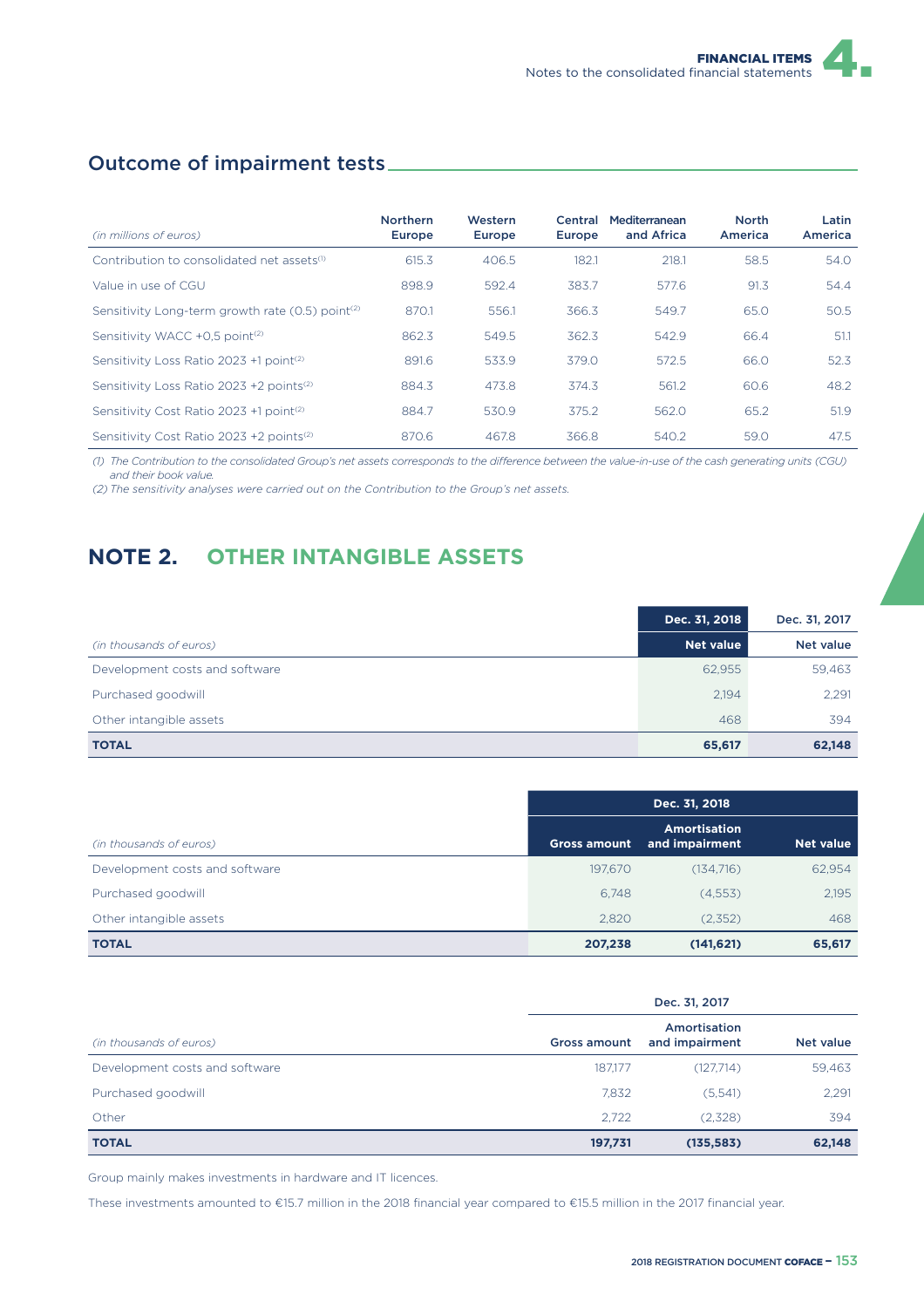

### Change in the gross value of intangible assets

| (in thousands of euros)        | Dec. 31, 2017 | <b>Increases</b> | <b>Decreases</b> | <b>Exchange rate</b><br>and other effects Dec. 31, 2018 |         |
|--------------------------------|---------------|------------------|------------------|---------------------------------------------------------|---------|
| Development costs and software | 187.178       | 15.369           | (4,292)          | (585)                                                   | 197,670 |
| Purchased goodwill             | 7.831         |                  | (1,266)          | 182                                                     | 6.747   |
| Other intangible assets        | 2.722         | 300              | (152)            | (49)                                                    | 2,821   |
| <b>TOTAL</b>                   | 197,731       | 15,669           | (5,710)          | (452)                                                   | 207,238 |

| (in thousands of euros)        | Dec. 31, 2016 | <b>Increases</b> | <b>Decreases</b> | <b>Exchange rate</b><br>and other effects | Dec. 31, 2017 |
|--------------------------------|---------------|------------------|------------------|-------------------------------------------|---------------|
| Development costs and software | 183.821       | 15.350           | (11,055)         | (939)                                     | 187,177       |
| Purchased goodwill             | 8.608         |                  |                  | (776)                                     | 7,832         |
| Other intangible assets        | 2.676         | 117              | Ω                | (71)                                      | 2.722         |
| <b>TOTAL</b>                   | 195,105       | 15.467           | (11,055)         | (1,786)                                   | 197,731       |

### Change in accumulated amortisation and impairment of intangible assets

| (in thousands of euros)                                               | Dec. 31, 2017 | <b>Additions</b> | <b>Reversals</b> | <b>Exchange rate</b><br>and other effects | Dec. 31, 2018 |
|-----------------------------------------------------------------------|---------------|------------------|------------------|-------------------------------------------|---------------|
| Accumulated amortisation - development costs<br>and software          | (124.954)     | (12,130)         | 4.287            | 342                                       | (132, 455)    |
| Accumulated impairment - development costs<br>and software            | (2,761)       | $\circ$          | 372              | 129                                       | (2,260)       |
| Total amortisation and impairment -<br>development costs and software | (127,715)     | (12,130)         | 4,659            | 471                                       | (134,715)     |
| Accumulated amortisation - purchased goodwill                         | (5,541)       | (98)             | 1,266            | (181)                                     | (4,554)       |
| Accumulated impairment - purchased goodwill                           | $\Omega$      | $\Omega$         | $\Omega$         | Ω                                         | $\Omega$      |
| Total amortisation and impairment -<br>purchased goodwill             | (5, 541)      | (98)             | 1,266            | (181)                                     | (4, 554)      |
| Accumulated amortisation - other intangible assets                    | (2,308)       | (237)            | 138              | 55                                        | (2,352)       |
| Accumulated impairment - other intangible assets                      | (19)          | $\Omega$         | 19               | Ω                                         | $\bigcap$     |
| Total amortisation and impairment -<br>other intangible assets        | (2,327)       | (237)            | 157              | 55                                        | (2,352)       |
| <b>TOTAL</b>                                                          | (135, 583)    | (12, 465)        | 6,082            | 345                                       | (141, 621)    |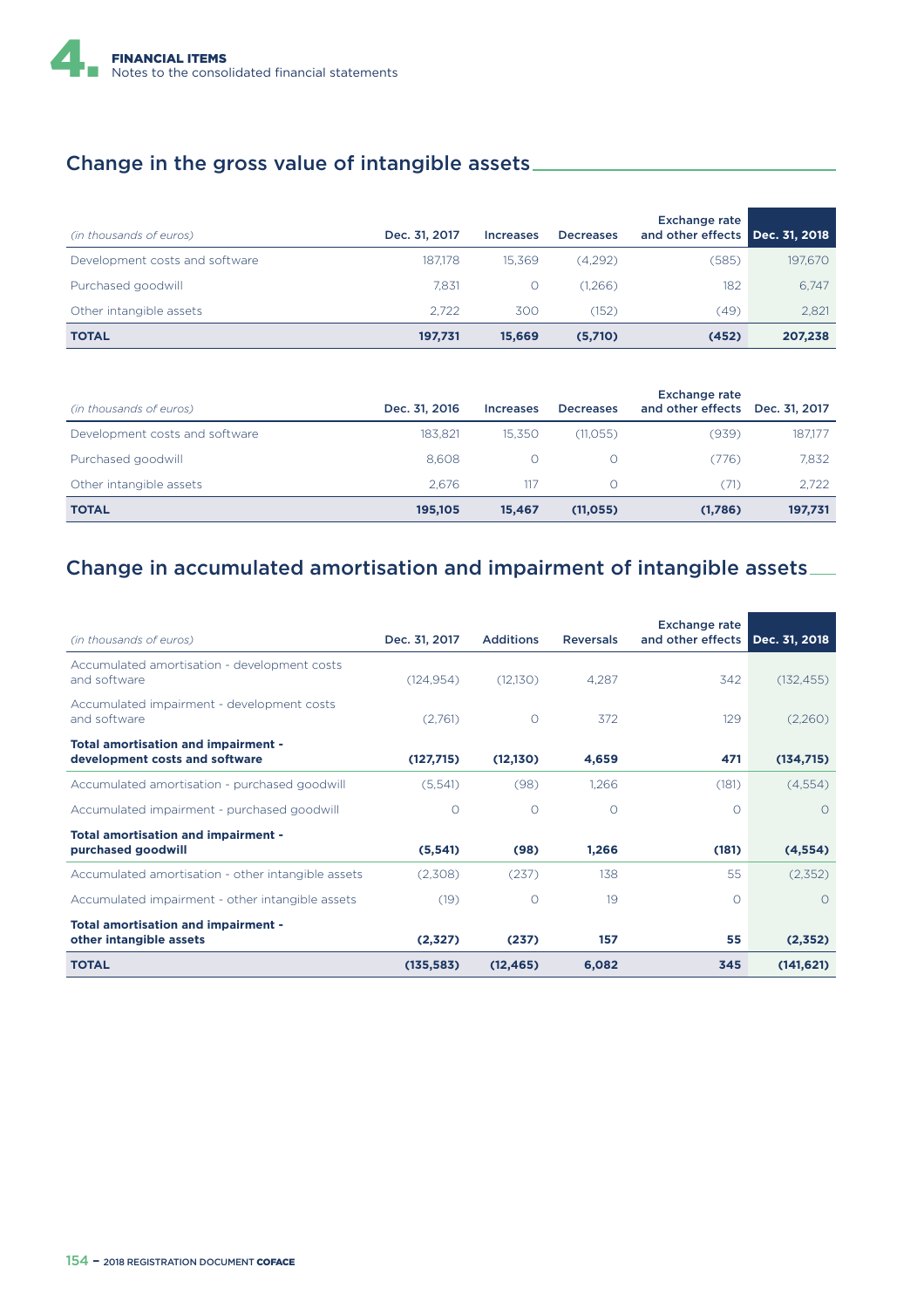## **NOTE 3. INSURANCE BUSINESS INVESTMENTS**

#### 3.1 Analysis by category

As of December 31, 2018, the carrying amount of available-for-sale (AFS) securities amounted to €2,742,533 thousand, securities held for trading ("trading securities") came to €9,527 thousand and held-to-maturity (HTM) securities was €1,848 thousand.

As an insurance group, Coface's investment allocation is heavily weighted towards fixed-income instruments.

The distribution of the bonds portfolio by rating at December 31, 2018 was as follows:

- ◆ bonds rated "AAA": 16%;
- ◆ bonds rated "AA" and "A": 42.5%;
- ◆ bonds rated "BBB": 33.1%;
- ◆ Bonds rated "BB" and lower: 8.4%.

|                                                      |                  |                  | Dec. 31, 2018       |                   |                                          |                   |             | Dec. 31, 2017     |            |                                          |
|------------------------------------------------------|------------------|------------------|---------------------|-------------------|------------------------------------------|-------------------|-------------|-------------------|------------|------------------------------------------|
| (in thousands of euros)                              | <b>Amortised</b> | cost Revaluation | <b>Net value</b>    | <b>Fair value</b> | <b>Unrealised</b><br>gains<br>and losses | Amortised<br>cost | Revaluation | Net value         | Fair value | <b>Unrealised</b><br>gains<br>and losses |
| <b>AFS securities</b>                                | 2,635,835        | 106,698          | 2,742,533           | 2,742,533         |                                          | 2,599,727         | 143,658     | 2,743,385         | 2,743,385  |                                          |
| Equities and other variable-<br>income securities    | 207,560          | 99.425           | 306.985             | 306.985           |                                          | 211.479           | 111.806     | 323,285           | 323,285    |                                          |
| Bonds and government<br>securities                   | 2,211,474        | (2.144)          | 2,209,330           | 2,209,330         |                                          | 2,175,164         | 26.090      | 2,201,254         | 2,201,254  |                                          |
| o/w direct investments in<br>securities              | 1,774,405        | (1,061)          | 1,773,344           | 1.773.344         |                                          | 1,757,587         | 25,326      | 1,782,913         | 1,782,913  |                                          |
| o/w investments in UCITS                             | 437,069          | (1,083)          | 435,986             | 435,986           |                                          | 417,577           | 764         | 418,341           | 418,341    |                                          |
| Shares in non-trading<br>property companies          | 216,801          | 9.417            | 226.218             | 226.218           |                                          | 213.084           | 5.762       | 218,846           | 218,846    |                                          |
| <b>HTM</b> securities                                |                  |                  |                     |                   |                                          |                   |             |                   |            |                                          |
| <b>Bonds</b>                                         | 1,848            |                  | 1.848               | 1.848             | $\circ$                                  | 1,852             |             | 1,852             | 2,564      | 712                                      |
| Fair value through income -<br>trading securities    |                  |                  |                     |                   |                                          |                   |             |                   |            |                                          |
| Money market funds (UCITS)                           | 9,527            |                  | 9,527               | 9,527             |                                          | 30,111            |             | 30,111            | 30,111     |                                          |
| <b>Derivatives (positive fair</b><br>value)          |                  | 2,354            | 2,354               | 2,354             |                                          |                   | 9,383       | 9,383             | 9,383      |                                          |
| (derivatives negative fair<br>value for information) |                  | (1,666)          | (1,666)             | (1,666)           |                                          |                   | (267)       | (267)             | (267)      |                                          |
| <b>Loans and receivables</b>                         | 77,063           |                  | 77,063              | 77,063            |                                          | 91,362            |             | 91,361            | 91,361     |                                          |
| <b>Investment property</b>                           | 695              | (407)            | 288                 | 288               |                                          | 695               | (408)       | 288               | 288        |                                          |
| <b>TOTAL</b>                                         | 2,724,968        | 108,645          | 2,833,613 2,833,613 |                   |                                          | 0 2,723,747       |             | 152,633 2,876,380 | 2,877,092  | 712                                      |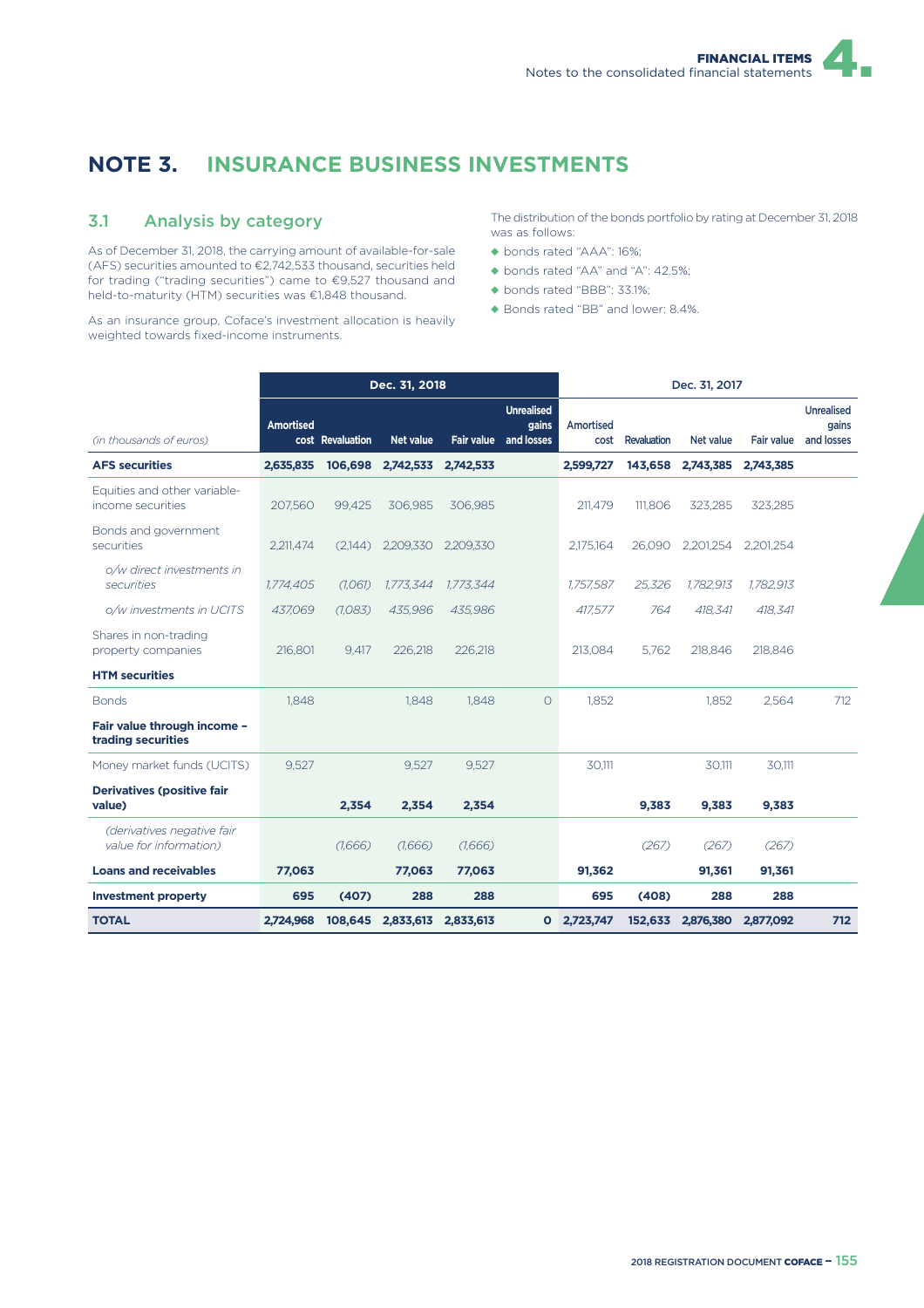

| (in thousands of euros)                                      | <b>Gross Dec. 31, 2018</b> | <b>Impairment</b> | Net Dec. 31, 2018 | Net Dec. 31, 2017 |
|--------------------------------------------------------------|----------------------------|-------------------|-------------------|-------------------|
| <b>AFS securities</b>                                        | 2,776,026                  | (33, 493)         | 2,742,533         | 2,743,385         |
| Equities and other variable-income securities                | 338,477                    | (31, 492)         | 306,985           | 323,285           |
| Bonds and government securities                              | 2,211,323                  | (1,993)           | 2,209,330         | 2,201,254         |
| o/w direct investments in securities                         | 1,773,344                  |                   | 1,773,344         | 1,782,913         |
| o/w investments in UCITS                                     | 437.979                    | (1,993)           | 435,986           | 418,341           |
| Shares in non-trading property companies                     | 226,227                    | (8)               | 226,218           | 218,846           |
| <b>HTM</b> securities                                        |                            |                   |                   |                   |
| Bond                                                         | 1,848                      |                   | 1,848             | 1,852             |
| Fair value through income - trading securities               |                            |                   |                   |                   |
| Money market funds (UCITS)                                   | 9,527                      |                   | 9,527             | 30,111            |
| Derivatives (positive fair value)                            | 2,354                      |                   | 2,354             | 9,383             |
| (for information, derivatives with a negative<br>fair value) | (1,666)                    |                   | (1,666)           | (267)             |
| <b>Loans and receivables</b>                                 | 77,158                     | (94)              | 77,063            | 91,361            |
| <b>Investment property</b>                                   | 288                        |                   | 288               | 288               |
| <b>TOTAL</b>                                                 | 2,867,201                  | (33,587)          | 2,833,613         | 2,876,380         |

# Impairments

| (in thousands of euros)                       | Dec. 31, 2017 | <b>Additions</b> | <b>Reversals</b> | <b>Exchange rate</b><br>effects and other | Dec. 31, 2018 |
|-----------------------------------------------|---------------|------------------|------------------|-------------------------------------------|---------------|
| <b>AFS</b> securities                         | 30,175        | 3,306            | $\mathbf{o}$     | 11                                        | 33,493        |
| Equities and other variable-income securities | 30.167        | 1.313            | Ω                | 11                                        | 31.492        |
| Bonds and government securities               |               | 1.993            | Ω                |                                           | 1.993         |
| Shares in non-trading property companies      | 8             | $\bigcirc$       | Ω                |                                           | 8             |
| <b>Loans and receivables</b>                  | $\Omega$      | 94               | O                | $\Omega$                                  | 94            |
| <b>TOTAL</b>                                  | 30,175        | 3,400            | O                |                                           | 33,587        |

Reversals are related to the disposal of AFS securities.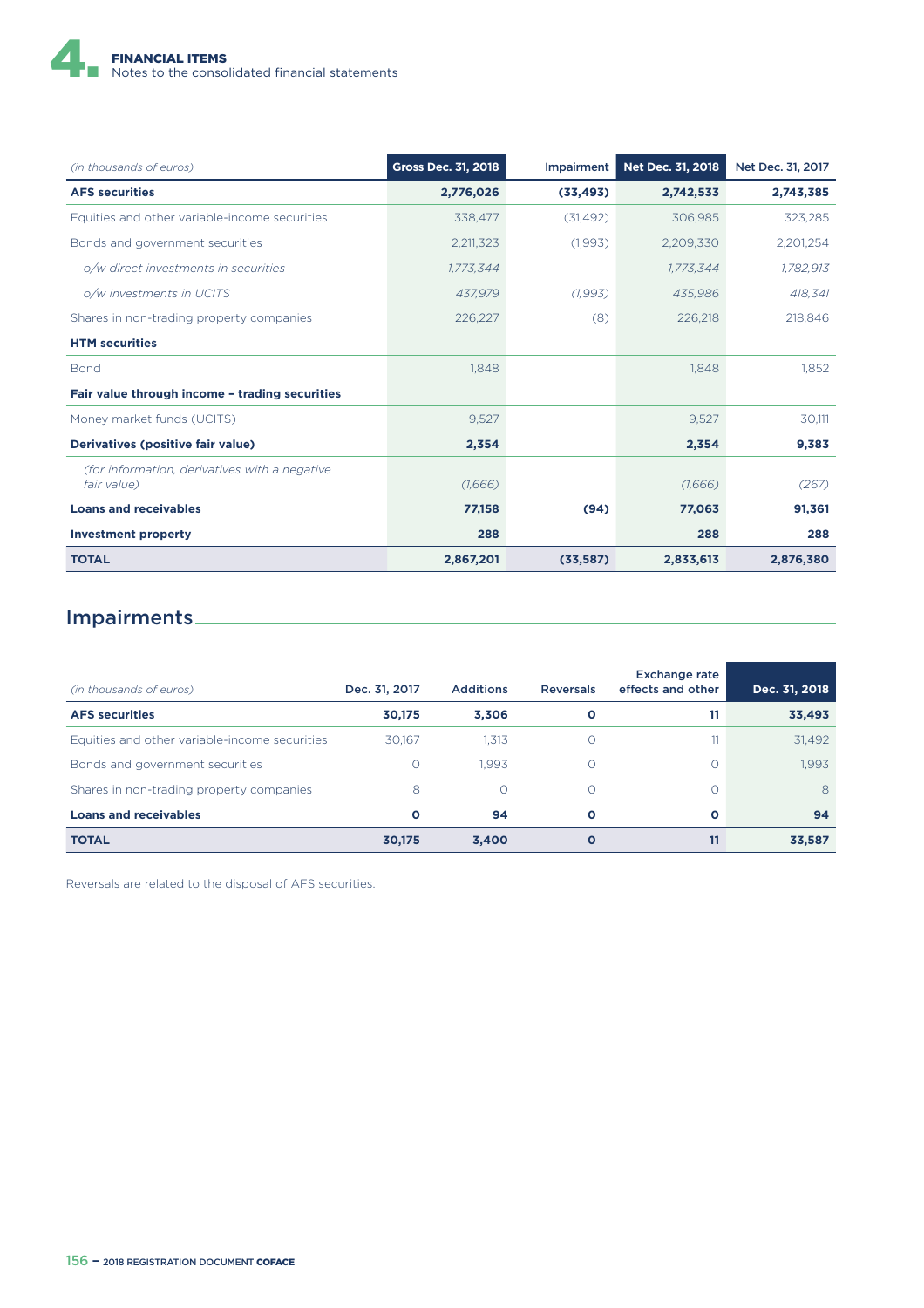#### Change in investments by category

|                                                            | Dec. 31,<br>2017   |                  |                  |                    | Dec. 31, 2018     |                    |                    |
|------------------------------------------------------------|--------------------|------------------|------------------|--------------------|-------------------|--------------------|--------------------|
| (in thousands of euros)                                    | Carrying<br>amount | <b>Increases</b> | <b>Decreases</b> | <b>Revaluation</b> | <b>Impairment</b> | Other<br>movements | Carrying<br>amount |
| <b>AFS securities</b>                                      | 2,743,385          | 346,208          | (329, 286)       | (36,711)           | (3,306)           | 22,244             | 2,742,533          |
| Equities and other variable-<br>income securities          | 323,285            | 30,445           | (33,280)         | (13, 323)          | (1,313)           | 1,173              | 306,985            |
| Bonds and government<br>securities                         | 2,201,254          | 307,371          | (287, 944)       | (27,043)           | (1,993)           | 17,685             | 2,209,330          |
| Shares in non-trading<br>property companies                | 218,846            | 8,393            | (8,062)          | 3,655              |                   | 3,386              | 226,218            |
| <b>HTM</b> securities                                      |                    |                  |                  |                    |                   |                    |                    |
| <b>Bonds</b>                                               | 1,852              | 90               | (96)             |                    |                   |                    | 1,848              |
| Fair value through income -<br>trading securities          | 30,111             | 9,525            | (30, 111)        | $\mathbf{o}$       |                   | $\overline{2}$     | 9,527              |
| <b>Loans, receivables and</b><br>other business investment | 101,031            | 8,565            | (15, 337)        | (1,529)            | (94)              | (12, 930)          | 79,705             |
| <b>TOTAL</b>                                               | 2,876,380          | 364,388          | (374, 830)       | (38, 240)          | (3,400)           | 9,317              | 2,833,613          |

#### **Derivatives**

The structural use of derivatives is strictly limited to hedging. The notional amounts of the hedges therefore do not exceed the amounts of the underlying assets in the portfolio.

During 2018, the majority of the derivative transactions carried out by the Group concerned the systematic hedging of currency risks via swaps or currency futures for primarily USD-denominated bonds held in the investment portfolio.

Investments in equities were subject to systematic partial hedging through purchases of put options. The hedging strategy applied

#### 3.2 Financial instruments recognised at fair value

The fair values of financial instruments recorded in the balance sheet are measured according to a hierarchy that categorises into three levels the inputs used to measure fair value. These levels are as follows:

Level 1: Quoted prices in active markets for an identical financial instrument.

Securities classified as level 1 represent 84% of the Group's portfolio. They correspond to:

- ◆ equities, bonds and government securities listed on organised markets, as well as units in dedicated mutual funds whose net asset value is calculated and published on a very regular basis and is readily available (AFS securities);
- ◆ government bonds and bonds indexed to variable interest rates (HTM securities);
- ◆ French units in money-market funds, SICAV (trading securities).

Level 2: Use of inputs, other than quoted prices for an identical instrument that are directly or indirectly observable in the market (inputs corroborated by the market such as yield curves, swap rates, multiples method, etc.).

by the Group is aimed at protecting the portfolio against a sharp drop in the equities market in the eurozone.

Regarding the bond portfolio, some of our exposure to European sovereign debt is hedged through future rates. Some one-off interest rate hedging transactions were also set up on negotiable debt securities.

None of these transactions qualified for hedge accounting under IFRS as they were mainly currency transactions and partial market hedges.

Securities classified as level 2 represent 3% of the Group's portfolio. This level is used for the following instruments:

- ◆ unlisted equities:
- ◆ loans and receivables due from banks or clients and whose fair value is determined using the historical cost method.

Level 3: Valuation techniques based on unobservable inputs such as projections or internal data.

Securities classified as level 3 represent 13% of the Group's portfolio. This level corresponds to unlisted equities, equity securities and units in dedicated mutual funds, as well as investment property.

Value in use is the present value of future cash flows that may result from an asset or cash-generating unit. The valuation, using the discounted cash flow method, is based on the three-year projected budget prepared by the subsidiaries and validated by management with two further years based on standardised management ratios (loss ratios and target cost ratios). Beyond the fifth year, the terminal value is evaluated on a basis of infinite capitalisation of the last year's cash flow.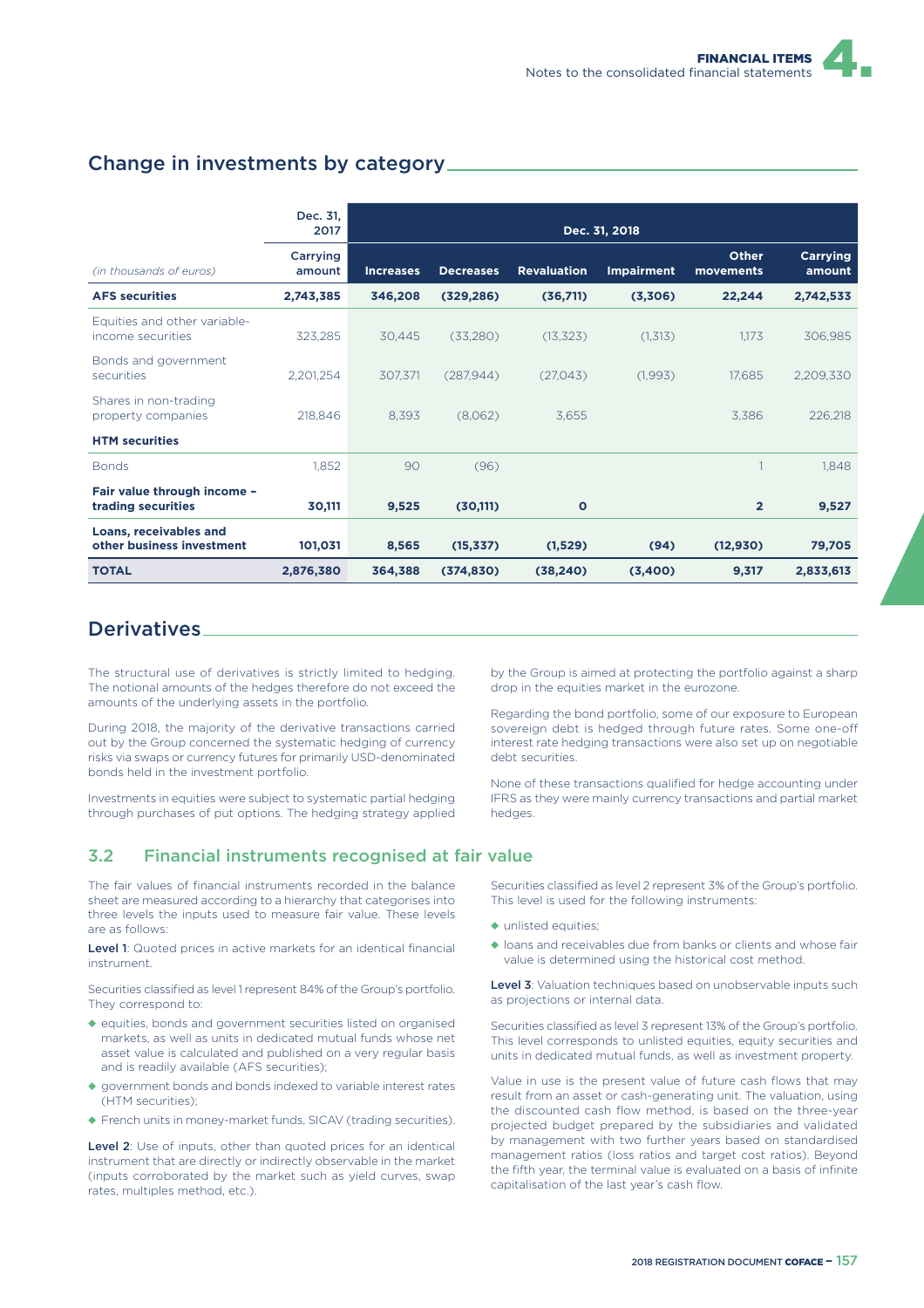#### Breakdown of financial instrument fair value measurements as of December 31, 2018 by level in the fair value hierarchy

|                                                   |                           |                   | Level 1                                                                        | Level <sub>2</sub>                                                                                | Level 3                                                                                             |
|---------------------------------------------------|---------------------------|-------------------|--------------------------------------------------------------------------------|---------------------------------------------------------------------------------------------------|-----------------------------------------------------------------------------------------------------|
| (in thousands of euros)                           | <b>Carrying</b><br>amount | <b>Fair value</b> | <b>Fair value</b><br>determined based<br>on quoted prices in<br>active markets | <b>Fair value</b><br>determined based<br>on valuation<br>techniques that use<br>observable inputs | <b>Fair value</b><br>determined based<br>on valuation<br>techniques that use<br>unobservable inputs |
| <b>AFS securities</b>                             | 2,742,533                 | 2,742,533         | 2,375,057                                                                      | 23                                                                                                | 367,453                                                                                             |
| Equities and other variable-<br>income securities | 306.985                   | 306.985           | 165.728                                                                        | 23                                                                                                | 141,234                                                                                             |
| Bonds and government<br>securities                | 2,209,330                 | 2.209.330         | 2.209.330                                                                      | $\circ$                                                                                           |                                                                                                     |
| Shares in non-trading property<br>companies       | 226,218                   | 226.218           |                                                                                |                                                                                                   | 226.219                                                                                             |
| <b>HTM</b> securities                             |                           |                   |                                                                                |                                                                                                   |                                                                                                     |
| <b>Bonds</b>                                      | 1.848                     | 1.848             | 1.848                                                                          |                                                                                                   |                                                                                                     |
| Fair value through income -<br>trading securities |                           |                   |                                                                                |                                                                                                   |                                                                                                     |
| Money market funds (UCITS)                        | 9,527                     | 9,527             | 9,527                                                                          |                                                                                                   |                                                                                                     |
| <b>Derivatives</b>                                | 2,354                     | 2,354             | 858                                                                            | 1,387                                                                                             | 109                                                                                                 |
| <b>Loans and receivables</b>                      | 77,063                    | 77,063            |                                                                                | 77,063                                                                                            |                                                                                                     |
| <b>Investment property</b>                        | 288                       | 288               |                                                                                |                                                                                                   | 288                                                                                                 |
| <b>TOTAL</b>                                      | 2,833,613                 | 2,833,613         | 2,387,291                                                                      | 78,473                                                                                            | 367,850                                                                                             |

## Movements in Level 3 securities as of December 31, 2018

|                                                   |                        | <b>Gains and losses</b><br>recognised<br>in the period |                              | <b>Transactions</b><br>for the period |                              | Exchange        |                       |
|---------------------------------------------------|------------------------|--------------------------------------------------------|------------------------------|---------------------------------------|------------------------------|-----------------|-----------------------|
| (in thousands of euros)                           | As of<br>Dec. 31, 2017 | In income                                              | <b>Directly</b><br>in equity | Purchases/<br><b>Issues</b>           | Sales/<br><b>Redemptions</b> | rate<br>effects | As of<br>Dec 31, 2018 |
| <b>AFS securities</b>                             | 347,367                | (1,314)                                                | 16,012                       | 9,073                                 | (8,097)                      | 4,411           | 367,453               |
| Equities and other variable-<br>income securities | 128.521                | (1,314)                                                | 12.357                       | 680                                   | (35)                         | 1.025           | 141,234               |
| Shares in non-trading property<br>companies       | 218.846                |                                                        | 3,655                        | 8,393                                 | (8,062)                      | 3.387           | 226,219               |
| <b>Derivatives</b>                                | 609                    |                                                        |                              | 2,751                                 |                              | (3,251)         | 109                   |
| <b>Investment property</b>                        | 288                    |                                                        |                              |                                       | $\circ$                      |                 | 288                   |
| <b>TOTAL</b>                                      | 348,264                | (1,314)                                                | 16,012                       | 11,824                                | (8,097)                      | 1,160           | 367,850               |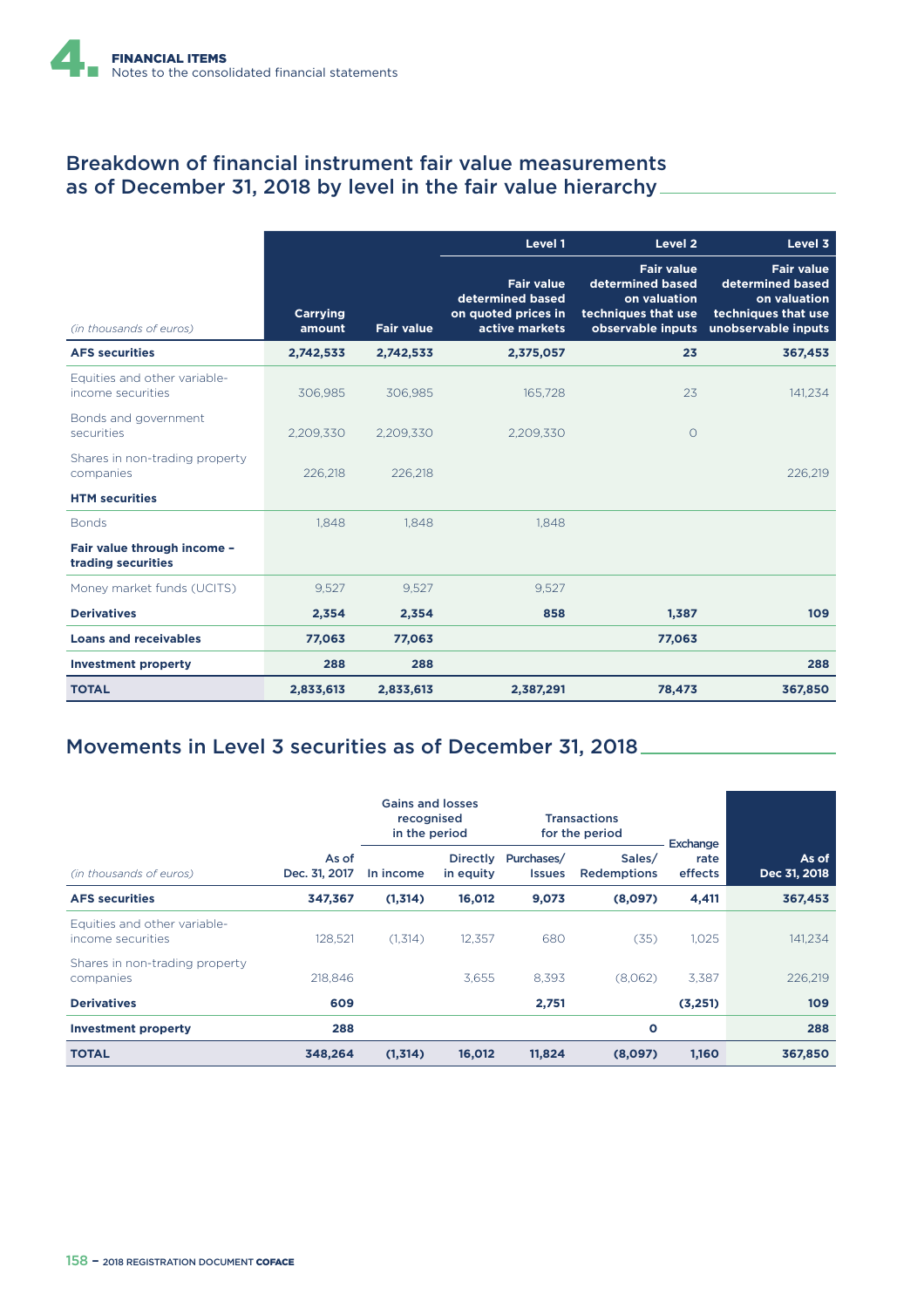#### Breakdown of financial instrument fair value measurements as of December 31, 2017 by level in the fair value hierarchy

|                                                   |                    |                   | Level 1                                                                        | Level <sub>2</sub>                                                                                | Level 3                                                                                             |
|---------------------------------------------------|--------------------|-------------------|--------------------------------------------------------------------------------|---------------------------------------------------------------------------------------------------|-----------------------------------------------------------------------------------------------------|
| (in thousands of euros)                           | Carrying<br>amount | <b>Fair value</b> | <b>Fair value</b><br>determined based<br>on quoted prices in<br>active markets | <b>Fair value</b><br>determined based<br>on valuation<br>techniques that use<br>observable inputs | <b>Fair value</b><br>determined based<br>on valuation<br>techniques that use<br>unobservable inputs |
| <b>AFS securities</b>                             | 2,743,385          | 2,743,385         | 2,395,995                                                                      | 23                                                                                                | 347,367                                                                                             |
| Equities and other variable-<br>income securities | 323.285            | 323.285           | 194.741                                                                        | 23                                                                                                | 128,521                                                                                             |
| Bonds and government<br>securities                | 2,201,254          | 2,201,254         | 2,201,254                                                                      | $\circ$                                                                                           |                                                                                                     |
| Shares in non-trading property<br>companies       | 218.846            | 218,846           |                                                                                |                                                                                                   | 218,846                                                                                             |
| <b>HTM</b> securities                             |                    |                   |                                                                                |                                                                                                   |                                                                                                     |
| <b>Bonds</b>                                      | 1.852              | 2.564             | 2,564                                                                          |                                                                                                   |                                                                                                     |
| Fair value through income -<br>trading securities |                    |                   |                                                                                |                                                                                                   |                                                                                                     |
| Money market funds (UCITS)                        | 30,111             | 30,111            | 30,111                                                                         |                                                                                                   |                                                                                                     |
| <b>Derivatives</b>                                | 9,383              | 9,383             | 3,770                                                                          | 5,004                                                                                             | 609                                                                                                 |
| <b>Loans and receivables</b>                      | 91,361             | 91,361            |                                                                                | 91,361                                                                                            |                                                                                                     |
| <b>Investment property</b>                        | 288                | 288               |                                                                                |                                                                                                   | 288                                                                                                 |
| <b>TOTAL</b>                                      | 2,876,380          | 2,877,092         | 2,432,440                                                                      | 96,388                                                                                            | 348,264                                                                                             |

## Movements in Level 3 securities as of December 31, 2017

|                                                   |                  |           | <b>Gains and losses</b><br>recognised<br>in the period |                             | <b>Transactions</b><br>for the period | Exchange        |                  |
|---------------------------------------------------|------------------|-----------|--------------------------------------------------------|-----------------------------|---------------------------------------|-----------------|------------------|
| (in thousands of euros)                           | At Dec. 31, 2016 | In income | Directly in<br>equity                                  | Purchases/<br><b>Issues</b> | Sales/<br><b>Redemptions</b>          | rate<br>effects | At Dec. 31, 2017 |
| <b>AFS</b> securities                             | 269,595          | (2, 273)  | 1,635                                                  | 84,897                      | (237)                                 | (6, 250)        | 347,367          |
| Equities and other variable-<br>income securities | 132.456          | (2,273)   | (2,460)                                                | 3,212                       | (237)                                 | (2,177)         | 128,521          |
| Shares in non-trading property<br>companies       | 137.139          |           | 4.095                                                  | 81.685                      | O                                     | (4,073)         | 218,846          |
| <b>Derivatives</b>                                | 1,122            |           |                                                        | (513)                       |                                       |                 | 609              |
| <b>Investment property</b>                        | 787              |           |                                                        |                             | (499)                                 |                 | 288              |
| <b>TOTAL</b>                                      | 271,504          | (2, 273)  | 1,635                                                  | 84,384                      | (736)                                 | (6, 250)        | 348,264          |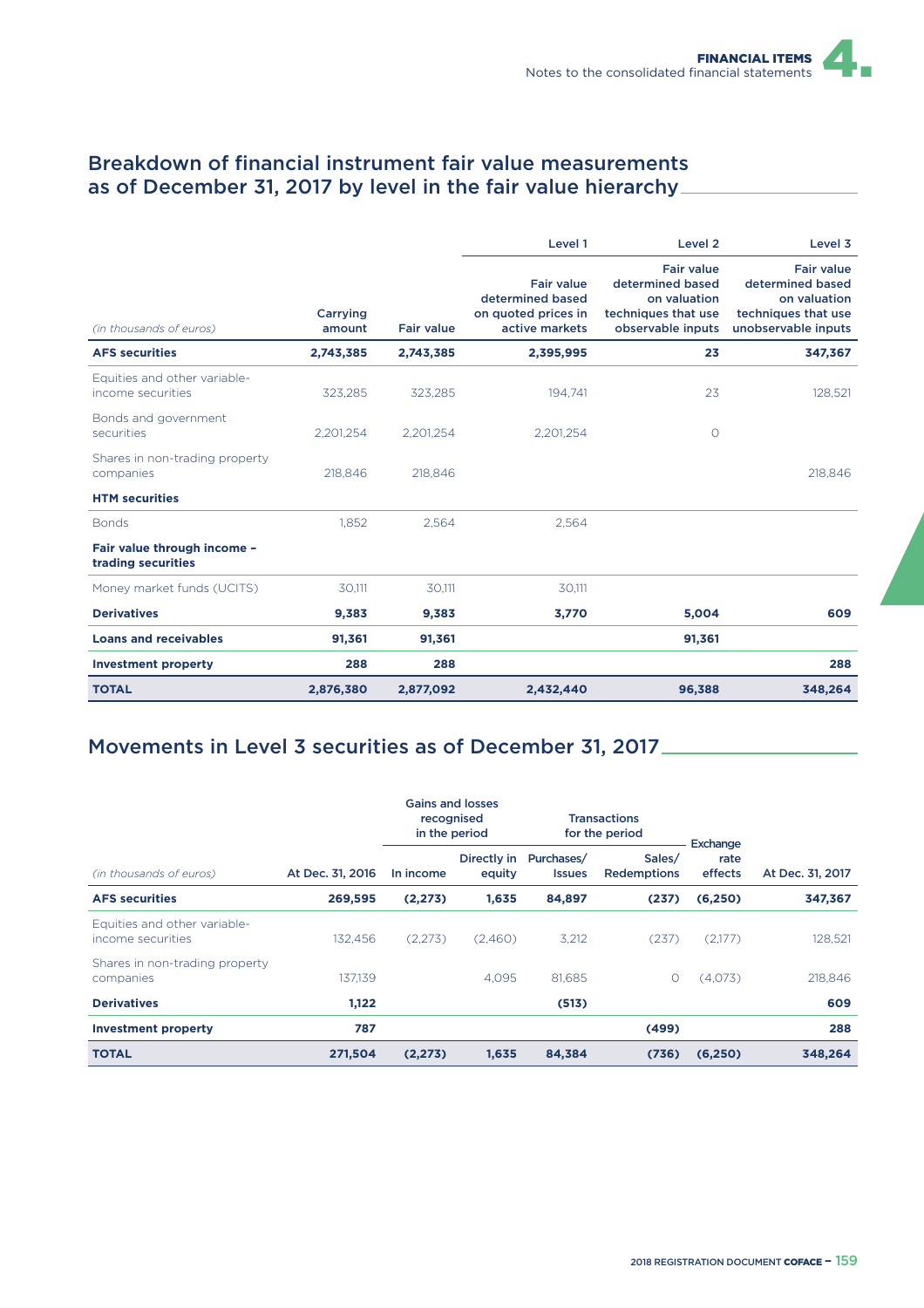

#### SPPI Financial assets as of December 31, 2018 (IFRS 9)

| (in thousands of euros)  | <b>Fair value</b> | <b>Fair value</b><br>variation |
|--------------------------|-------------------|--------------------------------|
| SPPI financial assets    | 1,786,680         | (26,620)                       |
| No SPPI financial assets | 12.828            | (575)                          |
| <b>TOTAL</b>             | 1,799,508         | (27, 195)                      |

| (in thousands of euros)                         | Gross value | <b>Fair value</b> |
|-------------------------------------------------|-------------|-------------------|
| SPPI financial assets without a low credit risk | 146 923     | 144.796           |

## **NOTE 4. RECEIVABLES ARISING FROM BANKING AND OTHER ACTIVITIES**

#### Breakdown by nature

| (in thousands of euros)                                              | Dec. 31, 2018 | Jan. 1, 2018* | Dec. 31, 2017 |
|----------------------------------------------------------------------|---------------|---------------|---------------|
| Receivables arising from banking and other activities                | 2.509.047     | 2.522.803     | 2.523.549     |
| Non-performing receivables arising from banking and other activities | 61.354        | 57.247        | 56.501        |
| Allowances for receivables arising from banking and other activities | (61, 354)     | (57.247)      | (56,501)      |
| <b>TOTAL</b>                                                         | 2,509,047     | 2,522,803     | 2,523,549     |

*\* E9ects of the first application of IFRS 9.*

#### Breakdown by age

Receivables arising from banking and other activities represent receivables acquired within the scope of factoring agreements.

They are recognised at cost within assets in the balance sheet and they are classified as level 2. Factoring receivables include both receivables whose future recovery is guaranteed by Coface and receivables for which the risk of future recovery is borne by the customer.

When applicable, the Group recognises a valuation allowance against receivables to take account of any potential difficulties in their future recovery, given that the receivables are also covered by a credit insurance agreement. Accordingly, the related risks are covered by claims provisions.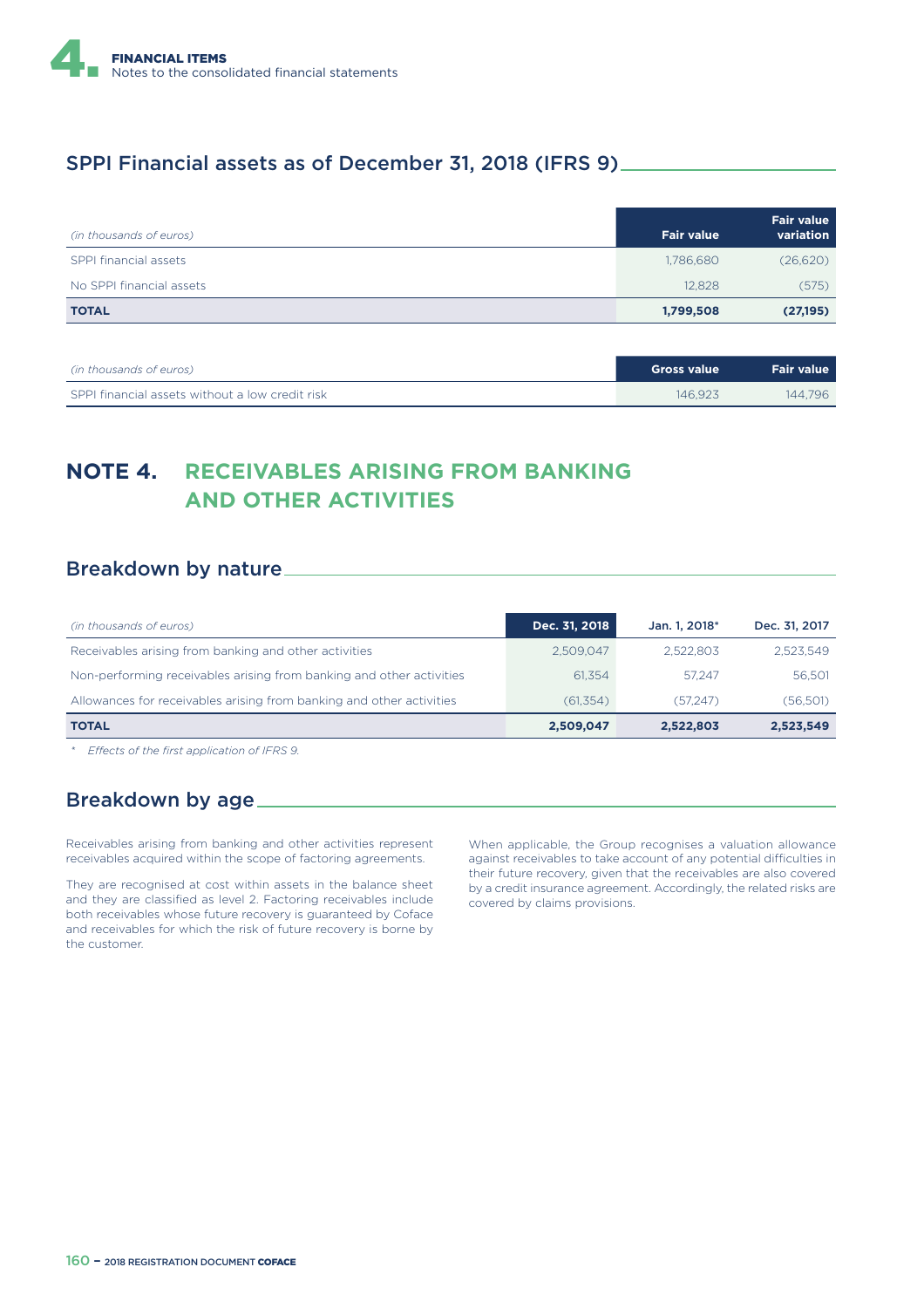|                                                                                                              |                |            | Dec. 31, 2018 |                        |              |              |
|--------------------------------------------------------------------------------------------------------------|----------------|------------|---------------|------------------------|--------------|--------------|
|                                                                                                              | <b>Due</b>     |            |               |                        |              |              |
| (in thousands of euros)                                                                                      | <b>Not Due</b> | - 3 Months | 3 Months      | to 1 Year 1 to 5 Years | + 5 Years    | <b>Total</b> |
| Receivables arising from banking<br>and other activities                                                     | 1,856,362      | 652,686    | $\circ$       | $\circ$                | $\circ$      | 2,509,047    |
| Non-performing receivables arising<br>from banking and other activities                                      | $\circ$        | $\circ$    | 6.008         | 30.753                 | 24.593       | 61.354       |
| Allowances for receivables arising<br>from banking and other activities                                      | 99             | (99)       | (6,008)       | (30,753)               | (24,593)     | (61, 354)    |
| <b>Total receivables arising from banking</b><br>and other activities                                        | 1,856,461      | 652,586    | $\mathbf{o}$  | $\mathbf{o}$           | $\mathbf{o}$ | 2,509,047    |
| Claims reserve as hedge for factoring<br>receivables                                                         | O              | O          | $\circ$       | O                      | $\circ$      | $\Omega$     |
| <b>TOTAL RECEIVABLES ARISING</b><br><b>FROM BANKING AND OTHER ACTIVITIES</b><br><b>AFTER CLAIMS RESERVES</b> | 1,856,461      | 652,586    | $\mathbf{o}$  | $\mathbf{o}$           | $\mathbf{o}$ | 2,509,047    |

|                                                                                                              | Dec. 31, 2017 |            |                       |              |              |           |
|--------------------------------------------------------------------------------------------------------------|---------------|------------|-----------------------|--------------|--------------|-----------|
|                                                                                                              |               |            | <b>Due</b>            |              |              |           |
| (in thousands of euros)                                                                                      | Not Due       | - 3 Months | 3 Months<br>to 1 Year | 1 to 5 Years | + 5 Years    | Total     |
| Receivables arising from banking<br>and other activities                                                     | 1,862,396     | 661,153    | $\circ$               | $\Omega$     | O            | 2,523,549 |
| Non-performing receivables arising<br>from banking and other activities                                      | O             | $\circ$    | 6,972                 | 22,407       | 27,122       | 56,501    |
| Allowances for receivables arising<br>from banking and other activities                                      | O             | $\circ$    | (6,972)               | (22, 407)    | (27,122)     | (56, 501) |
| <b>Total receivables arising from banking</b><br>and other activities                                        | 1,862,396     | 661,153    | $\circ$               | O            | $\mathbf{o}$ | 2,523,549 |
| Claims reserve as hedge for factoring<br><i>receivables</i>                                                  | $\circ$       | $\Omega$   | $\circ$               | $\circ$      | $\circ$      | $\Omega$  |
| <b>TOTAL RECEIVABLES ARISING</b><br><b>FROM BANKING AND OTHER ACTIVITIES</b><br><b>AFTER CLAIMS RESERVES</b> | 1,862,396     | 661,153    | $\mathbf{o}$          | $\mathbf{o}$ | Ο            | 2,523,549 |

## **NOTE 5. INVESTMENTS IN ASSOCIATES**

| (in thousands of euros)                | Dec. 31, 2018 | Dec. 31, 2017 |
|----------------------------------------|---------------|---------------|
| Investments in associates at January 1 | 15,780        | 13.411        |
| Share in net income of associates      | 592           | 2.369         |
| Dividends paid                         |               |               |
| Change in perimeter                    | (16, 372)     |               |
| <b>TOTAL INVESTMENTS IN ASSOCIATES</b> | $\mathbf{o}$  | 15,780        |

The decrease in investment in associates in the 2018 financial year is related to the sale in June 2018 of Cofacredit participation, which was held at 36%.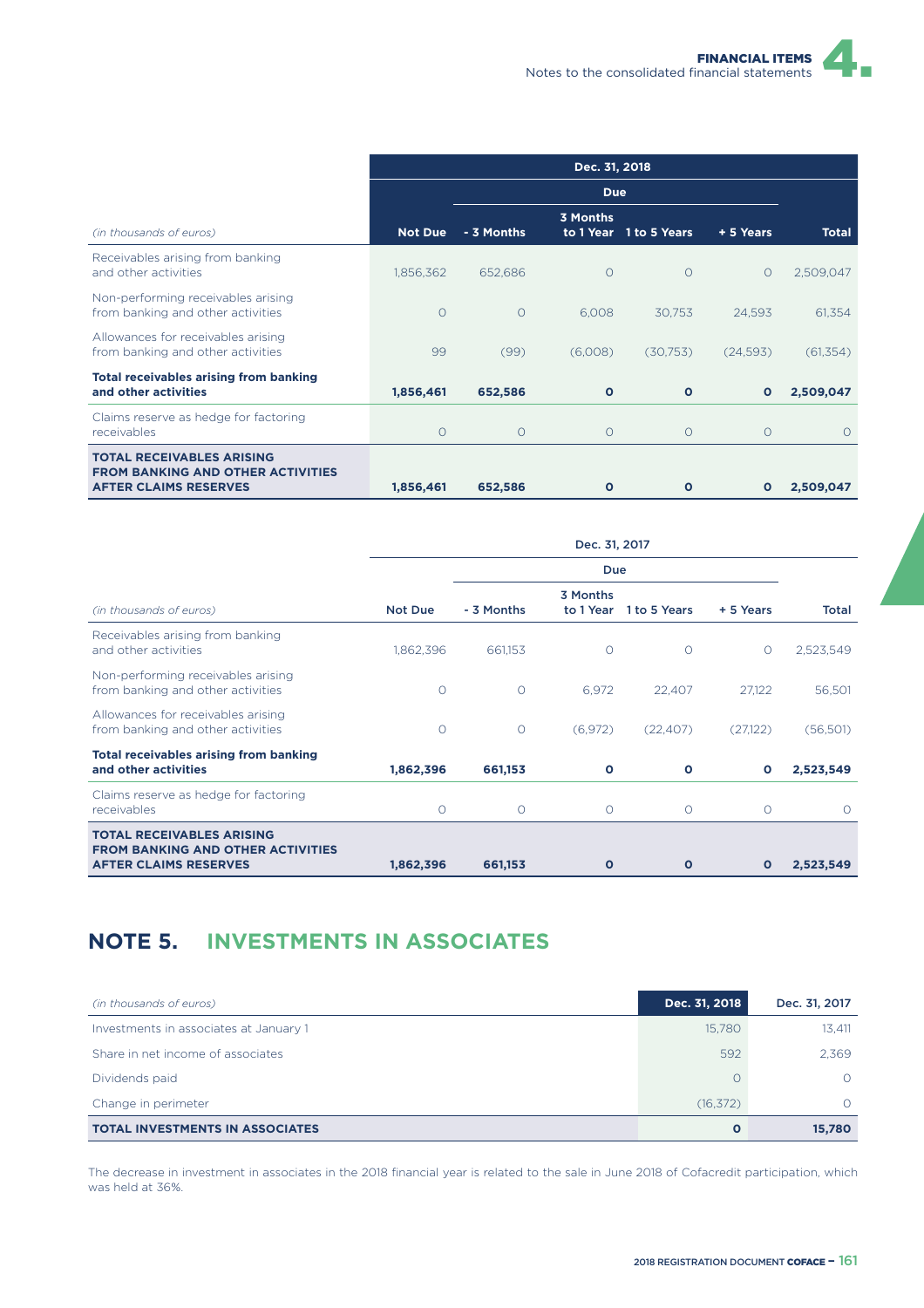

## **NOTE 6. TANGIBLE ASSETS**

|                                         | Dec. 31, 2018    | Dec. 31, 2017 |
|-----------------------------------------|------------------|---------------|
| (in thousands of euros)                 | <b>Net value</b> | Net value     |
| Buildings used for operational purposes | 33.114           | 35,344        |
| Other property, plant and equipment     | 15.858           | 19,335        |
| <b>TOTAL</b>                            | 48,972           | 54,679        |

| (in thousands of euros)                 | <b>Gross amount</b> | <b>Amortisation</b><br>and impairment | Net value |
|-----------------------------------------|---------------------|---------------------------------------|-----------|
| Buildings used for operational purposes | 107.794             | (74.680)                              | 33,114    |
| Other property, plant and equipment     | 54.599              | (38.741)                              | 15,858    |
| <b>TOTAL</b>                            | 162,393             | (113, 421)                            | 48,972    |

|                                         | Dec. 31, 2017 |                                |           |  |  |  |
|-----------------------------------------|---------------|--------------------------------|-----------|--|--|--|
| (in thousands of euros)                 | Gross amount  | Amortisation<br>and impairment | Net value |  |  |  |
| Buildings used for operational purposes | 107.795       | (72.451)                       | 35,344    |  |  |  |
| Other property, plant and equipment     | 55.832        | (36.497)                       | 19,335    |  |  |  |
| <b>TOTAL</b>                            | 163,627       | (108, 948)                     | 54,679    |  |  |  |

## Change in the gross amount of property, plant and equipment

| (in thousands of euros)                     | Dec. 31, 2017 | <i><u><b>Increases</b></u></i> | <b>Decreases</b> | <b>Exchange rate</b><br>and other effects Dec. 31, 2018 |         |
|---------------------------------------------|---------------|--------------------------------|------------------|---------------------------------------------------------|---------|
| Land used for operational purposes          | 14.010        | O                              | O                | $\left( \right)$                                        | 14,010  |
| Buildings used for operational purposes     | 93.785        |                                | $\Omega$         | (1)                                                     | 93.785  |
| <b>Total buildings used in the business</b> | 107.795       |                                | O                | (1)                                                     | 107,795 |
| Operating guarantees and deposits           | 5.257         | 1.846                          | (3,859)          | 169                                                     | 3.413   |
| Other property, plant and equipment         | 50.575        | 3.027                          | (2,022)          | (395)                                                   | 51,185  |
| Total other property, plant and equipment   | 55,832        | 4,873                          | (5,881)          | (226)                                                   | 54,598  |
| <b>TOTAL</b>                                | 163,627       | 4.874                          | (5,881)          | (227)                                                   | 162.393 |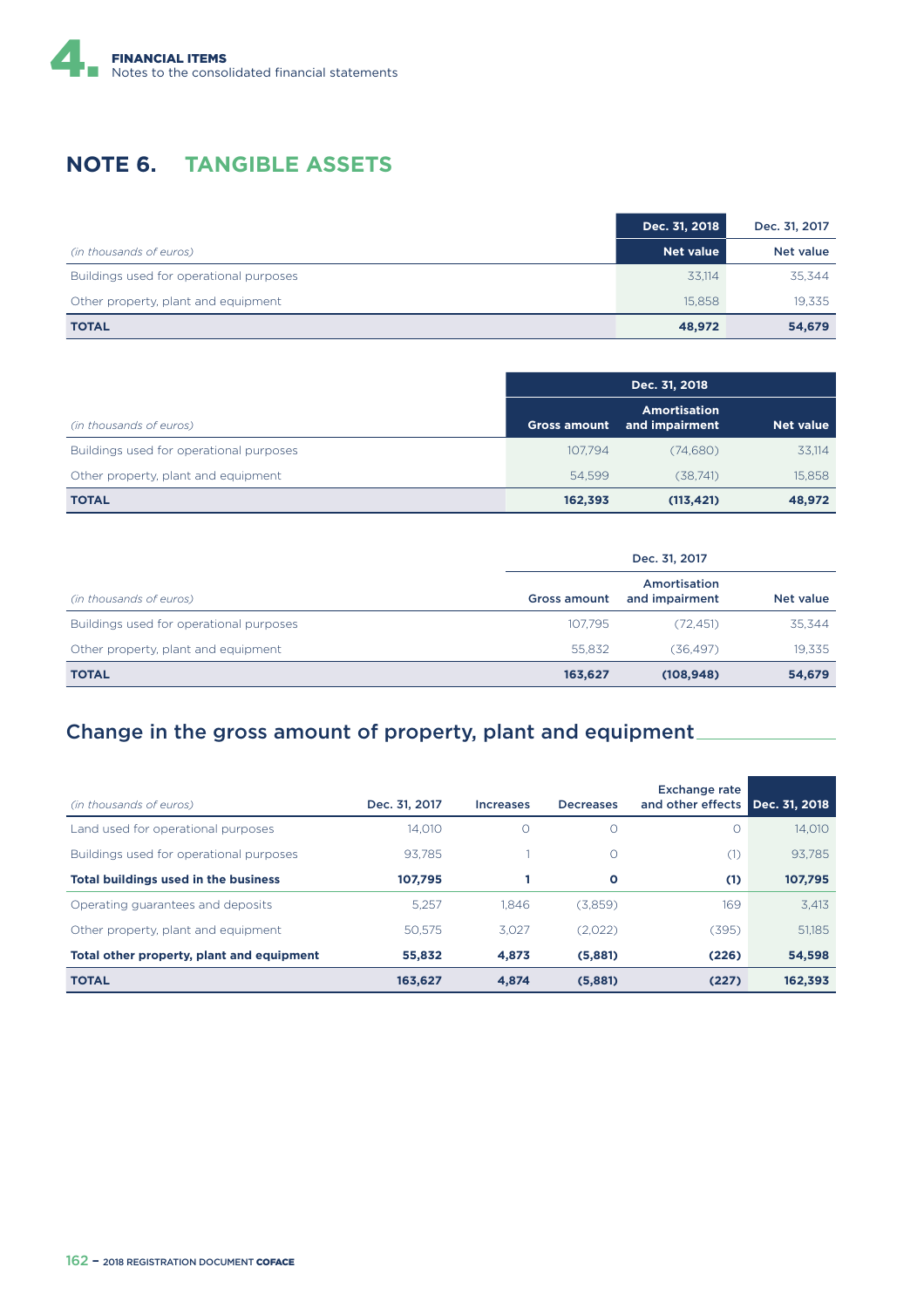| (in thousands of euros)                     | Dec. 31, 2016 | <b>Increases</b> | <b>Decreases</b> | <b>Exchange rate</b><br>and other effects | Dec. 31, 2017 |
|---------------------------------------------|---------------|------------------|------------------|-------------------------------------------|---------------|
|                                             |               |                  |                  |                                           |               |
| Land used for operational purposes          | 14.010        | $\circ$          | $\Omega$         | $\Omega$                                  | 14.010        |
| Buildings used for operational purposes     | 95,006        |                  | (1,228)          | $\Omega$                                  | 93.785        |
| <b>Total buildings used in the business</b> | 109,016       | 7                | (1.228)          | $\circ$                                   | 107,795       |
| Operating guarantees and deposits           | 5.247         | 122              | (25)             | (87)                                      | 5.257         |
| Other property, plant and equipment         | 52.187        | 4.071            | (5,085)          | (598)                                     | 50.575        |
| Total other property, plant and equipment   | 57.434        | 4.193            | (5,110)          | (685)                                     | 55,832        |
| <b>TOTAL</b>                                | 166,450       | 4.200            | (6,338)          | (685)                                     | 163,627       |

The Group mainly makes investments in tangible assets relating to the arrangement or layout of operated office buildings.

These investments amounted to €4.8 million in the 2018 financial year compared to €4.2 million in the 2017 financial year.

#### Change in accumulated depreciation and impairment of property, plant and equipment

| (in thousand of euros)                                            | Dec. 31, 2017 |          |       | <b>Exchange</b><br>rate and<br>Additions Reversals other effects | Dec. 31, 2018 |
|-------------------------------------------------------------------|---------------|----------|-------|------------------------------------------------------------------|---------------|
| Accumulated depreciation - Building used for operational purposes | (72.451)      | (2,228)  | O     | (1)                                                              | (74,680)      |
| Accumulated impairment - Buildings used for operational purposes  | 0             | $\circ$  | O     | $\Omega$                                                         | $\bigcirc$    |
| <b>Buildings used in the business</b>                             | (72, 451)     | (2,228)  | O     | (1)                                                              | (74, 680)     |
| Accumulated depreciation other property, plant & equipment        | (34.397)      | (3.762)  | 1.717 | 248                                                              | (36,194)      |
| Accumulated impairment other property, plant & equipment          | (2,099)       | (471)    | O     | 23                                                               | (2,547)       |
| Other property, plant and equipment                               | (36, 496)     | (4,233)  | 1,717 | 271                                                              | (38,741)      |
| <b>TOTAL</b>                                                      | (108, 947)    | (6, 461) | 1,717 | 270                                                              | (113, 421)    |

| (in thousand of euros)                                            | Dec. 31, 2016 |         |          | <b>Exchange</b><br>rate and<br>Additions Reversals other effects | Dec. 31, 2017 |
|-------------------------------------------------------------------|---------------|---------|----------|------------------------------------------------------------------|---------------|
| Accumulated depreciation - Building used for operational purposes | (70.488)      | (2.231) | 268      | O                                                                | (72, 451)     |
| Accumulated impairment - Buildings used for operational purposes  | $\Omega$      | $\circ$ | $\Omega$ | $\Omega$                                                         | $\bigcirc$    |
| <b>Buildings used in the business</b>                             | (70, 488)     | (2,231) | 268      | О                                                                | (72, 451)     |
| Accumulated depreciation other property, plant & equipment        | (36,031)      | (3,563) | 4.802    | 394                                                              | (34, 398)     |
| Accumulated impairment other property, plant & equipment          | (2.447)       | (19)    | 333      | 34                                                               | (2,099)       |
| Other property, plant and equipment                               | (38, 478)     | (3,582) | 5,135    | 428                                                              | (36, 497)     |
| <b>TOTAL</b>                                                      | (108, 966)    | (5,813) | 5,403    | 428                                                              | (108, 948)    |

#### Market value of buildings used for operational purposes

| (in thousands of euros) | Dec. 31, 2018 | Dec. 31, 2017 |
|-------------------------|---------------|---------------|
| Carrying amount         | 33.114        | 35.344        |
| Market value            | 61.933        | 60.794        |
| <b>UNREALISED GAIN</b>  | 28,819        | 25,450        |

Buildings held by Coface Group do not represent any unrealised losses; no impairment is therefore recorded at December 31, 2018.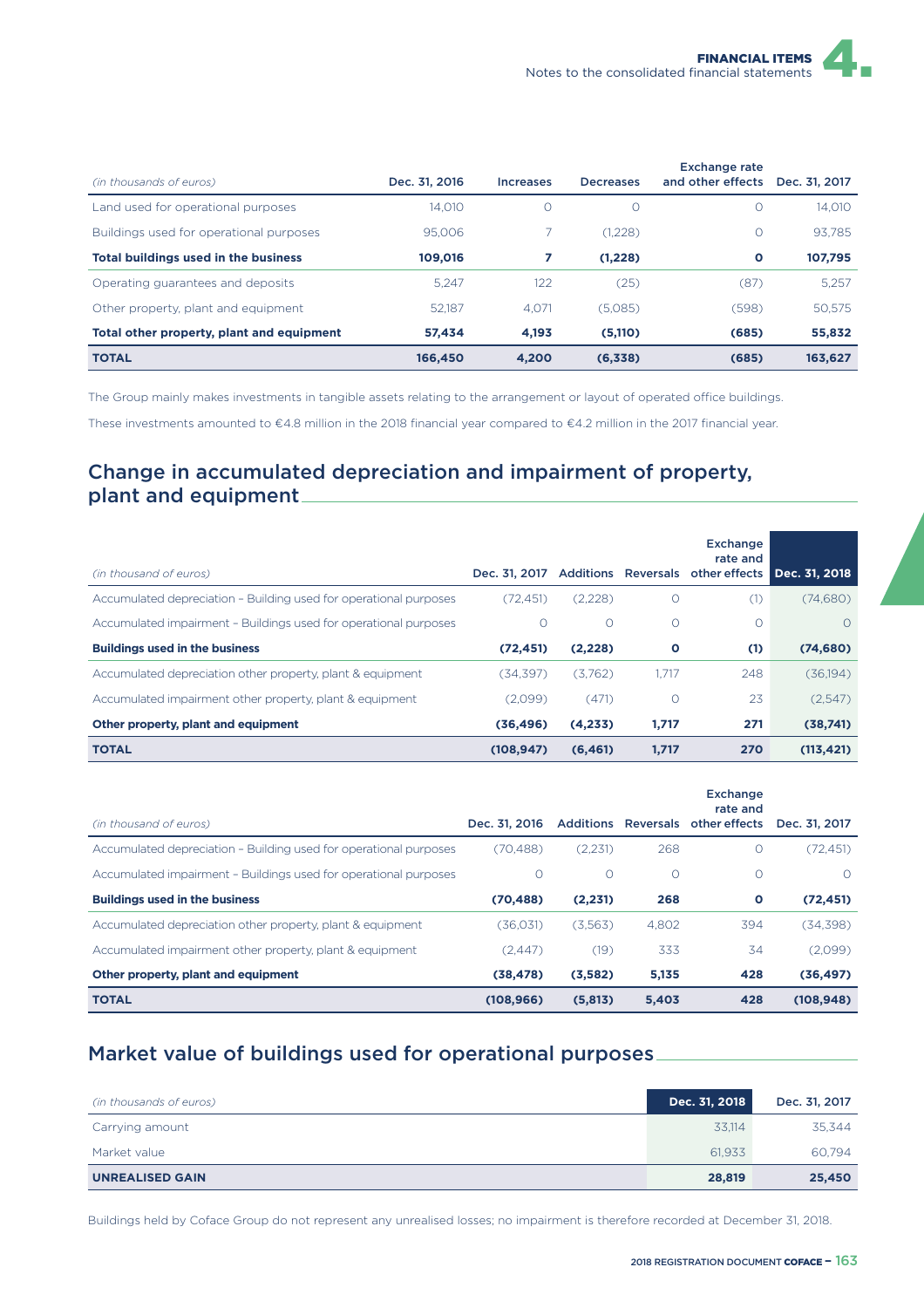## **NOTE 7. RECEIVABLES ARISING FROM INSURANCE AND REINSURANCE OPERATIONS**

#### Breakdown by nature

|                                                         | Dec. 31, 2018 |                  |            | Dec. 31, 2017 |                  |            |
|---------------------------------------------------------|---------------|------------------|------------|---------------|------------------|------------|
| (in thousands of euros)                                 | <b>Gross</b>  | <b>Provision</b> | <b>Net</b> | Gross         | <b>Provision</b> | <b>Net</b> |
| Receivables from policyholders and agents               | 304.247       | (35,149)         | 269.098    | 303.603       | (33,601)         | 270,003    |
| Earned premiums not written                             | 115,355       | $\Omega$         | 115.355    | 119.998       | $\Omega$         | 119.998    |
| Receivables arising from reinsurance<br>operations, net | 114.655       | (282)            | 114.373    | 105.129       | (289)            | 104.840    |
| <b>TOTAL</b>                                            | 534,257       | (35, 431)        | 498,826    | 528,730       | (33,890)         | 494,840    |

#### Breakdown by age

|                                                                                                | Dec. 31, 2018 |           |          |                        |          |              |  |
|------------------------------------------------------------------------------------------------|---------------|-----------|----------|------------------------|----------|--------------|--|
|                                                                                                |               |           |          |                        |          |              |  |
| (in thousands of euros)                                                                        | Not due       | -3 months | 3 months | to 1 year 1 to 5 years | +5 years | <b>Total</b> |  |
| <b>TOTAL RECEIVABLES ARISING FROM</b><br><b>INSURANCE AND REINSURANCE</b><br><b>OPERATIONS</b> | 358,857       | 93,211    | 34,444   | 7,829                  | 4,485    | 498,826      |  |

|                                                                                                | Dec. 31, 2017 |           |                       |              |          |              |  |
|------------------------------------------------------------------------------------------------|---------------|-----------|-----------------------|--------------|----------|--------------|--|
|                                                                                                | Due           |           |                       |              |          |              |  |
| (in thousands of euros)                                                                        | Not due       | -3 months | 3 months<br>to 1 year | 1 to 5 years | +5 years | <b>Total</b> |  |
| <b>TOTAL RECEIVABLES ARISING FROM</b><br><b>INSURANCE AND REINSURANCE</b><br><b>OPERATIONS</b> | 360,819       | 78,253    | 37,193                | 13,635       | 4,939    | 494,839      |  |

The insurance business operates on a reverse production cycle: premiums are earned before claims are paid out. Furthermore, Coface primarily bills its clients on a monthly or quarterly basis, which allows it to recognise its receivables with a short-term maturity of less than or equal to three months.

Consequently, the risk of liquidity linked to insurance receivables is considered to be marginal.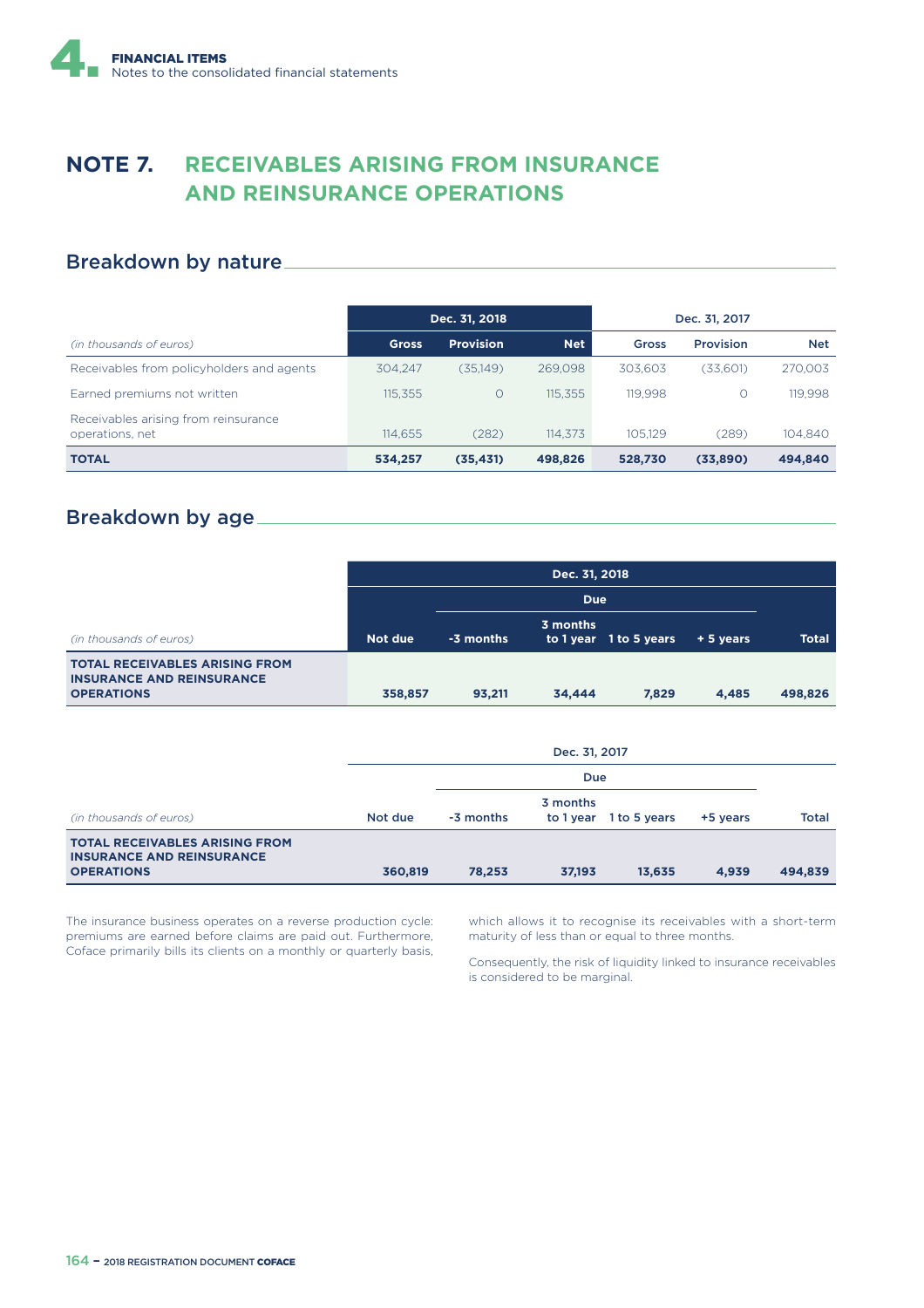## **NOTE 8. OTHER ASSETS**

| (in thousands of euros)                         | Dec. 31, 2018 | Dec. 31, 2017 |
|-------------------------------------------------|---------------|---------------|
| Deferred acquisition costs                      | 42.176        | 43,903        |
| Trade receivables arising from other activities | 48,553        | 47,640        |
| Current tax receivables                         | 57,267        | 60,286        |
| Other receivables                               | 179.285       | 139,913       |
| <b>TOTAL</b>                                    | 327,281       | 291,742       |

"Other receivables" mainly includes:

◆ loans granted to non-consolidated Coface entities for €34 million.

◆ receivables in factoring entities towards credit insurance entities for €65 million;

## **NOTE 9. CASH AND CASH EQUIVALENTS**

| (in thousands of euros)    | Dec. 31, 2018 | Dec. 31, 2017 |
|----------------------------|---------------|---------------|
| Cash at bank and available | 275.567       | 236,813       |
| Cash equivalents           | 26.852        | 27.512        |
| <b>TOTAL</b>               | 302,419       | 264,325       |

Operational cash optimisation continued during FY 2018, leading in the majority of the entities to a decrease of the cash amounts and an increase in long-term investments.

However, some entities had to keep some cash equivalents in the very short term.

Cash and cash equivalents are all available; no amount is placed on escrow-type accounts.

## **NOTE 10. SHARE CAPITAL**

| <b>Ordinary shares</b>                           | <b>Number</b><br>of shares | Per value | Share capital<br>$(in \in)$ |
|--------------------------------------------------|----------------------------|-----------|-----------------------------|
| At December 31, 2017                             | 157.248.232                |           | 314,496,464                 |
| Cancellation of shares                           | (3,348,971)                |           | (6,697,942)                 |
| <b>At December 31, 2018</b>                      | 153,899,261                |           | 307,798,522                 |
| Treasury shares deducted                         | (2,600,240)                |           | (5,200,480)                 |
| AT DECEMBER 31, 2018 (EXCLUDING TREASURY SHARES) | 151,299,021                |           | 302,598,042                 |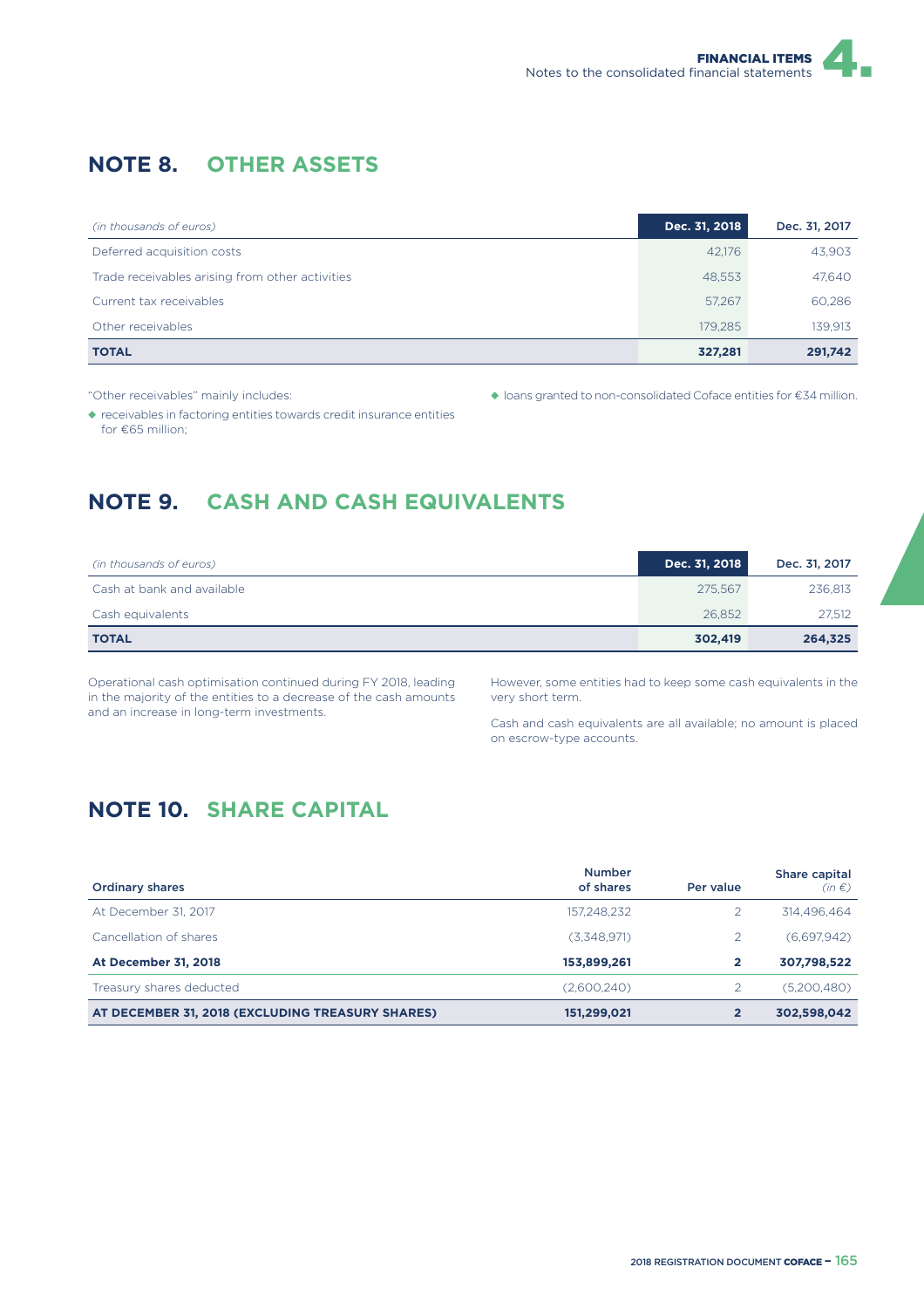

|                                        | Dec. 31, 2018              |        | Dec. 31, 2017              |        |
|----------------------------------------|----------------------------|--------|----------------------------|--------|
| <b>Shareholders</b>                    | <b>Number</b><br>of shares | %      | <b>Number</b><br>of shares | %      |
| <b>Natixis</b>                         | 64,853,881                 | 42.86% | 64.853.881                 | 41.38% |
| <b>Public</b>                          | 86.445.140                 | 57.14% | 91.883.815                 | 58.62% |
| <b>TOTAL EXCLUDING TREASURY SHARES</b> | 151,299,021                | 100%   | 156,737,696                | 100%   |

The parent company of the COFACE Group is Natixis, which in turn is owned by BPCE, the central body of Banques Populaires and Caisses d'Épargne.

Natixis holds, at the end of December 2018, 42.86% of the COFACE Group's shares excluding treasury shares, and 42.14% including treasury shares.

#### **NOTE 11. SHARE-BASED PAYMENTS**

#### Ongoing free share plans

In connection with its stock market listing, the Coface Group awards free shares to certain beneficiaries (corporate officers and employees of COFACE SA subsidiaries).

| Plan                          | <b>Allocation</b><br>date | <b>Number</b><br>of shares<br>granted | Acquisition<br>period | Acquisition<br>date | Availability<br>date | Fair value of<br>the share at<br>the allocation<br>date | <b>Net</b><br>expense<br>for the<br>year<br>$(in \in k)$ |
|-------------------------------|---------------------------|---------------------------------------|-----------------------|---------------------|----------------------|---------------------------------------------------------|----------------------------------------------------------|
| Long-term Incentive Plan 2014 | June 26, 2014             | 78.842                                | 3 years               | July 1, 2017        | July 1, 2019         | 10.4                                                    | $\circ$                                                  |
| Long-term Incentive Plan 2015 | Feb. 17, 2015             | 106.800                               | 3 years               | Feb. 18, 2018       | Feb. 18, 2020        | 11.8                                                    | (994)                                                    |
| Long-term Incentive Plan 2016 | Nov. 03, 2016             | 302.196                               | 3 years               | Nov. 04, 2019       | Nov. 04, 2019        | 5.5                                                     | 462                                                      |
| Long-term Incentive Plan 2017 | Feb. 08, 2017             | 366,146                               | 3 vears               | Feb. 09. 2020       | Feb. 09. 2020        | 6.2                                                     | 577                                                      |
| Long-term Incentive Plan 2018 | Feb. 12, 2018             | 298.132                               | 3 years               | Feb. 15, 2021       | Feb. 15, 2021        | 8.5                                                     | 632                                                      |

#### Change in the number of free shares

| Plan                          | Number of<br>free shares<br>at Dec. 31, 2017 | Number of<br>new free share<br>grants in 2018 | <b>Number</b><br>of free shares<br>cancelled<br>in 2018 | Number of free<br>shares acquired<br>in 2018 | <b>Number of</b><br>shares to<br>be acquired<br>at Dec. 31, 2018 |
|-------------------------------|----------------------------------------------|-----------------------------------------------|---------------------------------------------------------|----------------------------------------------|------------------------------------------------------------------|
| Long-term Incentive Plan 2014 | O                                            |                                               |                                                         |                                              | $\Omega$                                                         |
| Long-term Incentive Plan 2015 | 106,800                                      |                                               | (106.800)                                               |                                              | $\Omega$                                                         |
| Long-term Incentive Plan 2016 | 302.196                                      |                                               | (3,199)                                                 |                                              | 298.997                                                          |
| Long-term Incentive Plan 2017 | 366,146                                      |                                               |                                                         |                                              | 366,146                                                          |
| Long-term Incentive Plan 2018 |                                              | 298.132                                       |                                                         |                                              | 298.132                                                          |

The total number of shares allocated to the Long-term Incentive Plan 2018 amounts to 382,869 shares; only 327,132 shares were allocated in registered form to beneficiaries, including 298,132 shares and 29,000 performance units.

Performance units are awarded instead of free shares as soon as the free shares implementation appears complex or irrelevant in terms of the number of beneficiaries. These units are indexed on

the share price and subject to the same conditions of presence and performance as free shares but are valued and paid in cash at the end of the vesting period.

Free shares under the Long-term Incentive Plan are definitively granted based upon presence in the Group and performance achievement.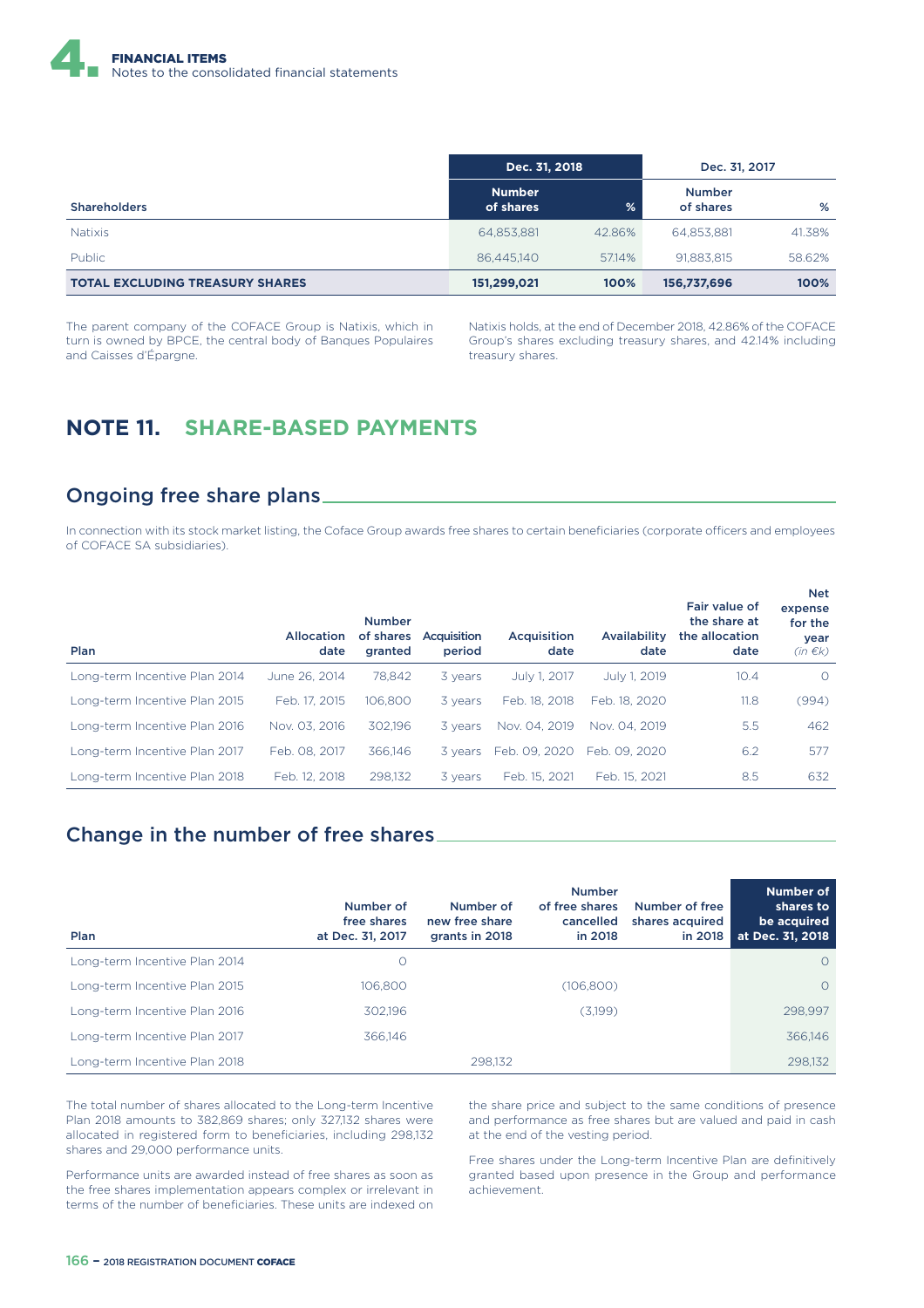#### Measurement of free shares

In accordance with IFRS 2 relating to "Share-based payments", the award of free shares to employees results in the recognition of an expense corresponding to the fair value of shares granted on the award date adjusted for unpaid dividends during the rights vesting period and transfer restrictions during the holding period, as well as the probability of the materialisation of the performance conditions.

The plans were measured on the assumptions below:

- ◆ discount rate corresponding to a risk-free rate on the plans' duration;
- ◆ income distribution rate set at 60%;
- ◆ the lock-in value, which is calculated in consideration of a risk-free interest rate and a two-year borrowing rate.

Based on these assumptions, a total of €677 thousand was expensed under the implemented plans at December 31, 2018.

### **NOTE 12. REVALUATION RESERVES**

| (in thousands of euros)                                                                     | Investment<br><b>instruments</b> | Reserves - gains<br>and losses not<br>reclassifiable to<br>income (IAS 19R) | Income<br>tax | <b>Revaluation</b><br>reserves<br>attributable<br>to owners of<br>the parent | Non-controlling<br><i>interests</i> | <b>Revaluation</b><br>reserves |
|---------------------------------------------------------------------------------------------|----------------------------------|-----------------------------------------------------------------------------|---------------|------------------------------------------------------------------------------|-------------------------------------|--------------------------------|
| <b>At January 1, 2018</b>                                                                   | 153,988                          | (32, 137)                                                                   | (20, 808)     | 101,043                                                                      | (121)                               | 100,922                        |
| Fair value adjustments on available-<br>for-sale financial assets reclassified<br>to income | 1.913                            |                                                                             | (1,227)       | 686                                                                          | $\Omega$                            | 686                            |
| Fair value adjustments on available-<br>for-sale financial assets recognised<br>in equity   | (39, 294)                        |                                                                             | 20,627        | (18,667)                                                                     | (1)                                 | (18,668)                       |
| Change in reserves - gains and<br>losses not reclassificable to income<br>(IAS 19R)         | $\circ$                          | 1.823                                                                       | (428)         | 1.395                                                                        | $\Omega$                            | 1.395                          |
| Transactions with shareholders                                                              | O                                |                                                                             | Ω             | O                                                                            | Ω                                   | $\Omega$                       |
| <b>AT DECEMBER 31, 2018</b>                                                                 | 116,607                          | (30, 314)                                                                   | (1,836)       | 84,457                                                                       | (122)                               | 84,335                         |

| (in thousands of euros)                                                                     | Investment<br><b>instruments</b> | Reserves - gains<br>and losses not<br>reclassifiable to<br>income (IAS 19R) | Income<br>tax | <b>Revaluation</b><br>reserves<br>attributable<br>to owners of<br>the parent | Non-controlling<br><i>interests</i> | <b>Revaluation</b><br>reserves |
|---------------------------------------------------------------------------------------------|----------------------------------|-----------------------------------------------------------------------------|---------------|------------------------------------------------------------------------------|-------------------------------------|--------------------------------|
| <b>At January 1, 2017</b>                                                                   | 139,686                          | (33,105)                                                                    | (13,763)      | 92,818                                                                       | 2,415                               | 95,233                         |
| Fair value adjustments on available-<br>for-sale financial assets reclassified<br>to income | (11,199)                         |                                                                             | 2,684         | (8,515)                                                                      | (1)                                 | (8,516)                        |
| Fair value adjustments on available-<br>for-sale financial assets recognised<br>in equity   | 23.128                           |                                                                             | (7, 913)      | 15,215                                                                       | (157)                               | 15,058                         |
| Change in reserves - gains and<br>losses not reclassificable to income<br>(IAS 19R)         |                                  | 968                                                                         | (1,821)       | (853)                                                                        | $\Omega$                            | (853)                          |
| Transactions with shareholders                                                              | 2,373                            |                                                                             | 5             | 2,378                                                                        | (2,378)                             | $\circ$                        |
| <b>AT DECEMBER 31, 2017</b>                                                                 | 153,988                          | (32, 137)                                                                   | (20, 808)     | 101,043                                                                      | (121)                               | 100,922                        |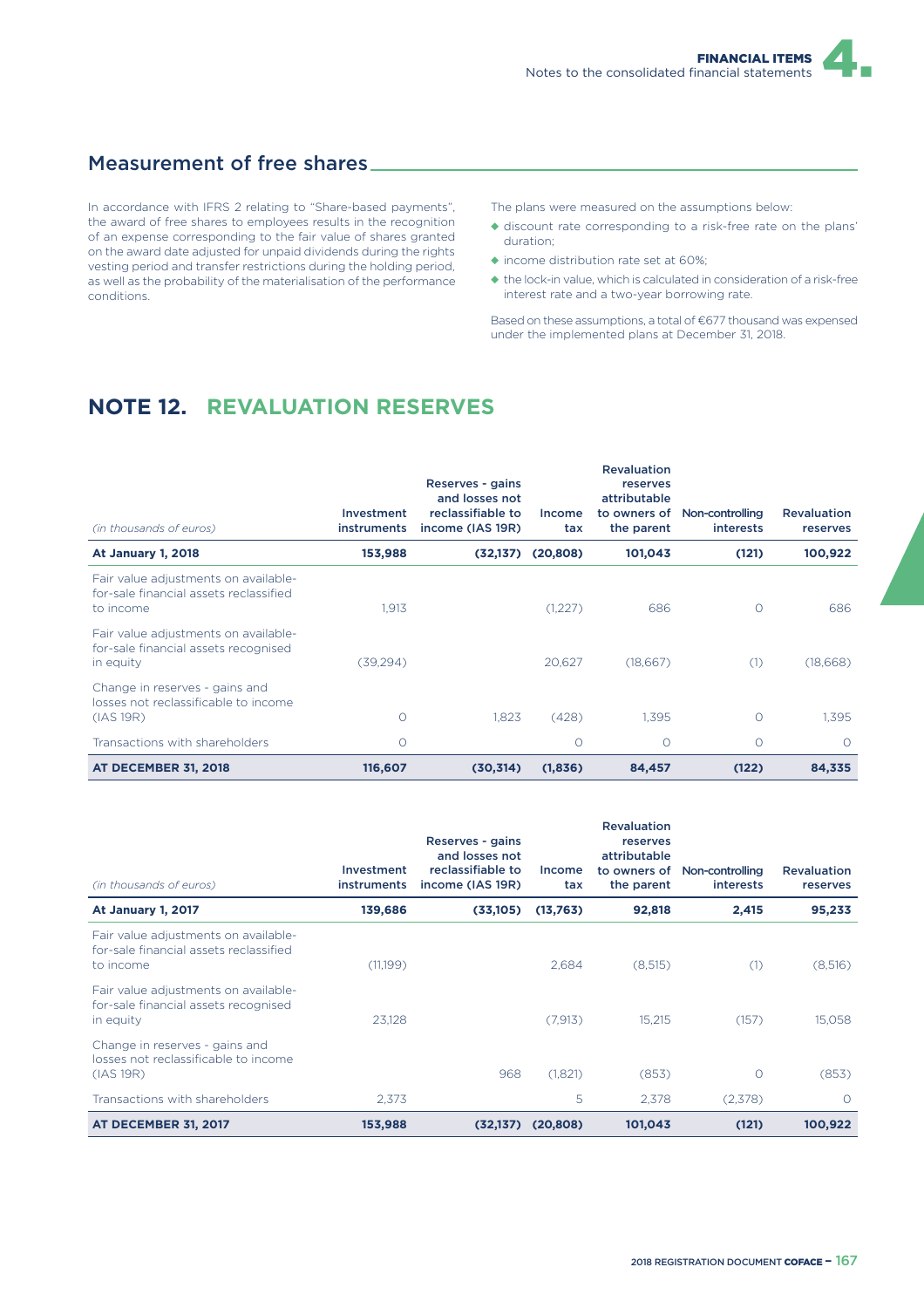

## **NOTE 13. PROVISIONS FOR LIABILITIES AND CHARGES**

| (in thousands of euros)                                              | Dec 31, 2018 | Dec. 31, 2017 |
|----------------------------------------------------------------------|--------------|---------------|
| Provisions for disputes                                              | 3.441        | 5,652         |
| Provisions for pension and other post-employment benefit obligations | 62.564       | 66.141        |
| Other provisions for liabilities and charges                         | 28.339       | 49.923        |
| <b>TOTAL</b>                                                         | 94.344       | 121,716       |

|                                                        |               |                  | <b>Reversals</b> | <b>Reversals</b> |                          | Changes      | <b>Exchange</b><br>rate |               |
|--------------------------------------------------------|---------------|------------------|------------------|------------------|--------------------------|--------------|-------------------------|---------------|
| (in thousands of euros)                                | Dec. 31, 2017 | <b>Additions</b> | (utilised)       | (surplus)        | <b>Reclassifications</b> | in OCI       | effects                 | Dec. 31, 2018 |
| Provisions for employees                               | 3,094         | 350              | (308)            | (232)            | $\circ$                  | 0            | (11)                    | 2,893         |
| Provisions for other disputes                          | 2,558         | 707              | O                | (2,513)          | (12)                     | $\circ$      | (192)                   | 548           |
| <b>Provisions for disputes</b>                         | 5,652         | 1,057            | (308)            | (2,745)          | (12)                     | $\mathbf{o}$ | (203)                   | 3,441         |
| <b>Provisions for pensions</b>                         | 66,141        | 3,294            | (4,907)          | (239)            | O                        | (1,823)      | 98                      | 62,564        |
| Provisions for liabilities                             | 14,151        | 1,310            | (135)            | $\circ$          | $\circ$                  | O            | (188)                   | 15,138        |
| Provisions for restructuring                           | 30,838        | 2,095            | (10, 466)        | (11, 041)        | $\circ$                  | $\circ$      | $\circ$                 | 11,426        |
| Provisions for taxes<br>(excl. income taxes)           | 2,045         | $\circ$          | (1,334)          | $\circ$          | 12                       | 0            | (28)                    | 695           |
| Other provisions for liabilities                       | 2,889         | 527              | (271)            | (2,065)          | $\circ$                  | $\circ$      | $\circ$                 | 1,080         |
| <b>Other provisions for liabilities</b><br>and charges | 49,923        | 3,932            | (12, 206)        | (13,106)         | $12 \overline{ }$        | $\mathbf{o}$ | (216)                   | 28,339        |
| <b>TOTAL</b>                                           | 121,716       | 8,283            | (17, 421)        | (16,090)         | $\mathbf{o}$             | (1,823)      | (321)                   | 94,344        |

|                                                        |               |                  |                                |                               |                          |                   | Exchange        |              |
|--------------------------------------------------------|---------------|------------------|--------------------------------|-------------------------------|--------------------------|-------------------|-----------------|--------------|
| (in thousands of euros)                                | Dec. 31, 2016 | <b>Additions</b> | <b>Reversals</b><br>(utilised) | <b>Reversals</b><br>(surplus) | <b>Reclassifications</b> | Changes<br>in OCI | rate<br>effects | Dec 31, 2017 |
| Provisions for employees                               | 7.005         | 246              | (1,347)                        | (714)                         | (2,080)                  | $\circ$           | (16)            | 3,094        |
| Provisions for other disputes                          | 2.678         | 353              | $\circ$                        | $\circ$                       | (72)                     | $\circ$           | (401)           | 2,558        |
| <b>Provisions for disputes</b>                         | 9,683         | 599              | (1,347)                        | (714)                         | (2,152)                  | $\mathbf{o}$      | (417)           | 5,652        |
| <b>Provisions for pensions</b>                         | 71,798        | 3,160            | (6, 466)                       | (1,032)                       | (4)                      | (1,026)           | (289)           | 66,141       |
| Provisions for liabilities                             | 15,786        | 1,480            | $\circ$                        | (3,057)                       | 0                        | $\circ$           | (58)            | 14,151       |
| Provisions for restructuring                           | 42,906        | 6,967            | (10,589)                       | (8,446)                       |                          | $\circ$           | (1)             | 30,838       |
| Provisions for taxes<br>(excl. income taxes)           | 4,932         | 5,215            | (8,414)                        | $\circ$                       | 336                      | $\circ$           | (24)            | 2,045        |
| Other provisions for liabilities                       | 5,969         | 1,517            | (5,699)                        | (806)                         | 1,905                    | $\circ$           | 3               | 2,889        |
| <b>Other provisions for liabilities</b><br>and charges | 69,593        | 15,179           | (24,702)                       | (12, 309)                     | 2,242                    | $\mathbf{o}$      | (80)            | 49,923       |
| <b>TOTAL</b>                                           | 151,074       | 18,938           | (32, 515)                      | (14, 055)                     | 86                       | (1,026)           | (786)           | 121,716      |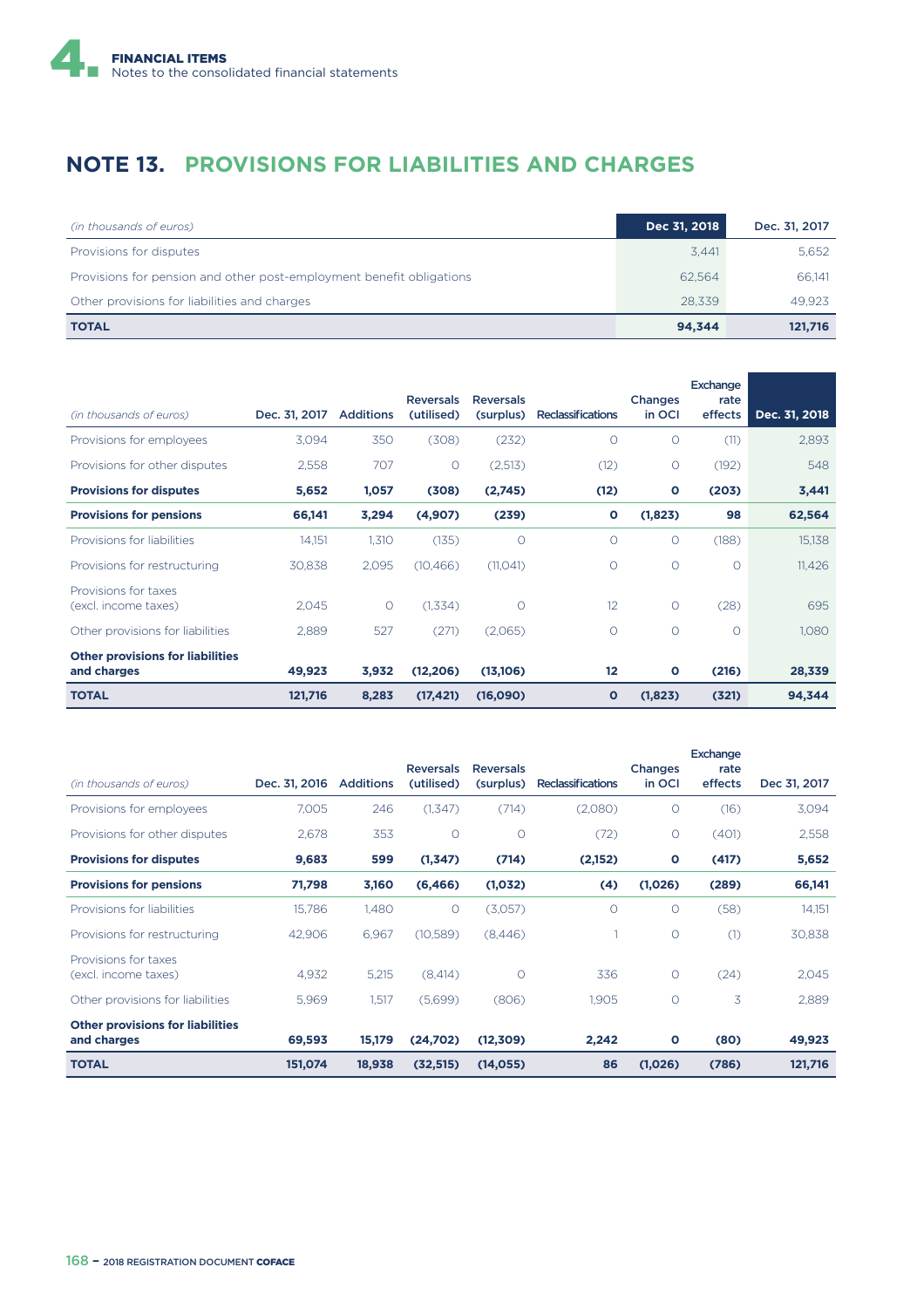Provisions for liabilities and charges mainly include provisions for pensions and other post-employment benefit obligations and provisions for restructuring.

Changes in provisions for liabilities and charges in 2018 mainly come from the decrease of provisions for restructuring, including of which a €7.9 million release of provision linked to the strategic plan Fit to Win and a €12.7 million release of provision for vacant units.

The renegociation of buildings' lease occupied by Coface in Bois-Colombes allowed a redefinition of financial conditions and occupied area organization. So, provision for vacant units has been completely released in 2018 financial year.

The provision linked to the strategic plan Fit to Win amounted to €10.5 million at December 31, 2018.

## **NOTE 14. EMPLOYEE BENEFITS**

| (in thousands of euros)                                                   | Dec. 31, 2018 | Dec. 31, 2017 |
|---------------------------------------------------------------------------|---------------|---------------|
| <b>Present value of benefit obligation at January 1</b>                   | 68,203        | 73,863        |
| Current service cost                                                      | 2.241         | 2.191         |
| Interest cost                                                             | 619           | (1,107)       |
| Actuarial (gains)/losses                                                  | (1,672)       | (1,167)       |
| Benefits paid                                                             | (4,688)       | (5,600)       |
| Other                                                                     | (118)         | 24            |
| <b>Present value of benefit obligation at December 31</b>                 | 64,585        | 68,203        |
| <b>Change in plan assets</b>                                              |               |               |
| <b>Fair value of plan assets at January 1</b>                             | 2,062         | 2,065         |
| Revaluation adjustments - Return on plan assets                           | 52            | (117)         |
| Acquisitions/mergers/deconsolidations                                     | $\circ$       | $\bigcirc$    |
| Employee contributions                                                    | $\circ$       | $\Omega$      |
| Employer contributions                                                    | 64            | 158           |
| Benefits paid                                                             | (158)         | (225)         |
| Other                                                                     | $\mathbf{1}$  | 181           |
| <b>Fair value of plan assets at December 31</b>                           | 2,021         | 2,062         |
| <b>Reconciliation</b>                                                     |               |               |
| <b>Present value of benefit obligation at December 31</b>                 | 64,585        | 68,203        |
| Fair value of plan assets                                                 | 2.021         | 2.062         |
| (Liability)/Asset recognised in the balance sheet at December             | (62, 564)     | (66, 141)     |
| <b>Income statement</b>                                                   |               |               |
| Current service cost                                                      | 2,279         | 1,901         |
| Benefits paid including amounts paid in respect of settlements            | (4,789)       | 289           |
| Interest cost                                                             | 978           | 1,079         |
| Interest income                                                           | $\circ$       | (10)          |
| Revaluation adjustments on other long-term benefits                       | $\Omega$      | (255)         |
| Other                                                                     | (320)         | 155           |
| (Income)/ Expenses recorded in the income statement                       | (1, 852)      | 3,160         |
| Changes recognised directly in equity not reclassifiable to income        |               |               |
| Revaluation adjustments arising in the year                               | (1,823)       | (1,026)       |
| Revaluation adjustments recognised in equity not reclassifiable to income | (1,823)       | (1,026)       |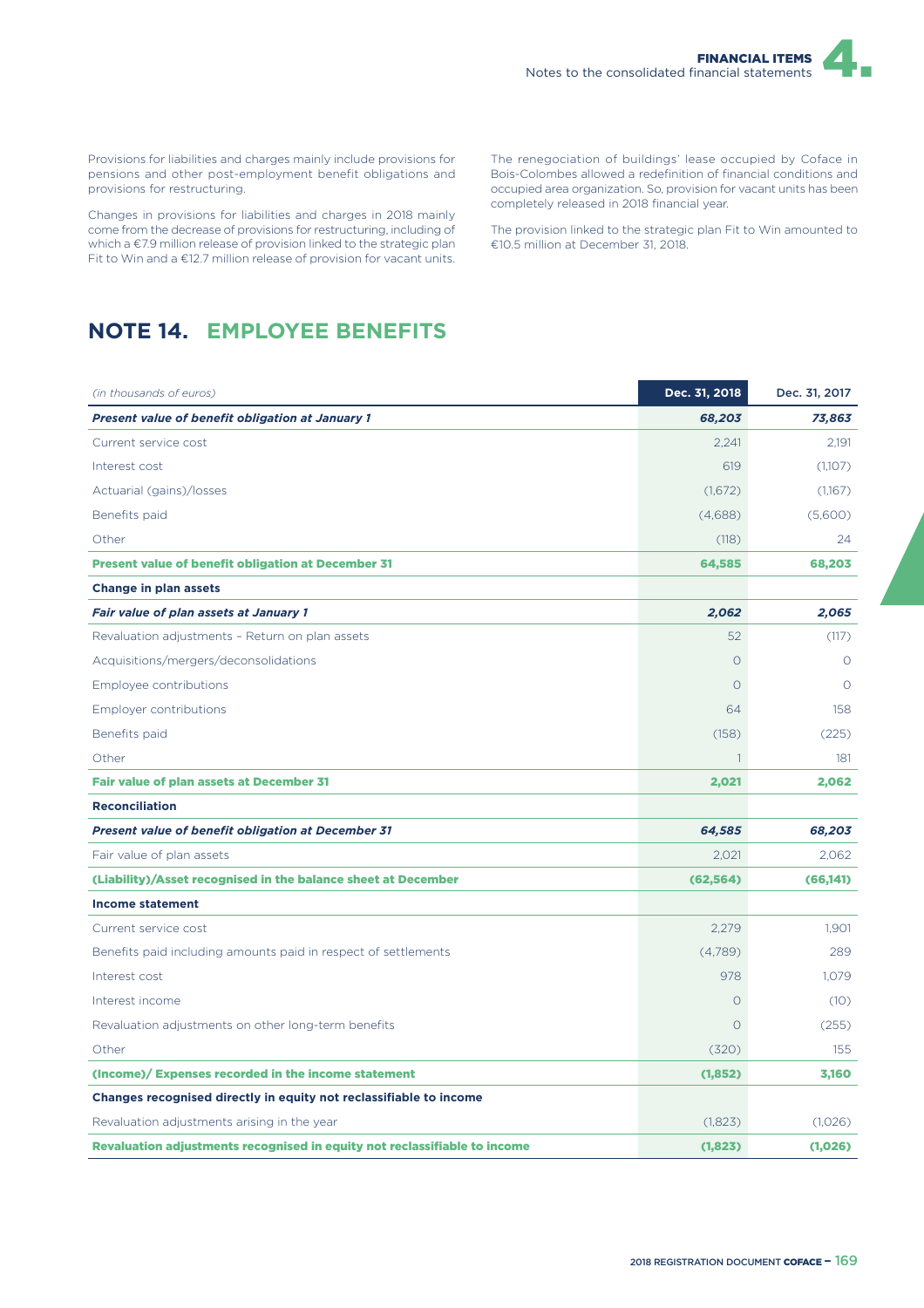

|                                                                                     | Dec. 31, 2018 |                 |                |                |              |                |
|-------------------------------------------------------------------------------------|---------------|-----------------|----------------|----------------|--------------|----------------|
| (in thousands of euros)                                                             | <b>France</b> | <b>Germany</b>  | <b>Austria</b> | <b>Italy</b>   | <b>Other</b> | <b>TOTAL</b>   |
| <b>Present value of benefit obligation at January 1</b>                             | 17,070        | 26,330          | 18,159         | 3,213          | 3,431        | 68,203         |
| Current service cost                                                                | 696           | 839             | 202            | 116            | 388          | 2.241          |
| Interest cost                                                                       | 194           | 98              | 290            | 37             | $\circ$      | 619            |
| Actuarial (gains) / losses                                                          | (569)         | 173             | (1,273)        | (3)            | $\circ$      | (1,672)        |
| Benefits paid                                                                       | (1,123)       | (2,764)         | (748)          | (53)           | $\circ$      | (4,688)        |
| Other                                                                               | (1)           | (10)            | (52)           | $\overline{2}$ | (57)         | (118)          |
| <b>Present value of benefit obligation at December 31</b>                           | 16,267        | 24.666          | 16.578         | 3,312          | 3,762        | 64,585         |
| <b>Change in plan assets</b>                                                        |               |                 |                |                |              |                |
| <b>Fair value of plan assets at January 1</b>                                       | $\mathbf o$   | 1,221           | 841            | $\mathbf o$    | $\mathbf o$  | 2,062          |
| Revaluation adjustments - Return on plan assets                                     | $\circ$       | 52              | $\Omega$       | $\Omega$       | $\Omega$     | 52             |
| Employer contributions                                                              | $\Omega$      | 10              | 54             | $\Omega$       | $\circ$      | 64             |
| Benefits paid                                                                       | $\circ$       | (37)            | (121)          | $\circ$        | $\circ$      | (158)          |
| Other                                                                               | $\circ$       | $\overline{1}$  | $\circ$        | $\Omega$       | $\circ$      | $\overline{1}$ |
| Fair value of plan assets at December 31                                            | $\mathbf{o}$  | 1,247           | 774            | $\bullet$      | $\bullet$    | 2,021          |
| <b>Reconciliation</b>                                                               |               |                 |                |                |              |                |
| <b>Present value of benefit obligation at December 31</b>                           | 16,267        | 24,666          | 16,578         | 3,312          | 3.762        | 64,585         |
| Fair value of plan assets                                                           | $\circ$       | 1.247           | 774            | $\circ$        | $\circ$      | 2,021          |
| (Liability) / Asset recognised in the balance sheet<br>at December 31               | (16, 267)     | (23, 419)       | (15,804)       | (3,312)        | (3,762)      | (62, 564)      |
| Income statement                                                                    |               |                 |                |                |              |                |
| Current service cost                                                                | 696           | 810             | 269            | 116            | 388          | 2,279          |
| Past service cost                                                                   | $\circ$       | $\circ$         | $\circ$        | $\circ$        | $\circ$      | $\circ$        |
| Benefits paid including amounts paid in respect<br>of settlements                   | (1,123)       | (2,811)         | (802)          | (53)           | $\circ$      | (4,789)        |
| Interest cost                                                                       | 205           | 431             | 305            | 37             | $\circ$      | 978            |
| Interest income                                                                     | $\circ$       | $\circ$         | $\circ$        | $\circ$        | $\Omega$     | $\circ$        |
| Revaluation adjustments on other long-term benefits                                 | $\circ$       | $\circ$         | $\circ$        | $\circ$        | $\circ$      | $\circ$        |
| Other                                                                               | (13)          | (292)           | (15)           | $\circ$        | $\circ$      | (320)          |
| (Income) / Expenses recorded in the income<br><b>statement</b>                      | (235)         | (1,862)         | (243)          | 100            | 388          | (1,852)        |
| <b>Changes recognised directly in equity</b><br>not reclassifiable to income        |               |                 |                |                |              |                |
| Revaluation adjustments arising in the year                                         | (569)         | 173             | (1,273)        | (3)            | (150)        | (1,823)        |
| <b>Revaluation adjustments recognised in equity not</b><br>reclassifiable to income | (569)         | 17 <sub>3</sub> | (1, 273)       | (3)            | (150)        | (1,823)        |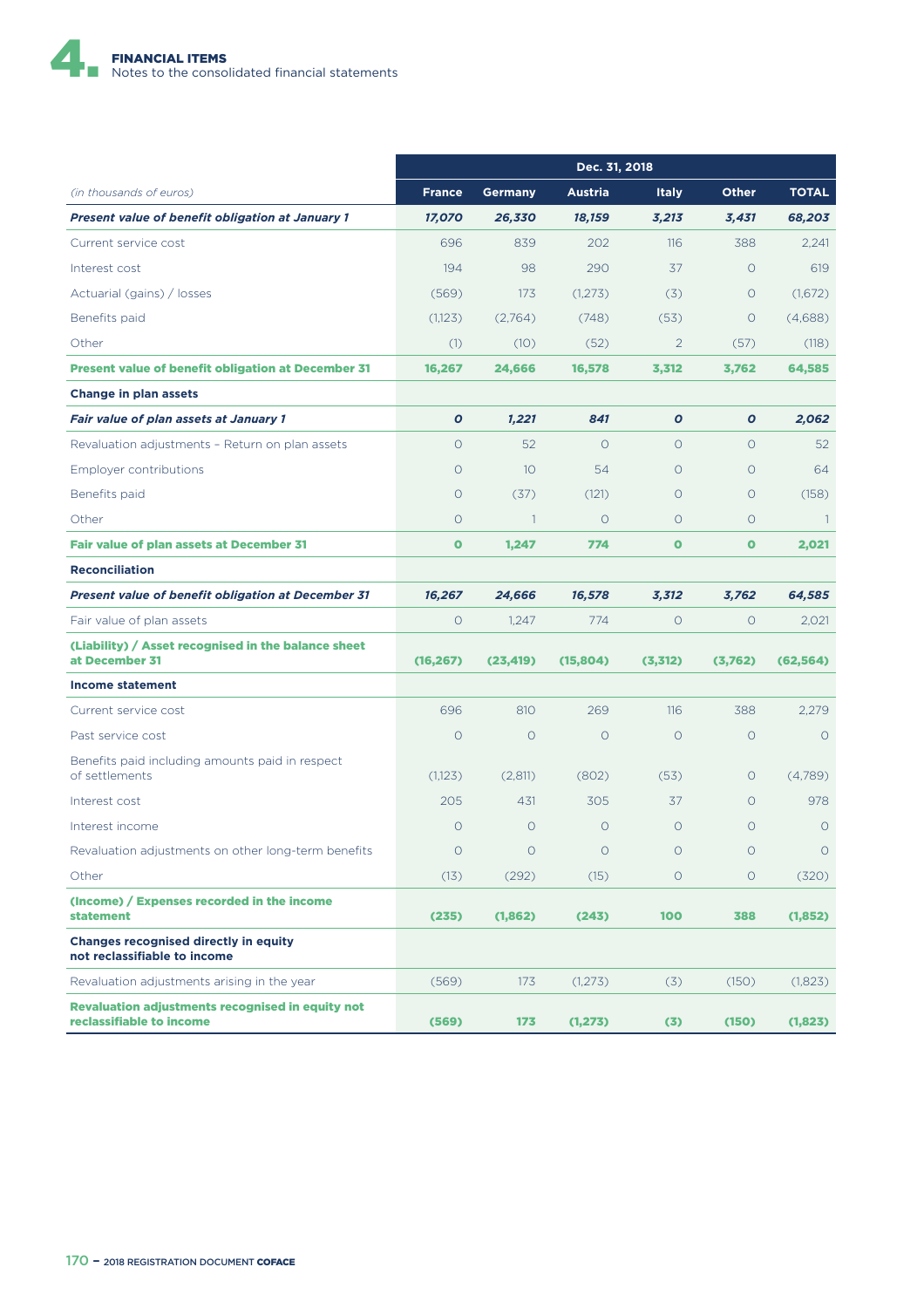| Dec. 31, 2017                                                                       |               |          |           |              |           |              |
|-------------------------------------------------------------------------------------|---------------|----------|-----------|--------------|-----------|--------------|
| (in thousands of euros)                                                             | <b>France</b> | Germany  | Austria   | <b>Italy</b> | Other     | <b>TOTAL</b> |
| <b>Present value of benefit obligation at January 1</b>                             | 18,329        | 29,099   | 19,757    | 3,666        | 3,012     | 73,863       |
| Current service cost                                                                | 729           | 1,343    | (249)     | 124          | 244       | 2,191        |
| Interest cost                                                                       | (274)         | (842)    | 119       | (110)        | $\circ$   | (1,107)      |
| Actuarial (gains) / losses                                                          | (570)         | (613)    | 331       | (315)        | O         | (1,167)      |
| Benefits paid                                                                       | (1,146)       | (2,645)  | (1.656)   | (153)        | $\circ$   | (5,600)      |
| Other                                                                               | 3             | (13)     | (143)     | $\circ$      | 176       | 23           |
| <b>Present value of benefit obligation at December 31</b>                           | 17,070        | 26,330   | 18,159    | 3,213        | 3,431     | 68,203       |
| <b>Change in plan assets</b>                                                        |               |          |           |              |           |              |
| <b>Fair value of plan assets at January 1</b>                                       | Ο             | 1,339    | 907       | O            | (181)     | 2,065        |
| Revaluation adjustments - Return on plan assets                                     | 0             | (75)     | (42)      | $\circ$      | $\circ$   | (117)        |
| Employer contributions                                                              | $\circ$       | 15       | 143       | $\circ$      | $\circ$   | 158          |
| Benefits paid                                                                       | $\circ$       | (57)     | (168)     | $\circ$      | $\circ$   | (225)        |
| Other                                                                               | $\circ$       | $\circ$  | $\circ$   | $\circ$      | 181       | 181          |
| <b>Fair value of plan assets at December 31</b>                                     | $\bullet$     | 1,221    | 841       | $\bullet$    | $\bullet$ | 2,062        |
| <b>Reconciliation</b>                                                               |               |          |           |              |           |              |
| <b>Present value of benefit obligation at December 31</b>                           | 17,070        | 26,330   | 18,159    | 3,213        | 3,431     | 68,203       |
| Fair value of plan assets                                                           | O             | 1,221    | 841       | $\circ$      | $\circ$   | 2,062        |
| (Liability) / Asset recognised in the balance sheet<br>at December 31               | (17,070)      | (25,109) | (17, 318) | (3,213)      | (3, 431)  | (66, 141)    |
| <b>Income statement</b>                                                             |               |          |           |              |           |              |
| Current service cost                                                                | 656           | 1,119    | 47        | 79           | $\circ$   | 1,901        |
| Past service cost                                                                   | $\circ$       | O        | $\circ$   | $\circ$      | $\circ$   | $\circ$      |
| Benefits paid including amounts paid in respect<br>of settlements                   | $\circ$       | O        | 289       | $\circ$      | $\circ$   | 289          |
| Interest cost                                                                       | 165           | 183      | 45        | 155          | 531       | 1,079        |
| Interest income                                                                     | $\circ$       | (10)     | $\circ$   | $\circ$      | $\circ$   | (10)         |
| Revaluation adjustments on other long-term benefits                                 | $\circ$       | (255)    | $\circ$   | $\circ$      | $\circ$   | (255)        |
| Other                                                                               | $\circ$       | $\circ$  | $\circ$   | 155          | $\circ$   | 155          |
| (Income) / Expenses recorded in the income<br><b>statement</b>                      | 821           | 1,037    | 381       | 389          | 531       | 3,160        |
| <b>Changes recognised directly in equity</b><br>not reclassifiable to income        |               |          |           |              |           |              |
| Revaluation adjustments arising in the year                                         | (570)         | (613)    | 331       | (315)        | 141       | (1,026)      |
| <b>Revaluation adjustments recognised in equity not</b><br>reclassifiable to income | (570)         | (613)    | 331       | (315)        | 141       | (1,026)      |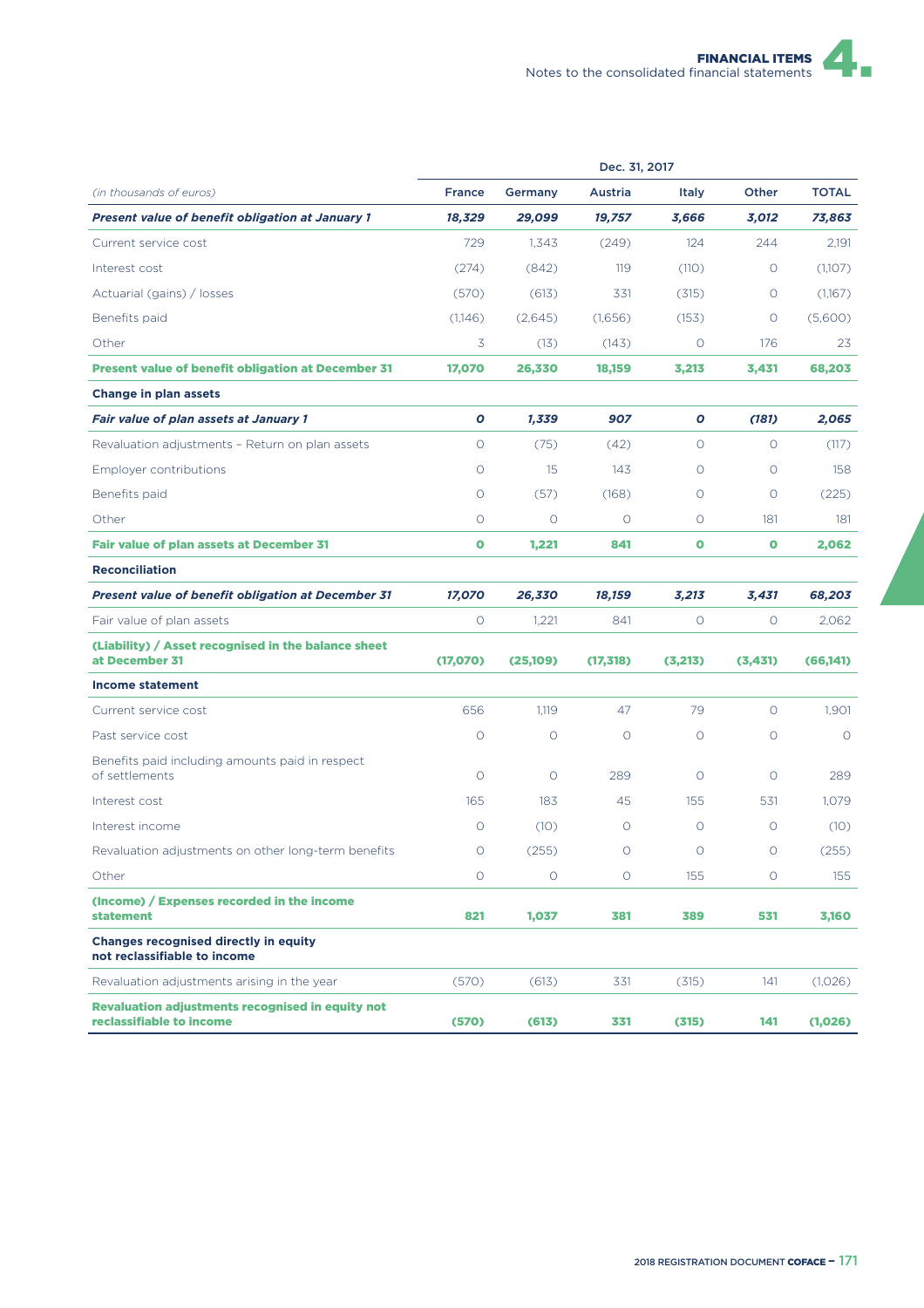

### Actuarial assumptions

The discount rate applied to the Group's employee benefit obligations is based on the Bloomberg Corporate AA curve for French entities and on a basket of international AA-rated corporate bonds for foreign entities.

|                                                         | Dec. 31, 2018 |                |                |              |  |
|---------------------------------------------------------|---------------|----------------|----------------|--------------|--|
|                                                         | <b>France</b> | <b>Germany</b> | <b>Austria</b> | <b>Italy</b> |  |
| Inflation rate                                          | 1.70%         | 1.70%          | 1.70%          | 1.70%        |  |
| Discount rate                                           |               |                |                |              |  |
| Supplementary retirement and other plans                | 0.30%         | 1.85%          | 1.85%          | N/A          |  |
| Statutory retirement benefits                           | 1.40%         | N/A            | 1.85%          | 1.85%        |  |
| Long service awards                                     | 1.00%         | 1.85%          | 1.85%          | 1.85%        |  |
| Other benefits                                          | 1.70%         | 1.85%          | N/A            | 1.85%        |  |
| Rate of salary increases (including inflation)          | 2.00%         | 2.20%          | 3.00%          | 1.70%        |  |
| Rate of increase in medical costs (including inflation) | 4.20%         | N/A            | N/A            | 4.20%        |  |
| Average remaining working life until retirement         |               |                |                |              |  |
| Supplementary retirement and other plans                | 0.00          | 1.28           | 3.82           | 7.30         |  |
| Statutory retirement benefits                           | 14.92         | N/A            | 10.51          | 12.20        |  |
| Long service awards                                     | 14.92         | 14.92          | 19.26          | 8.80         |  |
| Other benefits                                          | 0.00          | 1.46           | N/A            | 0.00         |  |
| Term (years)                                            |               |                |                |              |  |
| Supplementary retirement and other plans                | 4.09          | 12.26          | 16.75          | 17.50        |  |
| Statutory retirement benefits                           | 11.46         | 0.00           | 9.31           | 10.03        |  |
| Long service awards                                     | 7.90          | 10.31          | 10.06          | 10.69        |  |
| Other benefits                                          | 14.46         | 1.14           | N/A            | N/A          |  |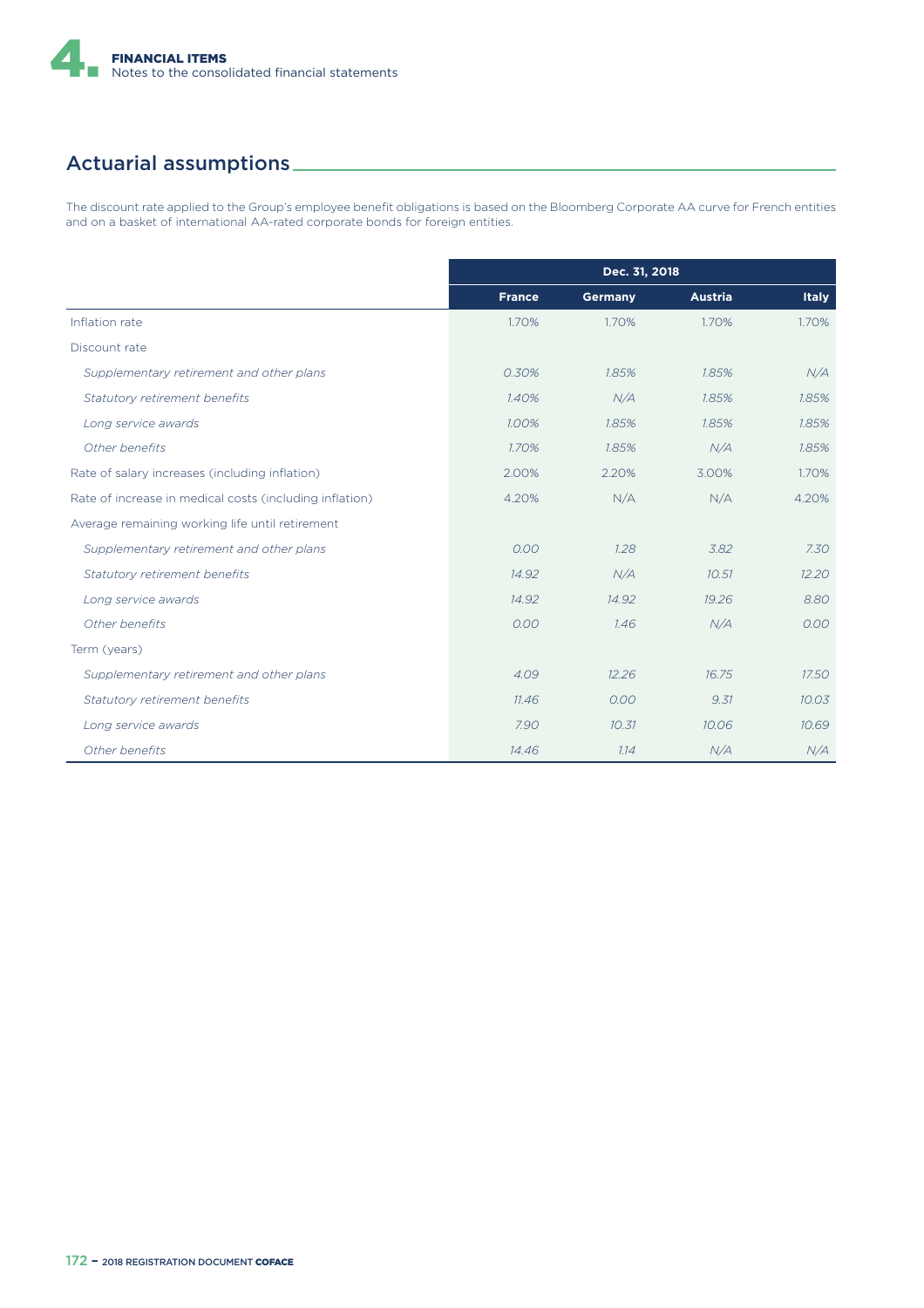|                                                         | Dec. 31, 2017 |         |         |       |  |
|---------------------------------------------------------|---------------|---------|---------|-------|--|
|                                                         | France        | Germany | Austria | Italy |  |
| Inflation rate                                          | 1.60%         | 1.60%   | 1.90%   | 1.60% |  |
| Discount rate                                           |               |         |         |       |  |
| Supplementary retirement and other plans                | 0.10%         | 1.75%   | 1.75%   | N/A   |  |
| Statutory retirement benefits                           | 1.10%         | N/A     | 1.75%   | 1.75% |  |
| Long service awards                                     | 0.75%         | 1.75%   | 1.75%   | 1.75% |  |
| Other benefits                                          | 1.60%         | 1.75%   | N/A     | 1.75% |  |
| Rate of salary increases (including inflation)          | 1.90%         | 2.40%   | 3.00%   | 1.60% |  |
| Rate of increase in medical costs (including inflation) | 4.10%         | N/A     | N/A     | 4.40% |  |
| Average remaining working life until retirement         |               |         |         |       |  |
| Supplementary retirement and other plans                | 0.00          | 0.37    | 5.02    | 7.70  |  |
| Statutory retirement benefits                           | 15.80         | N/A     | 9.92    | 12.40 |  |
| Long service awards                                     | 15.82         | 15.69   | 18.65   | 9.20  |  |
| Other benefits                                          | 0.00          | 2.28    | N/A     | N/A   |  |
| Term (years)                                            |               |         |         |       |  |
| Supplementary retirement and other plans                | 14.87         | 12.52   | 16.14   | 17.25 |  |
| Statutory retirement benefits                           | 11.92         | 0.00    | 9.06    | 10.10 |  |
| Long service awards                                     | 8.18          | 10.41   | 9.86    | 10.72 |  |
| Other benefits                                          | N/A           | 1.39    | N/A     | N/A   |  |

## Sensitivity tests on the defined benefit obligation

|                                                               | Dec. 31, 2018                                         |                                                   |                                 |                       |  |
|---------------------------------------------------------------|-------------------------------------------------------|---------------------------------------------------|---------------------------------|-----------------------|--|
|                                                               | <b>Post-employment defined</b><br>benefit obligations |                                                   | <b>Other long-term benefits</b> |                       |  |
|                                                               | <b>Supplementary</b><br>retirement and<br>other plans | <b>Statutory</b><br>retirement<br><b>benefits</b> | Long service                    | awards Other benefits |  |
| 1% increase in the discount rate                              | (11.95%)                                              | (9.97%)                                           | (8.92%)                         | (1.06%)               |  |
| -1% decrease in the discount rate                             | 14.91%                                                | 11.82%                                            | 10.40%                          | 1.09%                 |  |
| 1% increase in the inflation rate                             | 7.84%                                                 | 10.12%                                            | 0.95%                           | 1.08%                 |  |
| -1% decrease in the inflation rate                            | (6.58%)                                               | (8.62%)                                           | (1.13%)                         | (1.07%)               |  |
| 1% increase in rate of increase in medical costs              | 15.28%                                                | 0.00%                                             | 0.00%                           | $0.00\%$              |  |
| -1% decrease in rate of increase in medical costs             | (12.78%)                                              | 0.00%                                             | 0.00%                           | $0.00\%$              |  |
| 1% increase in rate of salary increase (including inflation)  | 10.61%                                                | 11.93%                                            | 1.97%                           | 1.08%                 |  |
| -1% decrease in rate of salary increase (including inflation) | (8.87%)                                               | $(10.20\%)$                                       | (2.05%)                         | (1.07%)               |  |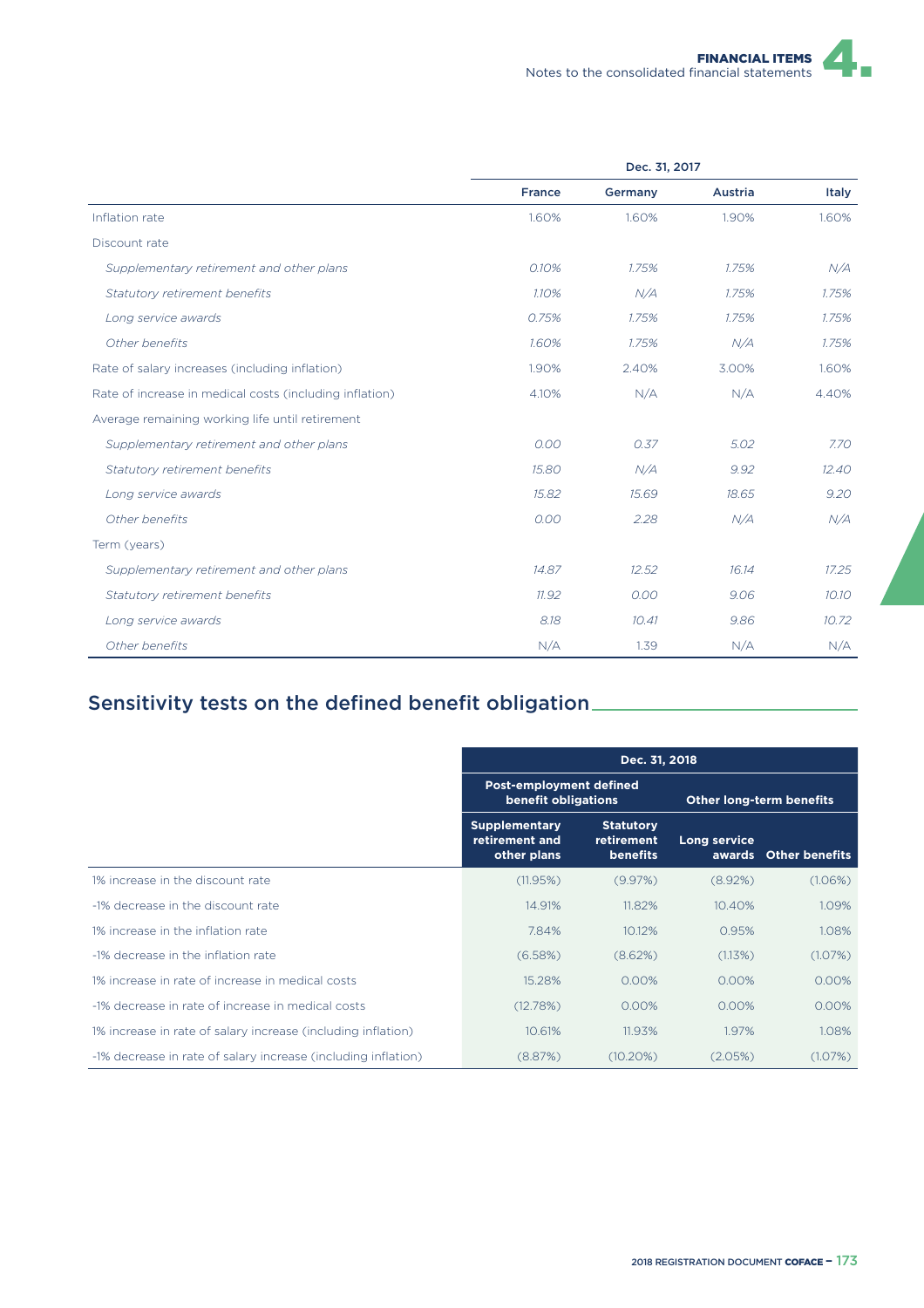

|                                                               | Dec. 31, 2017                                  |                                            |                          |                       |  |  |
|---------------------------------------------------------------|------------------------------------------------|--------------------------------------------|--------------------------|-----------------------|--|--|
|                                                               | Post-employment defined<br>benefit obligations |                                            | Other long-term benefits |                       |  |  |
|                                                               | Supplementary<br>retirement and<br>other plans | <b>Statutory</b><br>retirement<br>benefits | Long service<br>awards   | <b>Other benefits</b> |  |  |
| 1% increase in the discount rate                              | (12.28%)                                       | (9.87%)                                    | (9.11%)                  | $(1.34\%)$            |  |  |
| -1% decrease in the discount rate                             | 15.43%                                         | 11.74%                                     | 10.69%                   | 1.38%                 |  |  |
| 1% increase in the inflation rate                             | 7.93%                                          | 9.20%                                      | 1.22%                    | 1.12%                 |  |  |
| -1% decrease in the inflation rate                            | (6.60%)                                        | (7.86%)                                    | $(1.40\%)$               | (1.11%)               |  |  |
| 1% increase in rate of increase in medical costs              | 15.93%                                         | 0.00%                                      | 0.00%                    | 0.00%                 |  |  |
| -1% decrease in rate of increase in medical costs             | (13.12%)                                       | 0.00%                                      | 0.00%                    | 0.00%                 |  |  |
| 1% increase in rate of salary increase (including inflation)  | 10.86%                                         | 10.98%                                     | 2.30%                    | 1.12%                 |  |  |
| -1% decrease in rate of salary increase (including inflation) | (9.05%)                                        | $(9.42\%)$                                 | (2.34%)                  | $(1.11\%)$            |  |  |

#### **NOTE 15. FINANCING LIABILITIES**

| (in thousands of euros)        | Dec. 31, 2018 | Dec. 31, 2017 |
|--------------------------------|---------------|---------------|
| Due within one year            |               |               |
| $\triangle$ Interest           | 11,756        | 11,756        |
| ◆ Amortisation of expenses     | (524)         | (502)         |
| <b>Total</b>                   | 11,232        | 11,254        |
| Due between one and five years |               |               |
| ◆ Amortisation of expenses     | (2,343)       | (1,642)       |
| <b>Total</b>                   | (2,343)       | (1,642)       |
| Due beyond five years          |               |               |
| ◆ Amortisation of expenses     | (160)         | (1,378)       |
| $\blacklozenge$ Nominal        | 380,000       | 380,000       |
| <b>Total</b>                   | 379,840       | 378,622       |
| <b>TOTAL</b>                   | 388,729       | 388,234       |

On March 27, 2014, COFACE SA issued a subordinated debt in the form of bonds for a nominal amount of €380 million (corresponding to 3,800 bonds with a nominal unit value of €100,000), maturing on March 27, 2024 (10 years), with an annual interest rate of 4.125%.

The per-unit bond issue price was €99,493.80, and the net amount received by COFACE SA was €376.7 million, net of placement fees and directly-attributable transaction costs.

These securities are irrevocably and unconditionally guaranteed on a subordinated basis by Compagnie française d'assurance pour le commerce extérieur, the Coface Group's main operating entity.

On March 25, 2014, a joint guarantee was issued by Compagnie française d'assurance pour le commerce extérieur for €380 million, in favour of the investors in COFACE SA's subordinated bonds,

applicable until the extinction of all liabilities in respect of said investors.

As of December 31, 2018, the debt presented on the line "Subordinated borrowings" of the balance sheet, amounted to €388,729 thousand, is composed of:

- ◆ nominal amount of bonds: €380,000 thousand;
- ◆ less the debt issuance costs and the issue premium for €3,027 thousand;
- ◆ plus accrued interest of €11,756 thousand.

The impact on the consolidated income statement income as of December 31, 2018 mainly includes interest related to the period for €16,156 thousand.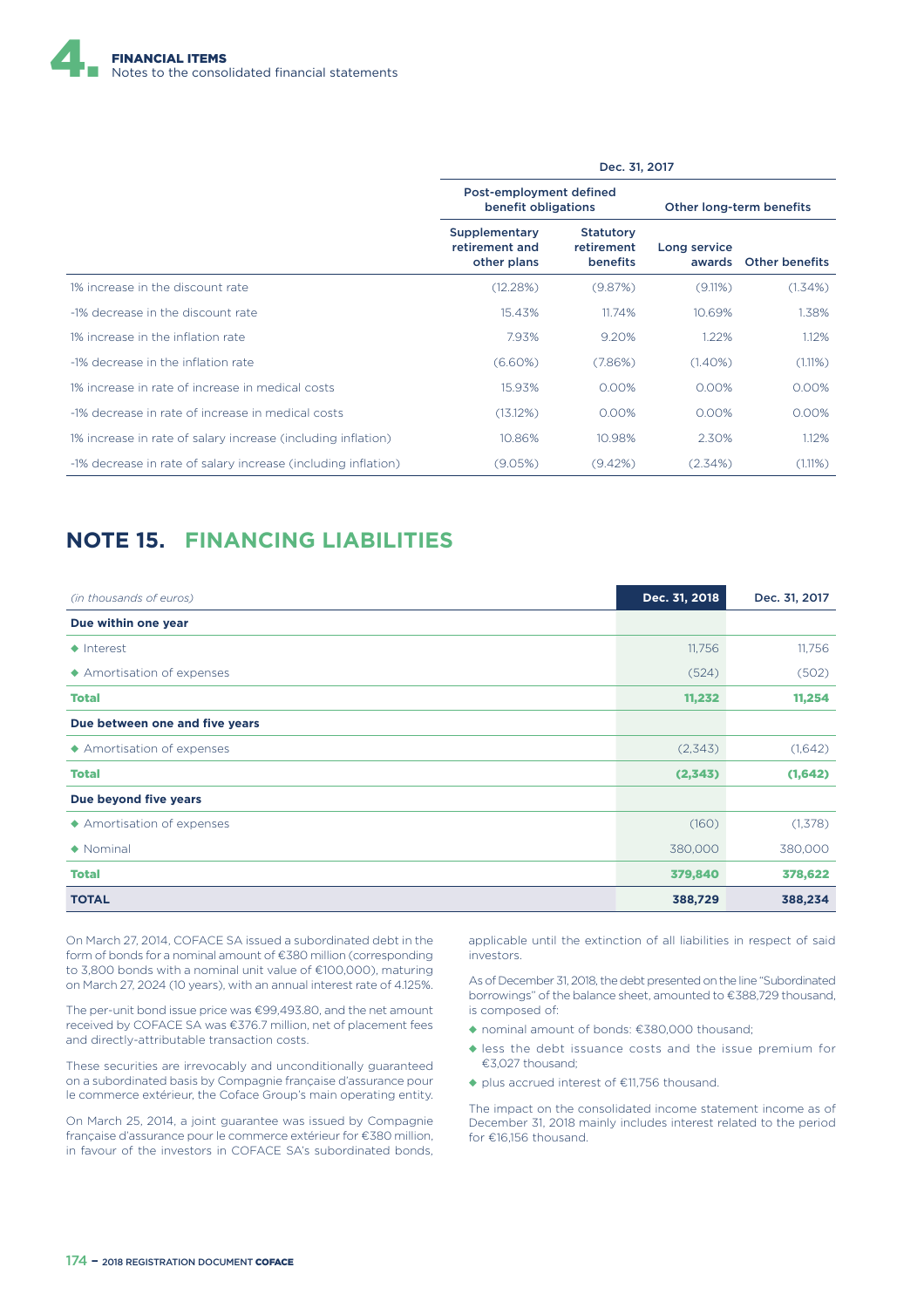## **NOTE 16. LIABILITIES RELATING TO INSURANCE CONTRACTS**

| (in thousands of euros)                              | Dec. 31, 2018 | Jan. 1, 2018* | Dec. 31, 2017 |
|------------------------------------------------------|---------------|---------------|---------------|
| Provisions for unwritten earned premiums             | 280.584       | 271.227       | 271,227       |
| Claims reserves                                      | 1,290,857     | 1.265.123     | 1,265,601     |
| Provisions for premium refunds                       | 174.938       | 145,430       | 145.430       |
| Liabilities relating to insurance contracts          | 1,746,379     | 1,681,780     | 1,682,258     |
| Provisions for unwritten earned premiums             | (60,752)      | (61,584)      | (61,584)      |
| Claims reserves                                      | (321, 289)    | (309, 120)    | (309, 120)    |
| Provisions for premium refunds                       | (43,357)      | (34.474)      | (34, 474)     |
| Reinsurers' share of technical insurance liabilities | (425, 398)    | (405, 178)    | (405, 178)    |
| <b>NET TECHNICAL PROVISIONS</b>                      | 1,320,981     | 1,276,602     | 1,277,080     |

*\* E9ects related to the first application of IFRS 9.*

#### Bridge table explaining effect of the first application of IFRS 9 "Financial Instruments"

| (in thousands of euros)                              | Dec. 31, 2017 | <b>Effect of the</b><br>first application<br>of the standard<br><b>IFRS 9</b> | Jan. 1, 2018* |
|------------------------------------------------------|---------------|-------------------------------------------------------------------------------|---------------|
| Provisions for unwritten earned premiums             | 271.227       |                                                                               | 271,227       |
| Claims reserves                                      | 1,265,601     | (478)                                                                         | 1,265,123     |
| Provisions for premium refunds                       | 145.430       |                                                                               | 145.430       |
| <b>Liabilities relating to insurance contracts</b>   | 1,682,258     | (478)                                                                         | 1,681,780     |
| Provisions for unwritten earned premiums             | (61,584)      |                                                                               | (61,584)      |
| Claims reserves                                      | (309, 120)    |                                                                               | (309,120)     |
| Provisions for premium refunds                       | (34, 474)     |                                                                               | (34, 474)     |
| Reinsurers' share of technical insurance liabilities | (405,178)     |                                                                               | (405, 178)    |
| <b>NET TECHNICAL PROVISIONS</b>                      | 1,277,080     | (478)                                                                         | 1,276,602     |

*\* E9ects related to the first application of IFRS 9.*

Provisions for claims include provisions to cover claims incurred but not reported and shortfalls in estimated provisions for claims reported. These amounted to €706 million at December 31, 2018.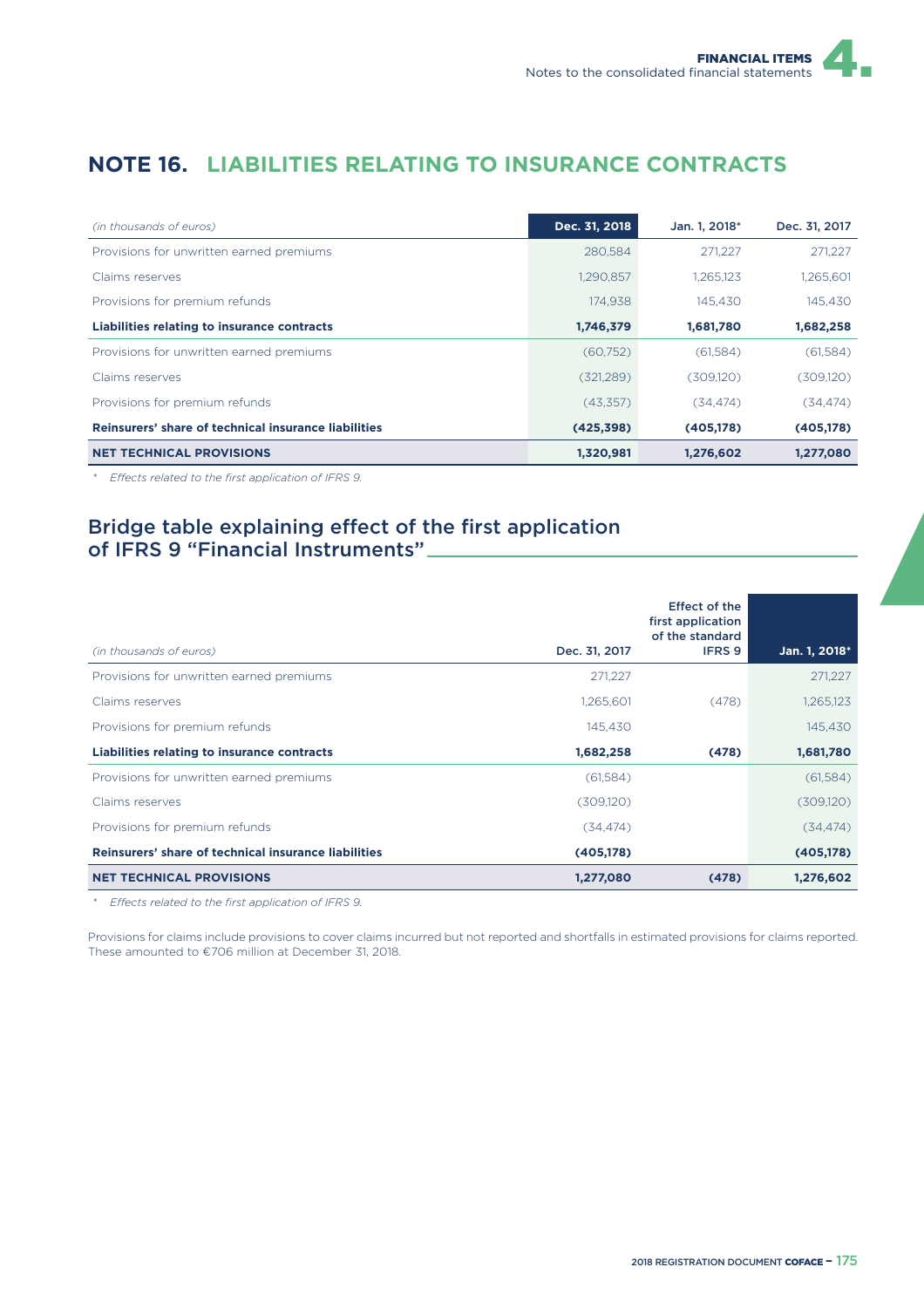

#### **NOTE 17. PAYABLES ARISING FROM BANKING SECTOR ACTIVITIES**

| (in thousands of euros)                              | Dec. 31, 2018 | Dec. 31, 2017 |
|------------------------------------------------------|---------------|---------------|
| Amounts due to banking sector companies              | 660.204       | 568,711       |
| Amounts due to customers of banking sector companies | 346.932       | 322.064       |
| Debt securities                                      | 1.537.580     | 1,636,941     |
| <b>TOTAL</b>                                         | 2,544,716     | 2,527,716     |

The lines "Amounts due to banking sector companies" and "Debt securities" correspond to sources of refinancing for the Group's factoring entities – Coface Finanz (Germany) and Coface Factoring Poland.

## **NOTE 18. DEFERRED TAX**

| (in thousands of euros)                                          | Dec. 31, 2018 | Dec. 31, 2017 |
|------------------------------------------------------------------|---------------|---------------|
| Deferred tax assets                                              | (52,809)      | (79,516)      |
| Deferred tax liabilities                                         | 95,962        | 113,595       |
| <b>NET DEFERRED TAX - LIABILITIES</b>                            | 43,153        | 34,079        |
| Temporary differences                                            | (19,129)      | (26,984)      |
| Provisions for pensions and other employment benefit obligations | (9,397)       | (10, 751)     |
| Tax loss carry-forwards                                          | (6,619)       | (7,752)       |
| Cancellation of the claims equalisation provision                | 78.298        | 79.566        |
| <b>NET DEFERRED TAX - LIABILITIES</b>                            | 43,153        | 34,079        |

Deferred tax assets and liabilities must be assessed at the rate applicable on the date on which the asset will be realised or the liabilities will be settled.

In France, the finance law for 2018 predicted a decline in the current common law rate from 33.33% to 25% progressively between 2019 and 2022. This future rate change has been taken into account in the valuation of deferred taxes of the French entities of the Coface Group.

Each entity is compensating deferred tax assets and liabilities whenever it is legally authorised to compensate due tax assets and liabilities.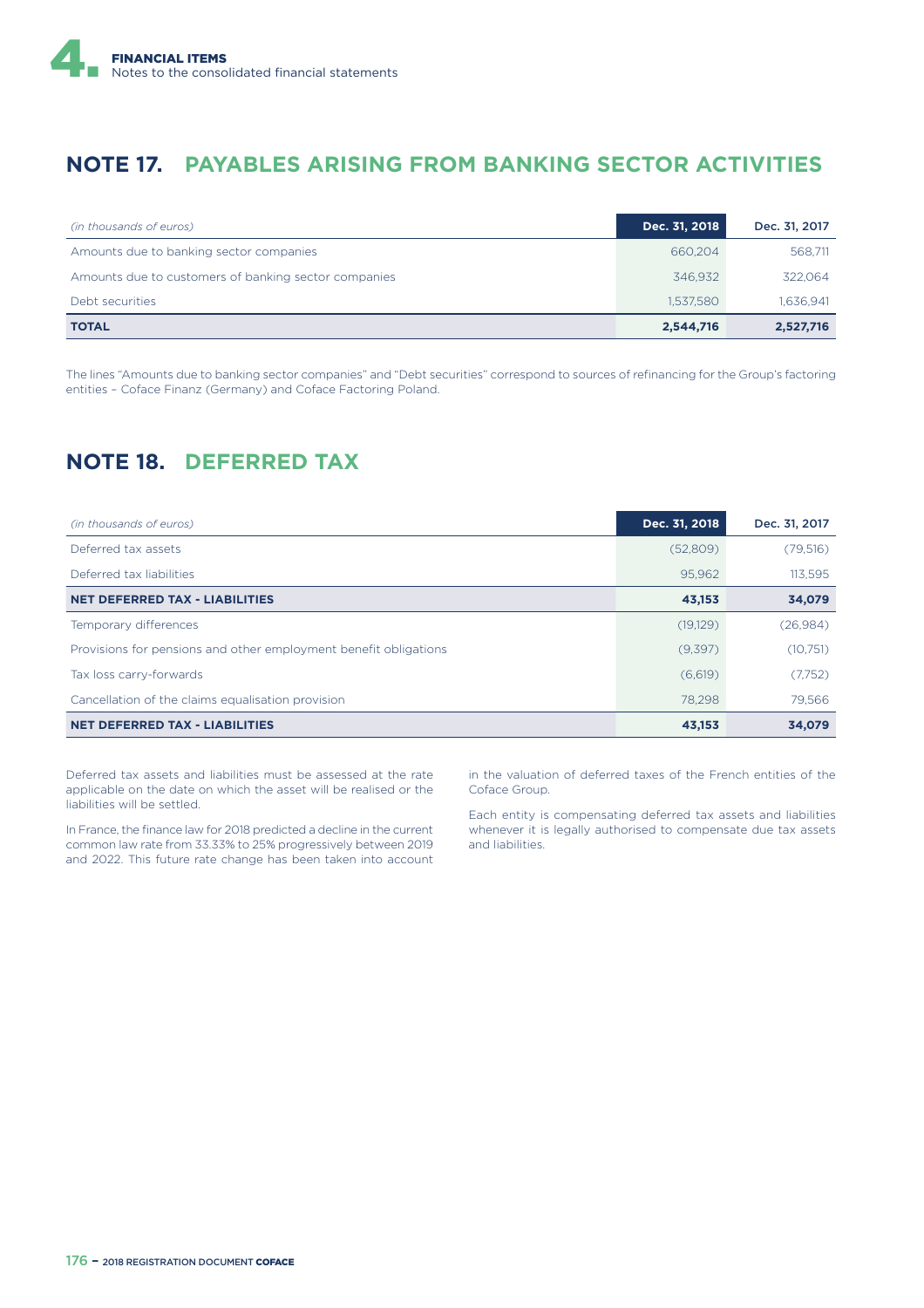### Changes in deferred tax balances by region

Deferred tax with positive signs are deferred tax liabilities. On the other hand, those with negative signs are deferred tax assets.

| (in thousands of euros) | Dec. 31, 2017 | Jan. 1, 2018* | Change<br>through<br>income | <b>Revaluation</b><br>adiustment on<br><b>AFS</b> investments | Change<br>in Currency<br>impact | <b>Other</b><br>movements | Dec. 31, 2018 |
|-------------------------|---------------|---------------|-----------------------------|---------------------------------------------------------------|---------------------------------|---------------------------|---------------|
| Northern Europe         | 55.548        | 55.498        | 3,420                       | 79                                                            | $\circ$                         | (54)                      | 58,943        |
| Western Europe          | 10,562        | 10,562        | 20,242                      | (15, 671)                                                     | 67                              | 418                       | 15,618        |
| Central Europe          | (386)         | (406)         | (823)                       | (51)                                                          | (107)                           | 318                       | (1,069)       |
| Mediterranean & Africa  | (14,930)      | (14,930)      | (2,073)                     | $\circ$                                                       | (231)                           |                           | (17,233)      |
| North America           | (221)         | (221)         | 1,639                       | (206)                                                         | 192                             | $\Omega$                  | 1,404         |
| Latin America           | (3,241)       | (3,241)       | 2.020                       | (3,486)                                                       | 1.760                           | 45                        | (2,902)       |
| Asia-Pacific            | (13, 253)     | (13, 253)     | 2.141                       | (65)                                                          | (431)                           | $\circ$                   | (11,608)      |
| <b>TOTAL</b>            | 34,079        | 34,009        | 26,566                      | (19,400)                                                      | 1,250                           | 728                       | 43,153        |

*\* E9ects related to the first application of IFRS 9.*

#### Bridge table explaining effect of the first application of IFRS 9 "Financial Instruments"

| (in thousands of euros) | Dec. 31, 2017 | <b>Effect of the</b><br>first application<br>of IFRS 9 | Jan. 1, 2018 |
|-------------------------|---------------|--------------------------------------------------------|--------------|
| Northern Europe         | 55,548        | (50)                                                   | 55,498       |
| Western Europe          | 10,562        | $\circ$                                                | 10,562       |
| Central Europe          | (386)         | (20)                                                   | (406)        |
| Mediterranean & Africa  | (14,930)      | $\circ$                                                | (14,930)     |
| North America           | (221)         | $\circ$                                                | (221)        |
| Latin America           | (3,241)       | $\circ$                                                | (3,241)      |
| Asia-Pacific            | (13, 253)     | $\circ$                                                | (13, 253)    |
| <b>TOTAL</b>            | 34,079        | (70)                                                   | 34,009       |

|                         |               | Change<br>through | <b>Revaluation</b><br>adjustment on | Change in<br>Currency | <b>Other</b> |               |
|-------------------------|---------------|-------------------|-------------------------------------|-----------------------|--------------|---------------|
| (in thousands of euros) | Dec. 31, 2016 | income            | <b>AFS</b> investments              | impact                | movements    | Dec. 31, 2017 |
| Northern Europe         | 68,120        | (12,684)          | (80)                                | $\circ$               | 192          | 55,548        |
| Western Europe          | (9,456)       | 14.269            | 4,100                               | (191)                 | 1.840        | 10,562        |
| Central Europe          | 164           | (374)             | (48)                                | (45)                  | (83)         | (386)         |
| Mediterranean & Africa  | (10, 802)     | (4, 427)          | $\circ$                             | 88                    | 211          | (14,930)      |
| North America           | (2,880)       | 2.550             | (205)                               | 317                   | (3)          | (221)         |
| Latin America           | (3,842)       | 124               | 1,413                               | 835                   | (1,771)      | (3,241)       |
| Asia-Pacific            | (8,777)       | (5,205)           | (22)                                | 751                   | $\circ$      | (13,253)      |
| <b>TOTAL</b>            | 32,527        | (5,747)           | 5,158                               | 1,755                 | 386          | 34,079        |

The "Other movements" column mainly includes deferred taxes on changes in retirement benefits recognised as equity not reclassifiable to income.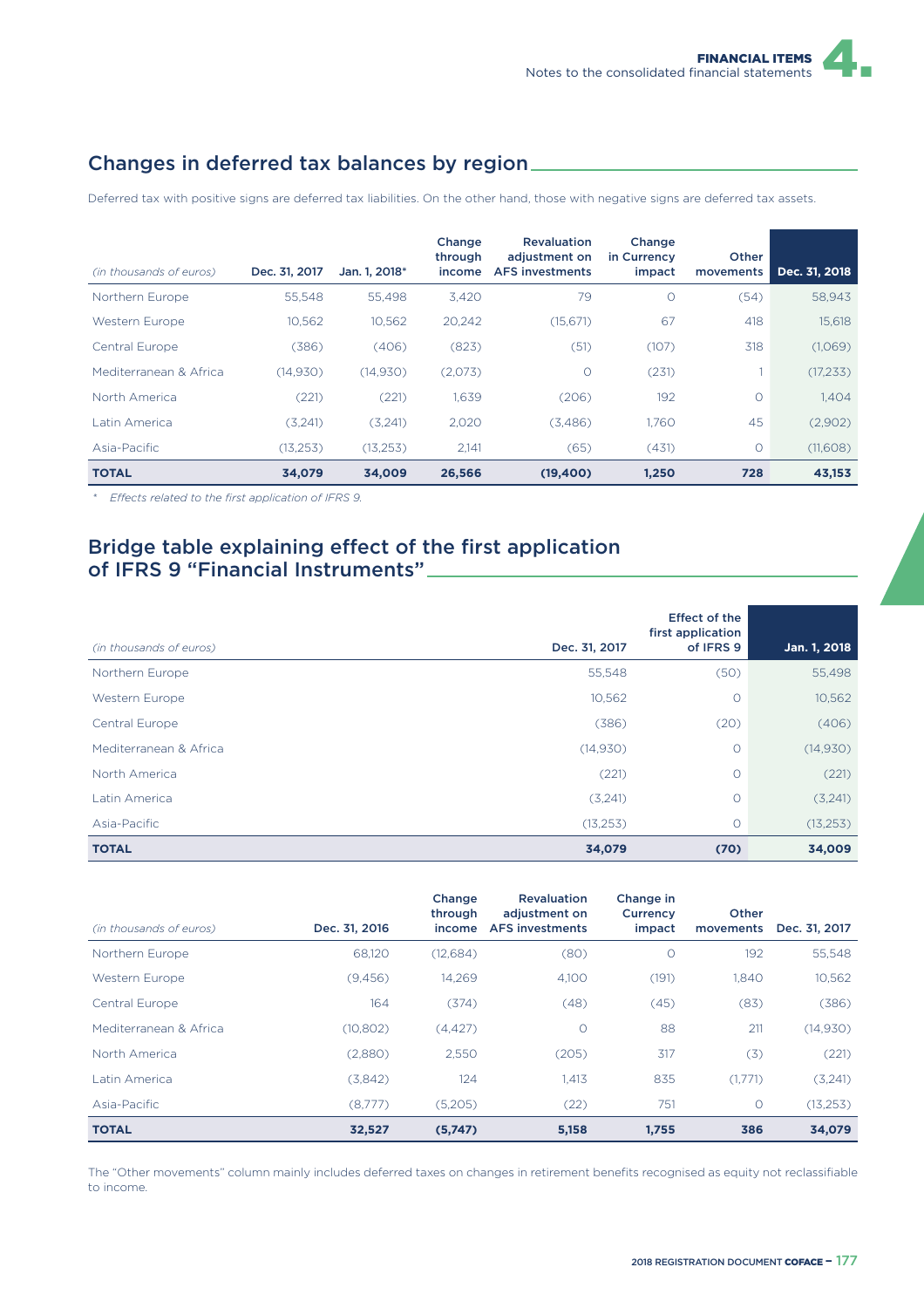

#### Deferred taxes related to Loss Carry

The breakdown by region of deferred tax assets linked to tax deficits is as follows:

| (in thousands of euros)               | Dec. 31, 2018 | Dec. 31, 2017 |
|---------------------------------------|---------------|---------------|
| Northern Europe                       | $\Omega$      | $\circ$       |
| Western Europe                        | 136           | 173           |
| <b>Central Europe</b>                 | 542           | 953           |
| Mediterranean & Africa                | 271           | 580           |
| North Africa                          | 854           | 244           |
| Latin America                         | 1,097         | $\circ$       |
| Asia-Pacific                          | 3,719         | 5,802         |
| <b>NET DEFERRED TAX - LIABILITIES</b> | 6,619         | 7,752         |

The recognition of deferred tax assets on loss carry is subject to a case-by-case recoverability analysis, taking into account the forecasts of the results of each entity. Deferred tax assets on losses are recognised at the level of the entity's income tax results estimated for the period from 2019 to 2024, *i.e*. a recoverability horizon of five years.

This recognition results from a Business Tax Plan prepared by each entity on the basis of the Business Plan approved by the management.

## **NOTE 19. PAYABLES ARISING FROM INSURANCE AND REINSURANCE**

| (in thousands of euros)                                           | Dec. 31, 2018 | Dec. 31, 2017 |
|-------------------------------------------------------------------|---------------|---------------|
| Guarantee deposits received from policyholders and other          | 2.472         | 4.520         |
| Amounts due to policyholders and agents                           | 67.981        | 120.908       |
| Payables arising from insurance and inward reinsurance operations | 70.453        | 125,428       |
| Amounts due to reinsurers                                         | 121.321       | 75.279        |
| Deposits received from reinsurers                                 | 3.879         | 4.023         |
| Payable arising from ceded reinsurance operations                 | 125.200       | 79,302        |
| <b>TOTAL</b>                                                      | 195,653       | 204.730       |

### **NOTE 20. OTHER LIABILITIES**

| (in thousands of euros)                    | Dec. 31, 2018 | Dec. 31, 2017 |
|--------------------------------------------|---------------|---------------|
| <b>Current tax payables</b>                | 41,580        | 76,996        |
| <b>Derivatives and related liabilities</b> | 1,666         | 267           |
| Accrued personnel costs                    | 54,873        | 51,545        |
| Sundry payables                            | 215,872       | 226,704       |
| Deferred income                            | 8,224         | 8,338         |
| Other accruals                             | 24,645        | 18,338        |
| <b>Other payables</b>                      | 303,614       | 304,925       |
| <b>TOTAL</b>                               | 346,860       | 382,188       |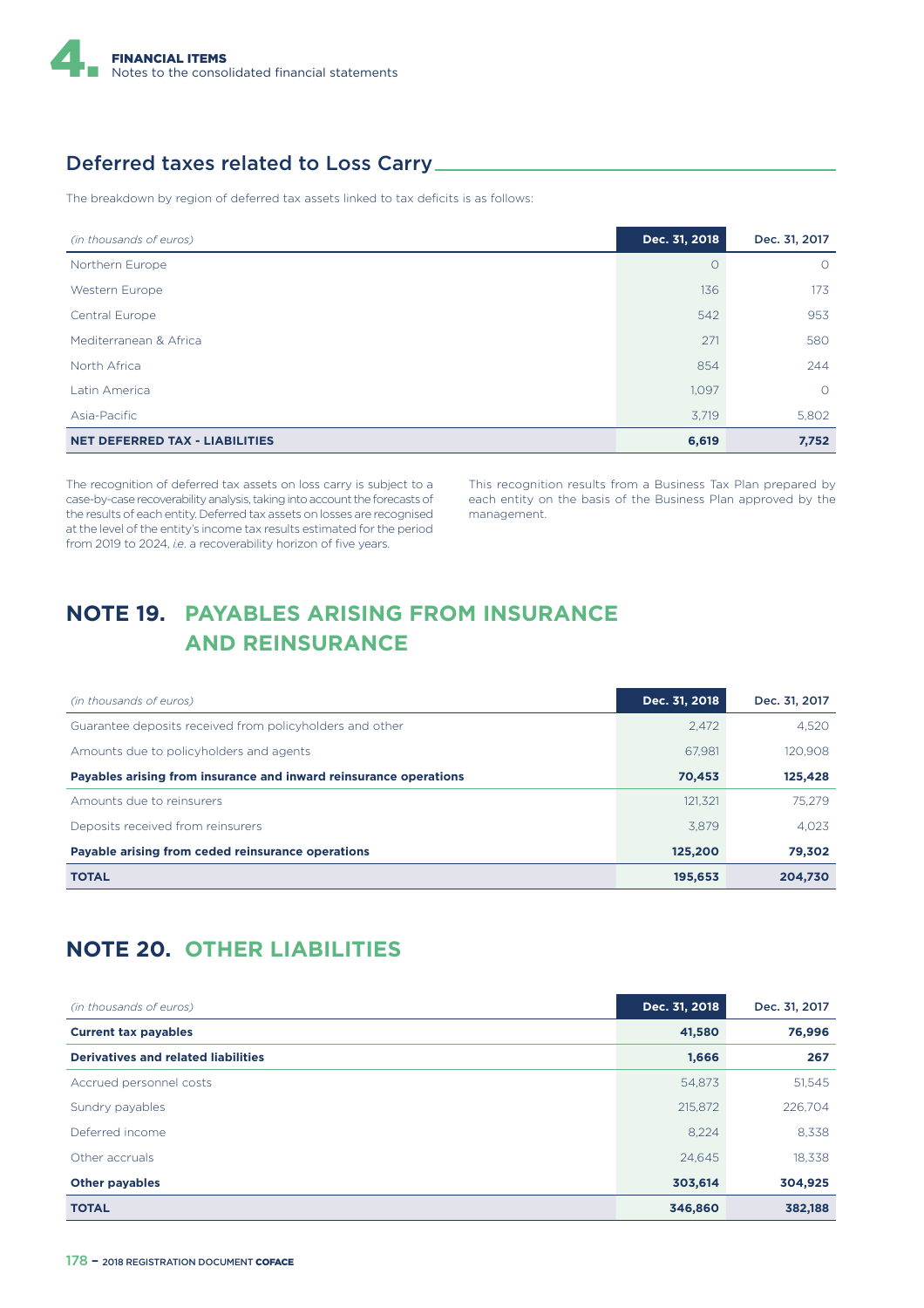## **NOTES TO THE INCOME STATEMENT**

### **NOTE 21. REVENUE**

### Breakdown of consolidated revenue

| (in thousands of euros)                                   | Dec. 31, 2018 | Dec. 31, 2017 |
|-----------------------------------------------------------|---------------|---------------|
| Premiums - direct business                                | 1,169,260     | 1,137,778     |
| Premiums - inward reinsurance                             | 94,102        | 81.834        |
| <b>Gross written premiums</b>                             | 1,263,364     | 1,219,612     |
| <b>Premium refunds</b>                                    | (106, 516)    | (98, 954)     |
| <b>Change of provisions for unwritten earned premiums</b> | (14.240)      | (10, 961)     |
| <b>Earned premiums</b>                                    | 1,142,608     | 1,109,697     |
| <b>Fees and commission income</b>                         | 132,418       | 128,914       |
| Net income from banking activities                        | 66,713        | 72,043        |
| Other insurance-related services                          | 3,637         | 4.382         |
| Remuneration of public procedures management services     | O             | 574           |
| Business information and other services                   | 28,550        | 27.436        |
| Receivables management                                    | 10,809        | 11.886        |
| <b>Income from other activities</b>                       | 42,995        | 44,279        |
| <b>Revenue or income from other activities</b>            | 242,127       | 245,236       |
| <b>CONSOLIDATED REVENUE</b>                               | 1,384,735     | 1,354,933     |

## Consolidated revenue by country of invoicing

| (in thousands of euros)     | Dec. 31, 2018 | Dec. 31, 2017 |
|-----------------------------|---------------|---------------|
| Northern Europe             | 303,081       | 303,872       |
| Western Europe              | 283,965       | 280,785       |
| Central Europe              | 133,843       | 127,708       |
| Mediterranean & Africa      | 370.370       | 348,021       |
| North America               | 126,502       | 121,894       |
| Latin America               | 71,528        | 75,715        |
| Asia-Pacific                | 95.447        | 96,938        |
| <b>CONSOLIDATED REVENUE</b> | 1,384,735     | 1,354,933     |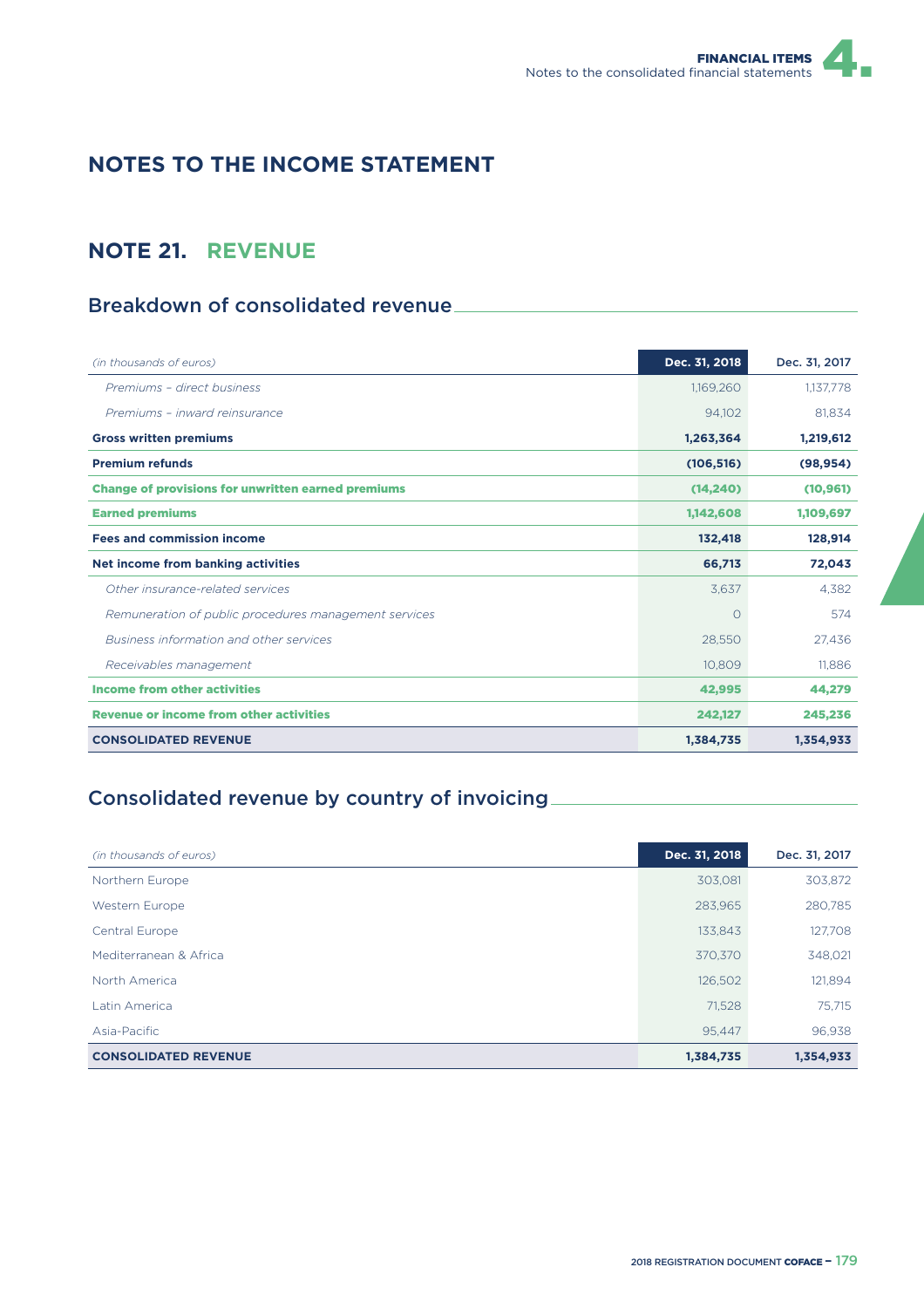

# Consolidated revenue by activity

| (in thousands of euros)                                     | Dec. 31, 2018 | Dec. 31, 2017 |
|-------------------------------------------------------------|---------------|---------------|
| Earned premiums - Credit                                    | 1,068,404     | 1,029,499     |
| Earned premiums - Single risk                               | 26,779        | 27,190        |
| <b>Earned premiums - credit insurance</b>                   | 1,095,183     | 1,056,689     |
| <b>Fees and commission income</b>                           | 132,418       | 128,914       |
| <b>Other insurance-related services</b>                     | 3,637         | 4,382         |
| Remuneration of public procedures management services       |               | 574           |
| <b>Revenue of credit insurance activity</b>                 | 1,231,238     | 1,190,559     |
| <b>Earned premiums - Guarantees</b>                         | 47,425        | 53,008        |
| Financing fees                                              | 35,295        | 39.472        |
| Factoring fees                                              | 32,416        | 33,884        |
| Other                                                       | (998)         | (1,314)       |
| <b>Net income from banking activities (factoring)</b>       | 66,713        | 72,043        |
| Business information and other services                     | 28,550        | 27.436        |
| Receivables management                                      | 10.809        | 11.886        |
| Revenue of business information and other services activity | 39,359        | 39,322        |
| <b>CONSOLIDATED REVENUE</b>                                 | 1,384,735     | 1,354,933     |

## **NOTE 22. CLAIMS EXPENSES**

| (in thousands of euros)        | Dec. 31, 2018 | Dec. 31, 2017 |
|--------------------------------|---------------|---------------|
| Paid claims, net of recoveries | (444,072)     | (502, 446)    |
| Claims handling expenses       | (28,020)      | (26,607)      |
| Change in claims reserves      | (32.417)      | (41, 810)     |
| <b>TOTAL</b>                   | (504, 509)    | (570, 863)    |

## Claims expenses by period of occurrence

|                                | Dec. 31, 2018 |                                                    |            | Dec. 31, 2017 |                                                    |            |
|--------------------------------|---------------|----------------------------------------------------|------------|---------------|----------------------------------------------------|------------|
| (in thousands of euros)        | <b>Gross</b>  | <b>Outward</b><br>reinsurance and<br>retrocessions | <b>Net</b> | <b>Gross</b>  | <b>Outward</b><br>reinsurance and<br>retrocessions | <b>Net</b> |
| Claims expenses - current year | (828,774)     | 208.960                                            | (619, 814) | (797,900)     | 196.781                                            | (601,119)  |
| Claims expenses - prior years  | 324.265       | (72, 213)                                          | 252.052    | 227.037       | (40,980)                                           | 186,057    |
| <b>TOTAL</b>                   | (504, 509)    | 136,747                                            | (367,762)  | (570, 863)    | 155,801                                            | (415,062)  |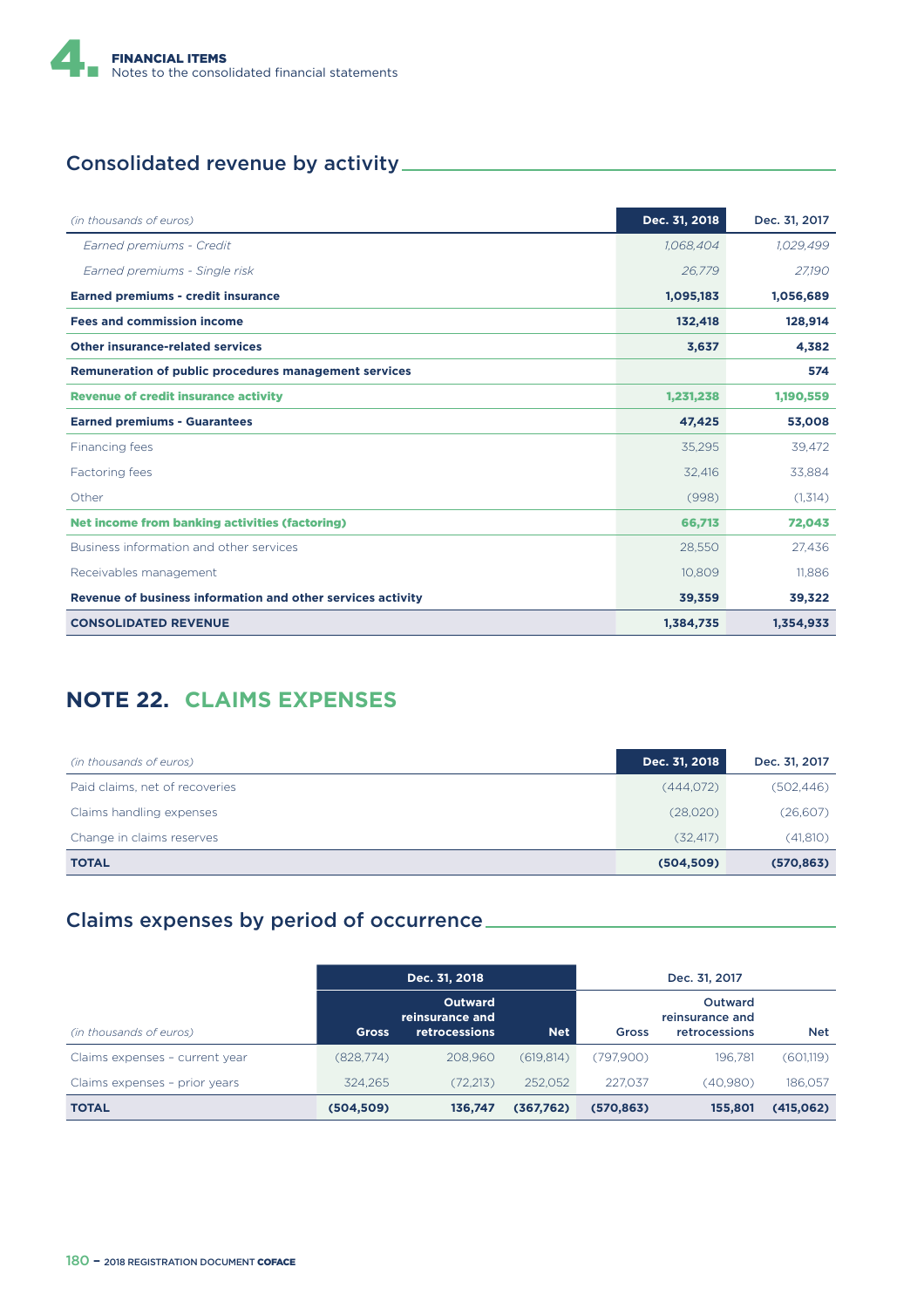## **NOTE 23. OVERHEADS BY FUNCTION**

| (in thousands of euros)                                  | Dec. 31, 2018 | Dec. 31, 2017 |
|----------------------------------------------------------|---------------|---------------|
| Acquisition costs                                        | (243, 236)    | (262, 607)    |
| Administrative costs                                     | (241,136)     | (253, 532)    |
| Other operating expenses                                 | (82, 556)     | (70, 816)     |
| Expenses from banking activities, excluding cost of risk | (13, 552)     | (13,779)      |
| Expenses from other activities                           | (77, 739)     | (53,130)      |
| <b>Operating expenses</b>                                | (658, 219)    | (653, 864)    |
| <b>Investment management expenses</b>                    | (4,006)       | (2,141)       |
| <b>Claims handling expenses</b>                          | (28,020)      | (26, 607)     |
| <b>TOTAL</b>                                             | (690, 245)    | (682, 612)    |
| of which employee profit-sharing                         | (6,219)       | (4,662)       |

Total overheads includes general insurance expenses (by function), expenses from other activities and expenses from banking activities. This stood at €690,245 thousand as of December 31, 2018 versus €682,612 thousand as of December 31, 2017.

In the income statement, claims handling expenses are included in "Claims expenses" and investment management expenses are shown in "Investment income, net of management expenses (excluding finance costs)".

## **NOTE 24. EXPENSES FROM BANKING ACTIVITIES**

| (in thousands of euros)                | Dec. 31, 2018 | Dec. 31, 2017 |
|----------------------------------------|---------------|---------------|
| Charges to allowances for receivables  | (5,858)       | (3,490)       |
| Reversal of allowances for receivables | 6,763         | 38            |
| Losses on receivables                  | (3,027)       | (1,031)       |
| Cost of risk                           | (2,122)       | (4, 483)      |
| <b>Operating expenses</b>              | (13, 552)     | (13,779)      |
| <b>TOTAL</b>                           | (15, 674)     | (18, 262)     |

"Cost of risk" corresponds to the risk-related expense on credit insurance operations conducted by factoring companies, which includes net additions to provisions, receivables written off during the year, and recoveries of amortised receivables.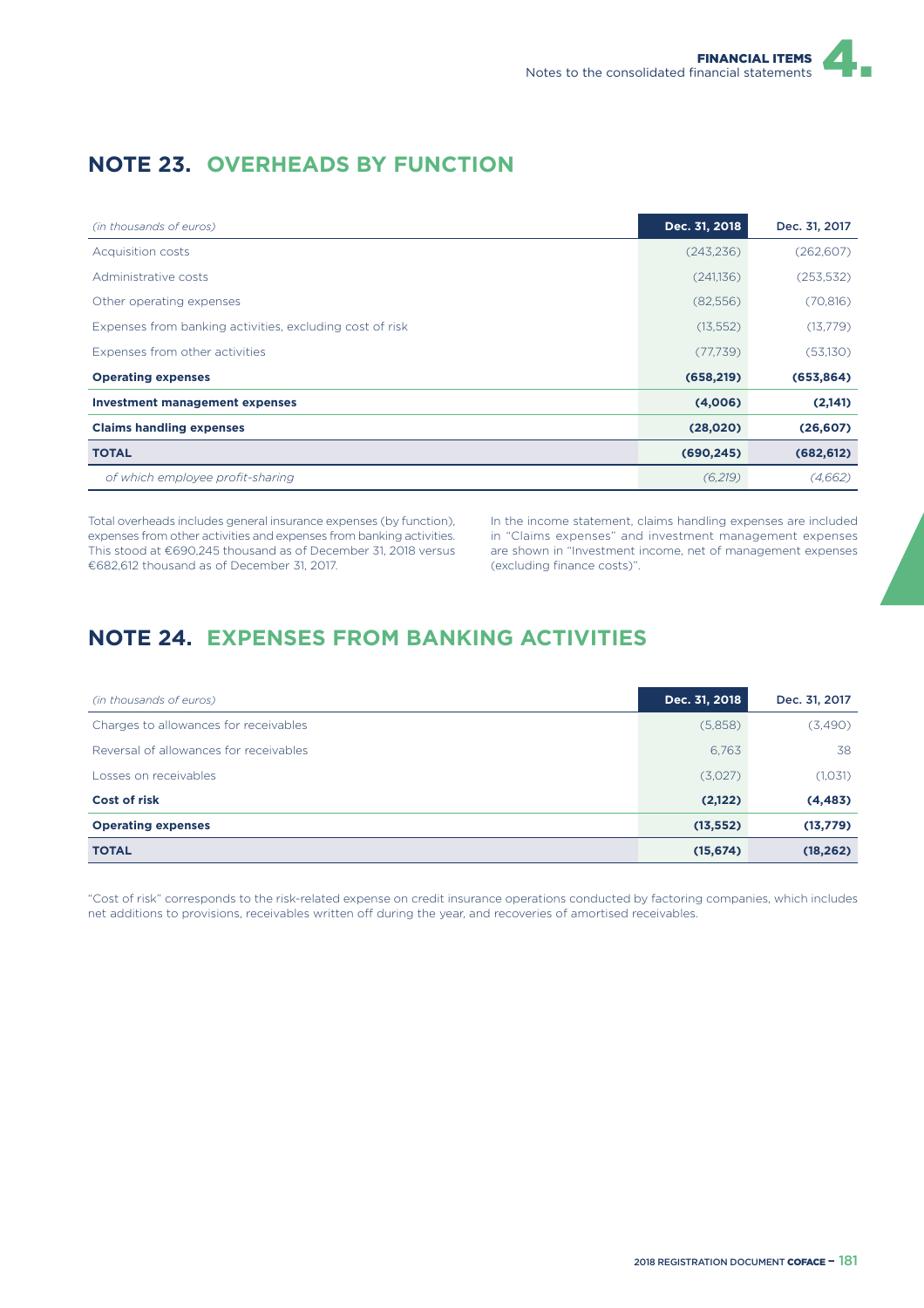

#### **NOTE 25. INCOME AND EXPENSES FROM CEDED REINSURANCE**

| (in thousands of euros)                       | Dec. 31, 2018 | Dec. 31, 2017 |
|-----------------------------------------------|---------------|---------------|
| Ceded claims                                  | 124,536       | 112,655       |
| Change in claims provisions net of recoveries | 12.211        | 43.153        |
| Commissions paid by reinsurers                | 128,666       | 119.767       |
| Income from ceded reinsurance                 | 265,413       | 275,575       |
| Ceded premiums                                | (326, 730)    | (315, 203)    |
| Change in unearned premiums provisions        | (811)         | 13.658        |
| <b>Expenses from ceded reinsurance</b>        | (327,541)     | (301, 545)    |
| <b>TOTAL</b>                                  | (62, 128)     | (25,970)      |

## **NOTE 26. INVESTMENT INCOME, NET OF MANAGEMENT EXPENSES (EXCLUDING FINANCE COSTS)**

| (in thousands of euros)                                                       | Dec. 31, 2018 | Dec. 31, 2017 |
|-------------------------------------------------------------------------------|---------------|---------------|
| Investment income                                                             | 46.272        | 43.621        |
| Change in financial instruments at fair value through income                  | (1,976)       | 1,541         |
| o/w hedged by currency derivatives on "Colombes" and "Lausanne" mutual funds  |               | 64            |
| Net gains on disposals                                                        | 6.621         | 4.059         |
| o/w hedged by currency derivatives on "Colombes" and "Lausanne" mutual funds  | 22            | (68)          |
| Additions to/(reversals from) impairment                                      | (4,581)       | 1.620         |
| Net foreign exchange gains                                                    | 9.976         | 8,041         |
| o/w hedged by currency derivatives on "Colombes" and "Lausanne" mutual funds* | (4.043)       | (5,267)       |
| Investment management expenses                                                | (5,188)       | (3,601)       |
| <b>TOTAL</b>                                                                  | 51,124        | 55,281        |

*\* The Colombes and Lausanne funds foreign exchange result covered by derivatives amounts to -€4,043 thousand. This amount is broken down into -€7,372 thousand in realised profit and €3,329 thousand in unrealised losses.*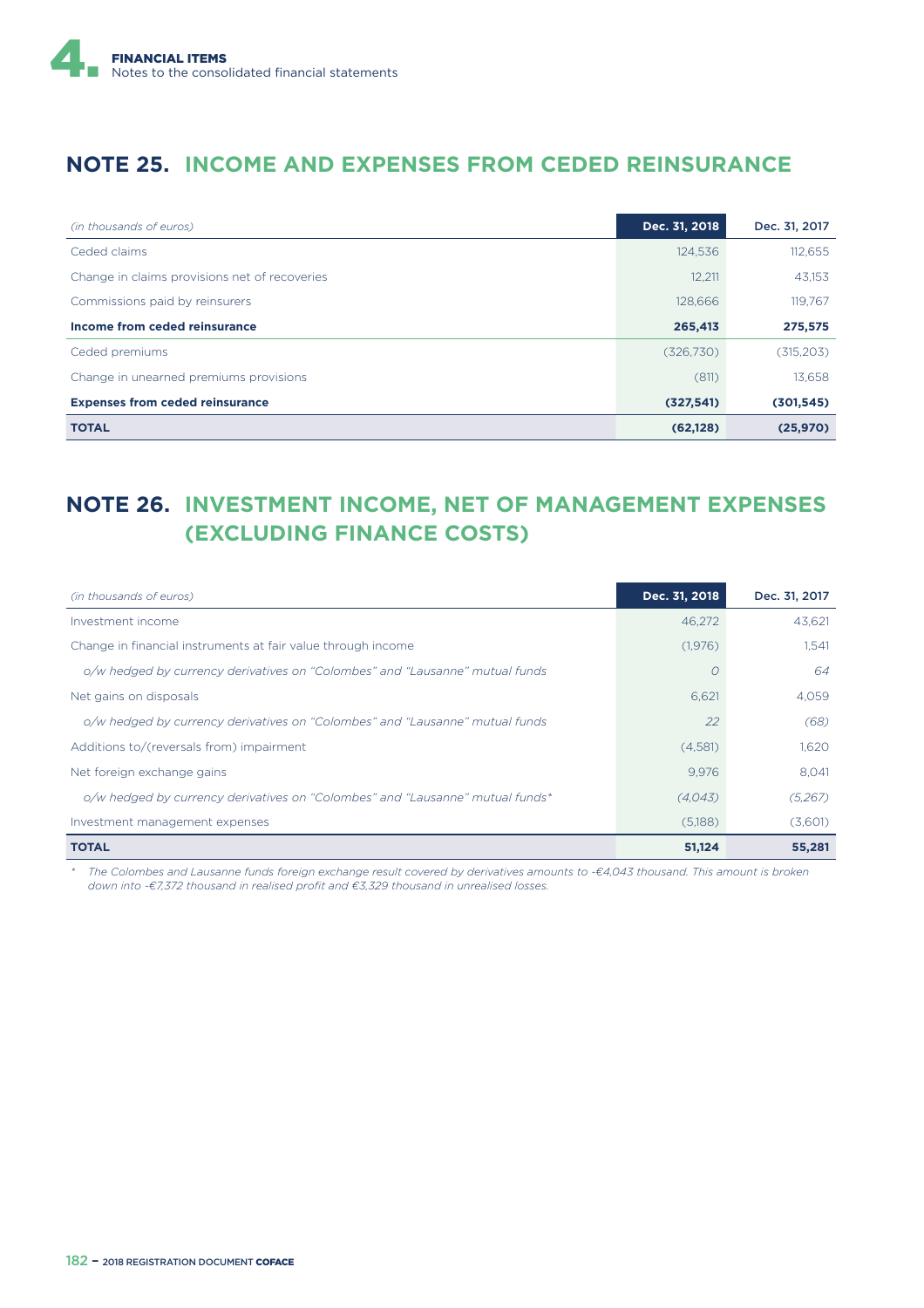#### Investment income by class

| (in thousands of euros)                   | Dec. 31, 2018 | Dec. 31, 2017 |
|-------------------------------------------|---------------|---------------|
| <b>Equities</b>                           | 5,473         | 6,688         |
| Fixed income                              | 30,914        | 36,821        |
| Investment properties                     | 8,985         | 6.337         |
| Sub-total                                 | 45,372        | 49,846        |
| Associated and non-consolidated companies | 3,133         | 4,515         |
| Exchange rate - change profit/loss        | 7,807         | 4,521         |
| Financial and investment charges          | (5,188)       | (3,601)       |
| <b>TOTAL</b>                              | 51,124        | 55,281        |

## **NOTE 27. OTHER OPERATING INCOME AND EXPENSES**

| (in thousands of euros)                             | Dec. 31, 2018 | Dec. 31, 2017   |
|-----------------------------------------------------|---------------|-----------------|
| Fit to Win restructuring charges                    | (10,607)      | (8,433)         |
| Loss on Cofacrédit disposal                         | (2,170)       |                 |
| Other operating expenses                            | (719)         | (614)           |
| <b>Total other operating expenses</b>               | (13, 496)     | (9,047)         |
| Reversal of provisions on Fit to Win strategic plan | $\bigcap$     | 8,446           |
| Renegotiation of Bois-Colombes lease contract       | 5.179         |                 |
| Other operating income                              | 3,343         | 10 <sup>2</sup> |
| <b>Total other operating income</b>                 | 8,522         | 8,456           |
| <b>TOTAL</b>                                        | (4, 974)      | (591)           |

Other operating income and expenses amounted to €(5.0) million as of December 31, 2018.

Other operating income includes:

- ◆ the impact of the lease renegotiation of Bois-Colombes of the premises for €5.2 million. This amount mainly includes a reversal of provisions for vacant premises, a reversal of the residual rent-free period, offset by the compensation paid;
- ◆ reversals of provisions no longer relevant in Brazil and Belgium for €2.3 million and €0.8 million, respectively.

Other operating expenses include the loss on Cofacrédit disposal for €2.2 million and expenses related to the Fit to Win strategic plan implementation for €10.6 million.

Those expenses mainly include:

- ◆ €5.0 million compensation paid to commercial agents in the United States;
- ◆ €3.8 million of additional expenses in France (of which €0.6 million as provisions for risks and charges);
- ◆ €1.3 million of additional charges in the Mediterranean and Africa region.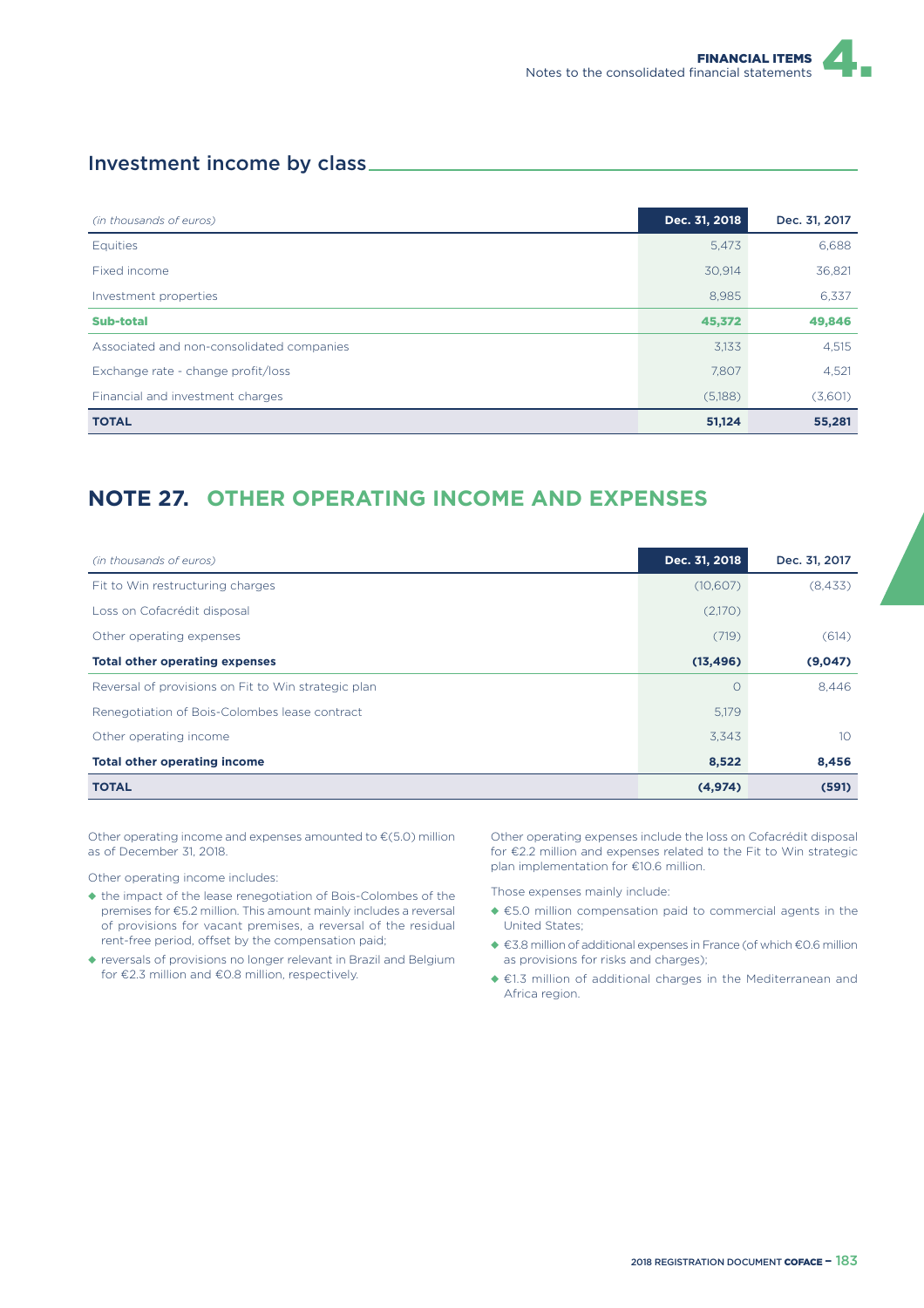

### **NOTE 28. SHARE IN NET INCOME OF ASSOCIATES**

| (in thousands of euros) | Dec. 31, 2018 | Dec. 31, 2017 |
|-------------------------|---------------|---------------|
| Cofacrédit              | 592           | 2.369         |
| <b>TOTAL</b>            | 592           | 2,369         |

Coface's share in the net income of Cofacrédit is €592 thousand of revenue. Cofacrédit was sold at the end of June 2018.

## **NOTE 29. INCOME TAX EXPENSE**

| (in thousands of euros) | Dec. 31, 2018 | Dec. 31, 2017 |
|-------------------------|---------------|---------------|
| Income tax              | (37,566)      | (63,022)      |
| Deferred tax            | (26,566)      | (7,371)       |
| <b>TOTAL</b>            | (64, 132)     | (55, 651)     |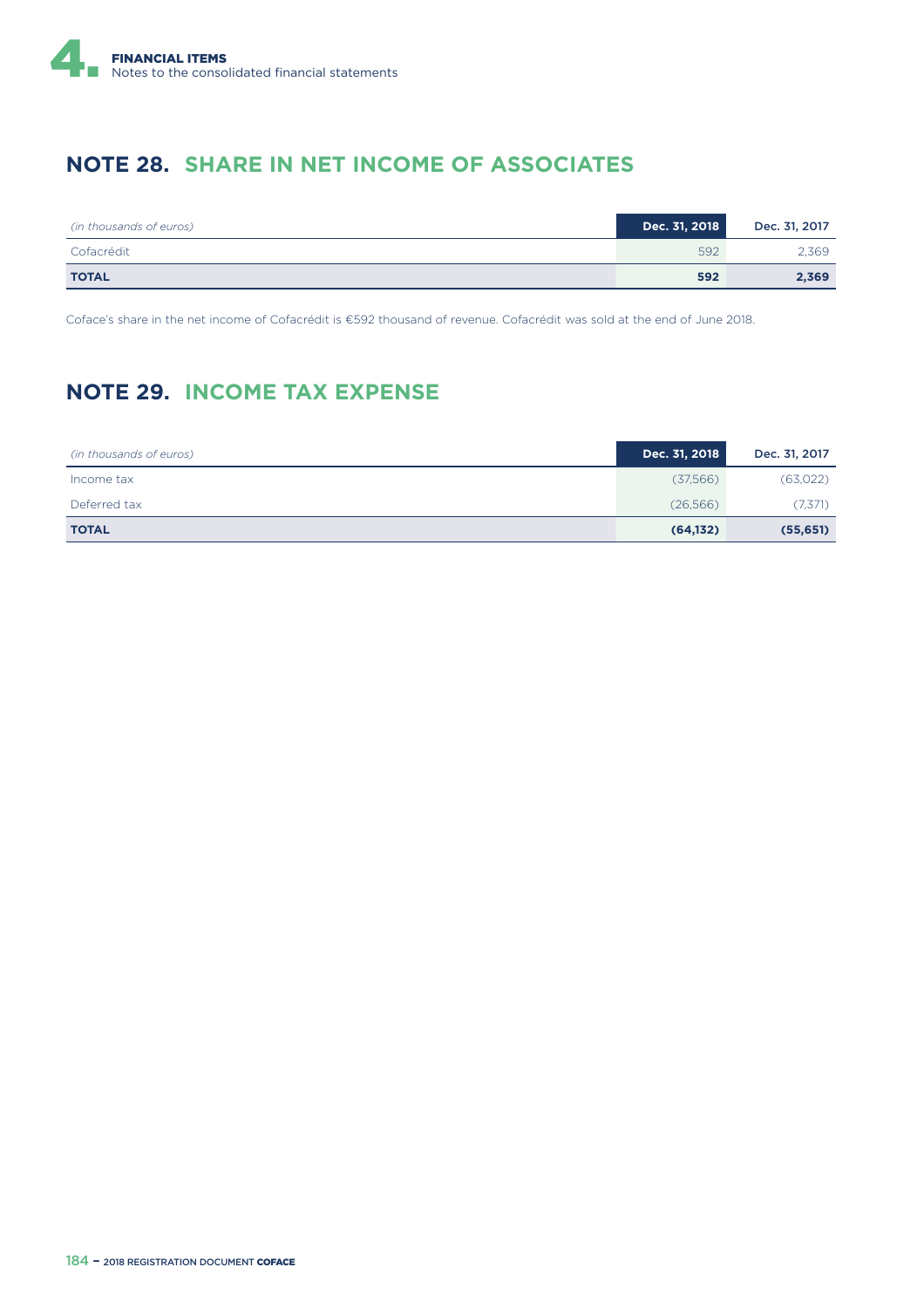#### Tax proof

| (in thousands of euros)                                                     | Dec. 31, 2018 |            | Dec. 31, 2017 |            |
|-----------------------------------------------------------------------------|---------------|------------|---------------|------------|
| Net income for the year                                                     | 122,333       |            | 83,213        |            |
| Non-controlling interests                                                   | (353)         |            | 159           |            |
| Income tax expense for the year                                             | (64.132)      |            | (55,651)      |            |
| Share of net income of associates                                           | 592           |            | 2,369         |            |
| Pre-tax income for the year and before share in net income<br>of associates | 186,226       |            | 136,336       |            |
| Tax rate                                                                    |               | 34.43%     |               | 34.43%     |
| Theoretical tax                                                             | (64, 118)     |            | (46,940)      |            |
| Tax expense presented in the consolidation income statement                 | (64,132)      | 34.44%     | (55,651)      | 40.82%     |
| <b>Difference</b>                                                           | 14            | 0.01%      | 8,711         | 6.39%      |
| Impact of differences between Group tax rates<br>and local tax rates        | 16,423        | 8.82%      | 18.137        | 13.30%     |
| Specific local taxes                                                        | (750)         | $(0.40\%)$ | (2,589)       | $(1.90\%)$ |
| o/w French corporate value added tax (CVAE)                                 | (1,023)       | (0.55%)    | (873)         | (0.64%)    |
| Tax losses for which no deferred tax assets have been<br>recognised         | (14,769)      | (7.93%)    | (14, 397)     | (10.56%)   |
| Utilisation of previously unrecognised tax loss carryforwards               | 1.183         | 0.64%      | 2,943         | 2.16%      |
| Dividends paid in France non-deductible for tax purposes (1%)               | (580)         | (0.31%)    | (301)         | (0.22%)    |
| Tax on dividends paid by COFACE SA (3%)                                     | $\circ$       | 0.00%      | 2,162         | 1.59%      |
| Tax audit in France                                                         | $\Omega$      | 0.00%      | (12, 382)     | (9.08%)    |
| Liability method impact                                                     | 1.388         | 0.75%      | 566           | 0.42%      |
| Other differences                                                           | (2,909)       | (1.56%)    | (2,850)       | (2.09%)    |

The effective income tax rate decreased from 40.82% at December 31, 2017 to 34.44% at December 31, 2018.

The difference between theoretical tax and tax expense presented in the consolidation income statement is not significant in 2018. The positive impact of differences between Group tax rates and local tax rates is offset by the negative impact of tax losses for which no deferred tax assets have been recognised.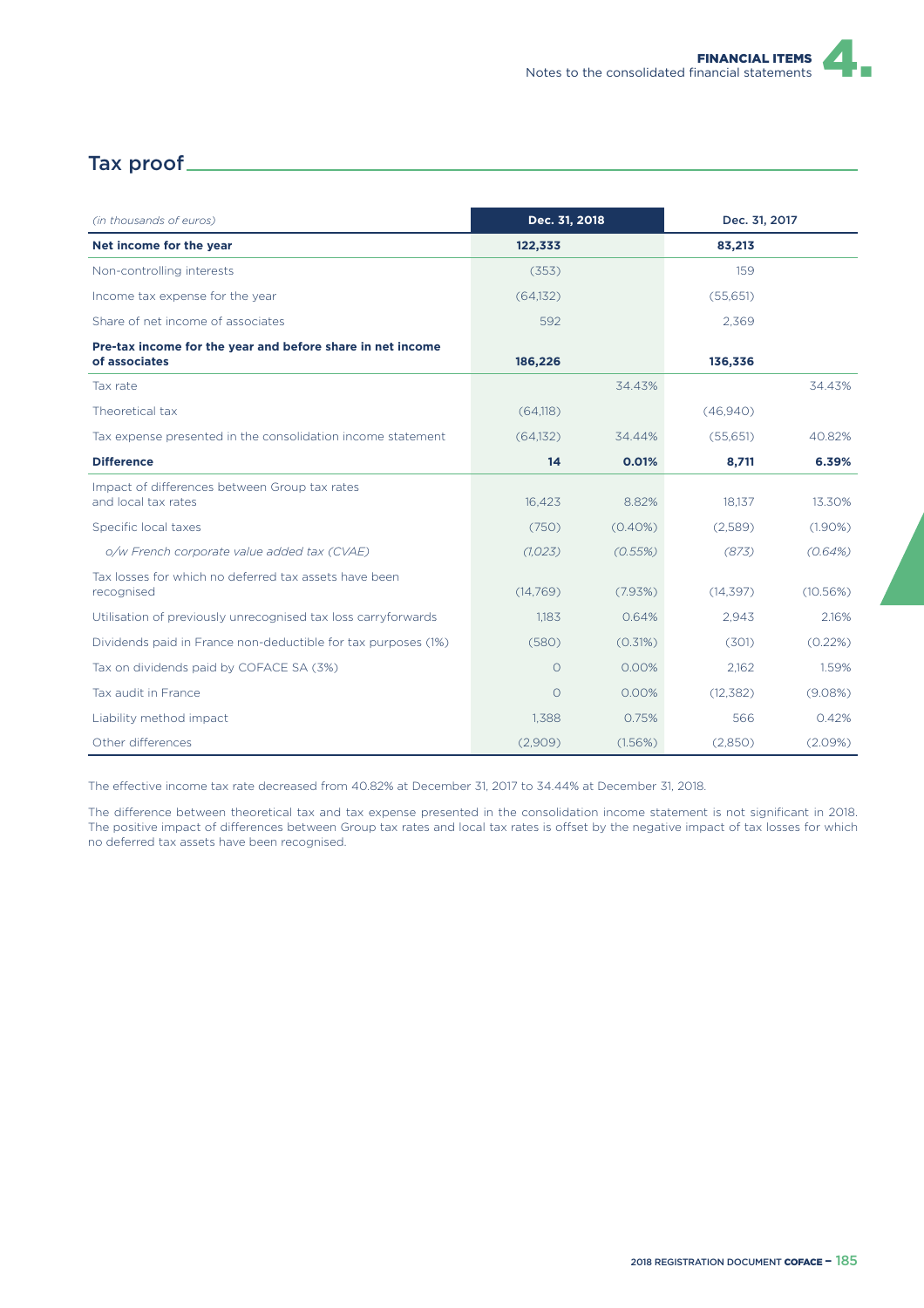### **OTHER INFORMATION**

### **NOTE 30. BREAKDOWN OF NET INCOME BY SEGMENT**

Premiums, claims and commissions are monitored by country of invoicing. In the case of direct business, the country of invoicing is the one in which the issuer of the invoice is located and for inward reinsurance, the country of invoicing is the one in which the ceding insurer is located. Geographic segmentation by billing location does not necessarily correspond to the debtor's location.

Reinsurance income, which is calculated and recognised for the whole Group at the level of Compagnie française d'assurance pour le commerce extérieur and Coface Ré, has been reallocated at the level of each region.

Income taxes by segment have been calculated based on this monitoring framework.

#### Analysis as of December 31, 2018 net income by segment

| (in thousands of euros)                                         | <b>Northern</b><br><b>Europe</b> | Western<br>Europe | <b>Europe</b> | Central Mediterranean<br>& Africa |  |
|-----------------------------------------------------------------|----------------------------------|-------------------|---------------|-----------------------------------|--|
| <b>REVENUE</b>                                                  | 299,979                          | 274,376           | 136,856       | 371,880                           |  |
| o/w Earned Premium                                              | 201,397                          | 241.693           | 106.463       | 313,738                           |  |
| o/w Factoring                                                   | 57.083                           | (894)             | 10.524        | 0                                 |  |
| o/w Other insurance-related services                            | 41.498                           | 33,577            | 19,869        | 58.142                            |  |
| Claims-related expenses (including claims handling costs)       | (98, 411)                        | (83,673)          | (52,951)      | (153, 197)                        |  |
| Cost of risk                                                    | (2,233)                          | $\circ$           | 111           | $\circ$                           |  |
| Commissions                                                     | (22,666)                         | (40,212)          | (9,232)       | (37,626)                          |  |
| Other internal general expenses                                 | (117, 417)                       | (106, 223)        | (47, 457)     | (112, 634)                        |  |
| Underwriting income before reinsurance*                         | 59,253                           | 44,267            | 27,327        | 68,422                            |  |
| Income/(loss) on ceded reinsurance                              | (10, 310)                        | (25,716)          | (2,937)       | (6,133)                           |  |
| Other operating income and expenses                             | $\circ$                          | (370)             | 67            | (1,613)                           |  |
| Net financial income excluding finance costs                    | 4,220                            | 16,052            | 5,239         | 10,965                            |  |
| Finance costs                                                   | (177)                            | 692               | (968)         | (383)                             |  |
| <b>Operating income including finance costs</b>                 | 52,986                           | 34,925            | 28,729        | 71,259                            |  |
| Share in net income of associates                               | $\circ$                          | 592               | $\circ$       | $\circ$                           |  |
| <b>Net income before tax</b>                                    | 52,986                           | 35,517            | 28,729        | 71,259                            |  |
| Income tax expense                                              | (17,262)                         | (18,772)          | (6,317)       | (17,000)                          |  |
| <b>Consolidated net income before non-controlling interests</b> | 35,724                           | 16,745            | 22,412        | 54,259                            |  |
| Non-controlling interests                                       | (1)                              | (2)               | (1)           | (2)                               |  |
| <b>NET INCOME FOR THE PERIOD</b>                                | 35,723                           | 16,743            | 22,411        | 54,257                            |  |

*\* Underwriting income before reinsurance is a key financial indicator used by the Coface Group to analyse the performance of its businesses. Underwriting income before reinsurance corresponds to the sum of revenue, claims expenses, expenses from banking activities, cost of risk, policy acquisition costs, administrative costs, and other current operating expenses, and expenses from other activities.*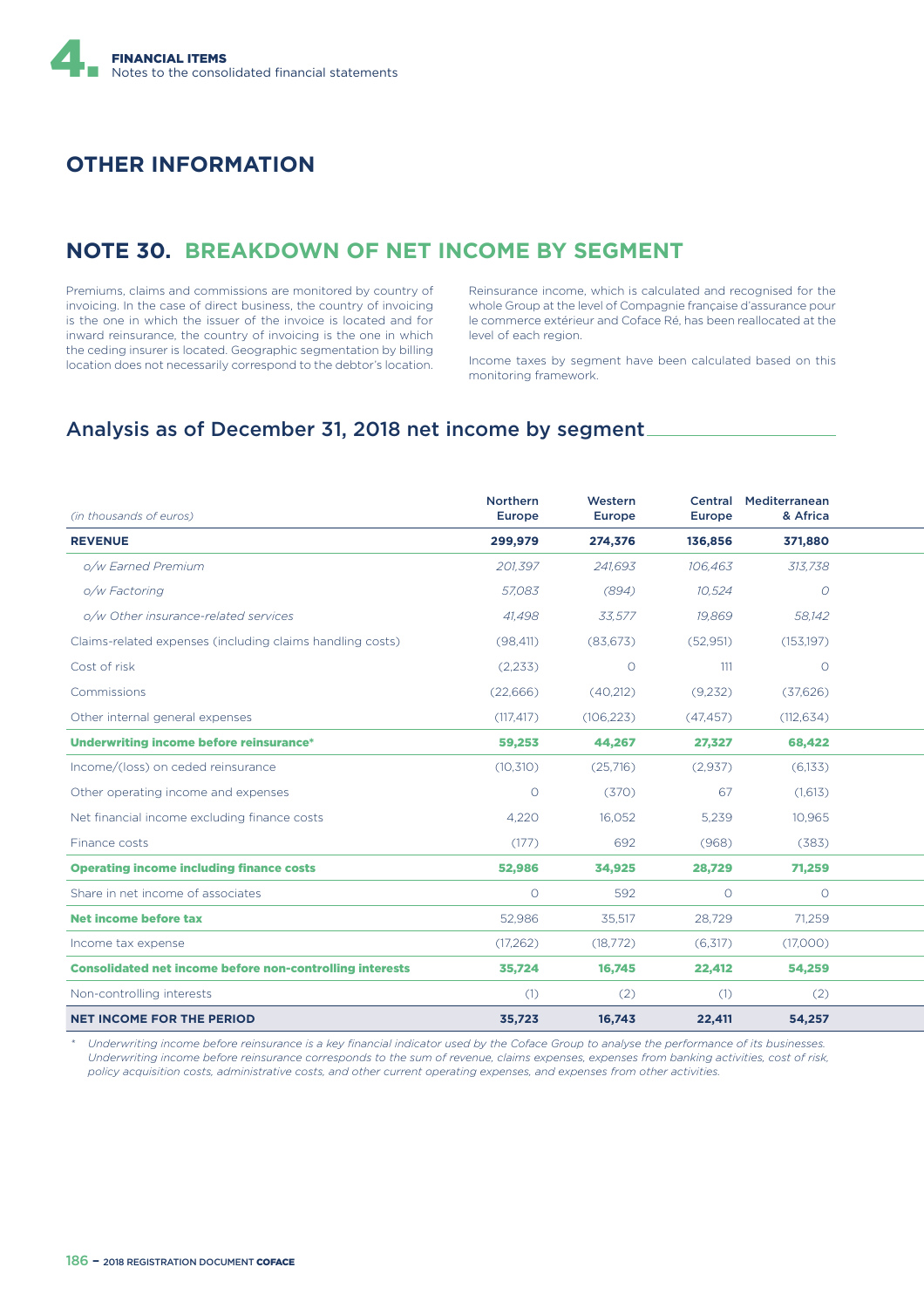

| North America Latin America |                | <b>Asia-Pacific</b> | Group<br>reinsurance | Cogeri        | Holding<br>company<br>costs | Inter-zone    | <b>Group total</b> |
|-----------------------------|----------------|---------------------|----------------------|---------------|-----------------------------|---------------|--------------------|
| 129,665                     | 71,584         | 96,850              | 962,581              | 26,890        | $\mathbf{o}$                | (985, 926)    | 1,384,735          |
| 117,252                     | 68,757         | 93,308              | 962,581              | $\mathcal{O}$ | $\overline{O}$              | (962, 581)    | 1,142,608          |
| $\overline{O}$              | $\overline{O}$ | $\mathcal{O}$       | $\mathcal{O}$        | $\mathcal{O}$ | $\mathcal{O}$               | $\mathcal{O}$ | 66,714             |
| 12,412                      | 2,826          | 3,543               | $\mathcal{O}$        | 26,890        | $\mathcal{O}$               | (23, 345)     | 175,413            |
| (45,856)                    | (39, 783)      | (22, 038)           | (411,501)            | $\circ$       | (4,914)                     | 407,814       | (504, 509)         |
| $\circ$                     | $\circ$        | $\circ$             | $\circlearrowright$  | $\circ$       | $\circ$                     | $\circ$       | (2,122)            |
| (24,175)                    | (7,694)        | (18, 267)           | (361, 531)           | $\circ$       | $\circ$                     | 358,202       | (163, 203)         |
| (35,058)                    | (25,625)       | (35, 482)           | $\circ$              | (26, 220)     | (20, 817)                   | 31,919        | (495, 015)         |
| 24,575                      | (1, 519)       | 21,063              | 189,549              | 671           | (25,731)                    | (187, 992)    | 219,886            |
| (6,610)                     | (5,170)        | 2,572               | (197, 374)           | $\circ$       | $\circ$                     | 189,549       | (62, 128)          |
| (5, 441)                    | 2,382          | $\circ$             | $\circ$              | $\circ$       | $\circ$                     | $\circ$       | (4,974)            |
| 1,826                       | 14,196         | 3,700               | $\circ$              | (49)          | (1,057)                     | (3,968)       | 51,124             |
| (1,382)                     | (204)          | (1,264)             | $\circ$              | (238)         | (16,169)                    | 2,411         | (17,681)           |
| 12,969                      | 9,685          | 26,071              | (7,825)              | 383           | (42, 957)                   | $\bullet$     | 186,225            |
| $\circ$                     | $\circ$        | $\circ$             | $\circ$              | $\circ$       | $\circ$                     | $\circ$       | 592                |
| 12,969                      | 9,685          | 26,071              | (7,825)              | 383           | (42, 957)                   | $\circ$       | 186,818            |
| (2,422)                     | (5,717)        | (9,351)             | 2,694                | (132)         | 14,790                      | (4,644)       | (64, 132)          |
| 10,547                      | 3,969          | 16,720              | (5,131)              | 251           | (28,167)                    | (4,644)       | 122,685            |
| $\circ$                     | (347)          | $\overline{2}$      | $\circ$              | $\circ$       | $\circ$                     | $\circ$       | (353)              |
| 10,547                      | 3,621          | 16,721              | (5, 131)             | 251           | (28,167)                    | (4,644)       | 122,333            |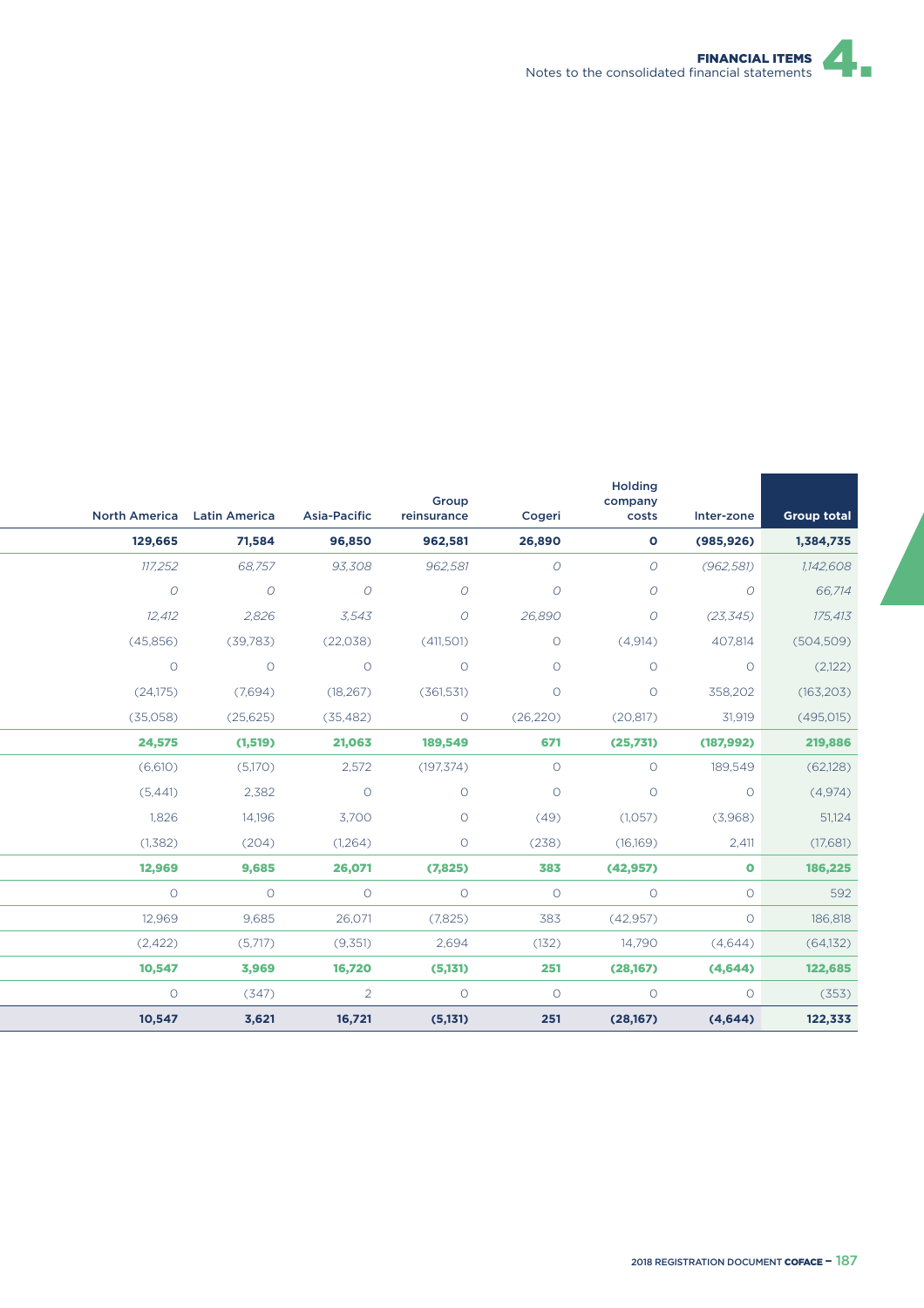

## Analysis as of December 31, 2017 net income by segment

| (in thousands of euros)                                         | <b>Northern</b><br><b>Europe</b> | Western<br><b>Europe</b> | <b>Europe</b> | Central Mediterranean<br>& Africa |  |
|-----------------------------------------------------------------|----------------------------------|--------------------------|---------------|-----------------------------------|--|
| <b>Revenue</b>                                                  | 300.171                          | 281.683                  | 131.063       | 349,840                           |  |
| o/w Earned Premium                                              | 195.611                          | 243.592                  | 100.493       | 294.817                           |  |
| o/w Factoring                                                   | 62.011                           |                          | 10.032        |                                   |  |
| o/w Other insurance-related services                            | 42,549                           | 38,091                   | 20,538        | 55,023                            |  |
| Claims-related expenses (including claims handling costs)       | (111, 964)                       | (131, 528)               | (49, 815)     | (142, 586)                        |  |
| Cost of risk                                                    | (4,516)                          |                          | 33            |                                   |  |
| Commissions                                                     | (21, 254)                        | (36,732)                 | (7,848)       | (37,805)                          |  |
| Other internal general expenses                                 | (118, 739)                       | (90,020)                 | (45,880)      | (114, 653)                        |  |
| Underwriting income before reinsurance*                         | 43,698                           | 23,402                   | 27,553        | 54,795                            |  |
| Income/(loss) on ceded reinsurance                              | (2,654)                          | 12,665                   | (1,215)       | (18, 337)                         |  |
| Other operating income and expenses                             | 8,000                            | (5,583)                  | 50            | (1,054)                           |  |
| Net financial income excluding finance costs                    | 6.105                            | 23,519                   | 4.316         | 10,319                            |  |
| Finance costs                                                   | (263)                            | 1,244                    | (17)          | (550)                             |  |
| <b>Operating income including finance costs</b>                 | 54,886                           | 55,248                   | 30,687        | 45,173                            |  |
| Share in net income of associates                               |                                  | 2,369                    |               |                                   |  |
| Net income before tax                                           | 54,886                           | 57,617                   | 30,687        | 45,173                            |  |
| Income tax expense                                              | (17,168)                         | (45,585)                 | (5,867)       | (5,846)                           |  |
| <b>Consolidated net income before non-controlling interests</b> | 37,718                           | 12,031                   | 24,820        | 39,327                            |  |
| Non-controlling interests                                       | (1)                              | 1                        | (1)           | (2)                               |  |
| <b>NET INCOME FOR THE PERIOD</b>                                | 37,716                           | 12,032                   | 24,819        | 39,325                            |  |

*\* Underwriting income before reinsurance is a key financial indicator used by the Coface Group to analyse the performance of its businesses. Underwriting income before reinsurance corresponds to the sum of revenue, claims expenses, expenses from banking activities, cost of risk, policy acquisition costs, administrative costs, and other current operating expenses, and expenses from other activities.*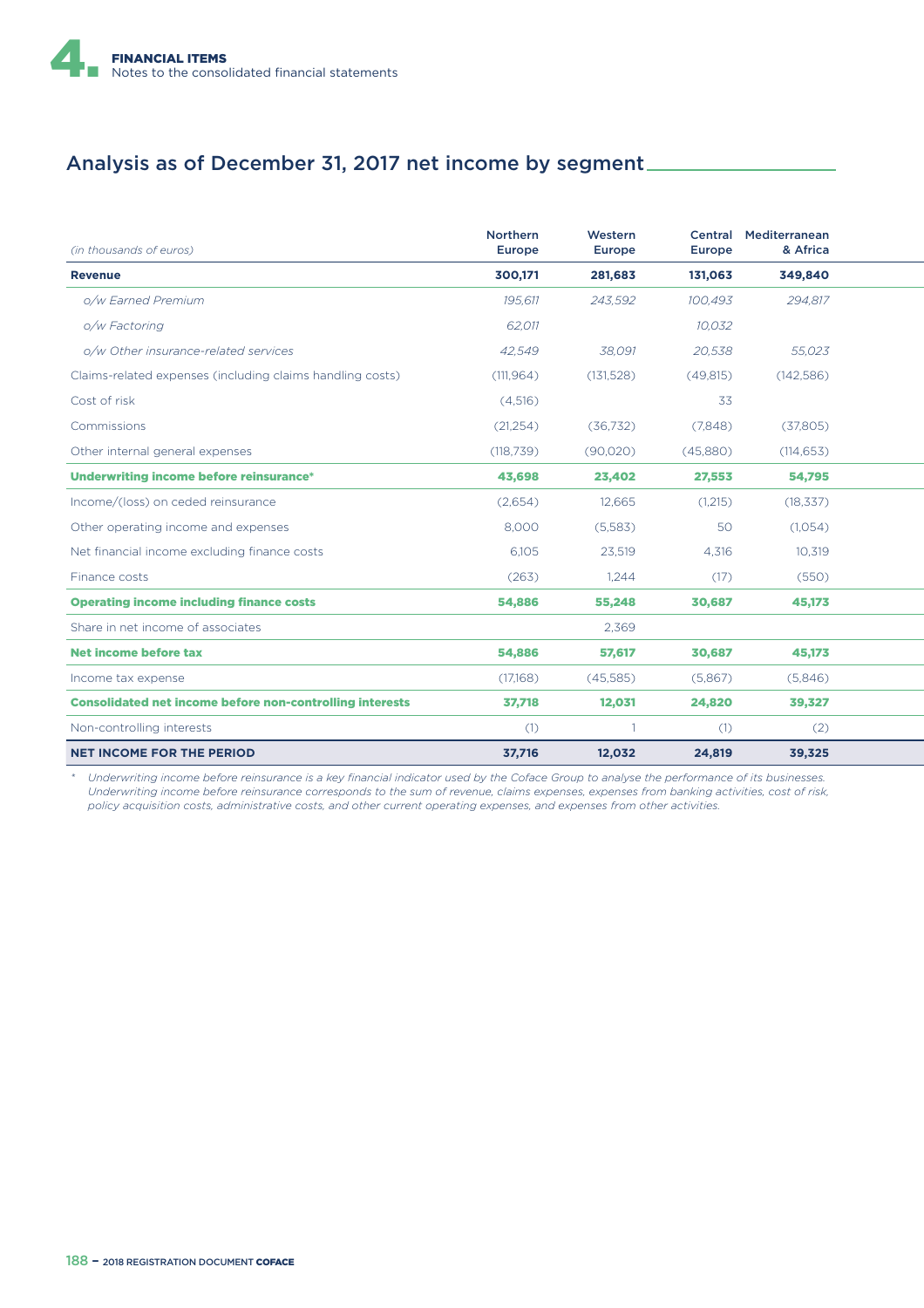

|                      |                      |                     | Group       |           | Holding<br>company |               |                    |
|----------------------|----------------------|---------------------|-------------|-----------|--------------------|---------------|--------------------|
| <b>North America</b> | <b>Latin America</b> | <b>Asia-Pacific</b> | reinsurance | Cogeri    | costs              | Inter-zone    | <b>Group total</b> |
| 121,894              | 75,715               | 96,938              | 983,541     | 28,066    |                    | (1,013,978)   | 1,354,933          |
| 108,741              | 72,554               | 93,888              | 983,541     |           |                    | (983, 540)    | 1,109,697          |
|                      |                      |                     |             |           |                    | $\mathcal{O}$ | 72,043             |
| 13,153               | 3,161                | 3,050               |             | 28,066    |                    | (30, 438)     | 173,193            |
| (53,310)             | (26,040)             | (50, 496)           | (494, 583)  |           | (2,941)            | 492,400       | (570, 863)         |
|                      |                      |                     |             |           |                    |               | (4, 483)           |
| (26,177)             | (9,846)              | (19, 828)           | (325, 210)  |           |                    | 327,042       | (157, 658)         |
| (34, 678)            | (26,788)             | (34, 913)           |             | (27, 446) | (35, 337)          | 32,248        | (496, 207)         |
| 7,729                | 13,041               | (8, 298)            | 163,748     | 620       | (38, 278)          | (162, 288)    | 125,723            |
| 792                  | (6,719)              | (8,046)             | (166, 203)  |           |                    | 163,747       | (25,970)           |
| (1,783)              | (219)                |                     |             |           |                    |               | (589)              |
| 1,652                | 7,023                | 4,892               |             | (588)     | (893)              | (1,064)       | 55,281             |
| (1,007)              | (1,044)              | (602)               |             | (142)     | (16, 156)          | 428           | (18,109)           |
| 7,383                | 12,081               | (12, 054)           | (2, 455)    | (110)     | (55, 327)          | 825           | 136,337            |
|                      |                      |                     |             |           |                    |               | 2,369              |
| 7,383                | 12,081               | (12, 054)           | (2, 455)    | (110)     | (55, 327)          | 825           | 138,706            |
| (3,073)              | (7,119)              | 4,387               | 845         | 38        | 19.049             | 4,689         | (55,651)           |
| 4,310                | 4,962                | (7,667)             | (1,610)     | (72)      | (36, 278)          | 5,513         | 83,054             |
|                      | 162                  |                     |             |           |                    |               | 159                |
| 4,310                | 5,125                | (7,667)             | (1,610)     | (72)      | (36, 278)          | 5,513         | 83,213             |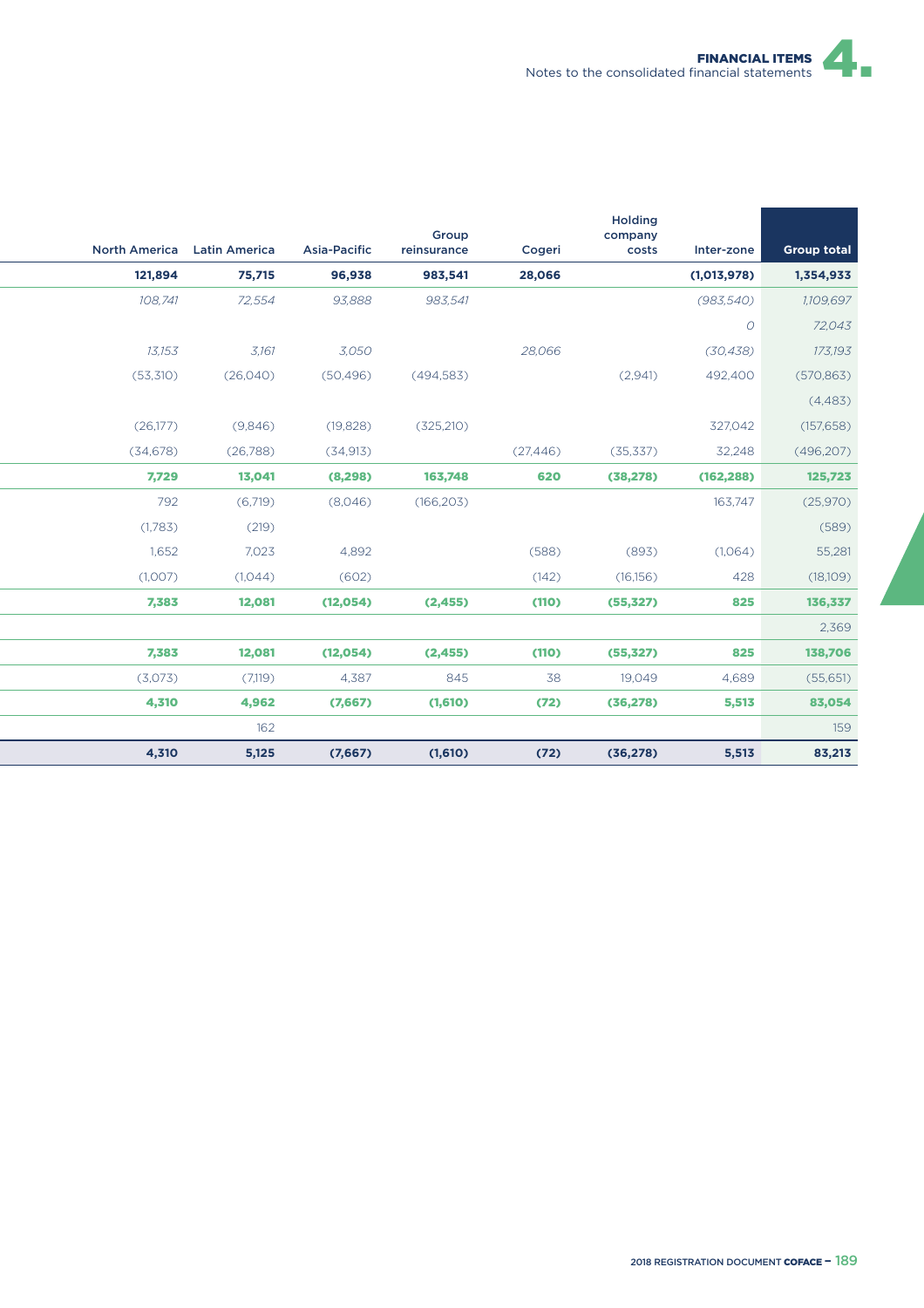

### **NOTE 31. EARNINGS PER SHARE**

|                                   | Dec. 31, 2018               |                                                |                                         |  |
|-----------------------------------|-----------------------------|------------------------------------------------|-----------------------------------------|--|
|                                   | Average number<br>of shares | Net income for<br>the period (in $\epsilon$ k) | <b>Earnings per share</b><br>$(in \in)$ |  |
| Basic earnings per share          | 154.018.359                 | 122.332                                        | 0.79                                    |  |
| Dilutive instruments              | $\Omega$                    |                                                |                                         |  |
| <b>DILUTED EARNINGS PER SHARE</b> | 154,018,359                 | 122,332                                        | 0.79                                    |  |

|                                   | Dec. 31, 2017               |                                                 |                                  |
|-----------------------------------|-----------------------------|-------------------------------------------------|----------------------------------|
|                                   | Average number<br>of shares | Net income for<br>the period (in $\epsilon k$ ) | Earnings per share<br>$(in \in)$ |
| Basic earnings per share          | 156.820.959                 | 83.213                                          | 0.53                             |
| Dilutive instruments              | Ω                           |                                                 |                                  |
| <b>DILUTED EARNINGS PER SHARE</b> | 156,820,959                 | 83,213                                          | 0.53                             |

On February 9, 2016, Coface implemented with BNP Paribas Arbitrage a contingent capital line of €100 million for a period of three years (this can be reduced to two years at the discretion of Coface), available in one tranche, and that can be exercised in the event of the occurrence of certain extreme events (significant increase in the loss or deterioration of the solvency ratio)<sup>(1)</sup>. In the event one of the extreme events planned in the documentation occurs, Coface would benefit from a capital increase for a maximum amount of €100 million. The amount of the capital increase which could be carried out in accordance with the terms described herein shall not in any case exceed 10% of the share capital over the 12 months preceding the day on which the price of the share issuance is determined.

This contingent capital line expired on December 31, 2018 inclusive. Coface decided not to renew it.

#### **NOTE 32. GROUP HEADCOUNT**

| (in full-time equivalent) | Dec. 31, 2018 | Dec. 31, 2017 |
|---------------------------|---------------|---------------|
| Northern Europe           | 625           | 632           |
| Western Europe            | 884           | 945           |
| Central Europe            | 529           | 480           |
| Mediterranean & Africa    | 597           | 596           |
| North America             | 162           | 124           |
| Latin America             | 225           | 216           |
| Asia-Pacific              | 134           | 134           |
| <b>TOTAL</b>              | 3,156         | 3,127         |

As of December 31, 2018, the number of employees of fully consolidated companies was 3,156 full-time equivalents (FTE) versus 3,127 at December 31, 2017, up by 29 FTEs.

The decrease of headcounts in Western Europe Region is offset by a significant increase of headcounts in North America Region and Central Europe Region.

*<sup>(1)</sup> See press release published on February 9, 2016, "COFACE SA implements contingent equity line of up to €100M ".*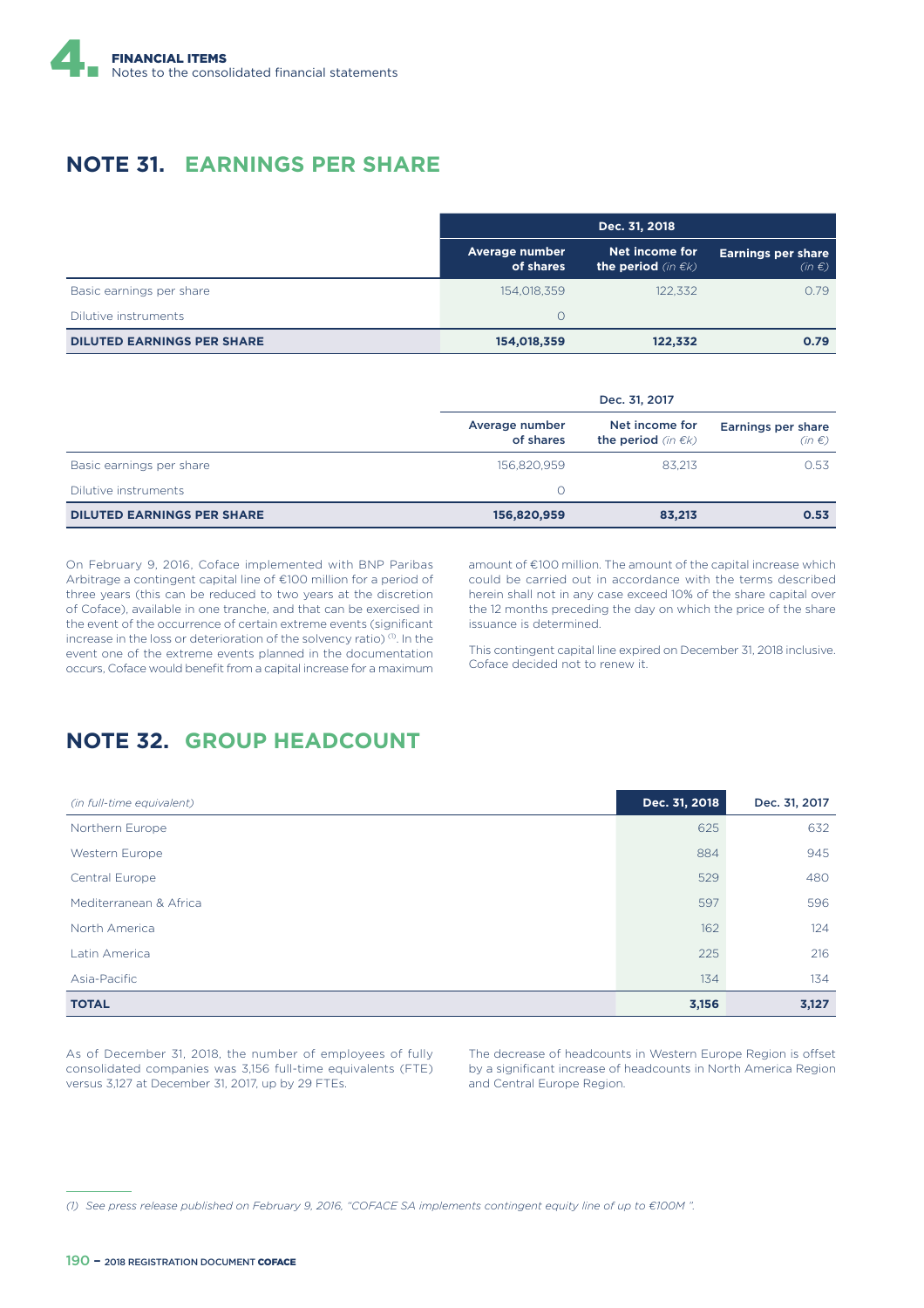### **NOTE 33. RELATED PARTIES**

As of the end of December 2018, Natixis held 42.86% of the Coface Group's shares excluding treasury shares, and 42.14% including treasury shares.

|                | Number of shares | %       |
|----------------|------------------|---------|
| <b>Natixis</b> | 64,853,881       | 42.86%  |
| <b>Public</b>  | 86,445,140       | 57.14%  |
| <b>TOTAL</b>   | 151,299,021      | 100.00% |

#### Relations between the Group's consolidated entities and related parties

The Coface Group's main transactions with related parties concern Natixis and its subsidiaries.

The main related-party transactions are as follows:

- ◆ financing of a portion of the factoring activity by Natixis SA;
- ◆ business investments with the BPCE and Natixis groups;

These transactions are broken down below:

- ◆ Coface's credit insurance coverage made available to entities related to Coface;
- ◆ recovery of insurance receivables carried out by entities related to Coface on behalf of Coface;
- ◆ rebilling of general and administrative expenses, including overheads, personnel expenses, etc.

| <b>Current operating income</b>                  | Dec. 31, 2018     |                       |                   |  |  |  |
|--------------------------------------------------|-------------------|-----------------------|-------------------|--|--|--|
| (in thousands of euros)                          | <b>Natixis SA</b> | <b>Natixis factor</b> | <b>Ellisphere</b> |  |  |  |
| Revenue (net banking income, after cost of risk) | (3,573)           | Ω                     | $\Omega$          |  |  |  |
| Claims expenses                                  | $\Omega$          | $\bigcirc$            | $\Omega$          |  |  |  |
| Expenses from other activities                   | $\Omega$          | $\bigcirc$            | (34)              |  |  |  |
| Policy acquisition costs                         | $\Omega$          |                       | $\Omega$          |  |  |  |
| Administrative costs                             | (46)              |                       | $\Omega$          |  |  |  |
| Other current operating income and expenses      | $\Omega$          |                       | $\Omega$          |  |  |  |
| <b>OPERATING INCOME/(LOSS)</b>                   | (3,619)           |                       | (34)              |  |  |  |

|                                                                   | Dec. 31, 2018     |                   |                       |                   |  |  |
|-------------------------------------------------------------------|-------------------|-------------------|-----------------------|-------------------|--|--|
| Related party receivables and payables<br>(in thousands of euros) | <b>BPCE group</b> | <b>Natixis SA</b> | <b>Natixis Factor</b> | <b>Ellisphere</b> |  |  |
| <b>Business investments</b>                                       | 34.554            | 9                 |                       |                   |  |  |
| <b>Other assets</b>                                               |                   | 1,631             | $\Omega$              | $\Omega$          |  |  |
| <b>Cash and cash equivalents</b>                                  |                   | 1,849             | $\mathbf{o}$          | $\Omega$          |  |  |
| Liabilities relating to insurance contracts                       |                   |                   |                       | $\Omega$          |  |  |
| Amounts due to banking sector companies                           |                   | 135.235           |                       | $\Omega$          |  |  |
| <b>Other liabilities</b>                                          |                   | $\mathbf{o}$      |                       | 11                |  |  |

The €135,235 thousand in financing liabilities due to banking sector companies, at the end of December 2018, corresponds to borrowings taken out with Natixis to finance the factoring business.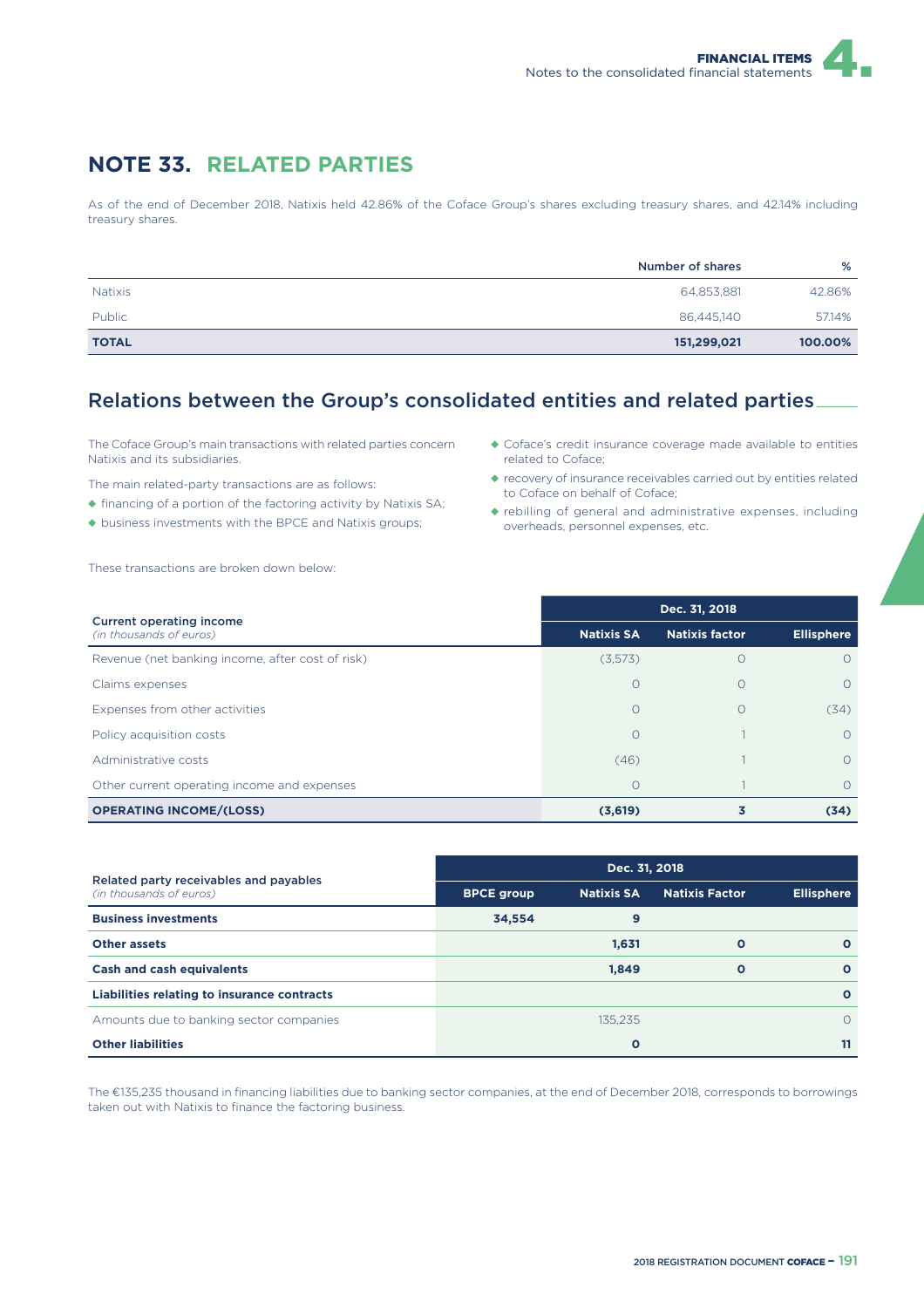

| <b>Current operating income</b>                  | Dec. 31, 2017     |                       |                   |  |  |
|--------------------------------------------------|-------------------|-----------------------|-------------------|--|--|
| (in thousands of euros)                          | <b>Natixis SA</b> | <b>Natixis factor</b> | <b>Ellisphere</b> |  |  |
| Revenue (net banking income, after cost of risk) | (2, 427)          | $\left( \right)$      | $\circ$           |  |  |
| Claims expenses                                  |                   |                       | $\Omega$          |  |  |
| Expenses from other activities                   | (8)               | (1)                   | (18)              |  |  |
| Policy acquisition costs                         |                   | 10                    | $\Omega$          |  |  |
| Administrative costs                             | (60)              | 79                    | $\Omega$          |  |  |
| Other current operating income and expenses      |                   | (1)                   | Ω                 |  |  |
| <b>OPERATING INCOME/(LOSS)</b>                   | (2, 492)          | 94                    | (18)              |  |  |

| Related-party receivables and payables      | Dec. 31, 2017     |                   |                       |                   |  |  |  |
|---------------------------------------------|-------------------|-------------------|-----------------------|-------------------|--|--|--|
| (in thousands of euros)                     | <b>BPCE</b> group | <b>Natixis SA</b> | <b>Natixis Factor</b> | <b>Ellisphere</b> |  |  |  |
| <b>Business investments</b>                 | 5,855             | 39,966            |                       |                   |  |  |  |
| <b>Other assets</b>                         |                   |                   | 6                     | 14                |  |  |  |
| <b>Cash and cash equivalents</b>            |                   | 11,819            |                       |                   |  |  |  |
| Liabilities relating to insurance contracts |                   |                   |                       |                   |  |  |  |
| Amounts due to banking sector companies     |                   | 149.544           |                       |                   |  |  |  |
| <b>Other liabilities</b>                    |                   |                   |                       | 58                |  |  |  |

## **NOTE 34. KEY MANAGEMENT COMPENSATION**

| (in thousands of euros)                                                   | Dec. 31, 2018 | Dec. 31, 2017 |
|---------------------------------------------------------------------------|---------------|---------------|
| Short-term benefits                                                       | 3,618         | 3,188         |
| (Gross salaries and wages, incentives, benefits in kind and annual bonus) |               |               |
| Other long-term benefits                                                  | 1,164         | 870           |
| Statutory termination benefits                                            | 88            |               |
| Share-based payment                                                       |               |               |
| <b>TOTAL</b>                                                              | 4,870         | 4,058         |

The Group Management Committee is composed of seven members on December 31, 2018 and of the Coface CEO.

The line "Other long-term benefits" corresponds to the free performance shares allocation (value at allocation date).

A total of €304.5 thousand was paid out in directors' fees to the members of the Board of Directors, the Audit, the Risk and the Compensation Committees in 2018.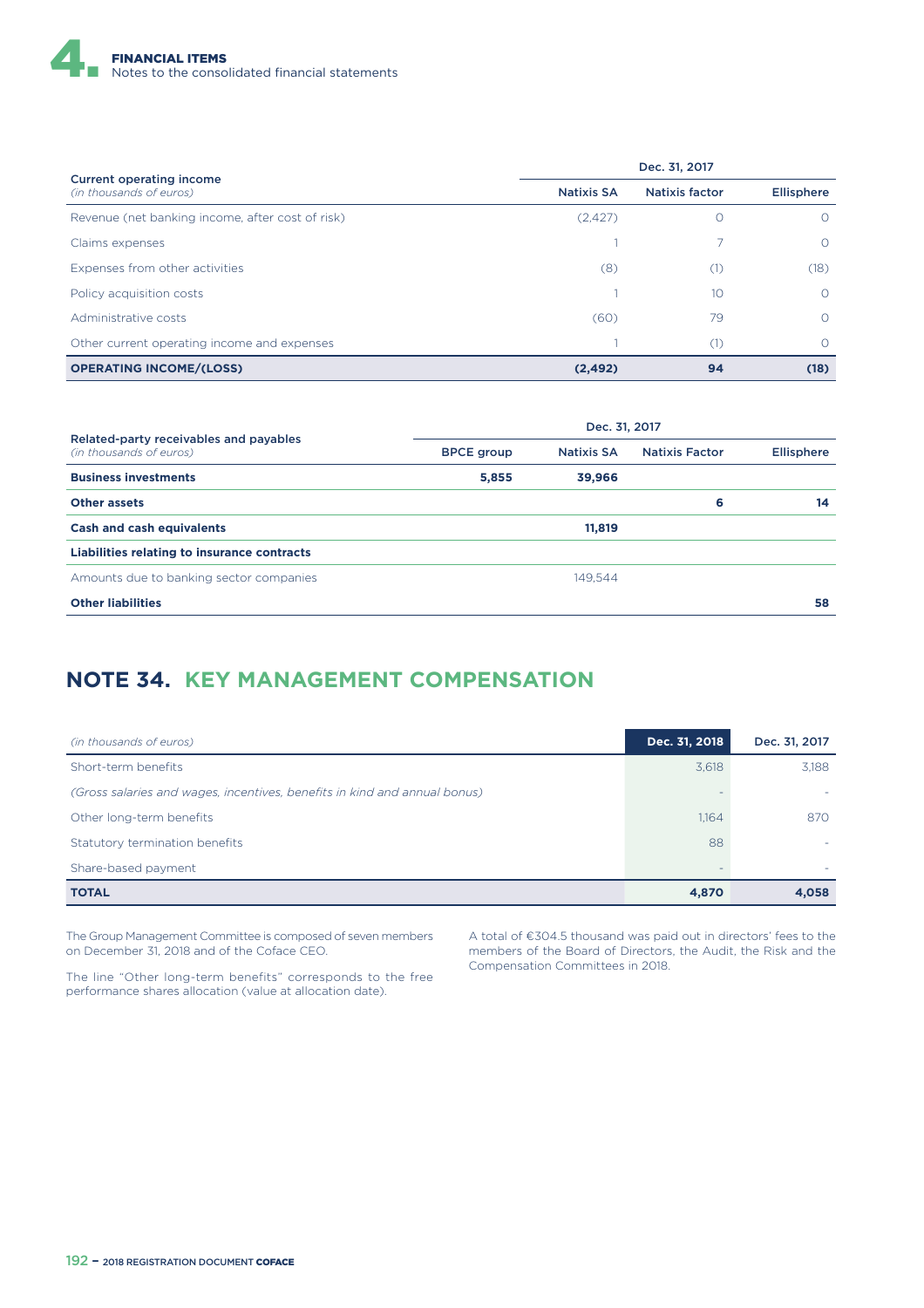|                                                 |          | <b>KPMG</b> |         |      |          |               | <b>Deloitte</b> |       |         |      | <b>Total</b> |      |
|-------------------------------------------------|----------|-------------|---------|------|----------|---------------|-----------------|-------|---------|------|--------------|------|
| (in thousands of euros)                         | 2018     | %           | 2017    | %    | 2018     | $\frac{9}{6}$ | 2017            | %     | 2018    | %    | 2017         | %    |
| <b>Statutory and IFRS Audit</b>                 |          |             |         |      |          |               |                 |       |         |      |              |      |
| <b>COFACE SA</b>                                | (451)    | 28%         | (266)   | 20%  | (447)    | 20%           | (309)           | 15%   | (898)   | 23%  | (575)        | 17%  |
| <b>Subsidiaries</b>                             | (941)    | 59%         | (950)   | 72%  | (1,735)  | 78%           | (1,737)         | 83%   | (2,676) | 70%  | (2,687)      | 79%  |
| Sub-total                                       | (1, 392) | 87%         | (1,216) | 92%  | (2,182)  | 98%           | (2,046)         | 98%   | (3,574) | 93%  | (3,262)      | 96%  |
| <b>Other fees than Statutory and IFRS Audit</b> |          |             |         |      |          |               |                 |       |         |      |              |      |
| COFACE SA                                       | (59)     | 4%          | (42)    | 3%   | (30)     | $1\%$         | (22)            | 1%    | (89)    | 2%   | (64)         | 2%   |
| <b>Subsidiaries</b>                             | (153)    | 10%         | (63)    | 5%   | (21)     | $1\%$         | (21)            | $1\%$ | (174)   | 5%   | (84)         | 2%   |
| <b>Sub-total</b>                                | (212)    | 13%         | (105)   | 8%   | (51)     | 2%            | (43)            | 2%    | (263)   | 7%   | (148)        | 4%   |
| <b>TOTAL</b>                                    | (1,604)  | 100%        | (1,321) | 100% | (2, 233) | 100%          | (2,089)         | 100%  | (3,837) | 100% | (3, 410)     | 100% |

# **NOTE 35. BREAKDOWN OF AUDIT FEES**

# **NOTE 36. OFF-BALANCE SHEET COMMITMENTS**

|                                                      |              | Dec. 31, 2018                  |                            |
|------------------------------------------------------|--------------|--------------------------------|----------------------------|
| (in thousands of euros)                              | <b>Total</b> | <b>Related to</b><br>financing | <b>Related to activity</b> |
| <b>Commitments given</b>                             | 1,098,565    | 1,075,637                      | 22,928                     |
| Endorsements and letters of credit                   | 1,075,637    | 1,075,637                      |                            |
| Property quarantees                                  | 7,500        |                                | 7,500                      |
| Financial commitments in respect of equity interests | 15,428       |                                | 15,428                     |
| <b>Commitments received</b>                          | 1,443,393    | 1,026,777                      | 416,616                    |
| Endorsements and letters of credit                   | 140,063      |                                | 140,063                    |
| Guarantees                                           | 174,053      |                                | 174,053                    |
| Credit lines linked to commercial paper              | 700,000      | 700,000                        |                            |
| Credit lines linked to factoring                     | 326,777      | 326,777                        |                            |
| Contingent capital                                   | 100,000      |                                | 100,000                    |
| Financial commitments in respect of equity interests | 2,500        |                                | 2,500                      |
| <b>Guarantees received</b>                           | 356,927      |                                | 356,927                    |
| Securities lodged as collateral by reinsurers        | 356,927      |                                | 356,927                    |
| <b>Financial market transactions</b>                 | 250,081      |                                | 250,081                    |

The endorsements and letters of credit correspond mainly to:

- ◆ a joint guarantee of €380,000 thousand in favour of COFACE SA subordinated notes' investors (10-year maturity);
- ◆ a joint guarantee of €688,439 thousand euros given to banks financing the factoring business.

The securities lodged as collateral by reinsurers are concerning Coface Ré for €309,712 thousand and Compagnie française pour le commerce extérieur for €47,215 thousand.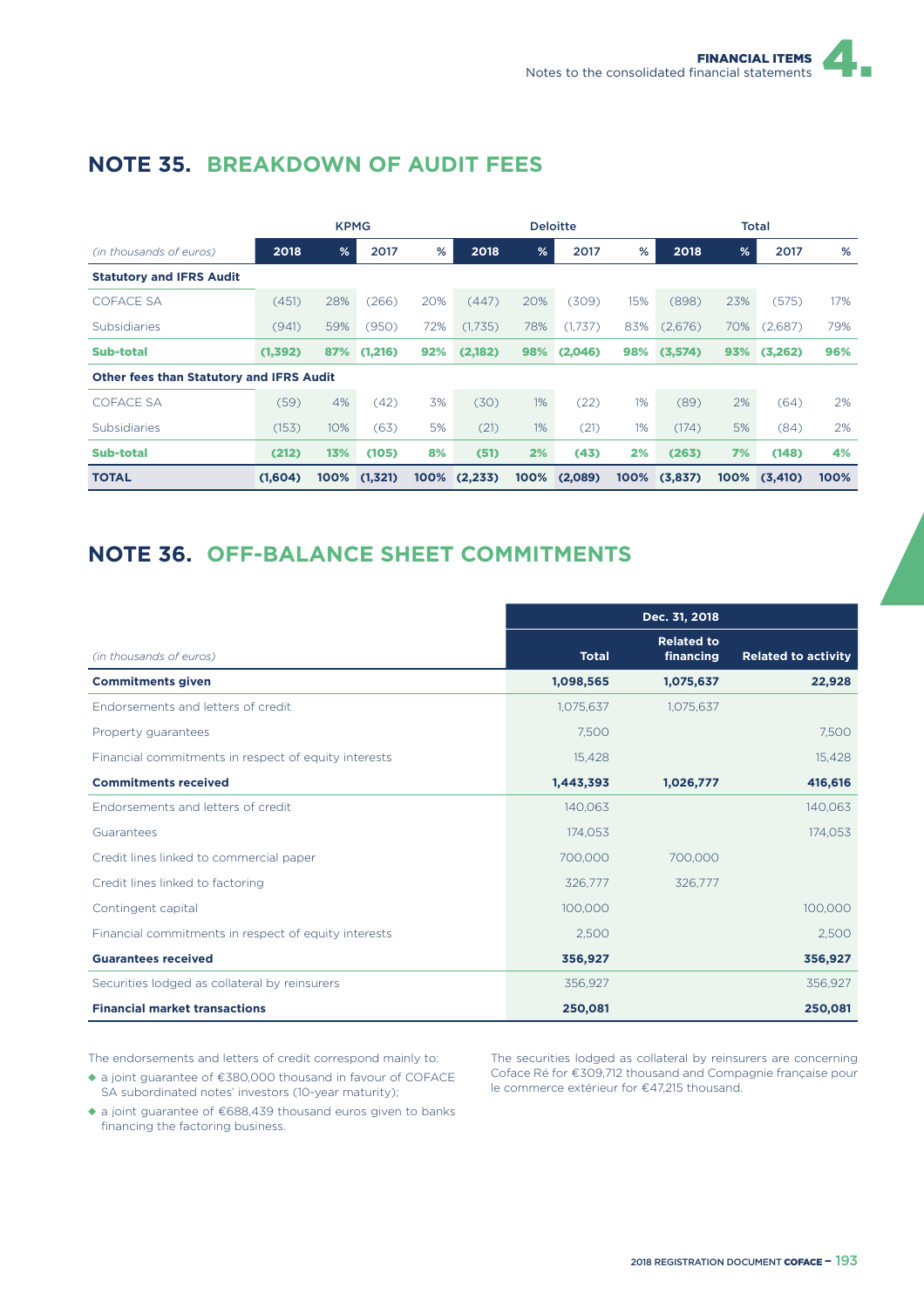

|                                                      |              | Dec. 31, 2017                  |                            |  |
|------------------------------------------------------|--------------|--------------------------------|----------------------------|--|
| (in thousands of euros)                              | <b>Total</b> | <b>Related to</b><br>financing | <b>Related to activity</b> |  |
| <b>Commitments given</b>                             | 1,085,684    | 1,047,117                      | 38,567                     |  |
| Endorsements and letters of credit                   | 1,047,117    | 1,047,117                      |                            |  |
| Property guarantees                                  | 7.500        |                                | 7,500                      |  |
| Financial commitments in respect of equity interests | 31,067       |                                | 31,067                     |  |
| <b>Commitments received</b>                          | 1,366,164    | 962,506                        | 403,658                    |  |
| Endorsements and letters of credit                   | 138,598      |                                | 138,598                    |  |
| Guarantees                                           | 162,194      |                                | 162,194                    |  |
| Credit lines linked to commercial paper              | 700.000      | 700,000                        |                            |  |
| Credit lines linked to factoring                     | 262,506      | 262,506                        |                            |  |
| Contingent capital                                   | 100,000      |                                | 100,000                    |  |
| Financial commitments in respect of equity interests | 2,866        |                                | 2,866                      |  |
| <b>Guarantees received</b>                           | 318,779      |                                | 318,779                    |  |
| Securities lodged as collateral by reinsurers        | 318.779      |                                | 318.779                    |  |
| <b>Financial market transactions</b>                 | 95,501       |                                | 95,501                     |  |

### **NOTE 37. OPERATING LEASES**

Lease commitments given consist of non-cancellable lease agreements. They are broken down as follows:

| (in thousands of euros) | Dec. 31, 2018 | Dec. 31, 2017 |
|-------------------------|---------------|---------------|
| Less than 1 year        | 12,340        | 24,832        |
| Between 1 and 5 years   | 49.084        | 69,943        |
| More than 5 years       | 47,882        | 7.456         |
| <b>TOTAL</b>            | 109,306       | 102,231       |

## **NOTE 38. RELATIONSHIP BETWEEN PARENT COMPANY AND SUBSIDIARIES**

The main operational subsidiary of the Coface Group is the Compagnie française d'assurance pour le commerce extérieur ("la Compagnie"). This subsidiary, which is wholly owned by the Company, is a public limited company (*société anonyme*) under French law, with share capital of €137,052,417.05, registered in the Nanterre Trade and Companies Registry under number 552 069 791.

The main flows between COFACE SA, the listed parent company, and la Compagnie are as follows:

- ◆ Financing:
	- COFACE SA and la Compagnie have granted each other one ten-year loan,
	- In net terms, COFACE SA finances la Compagnie,
- la Compagnie stands as surety for the bond issue floated by COFACE SA,
- A two-way cash flow agreement exists between COFACE SA and la Compagnie,
- COFACE SA delegates to la Compagnie management of its commercial paper programme and of its cash management.
- ◆ Dividends:
	- la Compagnie pays dividends to COFACE SA.
- ◆ Tax consolidation:
	- la Compagnie forms part of the tax consolidation group headed by COFACE SA.